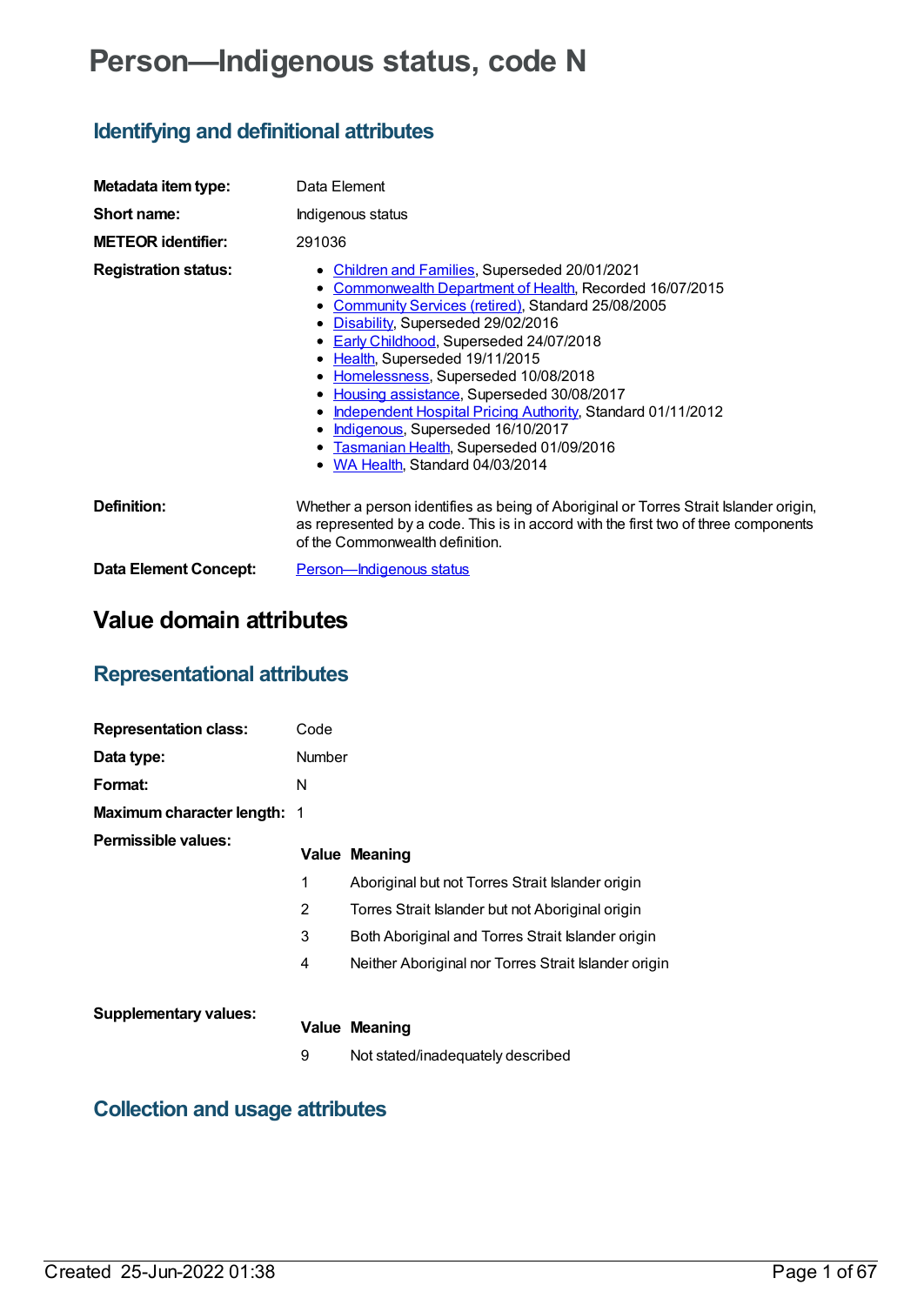**Guide for use:** This metadata item is based on the Australian Bureau of Statistics (ABS) standard for Indigenous status. For detailed advice on its use and application please refer to the ABS Website as indicated in the Reference documents.

> The classification for Indigenous status has a hierarchical structure comprising two levels. There are four categories at the detailed level of the classification which are grouped into two categories at the broad level. There is one supplementary category for 'not stated' responses. The classification is as follows:

Indigenous:

- Aboriginal but not Torres Strait Islander origin.
- Torres Strait Islander but not Aboriginal origin.
- Both Aboriginal and Torres Strait Islander origin.

Non-Indigenous:

Neither Aboriginal nor Torres Strait Islander origin.

Not stated/ inadequately described:

This category is not to be available as a valid answer to the questions but is intended for use:

- Primarily when importing data from other data collections that do not contain mappable data.
- Where an answer was refused.
- Where the question was not able to be asked prior to completion of assistance because the client was unable to communicate or a person who knows the client was not available.

Only in the last two situations may the tick boxes on the questionnaire be left blank.

# **Data element attributes**

**Collection and usage attributes**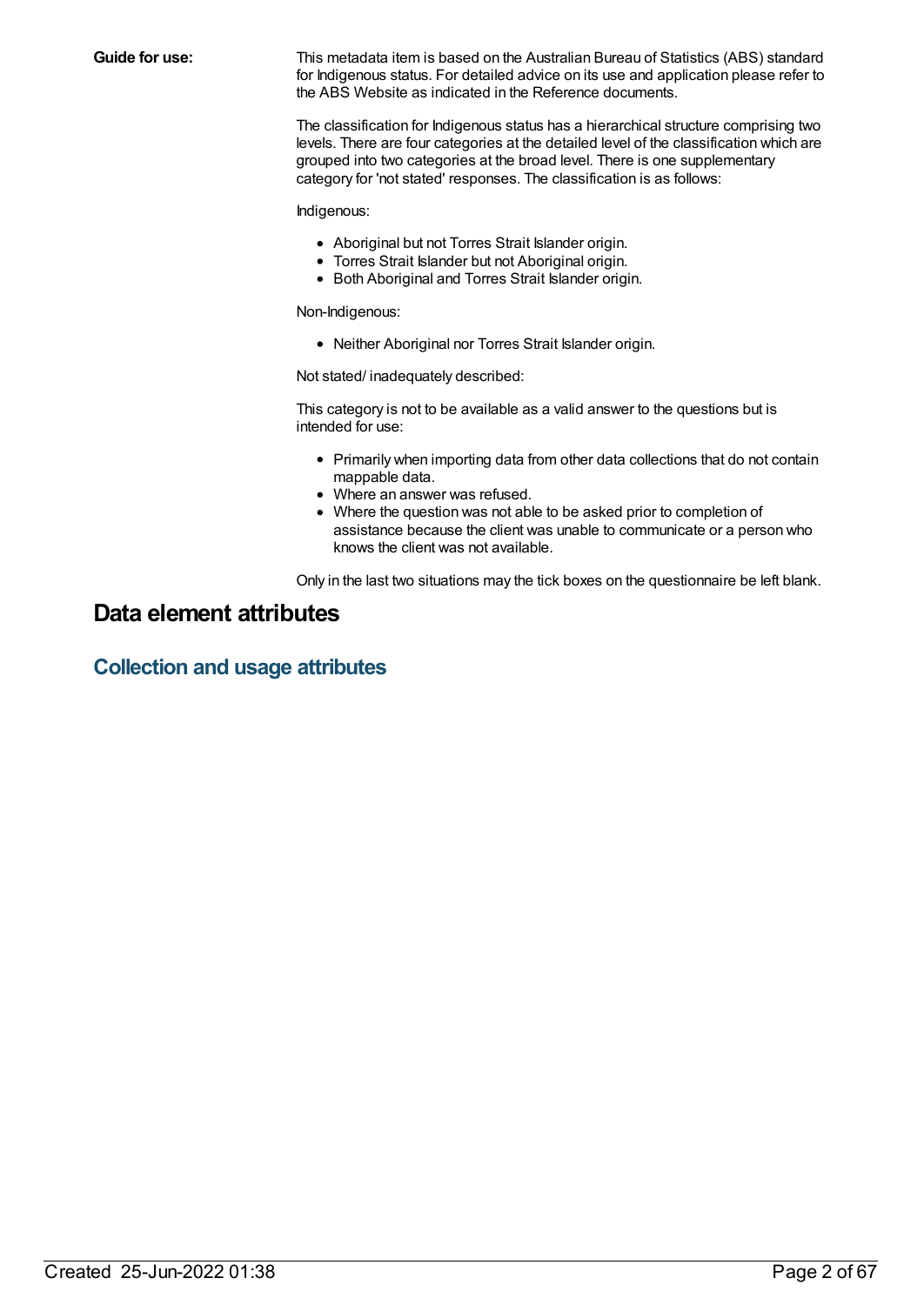| <b>Collection methods:</b> | The standard question for Indigenous Status is as follows:                                                                                                                                                                                                                                                                  |  |  |
|----------------------------|-----------------------------------------------------------------------------------------------------------------------------------------------------------------------------------------------------------------------------------------------------------------------------------------------------------------------------|--|--|
|                            | [Are you] [Is the person] [Is (name)] of Aboriginal or Torres Strait Islander origin?                                                                                                                                                                                                                                       |  |  |
|                            | (For persons of both Aboriginal and Torres Strait Islander origin, mark both 'Yes'<br>boxes.)                                                                                                                                                                                                                               |  |  |
|                            |                                                                                                                                                                                                                                                                                                                             |  |  |
|                            |                                                                                                                                                                                                                                                                                                                             |  |  |
|                            | Yes, Torres Strait Islander                                                                                                                                                                                                                                                                                                 |  |  |
|                            | This question is recommended for self-enumerated or interview-based collections.<br>It can also be used in circumstances where a close relative, friend, or another<br>member of the household is answering on behalf of the subject. It is strongly<br>recommended that this question be asked directly wherever possible. |  |  |
|                            | When someone is not present, the person answering for them should be in a<br>position to do so, i.e. this person must know well the person about whom the<br>question is being asked and feel confident to provide accurate information about<br>them.                                                                      |  |  |
|                            | This question must always be asked regardless of data collectors' perceptions<br>based on appearance or other factors.                                                                                                                                                                                                      |  |  |
|                            | The Indigenous status question allows for more than one response. The procedure<br>for coding multiple responses is as follows:                                                                                                                                                                                             |  |  |
|                            | If the respondent marks 'No' and either 'Aboriginal' or 'Torres Strait Islander', then<br>the response should be coded to either Aboriginal or Torres Strait Islander as<br>indicated (i.e. disregard the 'No' response).                                                                                                   |  |  |
|                            | If the respondent marks both the 'Aboriginal' and 'Torres Strait Islander' boxes, then<br>their response should be coded to 'Both Aboriginal and Torres Strait Islander<br>Origin'.                                                                                                                                         |  |  |
|                            | If the respondent marks all three boxes ('No', 'Aboriginal' and 'Torres Strait<br>Islander'), then the response should be coded to 'Both Aboriginal and Torres Strait<br>Islander Origin' (i.e. disregard the 'No' response).                                                                                               |  |  |
|                            | This approach may be problematical in some data collections, for example when<br>data are collected by interview or using screen based data capture systems. An<br>additional response category                                                                                                                             |  |  |
|                            | Yes, both Aboriginal and Torres Strait Islander                                                                                                                                                                                                                                                                             |  |  |
|                            | may be included if this better suits the data collection practices of the agency or<br>establishment concerned.                                                                                                                                                                                                             |  |  |
| <b>Comments:</b>           | The following definition, commonly known as 'The Commonwealth Definition', was<br>given in a High Court judgement in the case of Commonwealth v Tasmania (1983)<br>46 ALR 625.                                                                                                                                              |  |  |
|                            | 'An Aboriginal or Torres Strait Islander is a person of Aboriginal or Torres Strait<br>Islander descent who identifies as an Aboriginal or Torres Strait Islander and is<br>accepted as such by the community in which he or she lives'.                                                                                    |  |  |
|                            | There are three components to the Commonwealth definition:                                                                                                                                                                                                                                                                  |  |  |
|                            | • descent;<br>• self-identification; and<br>• community acceptance.                                                                                                                                                                                                                                                         |  |  |
|                            | In practice, it is not feasible to collect information on the community acceptance<br>part of this definition in general purpose statistical and administrative collections                                                                                                                                                 |  |  |

and therefore standard questions on Indigenous status relate to descent and self-

# **Source and reference attributes**

identification only.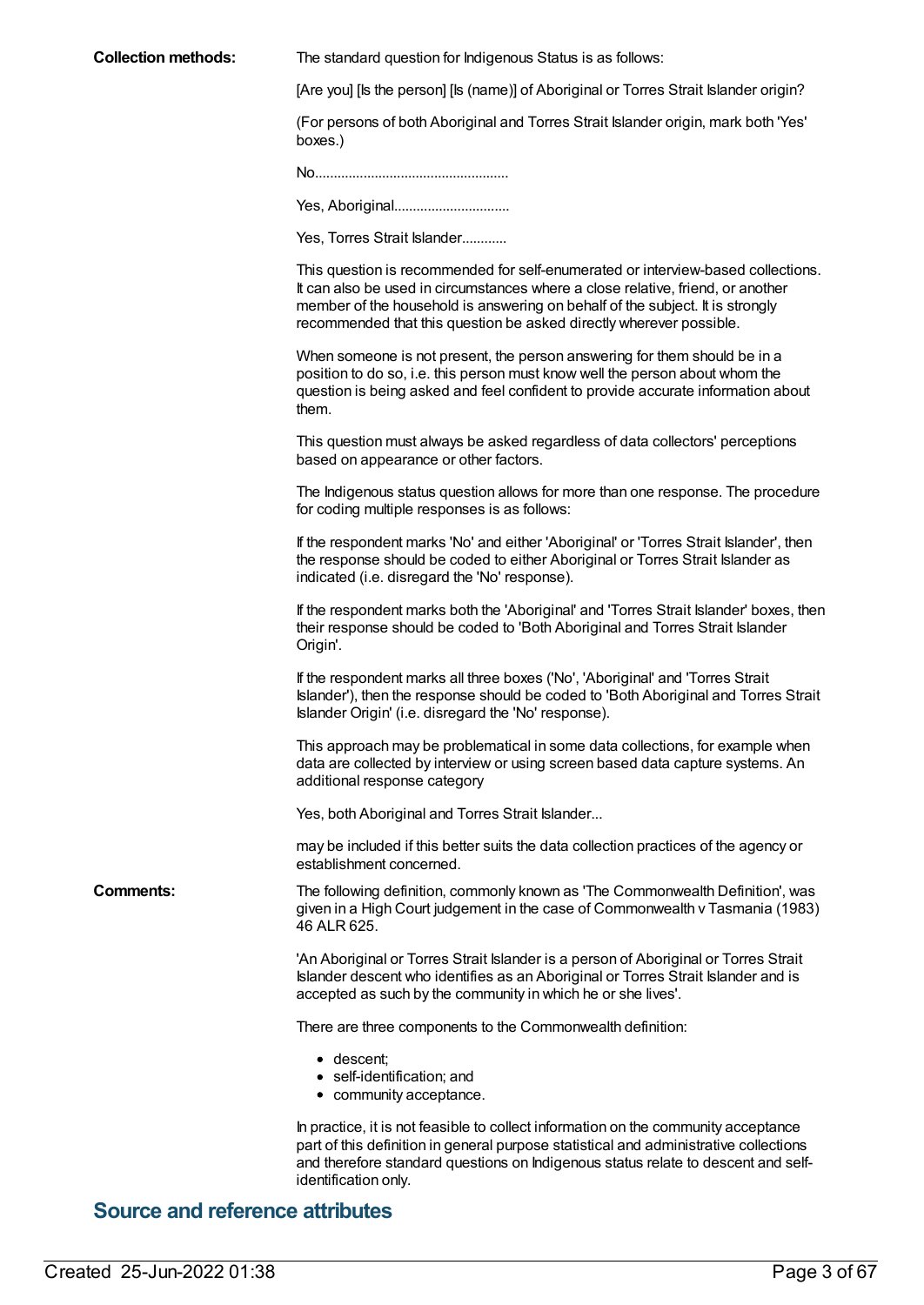| Origin:                      | National Health Data Committee                                                                                                                                                                                                                                                                                                                                                                                                                                                           |  |  |
|------------------------------|------------------------------------------------------------------------------------------------------------------------------------------------------------------------------------------------------------------------------------------------------------------------------------------------------------------------------------------------------------------------------------------------------------------------------------------------------------------------------------------|--|--|
|                              | National Community Services Data Committee                                                                                                                                                                                                                                                                                                                                                                                                                                               |  |  |
| <b>Reference documents:</b>  | Australian Bureau of Statistics 1999. Standards for Social, Labour and<br>Demographic Variables. Cultural Diversity Variables, Canberra. Viewed 3 August<br>2005.                                                                                                                                                                                                                                                                                                                        |  |  |
| <b>Relational attributes</b> |                                                                                                                                                                                                                                                                                                                                                                                                                                                                                          |  |  |
| <b>Related metadata</b>      | See also Household-Indigenous status, yes/no code N                                                                                                                                                                                                                                                                                                                                                                                                                                      |  |  |
| references:                  | • Housing assistance, Standard 30/08/2017                                                                                                                                                                                                                                                                                                                                                                                                                                                |  |  |
|                              | See also Patient-Closing the Gap co-payment eligibility indicator, code<br><b>AAA[NNA]</b>                                                                                                                                                                                                                                                                                                                                                                                               |  |  |
|                              | • Commonwealth Department of Health, Standard 17/12/2015                                                                                                                                                                                                                                                                                                                                                                                                                                 |  |  |
|                              | See also Person-Indigenous status, code AAA                                                                                                                                                                                                                                                                                                                                                                                                                                              |  |  |
|                              | • WA Health, Standard 01/06/2017                                                                                                                                                                                                                                                                                                                                                                                                                                                         |  |  |
|                              | See also Person-Indigenous status, code AAA                                                                                                                                                                                                                                                                                                                                                                                                                                              |  |  |
|                              | • WA Health, Standard 19/03/2015                                                                                                                                                                                                                                                                                                                                                                                                                                                         |  |  |
|                              | Has been superseded by Person-Indigenous status, code N                                                                                                                                                                                                                                                                                                                                                                                                                                  |  |  |
|                              | • Australian Commission on Safety and Quality in Health Care, Standard<br>21/10/2019                                                                                                                                                                                                                                                                                                                                                                                                     |  |  |
|                              | Has been superseded by <b>Person-Indigenous status</b> , code N                                                                                                                                                                                                                                                                                                                                                                                                                          |  |  |
|                              | • ACT Health (retired), Candidate 08/08/2018<br>• Children and Families, Standard 20/01/2021<br>• Disability, Standard 29/02/2016<br>• Early Childhood, Standard 24/07/2018<br>• Health, Standard 19/11/2015<br>• Homelessness, Standard 10/08/2018<br>Housing assistance, Standard 30/08/2017<br>• Independent Hospital Pricing Authority, Qualified 23/11/2015<br>• Indigenous, Standard 16/10/2017<br>• Tasmanian Health, Standard 01/09/2016<br>• Youth Justice, Standard 15/02/2022 |  |  |
|                              | Supersedes Person-Indigenous status, code N                                                                                                                                                                                                                                                                                                                                                                                                                                              |  |  |
|                              | • Community Services (retired), Superseded 25/08/2005<br>• Health, Superseded 04/05/2005                                                                                                                                                                                                                                                                                                                                                                                                 |  |  |
|                              | See also Service event-Indigenous agency placement indicator, yes/no/not<br>applicable/not stated/inadequately described code N                                                                                                                                                                                                                                                                                                                                                          |  |  |
|                              | • Children and Families, Standard 22/11/2016<br>• Community Services (retired), Candidate 12/02/2014                                                                                                                                                                                                                                                                                                                                                                                     |  |  |
|                              | See also Service provider organisation—number of Indigenous children attending<br>a preschool program, total number NJNNNN]                                                                                                                                                                                                                                                                                                                                                              |  |  |
|                              | • Early Childhood, Superseded 28/05/2014<br>• Indigenous, Standard 11/09/2012                                                                                                                                                                                                                                                                                                                                                                                                            |  |  |
|                              | See also Service provider organisation—number of Indigenous children attending<br>an early childhood education program, total number NJNNNN]                                                                                                                                                                                                                                                                                                                                             |  |  |
|                              | • Early Childhood, Superseded 01/06/2015                                                                                                                                                                                                                                                                                                                                                                                                                                                 |  |  |

See also Service provider [organisation—number](https://meteor.aihw.gov.au/content/602250) of Indigenous children attending an early childhood education program, total number N[NNNN]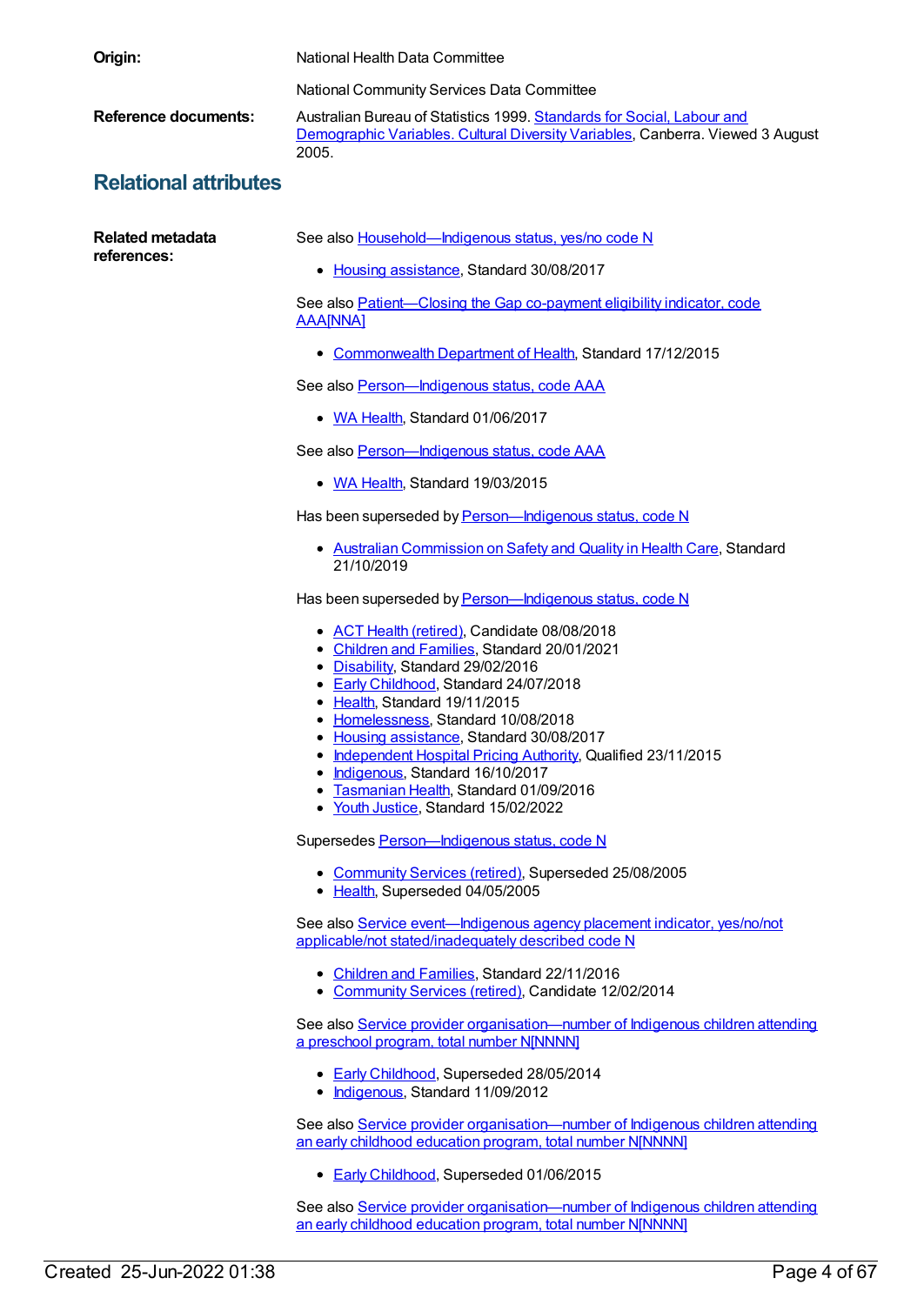**Early [Childhood](https://meteor.aihw.gov.au/RegistrationAuthority/13), Standard 01/06/2015** 

See also Service provider [organisation—number](https://meteor.aihw.gov.au/content/506734) of Indigenous children enrolled in a preschool program, total N[NNNN]

- **Early [Childhood](https://meteor.aihw.gov.au/RegistrationAuthority/13), Superseded 28/05/2014**
- [Indigenous](https://meteor.aihw.gov.au/RegistrationAuthority/6), Standard 08/04/2013

See also Service provider [organisation—number](https://meteor.aihw.gov.au/content/441259) of Indigenous children enrolled in a preschool program, total N[NNNN]

- Early [Childhood](https://meteor.aihw.gov.au/RegistrationAuthority/13), Superseded 08/04/2013
- [Indigenous](https://meteor.aihw.gov.au/RegistrationAuthority/6), Superseded 08/04/2013

See also Service provider [organisation—number](https://meteor.aihw.gov.au/content/557594) of Indigenous children enrolled in an early childhood education program, total N[NNNN]

**Early [Childhood](https://meteor.aihw.gov.au/RegistrationAuthority/13), Superseded 01/06/2015** 

See also Service provider [organisation—number](https://meteor.aihw.gov.au/content/602263) of Indigenous children enrolled in an early childhood education program, total N[NNNN]

**Early [Childhood](https://meteor.aihw.gov.au/RegistrationAuthority/13), Standard 01/06/2015** 

**Implementation in Data Set**

**Specifications:** Aboriginal and Torres Strait Islander primary health-care service episodes of care [cluster](https://meteor.aihw.gov.au/content/676943)[Indigenous](https://meteor.aihw.gov.au/RegistrationAuthority/6)[,](https://meteor.aihw.gov.au/content/676943) Standard 07/12/2017

*DSS specific information:*

This data element is used to determine the Indigenous status of the Aboriginal and Torres Strait Islander primary health-care service's clients.

In the Indigenous status data element, codes 1 (Aboriginal but not Torres Strait Islander origin), 2 (Torres Strait Islander but not Aboriginal origin) and 3 (Both Aboriginal and Torres Strait Islander origin) are aggregated to Aboriginal and Torres Strait Islander, code 4 (Neither Aboriginal nor Torres Strait Islander origin) maps to non-Indigenous and code 9 (Not stated/inadequately described) maps to Unknown Indigenous status.

Aboriginal and Torres Strait Islander primary health-care service paid full-time equivalent positions [clusterIndigenous,](https://meteor.aihw.gov.au/content/676948) Standard 07/12/2017

*DSS specific information:*

This data element is used to determine the Indigenous status of the paid staff in the Aboriginal and Torres Strait Islander primary health-care service provider organisation.

In the Indigenous status data element, codes 1 (Aboriginal but not Torres Strait Islander origin), 2 (Torres Strait Islander but not Aboriginal origin) and 3 (Both Aboriginal and Torres Strait Islander origin) are aggregated to Aboriginal or Torres Strait Islander, code 4 (Neither Aboriginal nor Torres Strait Islander origin) maps to non-Indigenous and code 9 (Not stated/inadequately described) maps to Unknown Indigenous status.

Aboriginal and Torres Strait Islander primary health-care service unpaid full-time equivalent positions [cluster](https://meteor.aihw.gov.au/content/676950)[Indigenou](https://meteor.aihw.gov.au/RegistrationAuthority/6)[s,](https://meteor.aihw.gov.au/content/676950) Standard 07/12/2017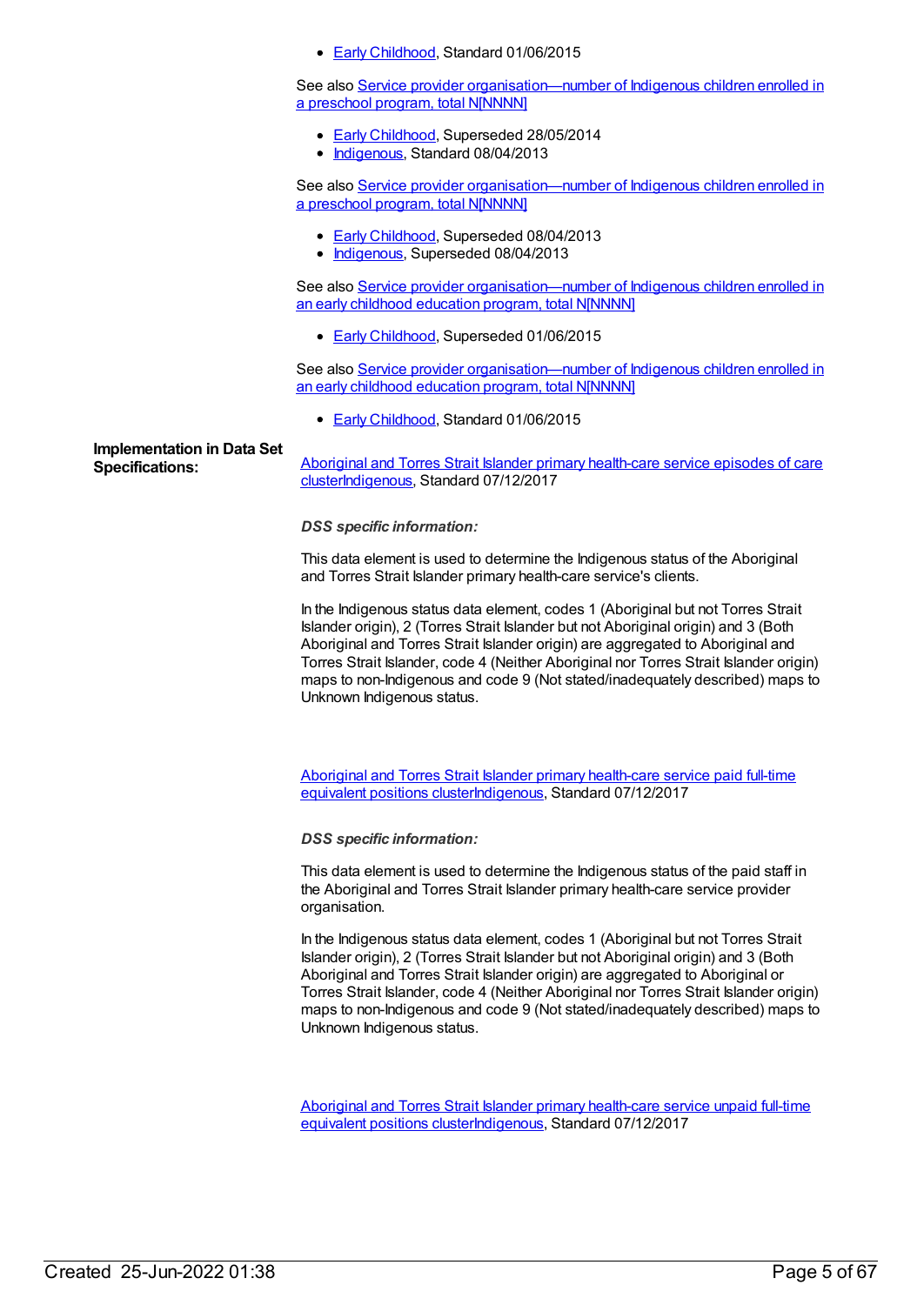This data element is used to determine the Indigenous status of the unpaid staff in the Aboriginal and Torres Strait Islander primary health-care service provider organisation.

In the Indigenous status data element, codes 1 (Aboriginal but not Torres Strait Islander origin), 2 (Torres Strait Islander but not Aboriginal origin) and 3 (Both Aboriginal and Torres Strait Islander origin) are aggregated to Aboriginal and Torres Strait Islander, code 4 (Neither Aboriginal nor Torres Strait Islander origin) maps to non-Indigenous and code 9 (Not stated/inadequately described) maps to Unknown Indigenous status.

Aboriginal and Torres Strait Islander primary health-care services client numbers [clusterIndigenous,](https://meteor.aihw.gov.au/content/565806) Standard 16/09/2014

#### *DSS specific information:*

In the Indigenous status data element, codes 1 (Aboriginal but not Torres Strait Islander origin), 2 (Torres Strait Islander but not Aboriginal origin) and 3 (Both Aboriginal and Torres Strait Islander origin) are aggregated to Aboriginal or Torres Strait Islander, code 4 (Neither Aboriginal nor Torres Strait Islander origin) maps to non-Indigenous and code 9 (Not stated/inadequately described) maps to Unknown Indigenous status.

Aboriginal and Torres Strait Islander primary health-care services episodes of care [clusterIndigenous,](https://meteor.aihw.gov.au/content/564717) Standard 16/09/2014

#### *DSS specific information:*

This data element is used to determine the Indigenous status of the Aboriginal and Torres Strait Islander primary health-care service's client.

In the Indigenous status data element, codes 1 (Aboriginal but not Torres Strait Islander origin), 2 (Torres Strait Islander but not Aboriginal origin) and 3 (Both Aboriginal and Torres Strait Islander origin) are aggregated to Aboriginal and Torres Strait Islander, code 4 (Neither Aboriginal nor Torres Strait Islander origin) maps to non-Indigenous and code 9 (Not stated/inadequately described) maps to Unknown Indigenous status.

Aboriginal and Torres Strait Islander primary health-care services episodes of care [clusterIndigenous,](https://meteor.aihw.gov.au/content/683072) Standard 07/12/2017

*Implementation start date:* 01/07/2008

*Implementation end date:* 30/06/2009

*DSS specific information:*

This data element is used to determine the Indigenous status of the Aboriginal and Torres Strait Islander primary health-care service's client.

In the Indigenous status data element, codes 1 (Aboriginal but not Torres Strait Islander origin), 2 (Torres Strait Islander but not Aboriginal origin) and 3 (Both Aboriginal and Torres Strait Islander origin) are aggregated to Aboriginal and Torres Strait Islander, code 4 (Neither Aboriginal nor Torres Strait Islander origin) maps to non-Indigenous and code 9 (Not stated/inadequately described) maps to Unknown Indigenous status.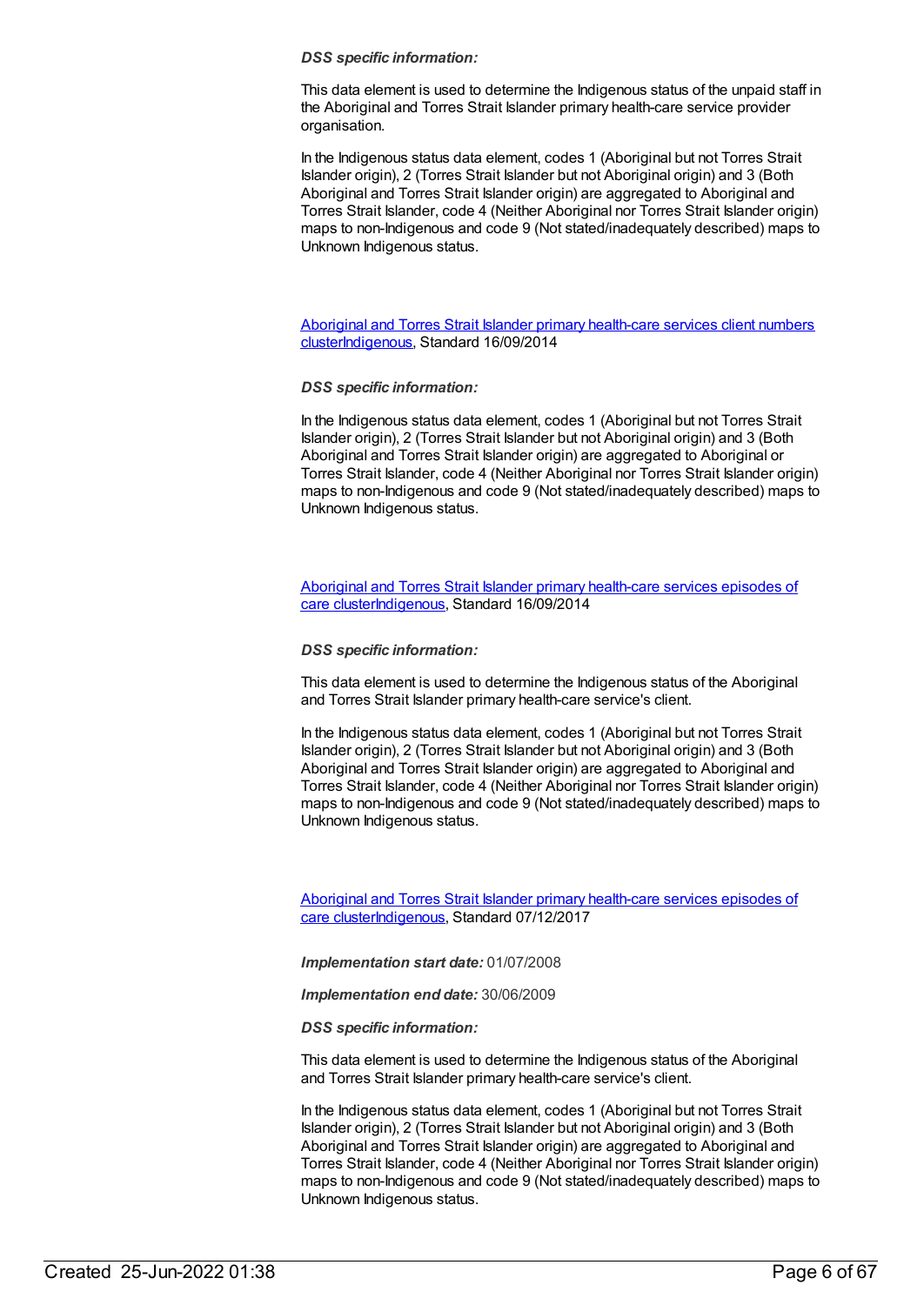*Implementation end date:* 30/06/2010

*DSS specific information:*

This data element is used to determine the Indigenous status of the paid staff in the Aboriginal and Torres Strait Islander primary health-care service provider organisation.

In the Indigenous status data element, codes 1 (Aboriginal but not Torres Strait Islander origin), 2 (Torres Strait Islander but not Aboriginal origin) and 3 (Both Aboriginal and Torres Strait Islander origin) are aggregated to Aboriginal or Torres Strait Islander, code 4 (Neither Aboriginal nor Torres Strait Islander origin) maps to non-Indigenous and code 9 (Not stated/inadequately described) maps to Unknown Indigenous status.

Aboriginal and Torres Strait Islander primary health-care services paid full-time equivalent positions [clusterIndigenous,](https://meteor.aihw.gov.au/content/566990) Superseded 07/12/2017

#### *DSS specific information:*

This data element is used to determine the Indigenous status of the paid staff in the Aboriginal and Torres Strait Islander primary health-care service provider organisation.

In the Indigenous status data element, codes 1 (Aboriginal but not Torres Strait Islander origin), 2 (Torres Strait Islander but not Aboriginal origin) and 3 (Both Aboriginal and Torres Strait Islander origin) are aggregated to Aboriginal or Torres Strait Islander, code 4 (Neither Aboriginal nor Torres Strait Islander origin) maps to non-Indigenous and code 9 (Not stated/inadequately described) maps to Unknown Indigenous status.

Aboriginal and Torres Strait Islander primary health-care services unpaid full-time equivalent positions [clusterIndigenous,](https://meteor.aihw.gov.au/content/567269) Superseded 07/12/2017

# *DSS specific information:*

This data element is used to determine the Indigenous status of the unpaid staff in the Aboriginal and Torres Strait Islander primary health-care service provider organisation.

In the Indigenous status data element, codes 1 (Aboriginal but not Torres Strait Islander origin), 2 (Torres Strait Islander but not Aboriginal origin) and 3 (Both Aboriginal and Torres Strait Islander origin) are aggregated to Aboriginal or Torres Strait Islander, code 4 (Neither Aboriginal nor Torres Strait Islander origin) maps to non-Indigenous and code 9 (Not stated/inadequately described) maps to Unknown Indigenous status.

Aboriginal and Torres Strait Islander standalone substance use service client numbers [clusterI](https://meteor.aihw.gov.au/content/677077)[ndigenou](https://meteor.aihw.gov.au/RegistrationAuthority/6)[s,](https://meteor.aihw.gov.au/content/677077) Standard 07/12/2017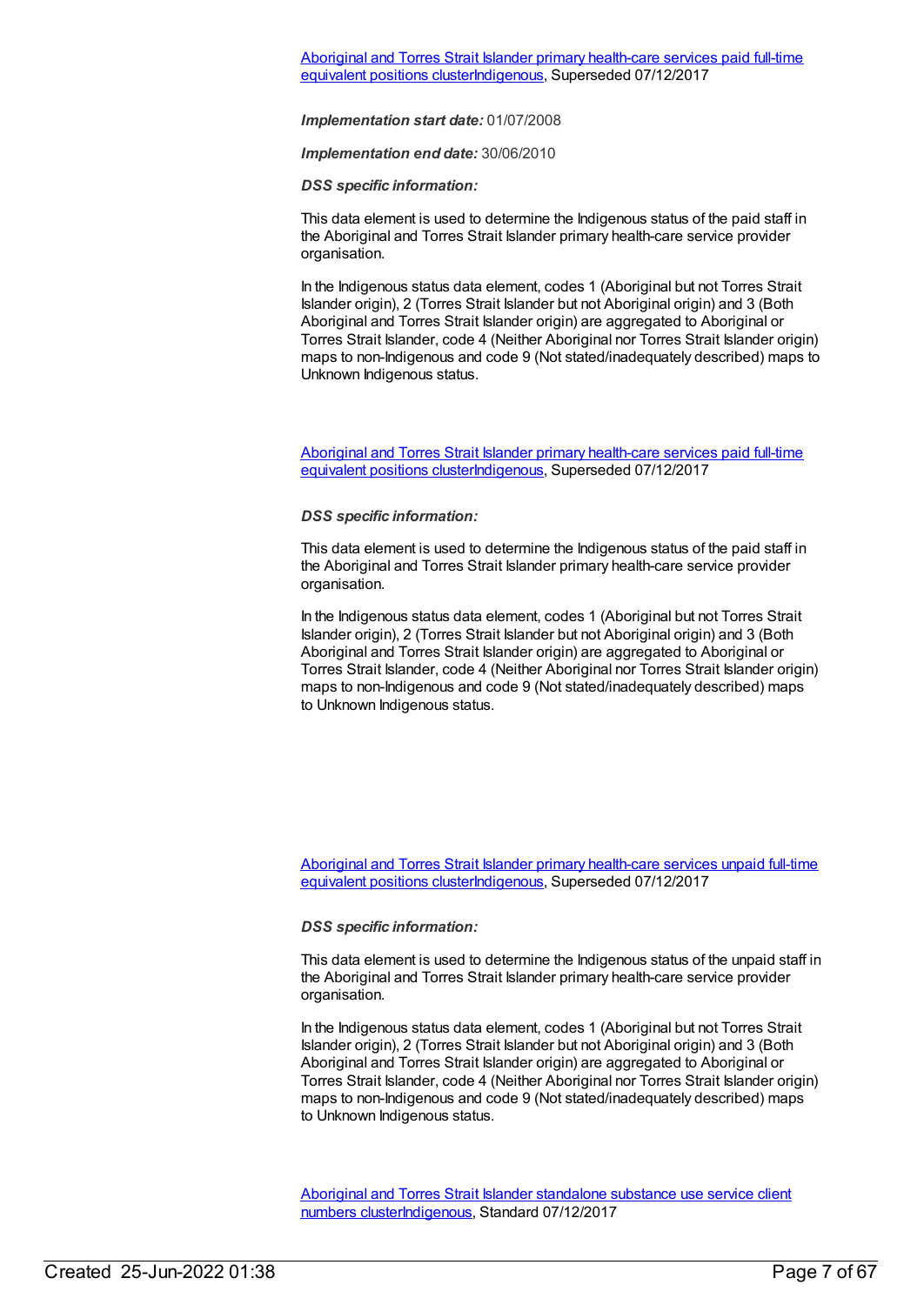This data element is used to determine the Indigenous status of the standalone substance use service clients.

In the Indigenous status data element, codes 1 (Aboriginal but not Torres Strait Islander origin), 2 (Torres Strait Islander but not Aboriginal origin) and 3 (Both Aboriginal and Torres Strait Islander origin) are aggregated to Aboriginal or Torres Strait Islander, code 4 (Neither Aboriginal nor Torres Strait Islander origin) maps to non-Indigenous and code 9 (Not stated/inadequately described) maps to Unknown Indigenous status.

Aboriginal and Torres Strait Islander standalone substance use service non[residential/follow-up/aftercare](https://meteor.aihw.gov.au/content/677121) client numbers cluste[rIndigenous](https://meteor.aihw.gov.au/RegistrationAuthority/6), Standard 07/12/2017

#### *DSS specific information:*

This data element is used to determine the Indigenous status of the Aboriginal and Torres Strait Islander standalone substance use services nonresidential/follow-up/aftercare clients.

In the Indigenous status data element, codes 1 (Aboriginal but not Torres Strait Islander origin), 2 (Torres Strait Islander but not Aboriginal origin) and 3 (Both Aboriginal and Torres Strait Islander origin) are aggregated to Indigenous, code 4 (Neither Aboriginal nor Torres Strait Islander origin) maps to non-Indigenous and code 9 (Not stated/inadequately described) maps to Unknown Indigenous status.

Aboriginal and Torres Strait Islander standalone substance use service non[residential/follow-up/aftercare](https://meteor.aihw.gov.au/content/677131) episodes of care cluste[rIndigenous](https://meteor.aihw.gov.au/RegistrationAuthority/6), Standard 07/12/2017

*DSS specific information:*

This data element is used to determine the Indigenous status of the Aboriginal and Torres Strait Islander standalone substance use service's nonresidential/follow-up/aftercare client.

In the Indigenous status data element, codes 1 (Aboriginal but not Torres Strait Islander origin), 2 (Torres Strait Islander but not Aboriginal origin) and 3 (Both Aboriginal and Torres Strait Islander origin) are aggregated to Indigenous, code 4 (Neither Aboriginal nor Torres Strait Islander origin) maps to non-Indigenous and code 9 (Not stated/inadequately described) maps to Unknown Indigenous status.

Aboriginal and Torres Strait Islander standalone substance use service paid fulltime equivalent positions [clusterIndigenous,](https://meteor.aihw.gov.au/content/677140) Standard 07/12/2017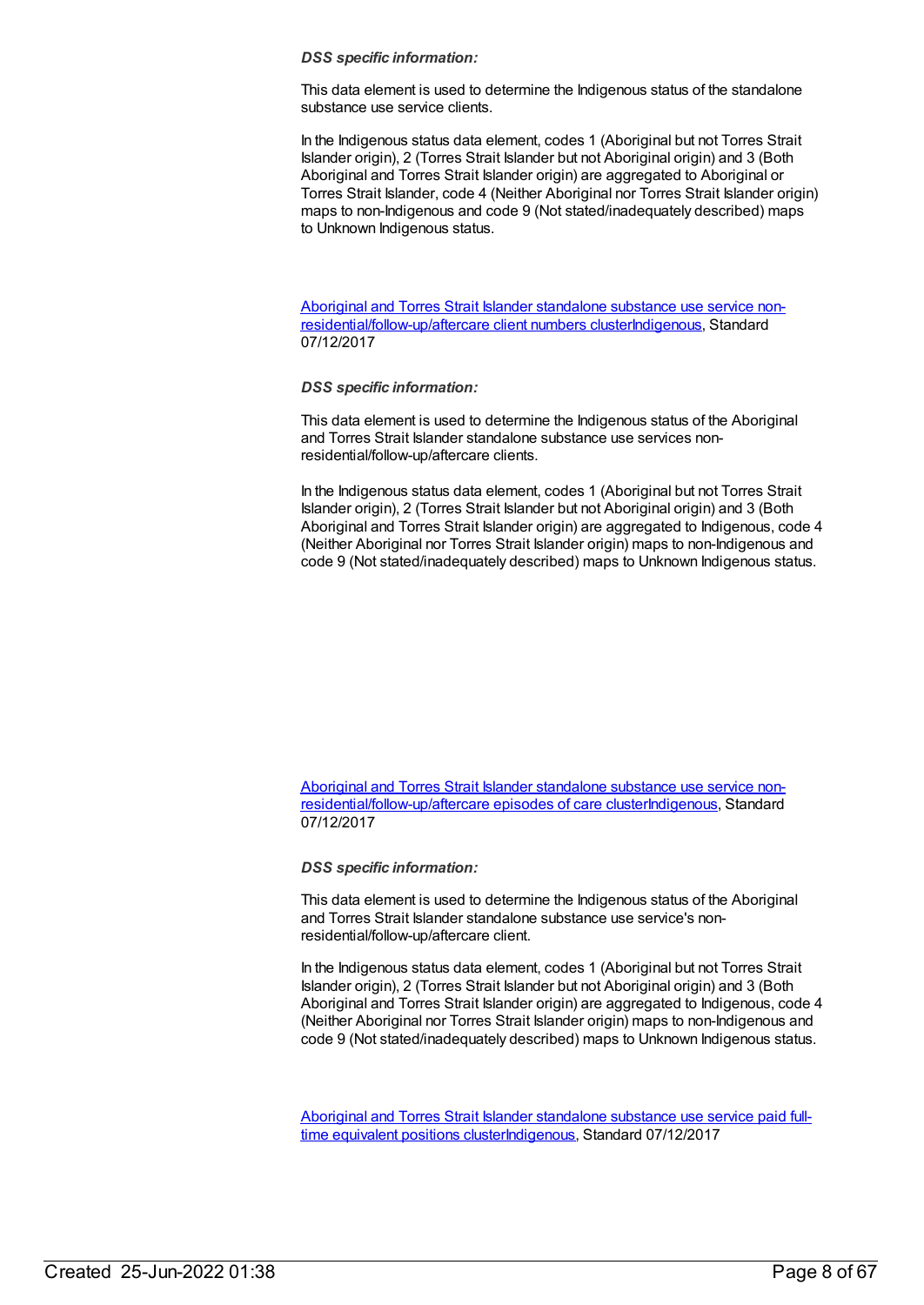This data element is used to determine the Indigenous status of the paid staff in the standalone substance use service.

In the Indigenous status data element, codes 1 (Aboriginal but not Torres Strait Islander origin), 2 (Torres Strait Islander but not Aboriginal origin) and 3 (Both Aboriginal and Torres Strait Islander origin) are aggregated to Aboriginal or Torres Strait Islander, code 4 (Neither Aboriginal nor Torres Strait Islander origin) maps to non-Indigenous and code 9 (Not stated/inadequately described) maps to Unknown Indigenous status.

Aboriginal and Torres Strait Islander standalone substance use service paid fulltime equivalent positions [clusterIndigenous,](https://meteor.aihw.gov.au/content/568327) Superseded 07/12/2017

#### *DSS specific information:*

This data element is used to determine the Indigenous status of the paid staff in the standalone substance use service.

In the Indigenous status data element, codes 1 (Aboriginal but not Torres Strait Islander origin), 2 (Torres Strait Islander but not Aboriginal origin) and 3 (Both Aboriginal and Torres Strait Islander origin) are aggregated to Aboriginal or Torres Strait Islander; code 4 (Neither Aboriginal nor Torres Strait Islander origin) maps to non-Indigenous and code 9 (Not stated/inadequately described) maps to Unknown Indigenous status.

Aboriginal and Torres Strait Islander standalone substance use service residential [treatment/rehabilitation](https://meteor.aihw.gov.au/content/677083) client numbers cluste[rIndigenous](https://meteor.aihw.gov.au/RegistrationAuthority/6), Standard 07/12/2017

*DSS specific information:*

This data element is used to determine the Indigenous status of the Aboriginal and Torres Strait Islander standalone substance use service's residential treatment/rehabilitation client.

In the Indigenous status data element, codes 1 (Aboriginal but not Torres Strait Islander origin), 2 (Torres Strait Islander but not Aboriginal origin) and 3 (Both Aboriginal and Torres Strait Islander origin) are aggregated to Indigenous, code 4 (Neither Aboriginal nor Torres Strait Islander origin) maps to non-Indigenous and code 9 (Not stated/inadequately described) maps to Unknown Indigenous status.

Aboriginal and Torres Strait Islander standalone substance use service [residential/rehabilitation](https://meteor.aihw.gov.au/content/677100) episodes of care cluste[rIndigenous](https://meteor.aihw.gov.au/RegistrationAuthority/6), Standard 07/12/2017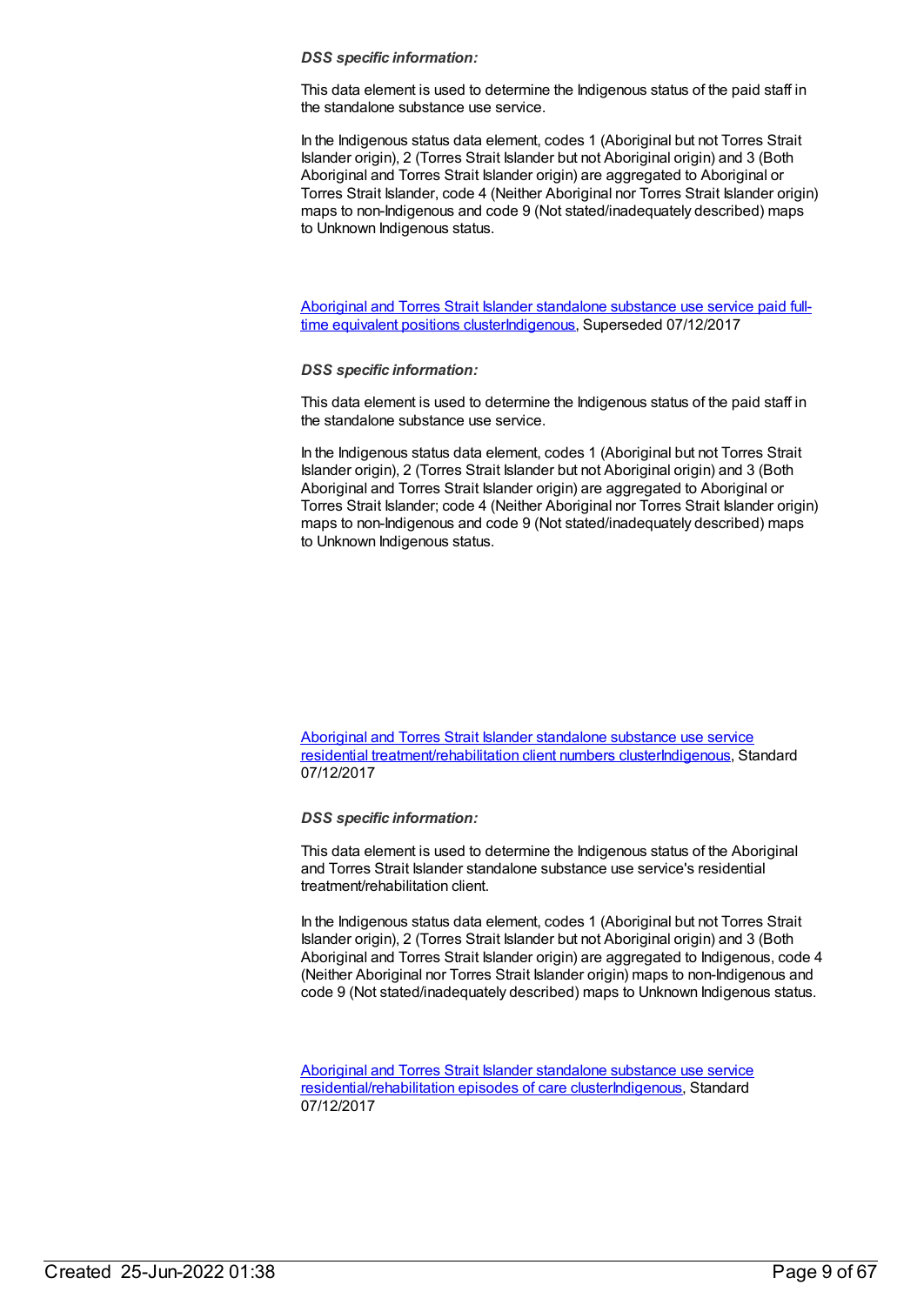This data element is used to determine the Indigenous status of Aboriginal and Torres Strait Islander standalone substance use residential treatment/rehabilitation clients.

In the Indigenous status data element, codes 1 (Aboriginal but not Torres Strait Islander origin), 2 (Torres Strait Islander but not Aboriginal origin) and 3 (Both Aboriginal and Torres Strait Islander origin) are aggregated to Indigenous, code 4 (Neither Aboriginal nor Torres Strait Islander origin) maps to non-Indigenous and code 9 (Not stated/inadequately described) maps to Unknown Indigenous status.

Aboriginal and Torres Strait Islander standalone substance use service soberingup/residential respite/short-term care client numbers [clusterIndigenous,](https://meteor.aihw.gov.au/content/677106) Standard 07/12/2017

#### *DSS specific information:*

This data element is used to determine the Indigenous status of the Aboriginal and Torres Strait Islander standalone substance use service's soberingup/residential respite/short-term care client.

In the Indigenous status data element, codes 1 (Aboriginal but not Torres Strait Islander origin), 2 (Torres Strait Islander but not Aboriginal origin) and 3 (Both Aboriginal and Torres Strait Islander origin) are aggregated to Indigenous, code 4 (Neither Aboriginal nor Torres Strait Islander origin) maps to non-Indigenous and code 9 (Not stated/inadequately described) maps to Unknown Indigenous status.

Aboriginal and Torres Strait Islander standalone substance use service soberingup/residential respite/short-term care episodes of care [clusterIndigenous,](https://meteor.aihw.gov.au/content/677115) Standard 07/12/2017

*DSS specific information:*

This data element is used to determine the Indigenous status of the Aboriginal and Torres Strait Islander standalone substance use service clients.

In the Indigenous status data element, codes 1 (Aboriginal but not Torres Strait Islander origin), 2 (Torres Strait Islander but not Aboriginal origin) and 3 (Both Aboriginal and Torres Strait Islander origin) are aggregated to Indigenous, code 4 (Neither Aboriginal nor Torres Strait Islander origin) maps to non-Indigenous and code 9 (Not stated/inadequately described) maps to Unknown Indigenous status.

Aboriginal and Torres Strait Islander standalone substance use service unpaid full-time equivalent positions [clusterIndigenous,](https://meteor.aihw.gov.au/content/677147) Standard 07/12/2017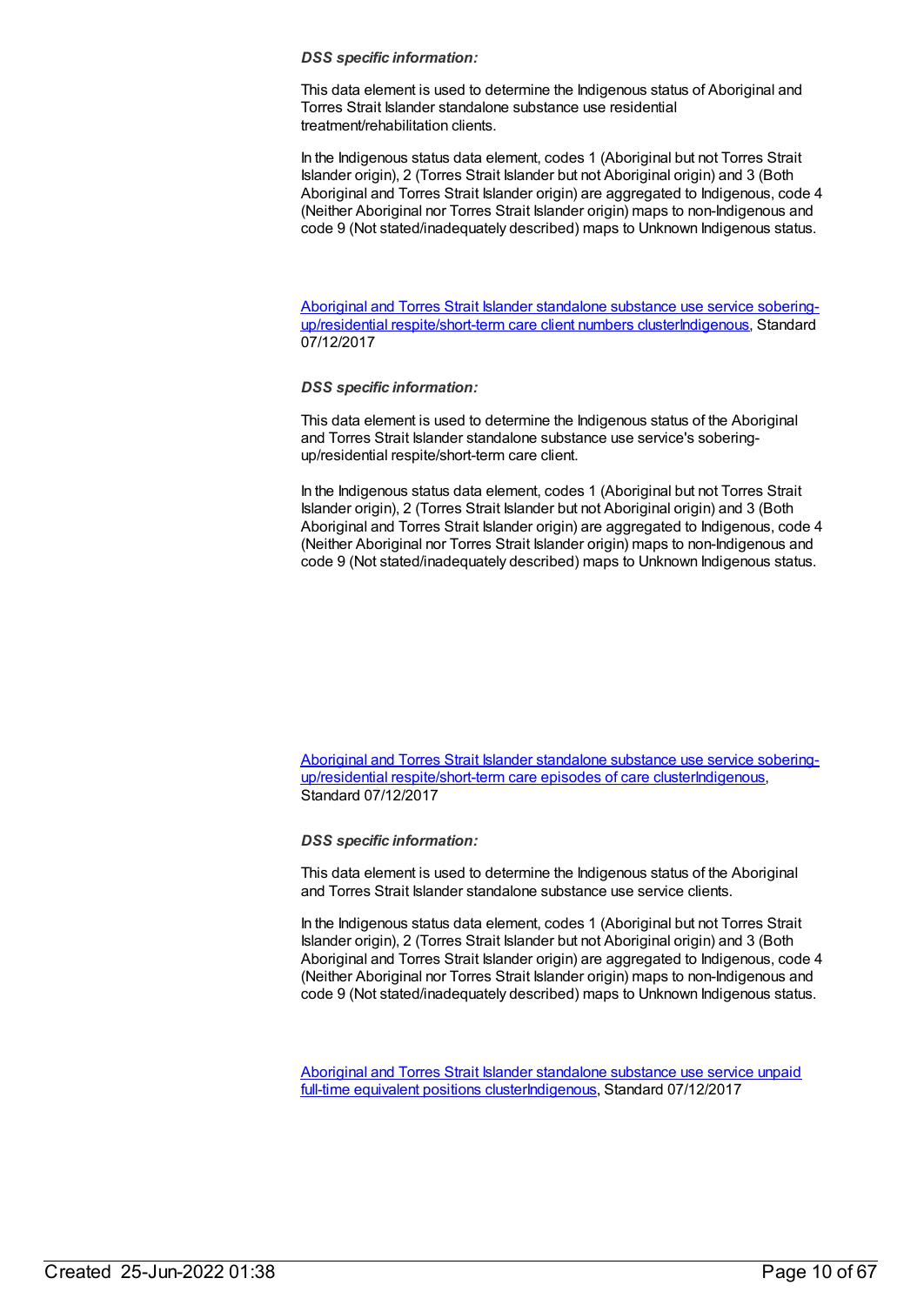This data element is used to determine the Indigenous status of the unpaid staff in the Aboriginal and Torres Strait Islander standalone substance use service.

In the Indigenous status data element, codes 1 (Aboriginal but not Torres Strait Islander origin), 2 (Torres Strait Islander but not Aboriginal origin) and 3 (Both Aboriginal and Torres Strait Islander origin) are aggregated to Aboriginal or Torres Strait Islander, code 4 (Neither Aboriginal nor Torres Strait Islander origin) maps to non-Indigenous and code 9 (Not stated/inadequately described) maps to Unknown Indigenous status.

Aboriginal and Torres Strait Islander standalone substance use services client numbers [clusterIndigenous,](https://meteor.aihw.gov.au/content/568225) Superseded 07/12/2017

### *DSS specific information:*

This data element is used to determine the Indigenous status of the standalone substance use service clients.

In the Indigenous status data element, codes 1 (Aboriginal but not Torres Strait Islander origin), 2 (Torres Strait Islander but not Aboriginal origin) and 3 (Both Aboriginal and Torres Strait Islander origin) are aggregated to Aboriginal or Torres Strait Islander, code 4 (Neither Aboriginal nor Torres Strait Islander origin) maps to non-Indigenous and code 9 (Not stated/inadequately described) maps to Unknown Indigenous status.

Aboriginal and Torres Strait Islander standalone substance use services non[residential/follow-up/aftercare](https://meteor.aihw.gov.au/content/576863) client numbers cluste[rIndigenous](https://meteor.aihw.gov.au/RegistrationAuthority/6), Superseded 07/12/2017

*DSS specific information:*

This data element is used to determine the Indigenous status of the Aboriginal and Torres Strait Islander standalone substance use service's nonresidential/follow-up/aftercare clients.

In the Indigenous status data element, codes 1 (Aboriginal but not Torres Strait Islander origin), 2 (Torres Strait Islander but not Aboriginal origin) and 3 (Both Aboriginal and Torres Strait Islander origin) are aggregated to Indigenous; code 4 (Neither Aboriginal nor Torres Strait Islander origin) maps to non-Indigenous and code 9 (Not stated/inadequately described) maps to Unknown Indigenous status.

Aboriginal and Torres Strait Islander standalone substance use services non[residential/follow-up/aftercare](https://meteor.aihw.gov.au/content/576889) episodes of care cluste[rIndigenous](https://meteor.aihw.gov.au/RegistrationAuthority/6), Superseded 07/12/2017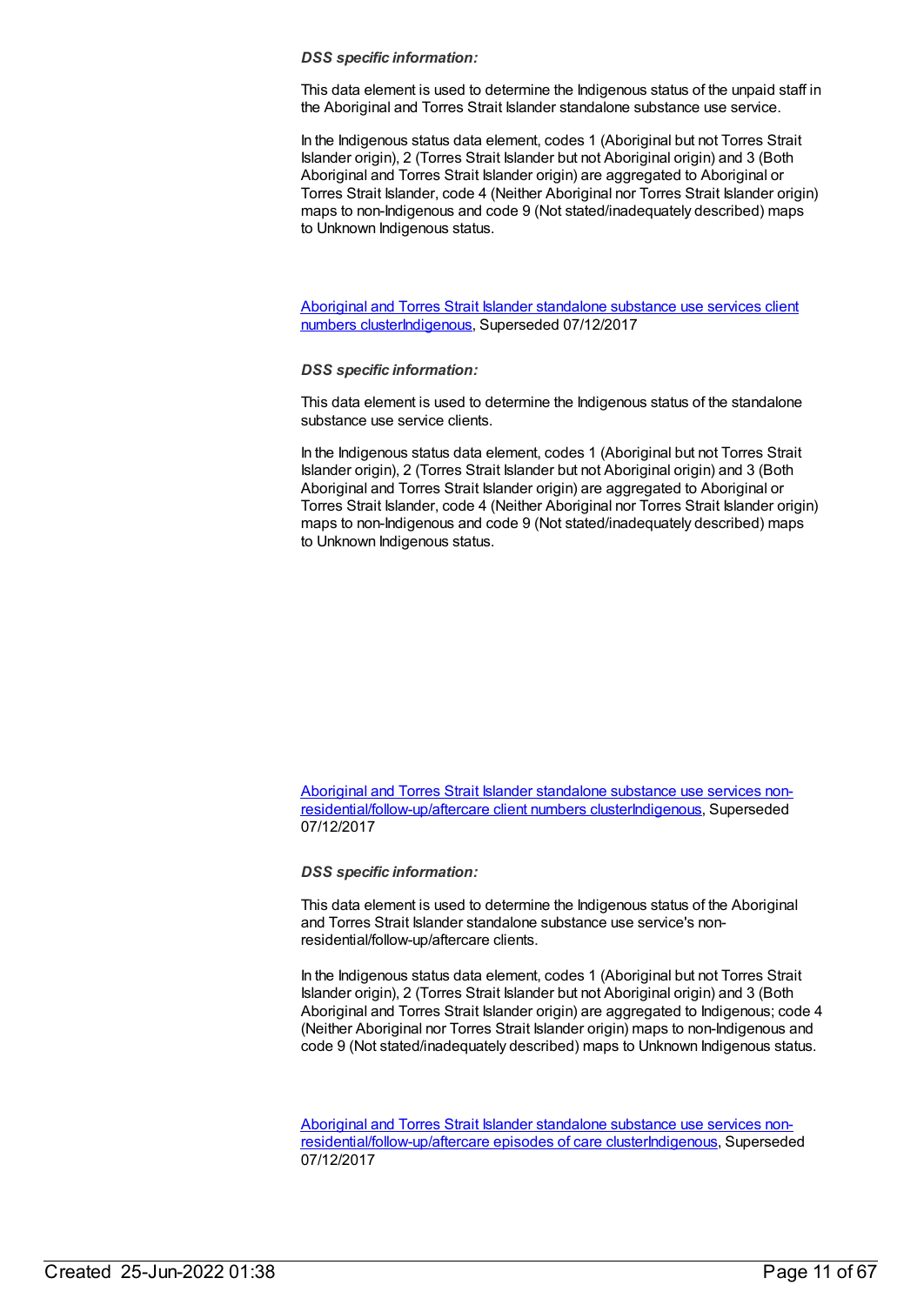This data element is used to determine the Indigenous status of the Aboriginal and Torres Strait Islander standalone substance use service's nonresidential/follow-up/aftercare client.

In the Indigenous status data element, codes 1 (Aboriginal but not Torres Strait Islander origin), 2 (Torres Strait Islander but not Aboriginal origin) and 3 (Both Aboriginal and Torres Strait Islander origin) are aggregated to Indigenous; code 4 (Neither Aboriginal nor Torres Strait Islander origin) maps to non-Indigenous and code 9 (Not stated/inadequately described) maps to Unknown Indigenous status.

Aboriginal and Torres Strait Islander standalone substance use services residential [treatment/rehabilitation](https://meteor.aihw.gov.au/content/575764) client numbers cluste[rIndigenous](https://meteor.aihw.gov.au/RegistrationAuthority/6), Superseded 07/12/2017

# *DSS specific information:*

This data element is used to determine the Indigenous status of the Aboriginal and Torres Strait Islander standalone substance use service's residential treatment/rehabilitation clients.

In the Indigenous status data element, codes 1 (Aboriginal but not Torres Strait Islander origin), 2 (Torres Strait Islander but not Aboriginal origin) and 3 (Both Aboriginal and Torres Strait Islander origin) are aggregated to Indigenous; code 4 (Neither Aboriginal nor Torres Strait Islander origin) maps to non-Indigenous and code 9 (Not stated/inadequately described) maps to Unknown Indigenous status.

# Aboriginal and Torres Strait Islander standalone substance use services [residential/rehabilitation](https://meteor.aihw.gov.au/content/576074) episodes of care cluste[rIndigenous](https://meteor.aihw.gov.au/RegistrationAuthority/6), Standard 16/09/2014

# *DSS specific information:*

This data element is used to determine the Indigenous status of Aboriginal and Torres Strait Islander standalone substance use residential treatment/rehabilitation clients.

In the Indigenous status data element, codes 1 (Aboriginal but not Torres Strait Islander origin), 2 (Torres Strait Islander but not Aboriginal origin) and 3 (Both Aboriginal and Torres Strait Islander origin) are aggregated to Indigenous, code 4 (Neither Aboriginal nor Torres Strait Islander origin) maps to non-Indigenous and code 9 (Not stated/inadequately described) maps to Unknown Indigenous status.

Aboriginal and Torres Strait Islander standalone substance use services [sobering-up/residential](https://meteor.aihw.gov.au/content/576557) respite/short-term care client numbers cluste[rIndigenous](https://meteor.aihw.gov.au/RegistrationAuthority/6), Standard 16/09/2014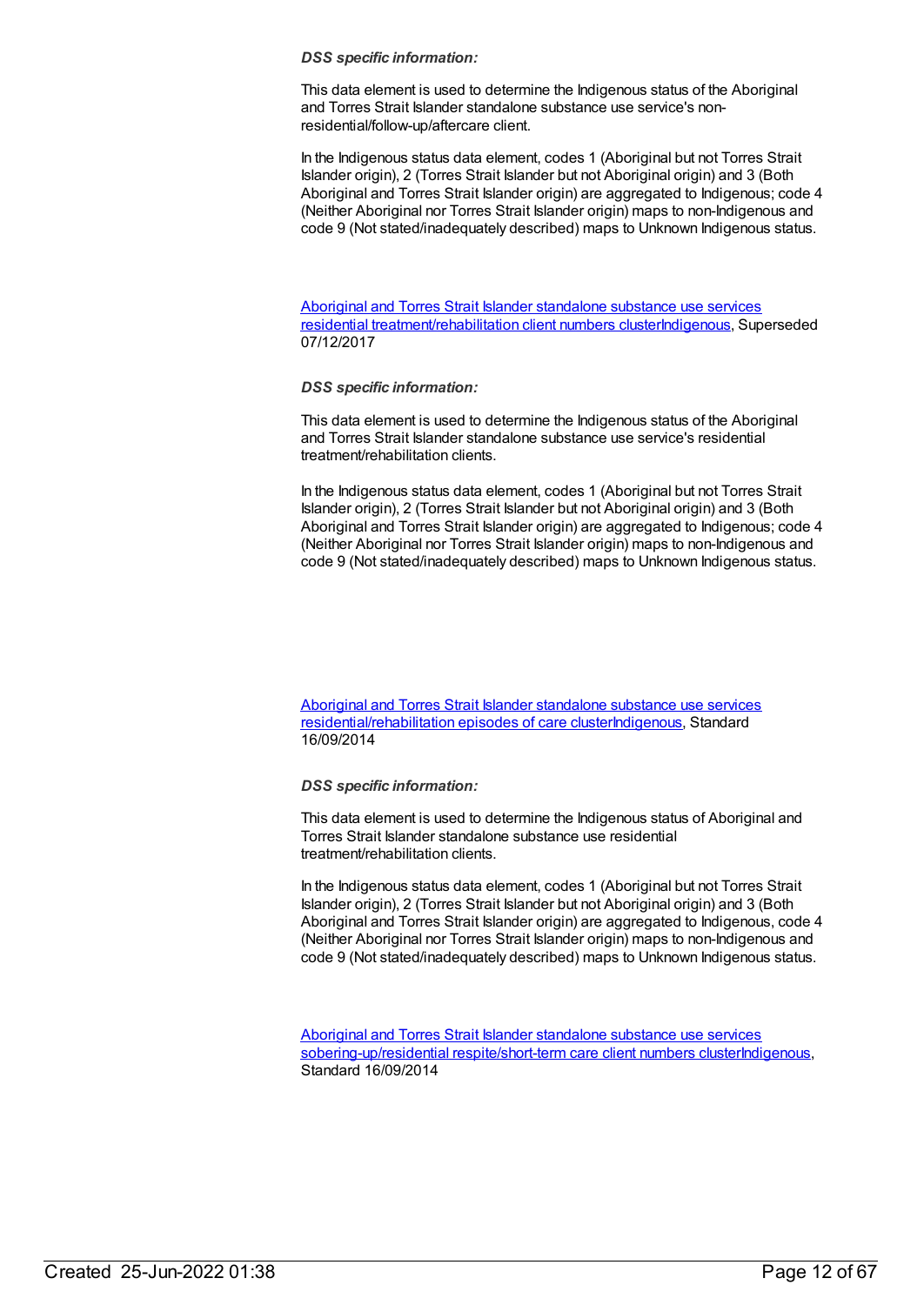This data element is used to determine the Indigenous status of the Aboriginal and Torres Strait Islander standalone substance use service's soberingup/residential respite/short-term care client.

In the Indigenous status data element, codes 1 (Aboriginal but not Torres Strait Islander origin), 2 (Torres Strait Islander but not Aboriginal origin) and 3 (Both Aboriginal and Torres Strait Islander origin) are aggregated to Indigenous; code 4 (Neither Aboriginal nor Torres Strait Islander origin) maps to non-Indigenous and code 9 (Not stated/inadequately described) maps to Unknown Indigenous status.

Aboriginal and Torres Strait Islander standalone substance use services [sobering-up/residential](https://meteor.aihw.gov.au/content/576637) respite/short-term care episodes of care cluste[rIndigenous](https://meteor.aihw.gov.au/RegistrationAuthority/6), Superseded 07/12/2017

*DSS specific information:*

This data element is used to determine the Indigenous status of the Aboriginal and Torres Strait Islander standalone substance use service clients.

In the Indigenous status data element, codes 1 (Aboriginal but not Torres Strait Islander origin), 2 (Torres Strait Islander but not Aboriginal origin) and 3 (Both Aboriginal and Torres Strait Islander origin) are aggregated to Indigenous; code 4 (Neither Aboriginal nor Torres Strait Islander origin) maps to non-Indigenous and code 9 (Not stated/inadequately described) maps to Unknown Indigenous status.

Aboriginal and Torres Strait Islander standalone substance use services unpaid full-time equivalent positions [clusterIndigenous,](https://meteor.aihw.gov.au/content/568406) Superseded 07/12/2017

*DSS specific information:*

This data element is used to determine the Indigenous status of the unpaid staff in the Aboriginal and Torres Strait Islander standalone substance services provider organisation.

In the Indigenous status data element, codes 1 (Aboriginal but not Torres Strait Islander origin), 2 (Torres Strait Islander but not Aboriginal origin) and 3 (Both Aboriginal and Torres Strait Islander origin) are aggregated to Aboriginal or Torres Strait Islander; code 4 (Neither Aboriginal nor Torres Strait Islander origin) maps to non-Indigenous and code 9 (Not stated/inadequately described) maps to Unknown Indigenous status.

Activity based funding: [Emergency](https://meteor.aihw.gov.au/content/497500) department care DSS [2013-2014Independent](https://meteor.aihw.gov.au/RegistrationAuthority/3) Hospital Pricing Authority, Superseded 01/03/2013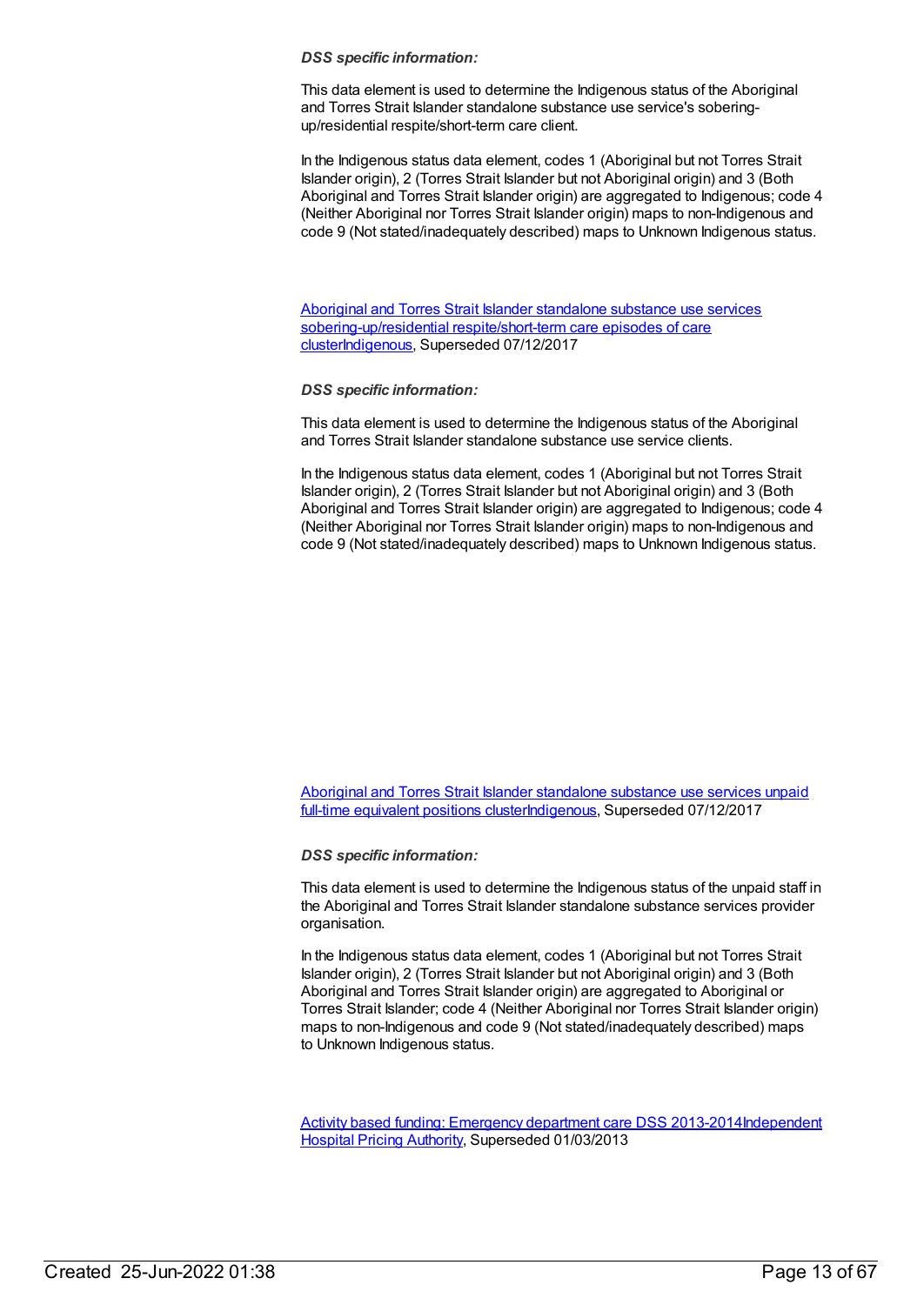*Implementation end date:* 30/06/2014

Activity based funding: [Non-admitted](https://meteor.aihw.gov.au/content/497531) patient care DSS [2013-2014Independent](https://meteor.aihw.gov.au/RegistrationAuthority/3) Hospital Pricing Authority, Superseded 01/03/2013

*Implementation start date:* 01/07/2013 *Implementation end date:* 30/06/2014

Acute coronary [syndrome](https://meteor.aihw.gov.au/content/285277) (clinical) DS[SHealth](https://meteor.aihw.gov.au/RegistrationAuthority/12), Superseded 07/12/2005 Acute coronary [syndrome](https://meteor.aihw.gov.au/content/319741) (clinical) DS[SHealth](https://meteor.aihw.gov.au/RegistrationAuthority/12), Superseded 01/10/2008 Acute coronary [syndrome](https://meteor.aihw.gov.au/content/372930) (clinical) DS[SHealth](https://meteor.aihw.gov.au/RegistrationAuthority/12), Superseded 01/09/2012 Acute coronary [syndrome](https://meteor.aihw.gov.au/content/482119) (clinical) DS[SHealth](https://meteor.aihw.gov.au/RegistrationAuthority/12), Superseded 02/05/2013 Acute coronary [syndrome](https://meteor.aihw.gov.au/content/621789) (clinical) NBPDS [Health](https://meteor.aihw.gov.au/RegistrationAuthority/12), Recorded 15/05/2017 Acute coronary [syndrome](https://meteor.aihw.gov.au/content/523140) (clinical) NBPDS 2013[-Health](https://meteor.aihw.gov.au/RegistrationAuthority/12), Standard 02/05/2013 *Implementation start date:* 01/07/2013

[Admitted](https://meteor.aihw.gov.au/content/273050) patient care NMDS[Health](https://meteor.aihw.gov.au/RegistrationAuthority/12), Superseded 07/12/2005

*Implementation start date:* 01/07/2005 *Implementation end date:* 30/06/2006

[Admitted](https://meteor.aihw.gov.au/content/334023) patient care NMDS 2006-07[Health](https://meteor.aihw.gov.au/RegistrationAuthority/12), Superseded 23/10/2006

*Implementation start date:* 01/07/2006 *Implementation end date:* 30/06/2007

[Admitted](https://meteor.aihw.gov.au/content/339089) patient care NMDS 2007-08[Health](https://meteor.aihw.gov.au/RegistrationAuthority/12), Superseded 05/02/2008

*Implementation start date:* 01/07/2007 *Implementation end date:* 30/06/2008

[Admitted](https://meteor.aihw.gov.au/content/361679) patient care NMDS 2008-09[Health](https://meteor.aihw.gov.au/RegistrationAuthority/12), Superseded 04/02/2009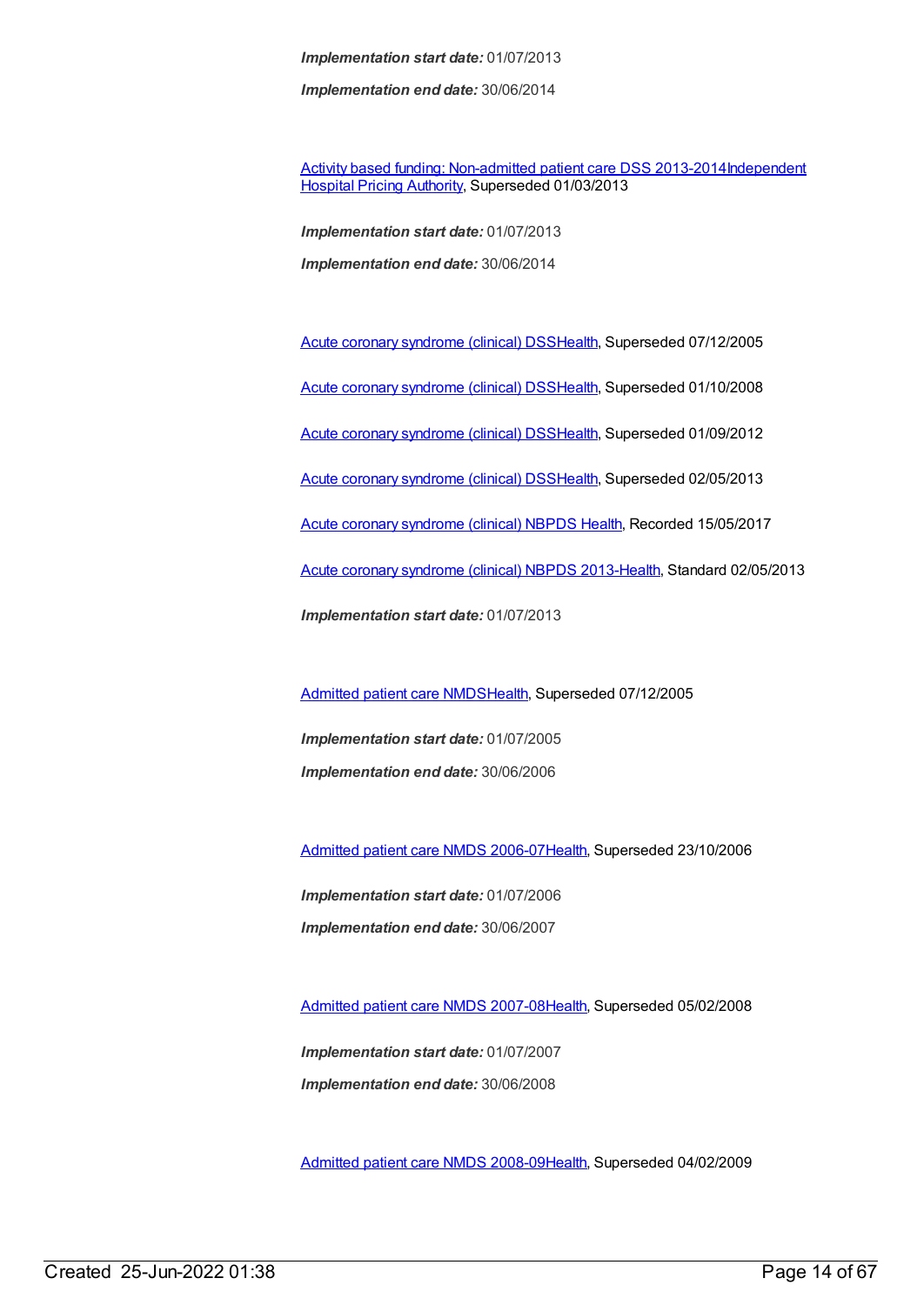*Implementation end date:* 30/06/2009

[Admitted](https://meteor.aihw.gov.au/content/374205) patient care NMDS 2009-10[Health](https://meteor.aihw.gov.au/RegistrationAuthority/12), Superseded 22/12/2009

*Implementation start date:* 01/07/2009 *Implementation end date:* 30/06/2010

[Admitted](https://meteor.aihw.gov.au/content/386797) patient care NMDS 2010-11[Health](https://meteor.aihw.gov.au/RegistrationAuthority/12), Superseded 18/01/2011

*Implementation start date:* 01/07/2010 *Implementation end date:* 30/06/2011

[Admitted](https://meteor.aihw.gov.au/content/426861) patient care NMDS 2011-12[Commonwealth](https://meteor.aihw.gov.au/RegistrationAuthority/10) Department of Health, Recorded 16/07/2015 [Health](https://meteor.aihw.gov.au/RegistrationAuthority/12), Superseded 11/04/2012

*Implementation start date:* 01/07/2011 *Implementation end date:* 30/06/2012

[Admitted](https://meteor.aihw.gov.au/content/466132) patient care NMDS 2012-13[Health](https://meteor.aihw.gov.au/RegistrationAuthority/12), Superseded 02/05/2013

*Implementation start date:* 01/07/2012

*Implementation end date:* 30/06/2013

[Admitted](https://meteor.aihw.gov.au/content/491555) patient care NMDS 2013-14[Health](https://meteor.aihw.gov.au/RegistrationAuthority/12), Superseded 11/04/2014

*Implementation start date:* 01/07/2013

*Implementation end date:* 30/06/2014

[Admitted](https://meteor.aihw.gov.au/content/535047) patient care NMDS 2014-15[Health](https://meteor.aihw.gov.au/RegistrationAuthority/12), Superseded 13/11/2014

*Implementation start date:* 01/07/2014 *Implementation end date:* 30/06/2015

[Admitted](https://meteor.aihw.gov.au/content/588909) patient care NMDS 2015-16[Health](https://meteor.aihw.gov.au/RegistrationAuthority/12), Superseded 10/11/2015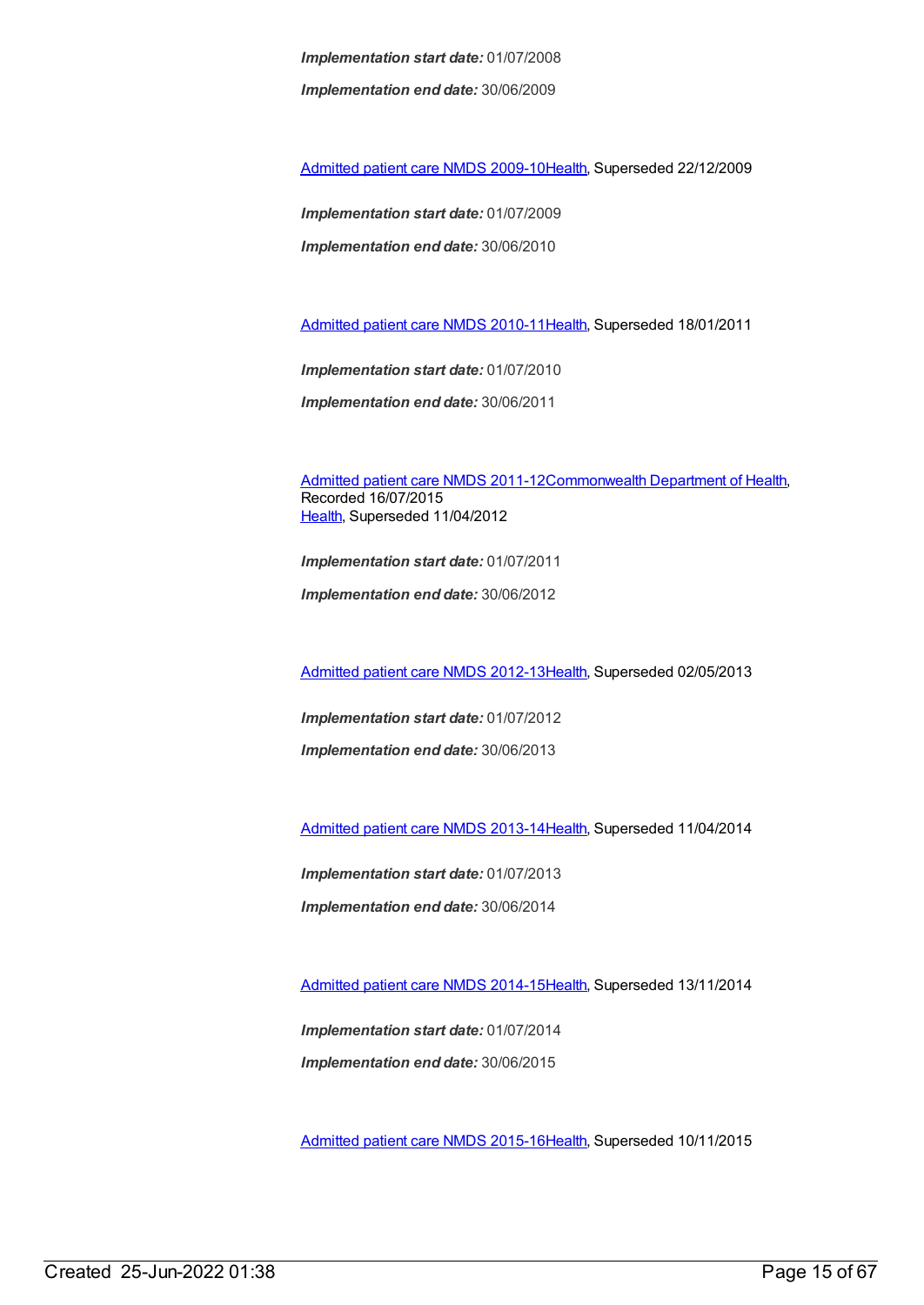*Implementation start date:* 01/07/2015 *Implementation end date:* 30/06/2016

[Admitted](https://meteor.aihw.gov.au/content/334031) patient mental health care NMD[SHealth](https://meteor.aihw.gov.au/RegistrationAuthority/12), Superseded 23/10/2006

*Implementation start date:* 01/07/2006 *Implementation end date:* 30/06/2007

[Admitted](https://meteor.aihw.gov.au/content/273048) patient mental health care NMD[SHealth](https://meteor.aihw.gov.au/RegistrationAuthority/12), Superseded 07/12/2005

*Implementation start date:* 01/07/2005 *Implementation end date:* 30/06/2006

[Admitted](https://meteor.aihw.gov.au/content/345110) patient mental health care NMDS 2007-08[Health](https://meteor.aihw.gov.au/RegistrationAuthority/12), Superseded 05/02/2008

*Implementation start date:* 01/07/2007

*Implementation end date:* 30/06/2008

[Admitted](https://meteor.aihw.gov.au/content/362305) patient mental health care NMDS 2008-09[Health](https://meteor.aihw.gov.au/RegistrationAuthority/12), Superseded 04/02/2009

*Implementation start date:* 01/07/2008

*Implementation end date:* 30/06/2009

[Admitted](https://meteor.aihw.gov.au/content/374207) patient mental health care NMDS 2009-10[Health](https://meteor.aihw.gov.au/RegistrationAuthority/12), Superseded 05/01/2010

*Implementation start date:* 01/07/2009

*Implementation end date:* 30/06/2010

[Admitted](https://meteor.aihw.gov.au/content/386799) patient mental health care NMDS 2010-11[Health](https://meteor.aihw.gov.au/RegistrationAuthority/12), Superseded 18/01/2011

*Implementation start date:* 01/07/2010

*Implementation end date:* 30/06/2011

[Admitted](https://meteor.aihw.gov.au/content/426872) patient mental health care NMDS 2011-12[Health](https://meteor.aihw.gov.au/RegistrationAuthority/12), Superseded 07/12/2011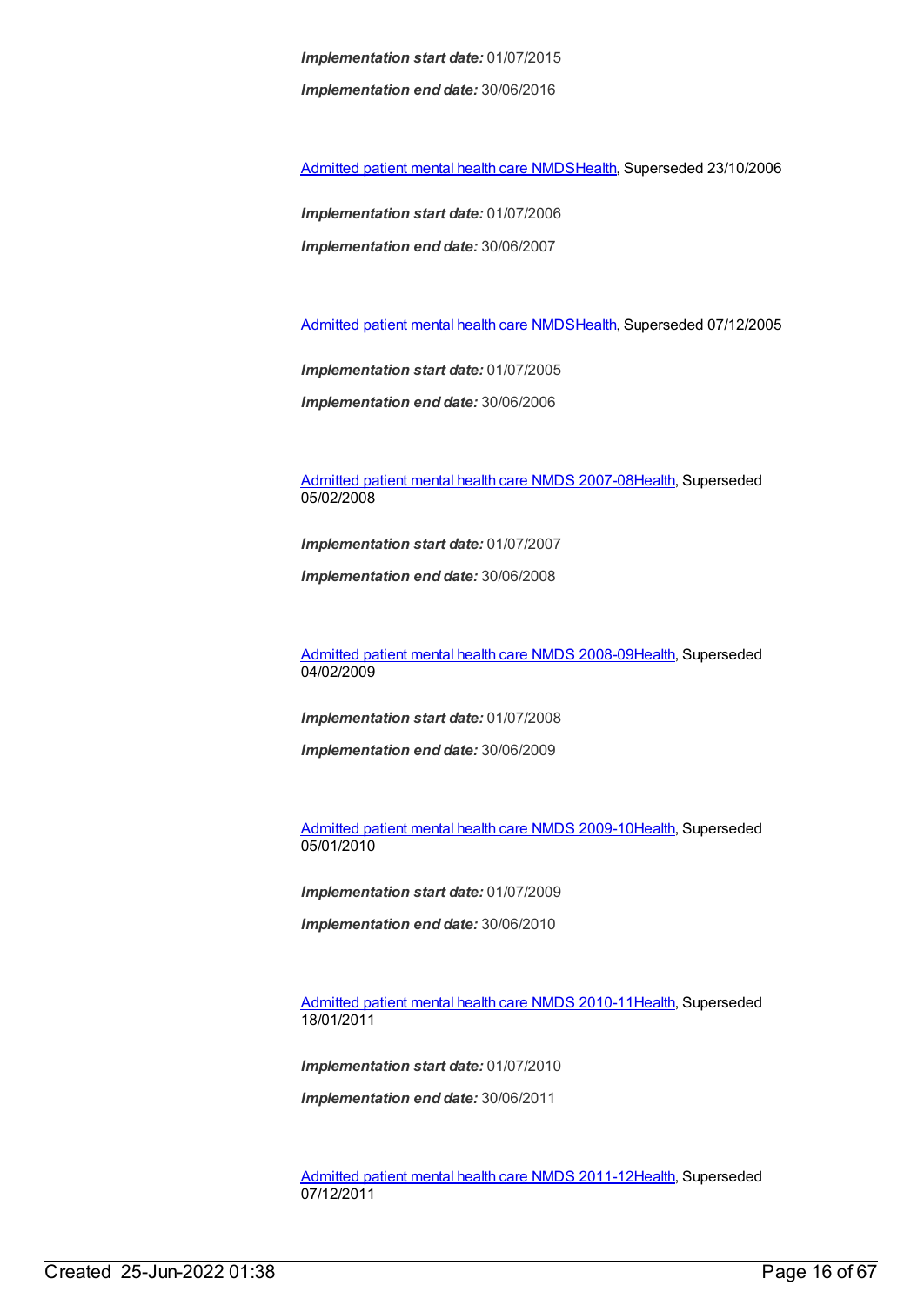*Implementation end date:* 30/06/2012

[Admitted](https://meteor.aihw.gov.au/content/471383) patient mental health care NMDS 2012-13[Health](https://meteor.aihw.gov.au/RegistrationAuthority/12), Superseded 02/05/2013

*Implementation start date:* 01/07/2012

*Implementation end date:* 30/06/2013

[Admitted](https://meteor.aihw.gov.au/content/504646) patient mental health care NMDS 2013-14[Health](https://meteor.aihw.gov.au/RegistrationAuthority/12), Superseded 15/10/2014

*Implementation start date:* 01/07/2013

*Implementation end date:* 30/06/2014

[Admitted](https://meteor.aihw.gov.au/content/553164) patient mental health care NMDS 2014-15[Health](https://meteor.aihw.gov.au/RegistrationAuthority/12), Superseded 04/02/2015

*Implementation start date:* 01/07/2014

*Implementation end date:* 30/06/2015

[Admitted](https://meteor.aihw.gov.au/content/590510) patient mental health care NMDS 2015-16[Health](https://meteor.aihw.gov.au/RegistrationAuthority/12), Superseded 19/11/2015

*Implementation start date:* 01/07/2015

*Implementation end date:* 30/06/2016

[Admitted](https://meteor.aihw.gov.au/content/273046) patient palliative care NMD[SHealth](https://meteor.aihw.gov.au/RegistrationAuthority/12), Superseded 07/12/2005

*Implementation start date:* 01/07/2005

*Implementation end date:* 30/06/2006

[Admitted](https://meteor.aihw.gov.au/content/334050) patient palliative care NMDS 2006-07 [Health](https://meteor.aihw.gov.au/RegistrationAuthority/12), Superseded 23/10/2006

*Implementation start date:* 01/07/2006 *Implementation end date:* 30/06/2007

[Admitted](https://meteor.aihw.gov.au/content/339098) patient palliative care NMDS 2007-08[Health](https://meteor.aihw.gov.au/RegistrationAuthority/12), Superseded 05/02/2008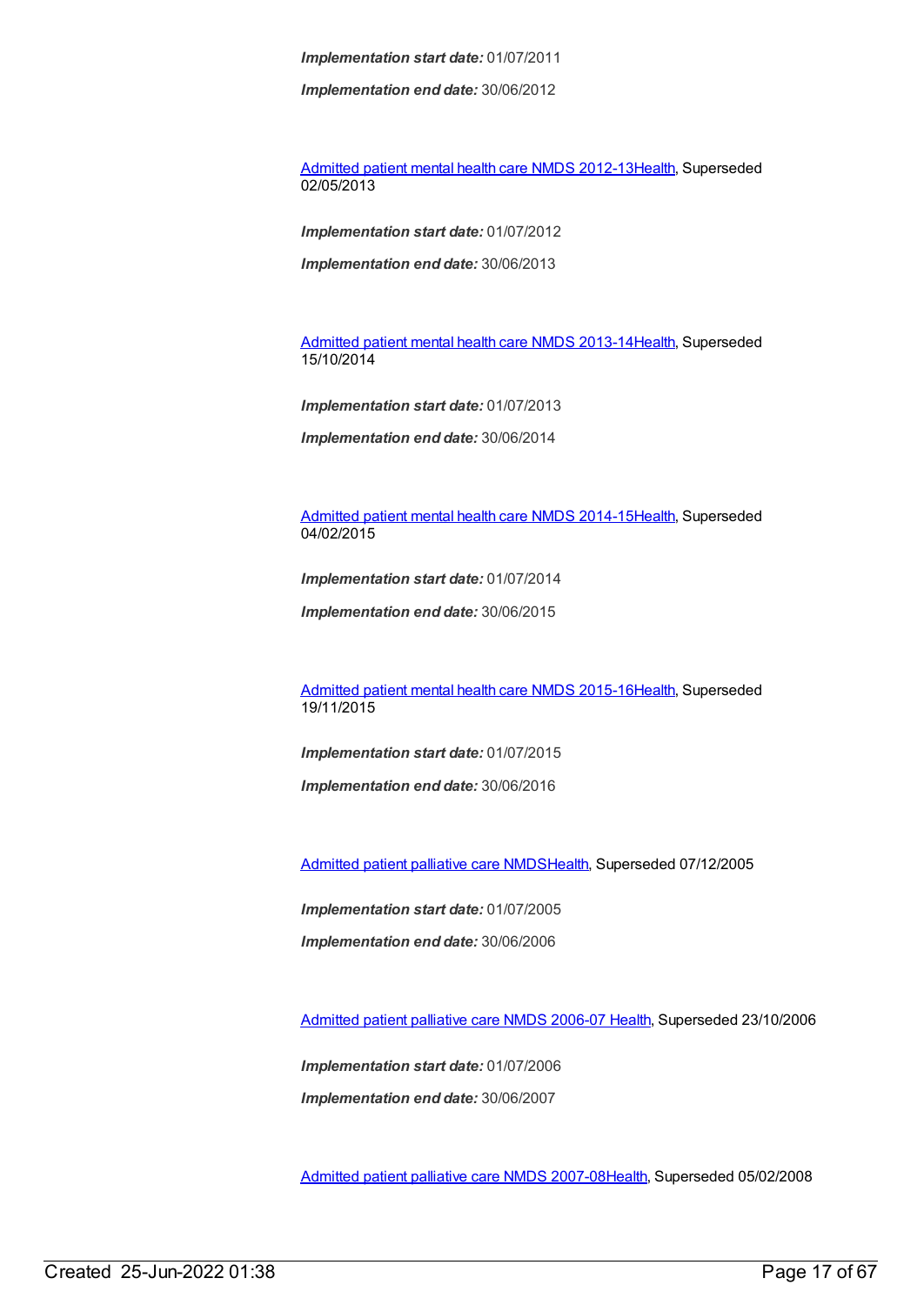*Implementation start date:* 01/07/2007 *Implementation end date:* 30/06/2008

[Admitted](https://meteor.aihw.gov.au/content/361960) patient palliative care NMDS 2008-09[Health](https://meteor.aihw.gov.au/RegistrationAuthority/12), Superseded 04/02/2009

*Implementation start date:* 01/07/2008 *Implementation end date:* 30/06/2009

[Admitted](https://meteor.aihw.gov.au/content/374209) patient palliative care NMDS 2009-10[Health](https://meteor.aihw.gov.au/RegistrationAuthority/12), Superseded 05/01/2010

*Implementation start date:* 01/07/2009 *Implementation end date:* 30/06/2010

[Admitted](https://meteor.aihw.gov.au/content/386801) patient palliative care NMDS 2010-11[Health](https://meteor.aihw.gov.au/RegistrationAuthority/12), Superseded 21/12/2010

*Implementation start date:* 01/07/2010 *Implementation end date:* 30/06/2011

[Admitted](https://meteor.aihw.gov.au/content/426760) patient palliative care NMDS 2011-12[Health](https://meteor.aihw.gov.au/RegistrationAuthority/12), Superseded 07/03/2012

*Implementation start date:* 01/07/2011 *Implementation end date:* 30/06/2012

[Admitted](https://meteor.aihw.gov.au/content/471819) patient palliative care NMDS 2012-13[Health](https://meteor.aihw.gov.au/RegistrationAuthority/12), Superseded 02/05/2013

*Implementation start date:* 01/07/2012 *Implementation end date:* 30/06/2013

[Admitted](https://meteor.aihw.gov.au/content/504641) patient palliative care NMDS 2013-14[Health](https://meteor.aihw.gov.au/RegistrationAuthority/12), Superseded 15/10/2014

*Implementation start date:* 01/07/2013 *Implementation end date:* 30/06/2014

[Admitted](https://meteor.aihw.gov.au/content/553212) patient palliative care NMDS 2014-15[Health](https://meteor.aihw.gov.au/RegistrationAuthority/12), Superseded 04/02/2015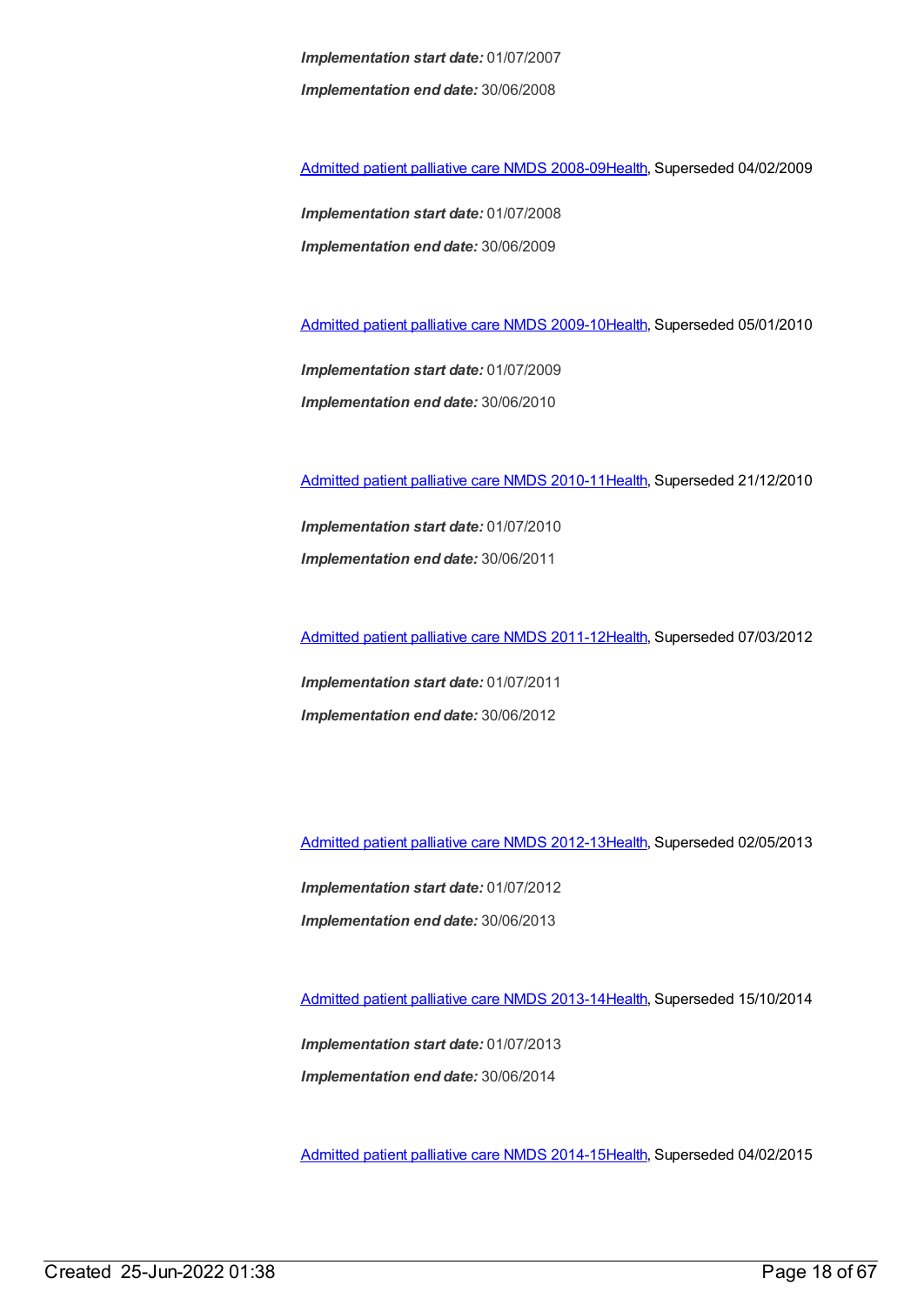*Implementation end date:* 30/06/2015

[Admitted](https://meteor.aihw.gov.au/content/590512) patient palliative care NMDS 2015-16[Health](https://meteor.aihw.gov.au/RegistrationAuthority/12), Superseded 19/11/2015

*Implementation start date:* 01/07/2015

*Implementation end date:* 30/06/2016

[Adoptions](https://meteor.aihw.gov.au/content/467027) DSS 2011-1[3Community](https://meteor.aihw.gov.au/RegistrationAuthority/1) Services (retired), Standard 20/05/2013

*Implementation start date:* 01/07/2011

*Implementation end date:* 30/06/2013

*DSS specific information:*

Indigenous status is collected up to three times: once for the adopted child subject to finalised adoption; once for the adoptive parent(s) of indigenous children; and, once for the adult adopted person (aged 18 years or older) if they lodge an application for information. If the adoptive parent is either Aboriginal or Torres Strait Islander or both, they are recorded as Indigenous. Where only one adoptive parent is Indigenous, the adoptive parents should be coded as Indigenous. Where a person's Indigenous status is unknown, that person should be included in the category 'Other Australian' (neither Aboriginal nor Torres Strait Islander origin).

Alcohol and other drug [treatment](https://meteor.aihw.gov.au/content/273051) services NMD[SHealth](https://meteor.aihw.gov.au/RegistrationAuthority/12), Superseded 21/03/2006

*Implementation start date:* 01/07/2005

*Implementation end date:* 30/06/2006

Alcohol and other drug [treatment](https://meteor.aihw.gov.au/content/334288) services NMD[SHealth](https://meteor.aihw.gov.au/RegistrationAuthority/12), Superseded 23/10/2006

*Implementation start date:* 01/07/2006

*Implementation end date:* 30/06/2007

Alcohol and other drug [treatment](https://meteor.aihw.gov.au/content/345144) services NMDS 2007-0[8Health](https://meteor.aihw.gov.au/RegistrationAuthority/12), Superseded 05/02/2008

*Implementation start date:* 01/07/2007

*Implementation end date:* 30/06/2008

Alcohol and other drug [treatment](https://meteor.aihw.gov.au/content/362318) services NMDS 2008-1[0Health](https://meteor.aihw.gov.au/RegistrationAuthority/12), Superseded 22/12/2009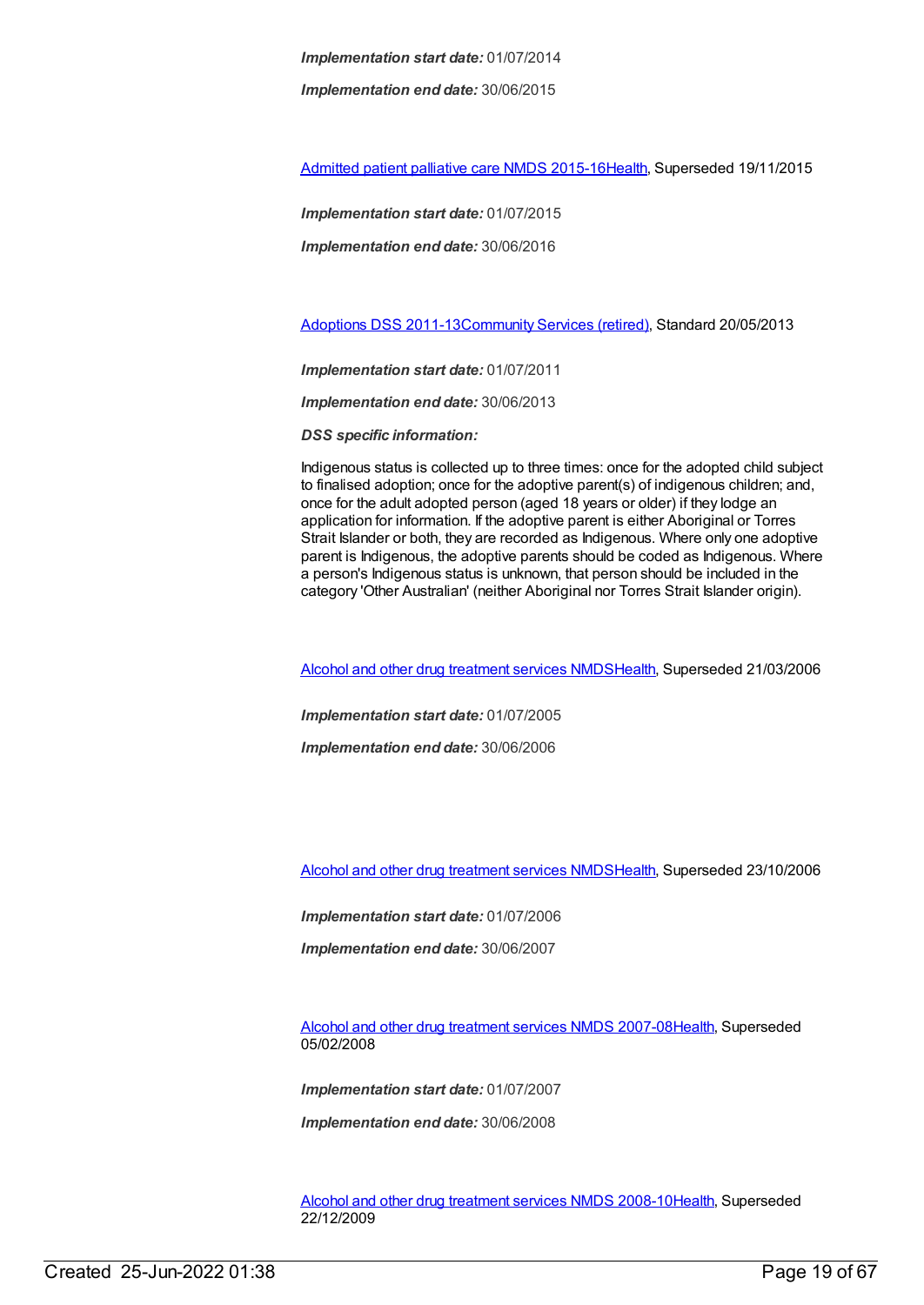*Implementation end date:* 30/06/2010

Alcohol and other drug [treatment](https://meteor.aihw.gov.au/content/374211) services NMDS 2010-1[1Health](https://meteor.aihw.gov.au/RegistrationAuthority/12), Superseded 24/12/2010

*Implementation start date:* 01/07/2010

*Implementation end date:* 30/06/2011

Alcohol and other drug [treatment](https://meteor.aihw.gov.au/content/427037) services NMDS 2011-1[2Health](https://meteor.aihw.gov.au/RegistrationAuthority/12), Superseded 07/12/2011

*Implementation start date:* 01/07/2011

*Implementation end date:* 30/06/2012

Alcohol and other drug [treatment](https://meteor.aihw.gov.au/content/466861) services NMDS 2012-1[3Health](https://meteor.aihw.gov.au/RegistrationAuthority/12), Superseded 07/02/2013

*Implementation start date:* 01/07/2012

*Implementation end date:* 30/06/2013

Alcohol and other drug [treatment](https://meteor.aihw.gov.au/content/498901) services NMDS 2013-1[5Health](https://meteor.aihw.gov.au/RegistrationAuthority/12), Superseded 13/11/2014

*Implementation start date:* 01/07/2013

*Implementation end date:* 30/06/2015

Alcohol and other drug [treatment](https://meteor.aihw.gov.au/content/583090) services NMDS 2015-1[8Health](https://meteor.aihw.gov.au/RegistrationAuthority/12), Superseded 06/09/2018

*Implementation start date:* 01/07/2015

*Implementation end date:* 30/06/2018

Bringing Them Home/Link Up [Counselling](https://meteor.aihw.gov.au/content/578637) Program client contacts cluster [Indigenous](https://meteor.aihw.gov.au/RegistrationAuthority/6), Superseded 07/12/2017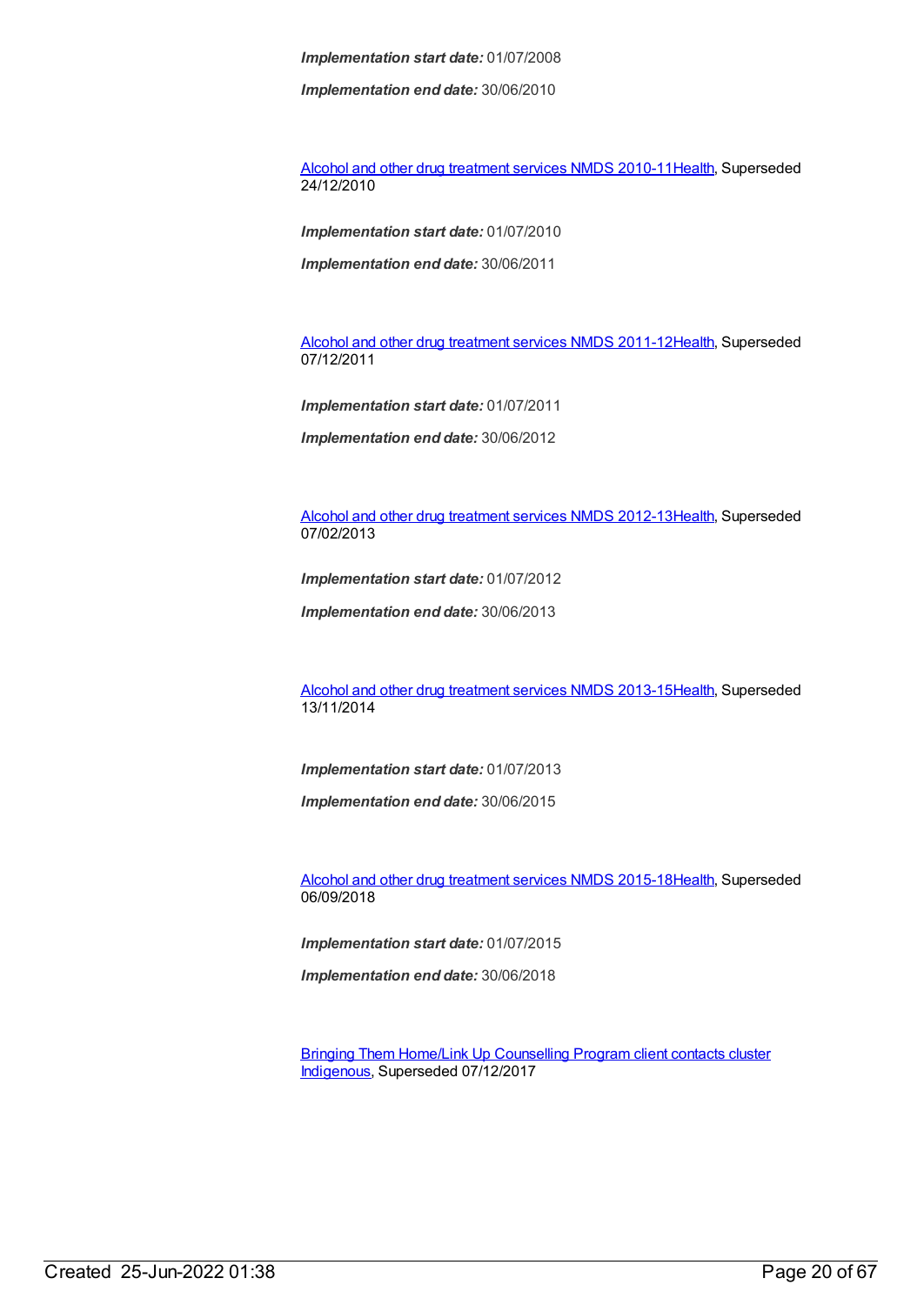This data element is used to determine the Indigenous status of the Bringing Them Home/Link Up Counselling Program clients.

In the Indigenous status data element, codes 1 (Aboriginal but not Torres Strait Islander origin), 2 (Torres Strait Islander but not Aboriginal origin) and 3 (Both Aboriginal and Torres Strait Islander origin) are aggregated to Aboriginal or Torres Strait Islander; code 4 (Neither Aboriginal nor Torres Strait Islander origin) maps to non-Indigenous and code 9 (Not stated/inadequately described) maps to Unknown Indigenous status.

Bringing Them Home/Link Up [Counselling](https://meteor.aihw.gov.au/content/677196) Program individual client contacts cluster [Indigenous](https://meteor.aihw.gov.au/RegistrationAuthority/6), Standard 07/12/2017

#### *DSS specific information:*

This data element is used to determine the Indigenous status of the Bringing Them Home/Link Up Counselling Program clients.

This collection only distinguishes between Indigenous and non-Indigenous. Codes 1 (Aboriginal but not Torres Strait Islander origin), 2 (Torres Strait Islander but not Aboriginal origin) and 3 (Both Aboriginal and Torres Strait Islander origin) in the Indigenous status data element are aggregated to 'Aboriginal or Torres Strait Islander'. Non-Indigenous maps to Code 4 (Neither Aboriginal nor Torres Strait Islander origin) in the Indigenous status data element.

### Bringing them Home/Link Up [Counsellors](https://meteor.aihw.gov.au/content/578340) cluste[rIndigenous,](https://meteor.aihw.gov.au/RegistrationAuthority/6) Standard 16/09/2014

#### *DSS specific information:*

This data element is used to determine the Indigenous status of the Bringing Them Home or Link Up counsellors.

In this collection, 'No' maps to Code 4, 'Yes, Aboriginal' maps to Code 1 and 'Yes, Torres Strait Islander' maps to Code 2 in the standard data element. Unknown Indigenous status maps to code 9.

Bringing Them Home/Link Up Counsellors employment characteristics [cluster](https://meteor.aihw.gov.au/content/613449)[Indigenous](https://meteor.aihw.gov.au/RegistrationAuthority/6)[,](https://meteor.aihw.gov.au/content/613449) Standard 07/12/2017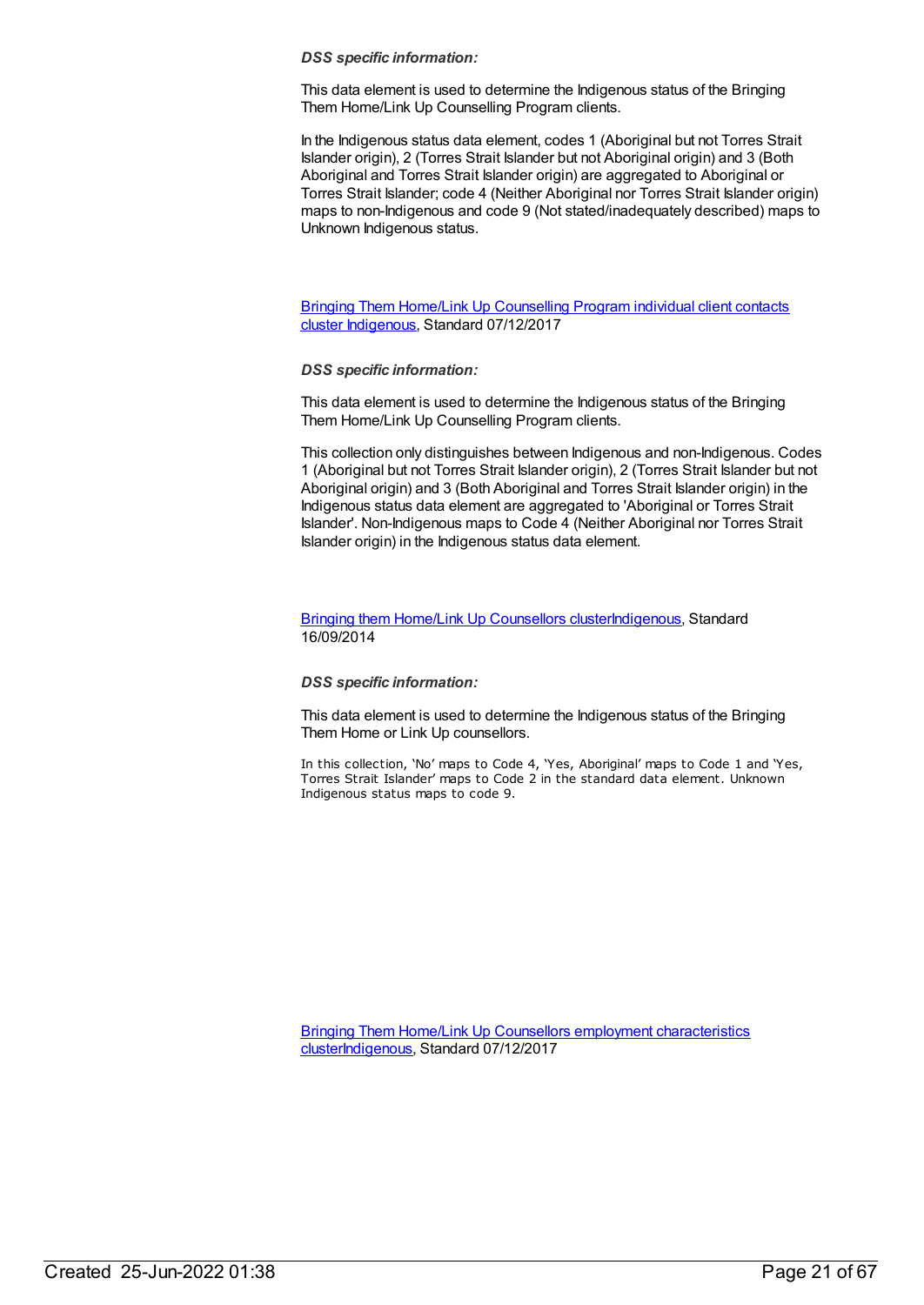This data element is used to determine the Indigenous status of the Bringing Them Home or Link Up counsellors.

In the Indigenous status data element, code 1 (Aboriginal but not Torres Strait Islander origin) maps to 'Yes, Aboriginal', code 2 (Torres Strait Islander but not Aboriginal origin) maps to 'Yes, Torres Strait Islander', code 4 (Neither Aboriginal nor Torres Strait Islander origin) maps to 'No' and code 9 (Not stated/inadequately described) maps to Unknown Indigenous status.

Cancer [\(clinical\)](https://meteor.aihw.gov.au/content/394731) DSS[Health](https://meteor.aihw.gov.au/RegistrationAuthority/12), Superseded 08/05/2014

Cancer [\(clinical\)](https://meteor.aihw.gov.au/content/560813) DSS[Health](https://meteor.aihw.gov.au/RegistrationAuthority/12), Superseded 14/05/2015

Cancer [\(clinical\)](https://meteor.aihw.gov.au/content/597861) NBPD[SHealth](https://meteor.aihw.gov.au/RegistrationAuthority/12), Standard 14/05/2015

[Cardiovascular](https://meteor.aihw.gov.au/content/273052) disease (clinical) DS[SHealth,](https://meteor.aihw.gov.au/RegistrationAuthority/12) Superseded 15/02/2006

[Cardiovascular](https://meteor.aihw.gov.au/content/348289) disease (clinical) DS[SHealth,](https://meteor.aihw.gov.au/RegistrationAuthority/12) Superseded 04/07/2007

[Cardiovascular](https://meteor.aihw.gov.au/content/353668) disease (clinical) DS[SHealth,](https://meteor.aihw.gov.au/RegistrationAuthority/12) Superseded 22/12/2009

[Cardiovascular](https://meteor.aihw.gov.au/content/374213) disease (clinical) DS[SHealth,](https://meteor.aihw.gov.au/RegistrationAuthority/12) Superseded 01/09/2012

[Cardiovascular](https://meteor.aihw.gov.au/content/470731) disease (clinical) NBPD[SHealth](https://meteor.aihw.gov.au/RegistrationAuthority/12), Superseded 17/10/2018

Carer [demographics](https://meteor.aihw.gov.au/content/493178) file cluste[rChildren](https://meteor.aihw.gov.au/RegistrationAuthority/17) and Families, Standard 22/11/2016 [Community](https://meteor.aihw.gov.au/RegistrationAuthority/1) Services (retired), Candidate 10/10/2014

*Implementation start date:* 01/07/2011

*Implementation end date:* 30/06/2013

*DSS specific information:*

Record 5 'Indigenous - not further specified' where no differentiation between Aboriginal and Torres Strait Islander is made. This code is used in the CP NMDS and is not mappable to the Indigenous status standard.

Code 9 'Not stated/inadequately described' in the data element is equivalent to code 99 in the Child protection national minimum data set collection manual.

Child [protection](https://meteor.aihw.gov.au/content/656475) (CP) client file clusterChildren and [Families](https://meteor.aihw.gov.au/RegistrationAuthority/17), Superseded 22/11/2016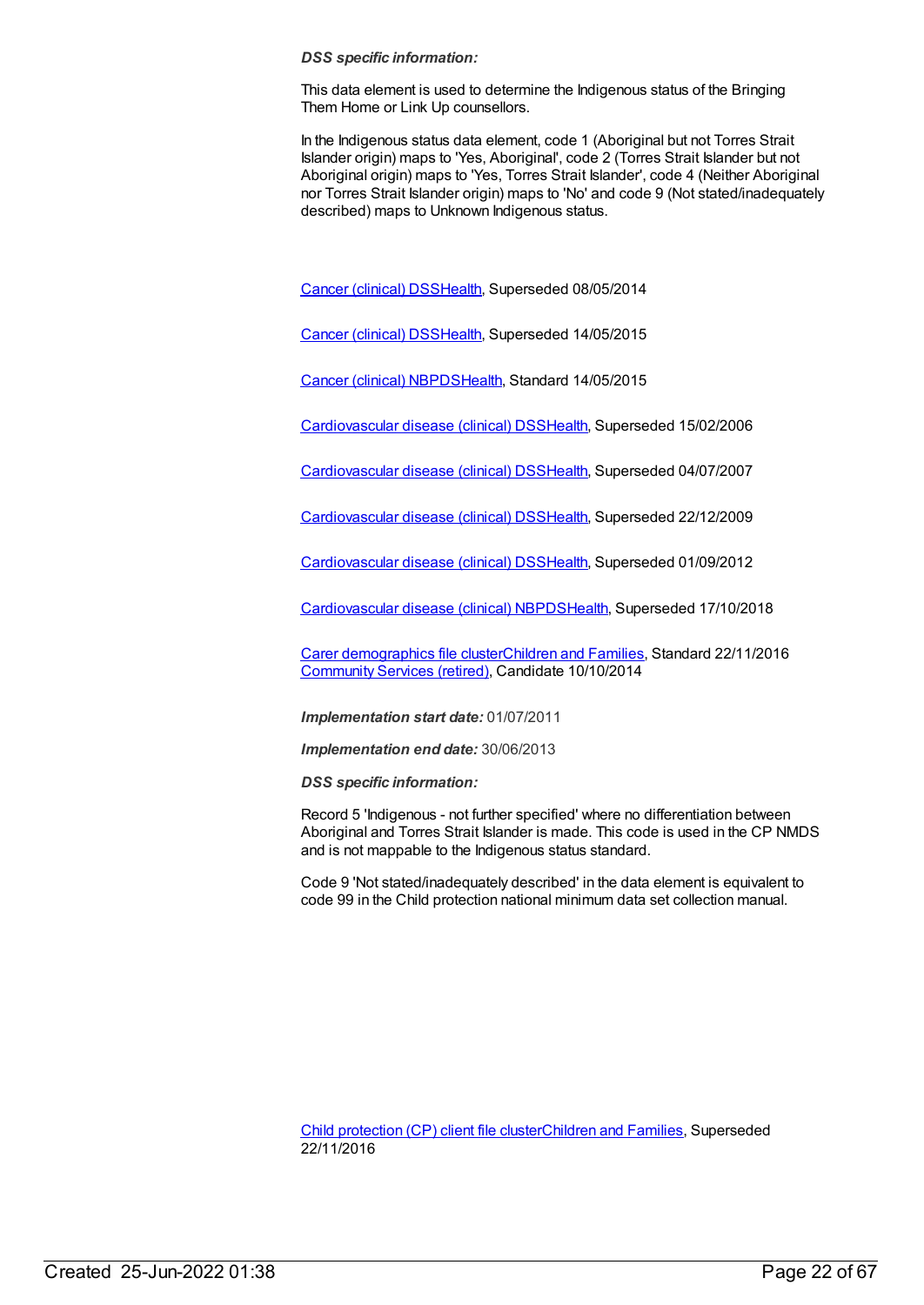*Implementation end date:* 30/06/2015

*DSS specific information:*

Record 5 'Indigenous - not further specified' where no differentiation between Aboriginal and Torres Strait Islander is made. This code is used in the CP NMDS and is not mappable to the Indigenous status standard.

Code 9 'Not stated/inadequately described' in the data element is equivalent to code 99 in the Child protection NMDS collection manual.

Child [protection](https://meteor.aihw.gov.au/content/655203) (CP) client file clusterChildren and [Families](https://meteor.aihw.gov.au/RegistrationAuthority/17), Superseded 22/11/2016

*Implementation start date:* 01/07/2012

*Implementation end date:* 30/06/2014

*DSS specific information:*

Record 5 'Indigenous - not further specified' where no differentiation between Aboriginal and Torres Strait Islander is made. This code is used in the CP NMDS and is not mappable to the Indigenous status standard.

Code 9 'Not stated/inadequately described' in the data element is equivalent to code 99 in the Child protection NMDS collection manual.

Child [protection](https://meteor.aihw.gov.au/content/492589) (CP) client file clusterChildren and [Families](https://meteor.aihw.gov.au/RegistrationAuthority/17), Superseded 22/11/2016 [Community](https://meteor.aihw.gov.au/RegistrationAuthority/1) Services (retired), Candidate 09/10/2014

*Implementation start date:* 01/07/2011

*Implementation end date:* 30/06/2013

*DSS specific information:*

Record 5 'Indigenous - not further specified' where no differentiation between Aboriginal and Torres Strait Islander is made. This code is used in the CP NMDS and is not mappable to the Indigenous status standard.

Code 9 'Not stated/inadequately described' in the data element is equivalent to code 99 in the Child protection NMDS collection manual.

Child [protection](https://meteor.aihw.gov.au/content/656496) (CP) client file clusterChildren and [Families](https://meteor.aihw.gov.au/RegistrationAuthority/17), Superseded 20/04/2018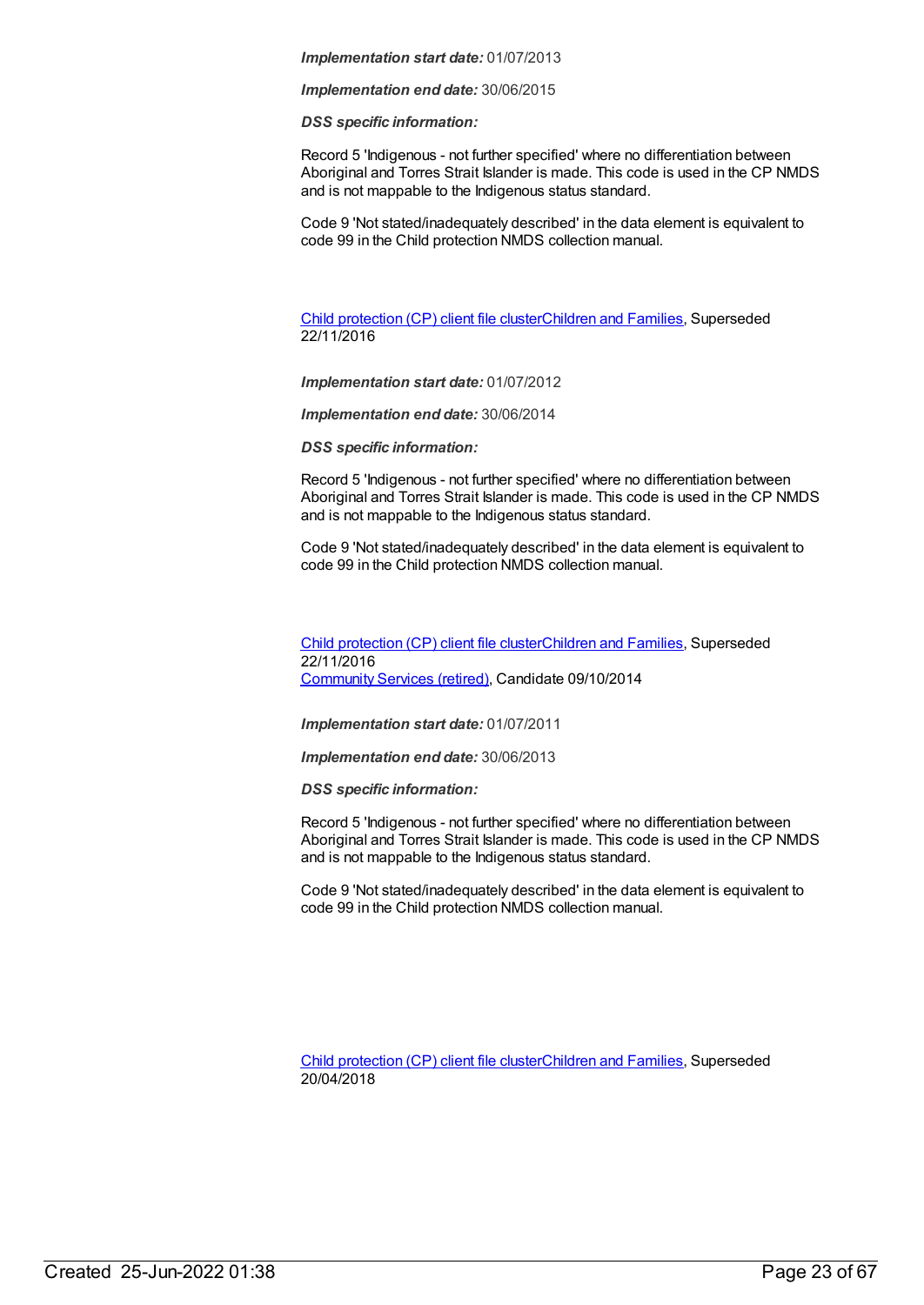*Implementation end date:* 30/06/2016

*DSS specific information:*

Record 5 'Indigenous - not further specified' where no differentiation between Aboriginal and Torres Strait Islander is made. This code is used in the CP NMDS and is not mappable to the Indigenous status standard.

Code 9 'Not stated/inadequately described' in the data element is equivalent to code 99 in the Child protection NMDS collection manual.

Child [protection](https://meteor.aihw.gov.au/content/688429) (CP) client file clusterChildren and [Families](https://meteor.aihw.gov.au/RegistrationAuthority/17), Superseded 20/01/2021

*Implementation start date:* 01/07/2015

*Implementation end date:* 30/06/2017

*DSS specific information:*

Record 5 'Indigenous - not further specified' where no differentiation between Aboriginal and Torres Strait Islander is made. This code is used in the CP NMDS and is not mappable to the Indigenous status standard.

Code 9 'Not stated/inadequately described' in the data element is equivalent to code 99 in the Child protection NMDS collection manual.

Child protection and support services (CPSS) - out-of-home care NMDS (July [2007\)Community](https://meteor.aihw.gov.au/content/355779) Services (retired), Superseded 01/05/2008

*DSS specific information:*

In the Out-of-home care NMDS, this metadata item refers to the indigenous status of the child and the carer.

Child protection and support services (CPSS) - out-of-home care NMDS pilot [\(2008\)Community](https://meteor.aihw.gov.au/content/367283) Services (retired), Retired 06/02/2012

*DSS specific information:*

In the Out-of-home care NMDS, this metadata item refers to the indigenous status of the child and the carer.

Child [protection](https://meteor.aihw.gov.au/content/355790) and support services (CPSS) client [clusterCommunity](https://meteor.aihw.gov.au/RegistrationAuthority/1) Services (retired), Standard 30/04/2008

*Implementation start date:* 22/06/2007

[Children's](https://meteor.aihw.gov.au/content/308217) Services NMD[SCommunity](https://meteor.aihw.gov.au/RegistrationAuthority/1) Services (retired), Superseded 21/05/2010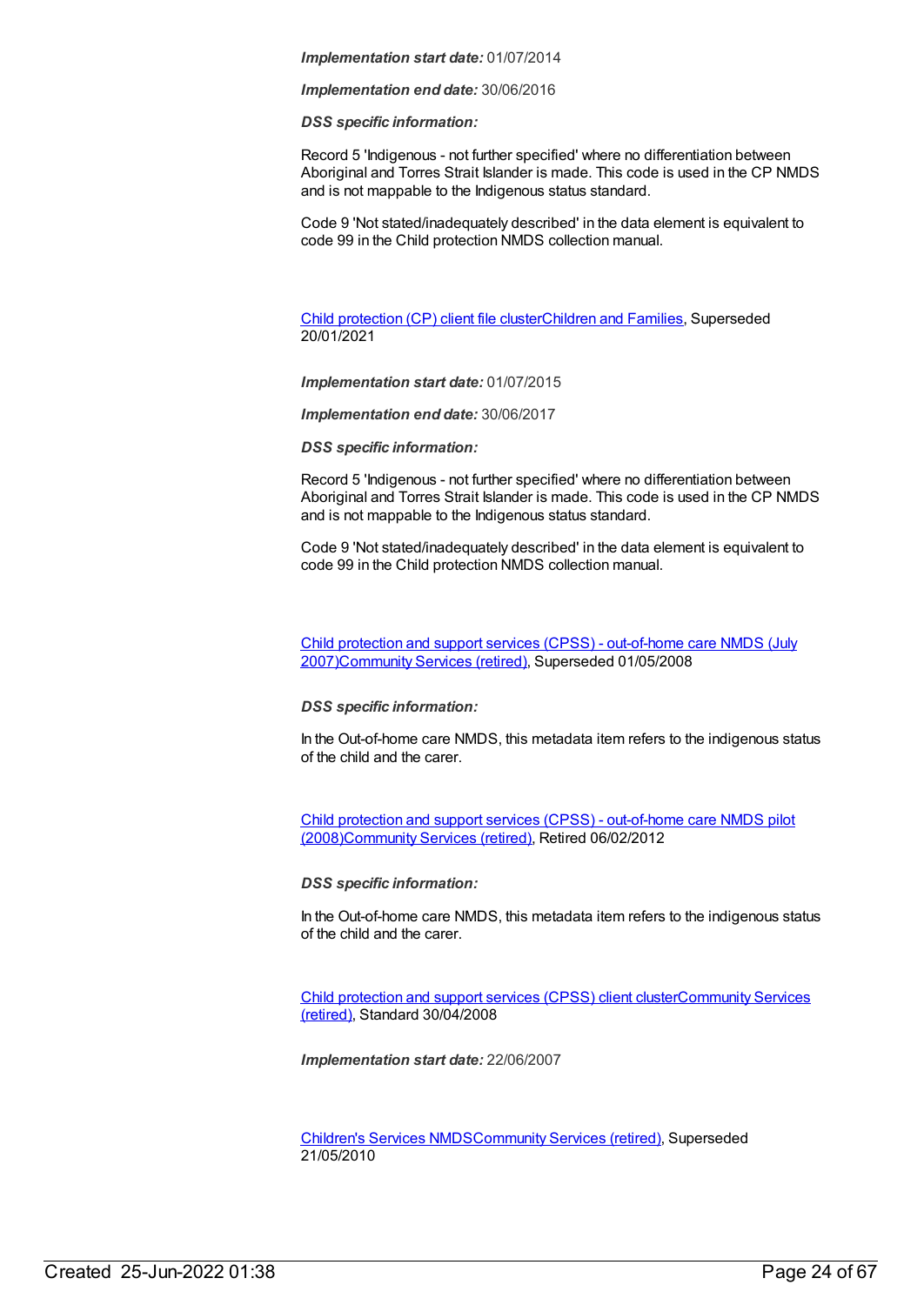In the Children's Services NMDS, this data element is collected twice:

- for the paid contact worker/caregiver; and
- for the child attending children's services.

[Commonwealth](https://meteor.aihw.gov.au/content/317350) State/Territory Disability Agreement NMDS - 1 July 200[6Community](https://meteor.aihw.gov.au/RegistrationAuthority/1) Services (retired), Superseded 14/12/2008

[Commonwealth](https://meteor.aihw.gov.au/content/372123) State/Territory Disability Agreement NMDS (July 2008[\)Community](https://meteor.aihw.gov.au/RegistrationAuthority/1) Services (retired), Superseded 11/11/2009

[Community](https://meteor.aihw.gov.au/content/273044) mental health care NMDS 2004-0[5Health](https://meteor.aihw.gov.au/RegistrationAuthority/12), Superseded 08/12/2004

*Implementation start date:* 01/07/2004

*Implementation end date:* 30/06/2005

[Community](https://meteor.aihw.gov.au/content/285489) mental health care NMDS 2005-0[6Health](https://meteor.aihw.gov.au/RegistrationAuthority/12), Superseded 07/12/2005

*Implementation start date:* 01/07/2005

*Implementation end date:* 30/06/2006

[Community](https://meteor.aihw.gov.au/content/334069) mental health care NMDS 2006-0[7Health](https://meteor.aihw.gov.au/RegistrationAuthority/12), Superseded 23/10/2006

*Implementation start date:* 01/07/2006

*Implementation end date:* 30/06/2007

[Community](https://meteor.aihw.gov.au/content/345116) mental health care NMDS 2007-0[8Health](https://meteor.aihw.gov.au/RegistrationAuthority/12), Superseded 05/02/2008

*Implementation start date:* 01/07/2007 *Implementation end date:* 30/06/2008

[Community](https://meteor.aihw.gov.au/content/362308) mental health care NMDS 2008-0[9Health](https://meteor.aihw.gov.au/RegistrationAuthority/12), Superseded 04/02/2009

*Implementation start date:* 01/07/2008 *Implementation end date:* 30/06/2009

[Community](https://meteor.aihw.gov.au/content/374216) mental health care NMDS 2009-1[0Health](https://meteor.aihw.gov.au/RegistrationAuthority/12), Superseded 05/01/2010

*Implementation start date:* 01/07/2009 *Implementation end date:* 30/06/2010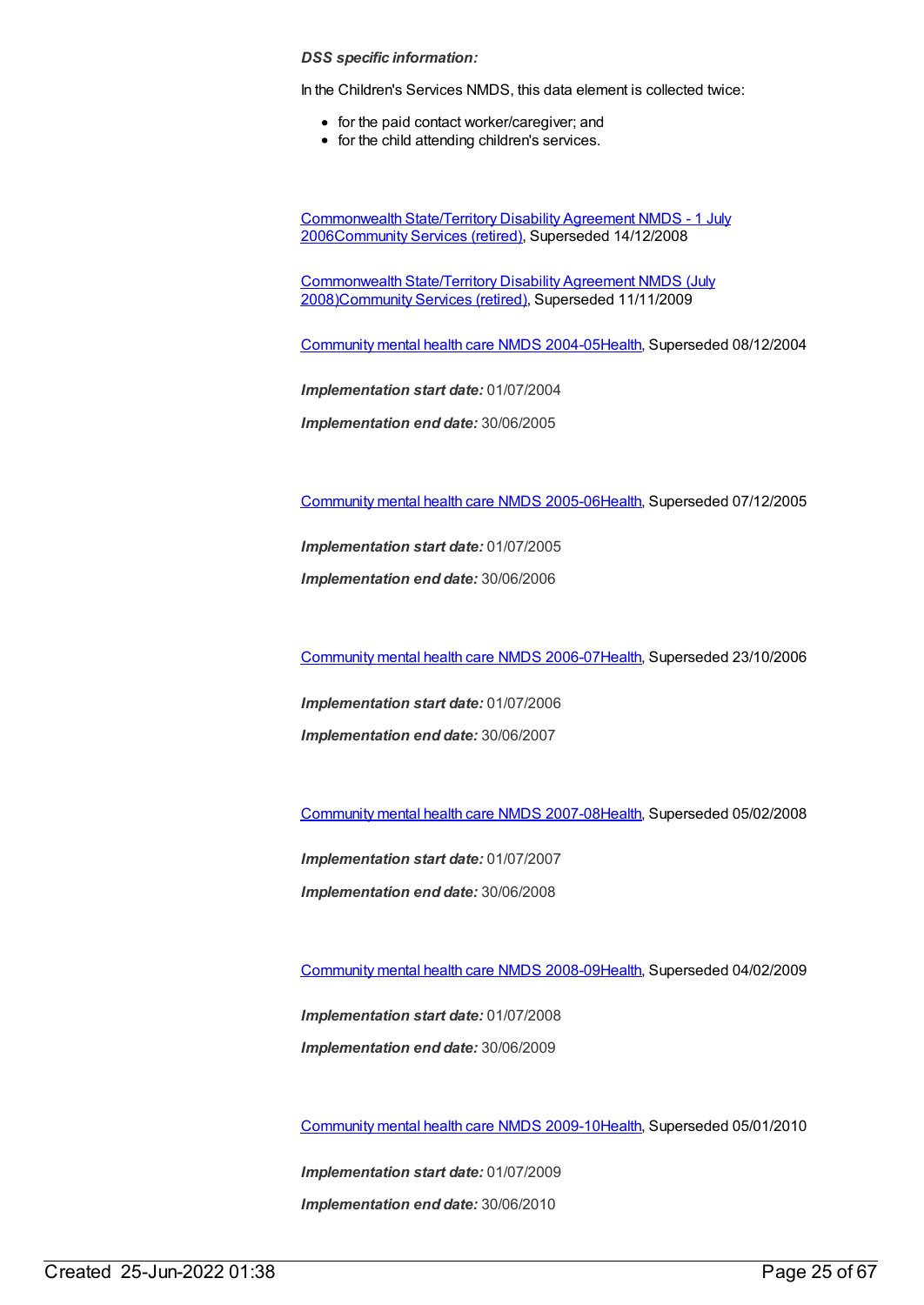*Implementation end date:* 30/06/2011

[Community](https://meteor.aihw.gov.au/content/424727) mental health care NMDS 2011-1[2Health](https://meteor.aihw.gov.au/RegistrationAuthority/12), Superseded 07/03/2012

*Implementation start date:* 01/07/2011 *Implementation end date:* 30/06/2012

[Community](https://meteor.aihw.gov.au/content/468200) mental health care NMDS 2012-1[3Health](https://meteor.aihw.gov.au/RegistrationAuthority/12), Superseded 07/02/2013

*Implementation start date:* 01/07/2012 *Implementation end date:* 30/06/2013

[Community](https://meteor.aihw.gov.au/content/493658) mental health care NMDS 2013-1[4Health](https://meteor.aihw.gov.au/RegistrationAuthority/12), Superseded 07/03/2014

*Implementation start date:* 01/07/2013 *Implementation end date:* 30/06/2014

[Community](https://meteor.aihw.gov.au/content/549878) mental health care NMDS 2014-1[5Health](https://meteor.aihw.gov.au/RegistrationAuthority/12), Superseded 13/11/2014

*Implementation start date:* 01/07/2014 *Implementation end date:* 30/06/2015

[Community](https://meteor.aihw.gov.au/content/565694) mental health care NMDS 2015-1[6Health](https://meteor.aihw.gov.au/RegistrationAuthority/12), Superseded 04/09/2015

*Implementation start date:* 01/07/2015 *Implementation end date:* 30/06/2016

Computer Assisted Telephone Interview [demographic](https://meteor.aihw.gov.au/content/291112) module DS[SHealth](https://meteor.aihw.gov.au/RegistrationAuthority/12), Superseded 03/12/2008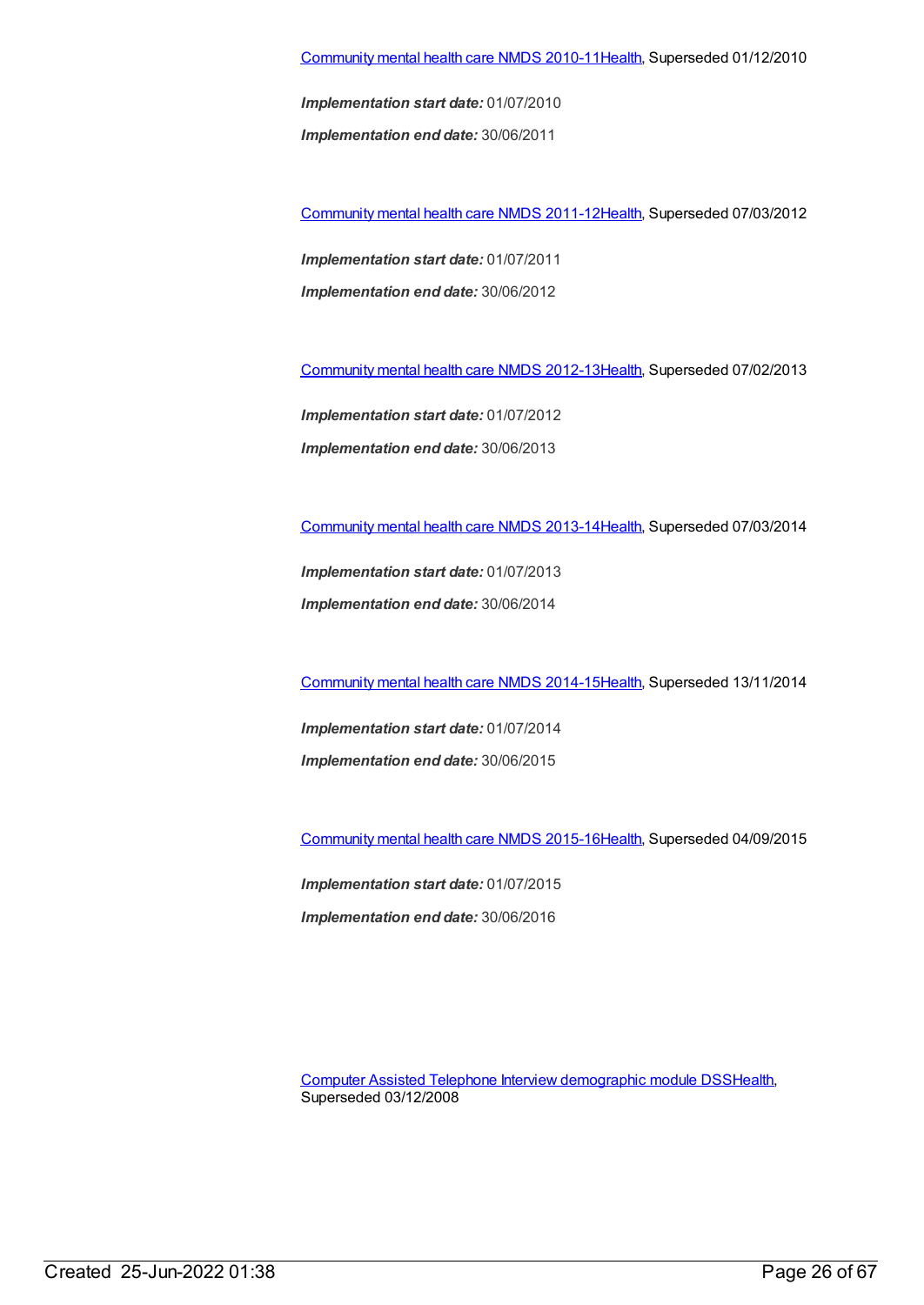For data collection using Computer Assisted Telephone Interviewing (CATI) the suggested questions are:

Q.1 Are you of Aboriginal or Torres Strait Islander origin?

Yes - go to Q.2

No – no more questions

Q.2 Are you of Aboriginal origin, Torres Strait Islander origin, or both?

**Aboriginal** 

**Torres Strait Islander** 

Both Aboriginal and Torres Strait Islander

Computer Assisted Telephone Interview [demographic](https://meteor.aihw.gov.au/content/374218) module NBPD[SHealth](https://meteor.aihw.gov.au/RegistrationAuthority/12), Standard 03/12/2008

*DSS specific information:*

For data collection using Computer Assisted Telephone Interviewing (CATI) the suggested questions are:

Q.1 Are you of Aboriginal or Torres Strait Islander origin?

Yes - go to Q.2

No – no more questions

Q.2 Are you of Aboriginal origin, Torres Strait Islander origin, or both?

Aboriginal

Torres Strait Islander

Both Aboriginal and Torres Strait Islander

Cultural and [language](https://meteor.aihw.gov.au/content/491352) diversity cluste[rCommunity](https://meteor.aihw.gov.au/RegistrationAuthority/1) Services (retired), Standard 10/04/2013 [Disability](https://meteor.aihw.gov.au/RegistrationAuthority/16), Standard 13/08/2015

[Diabetes](https://meteor.aihw.gov.au/content/273054) (clinical) DSS[Health](https://meteor.aihw.gov.au/RegistrationAuthority/12), Superseded 21/09/2005

[Diabetes](https://meteor.aihw.gov.au/content/304865) (clinical) NBPD[SHealth](https://meteor.aihw.gov.au/RegistrationAuthority/12), Standard 21/09/2005

[Diabetes](https://meteor.aihw.gov.au/content/621784) (clinical) NBPD[SHealth](https://meteor.aihw.gov.au/RegistrationAuthority/12), Recorded 15/05/2017

[Disability](https://meteor.aihw.gov.au/content/484543) services client details cluste[rCommunity](https://meteor.aihw.gov.au/RegistrationAuthority/1) Services (retired), Standard 10/04/2013 [Disability](https://meteor.aihw.gov.au/RegistrationAuthority/16), Standard 13/08/2015

[Disability](https://meteor.aihw.gov.au/content/386485) Services NMDS 2009-10[Community](https://meteor.aihw.gov.au/RegistrationAuthority/1) Services (retired), Superseded 15/12/2011

*Implementation start date:* 01/07/2009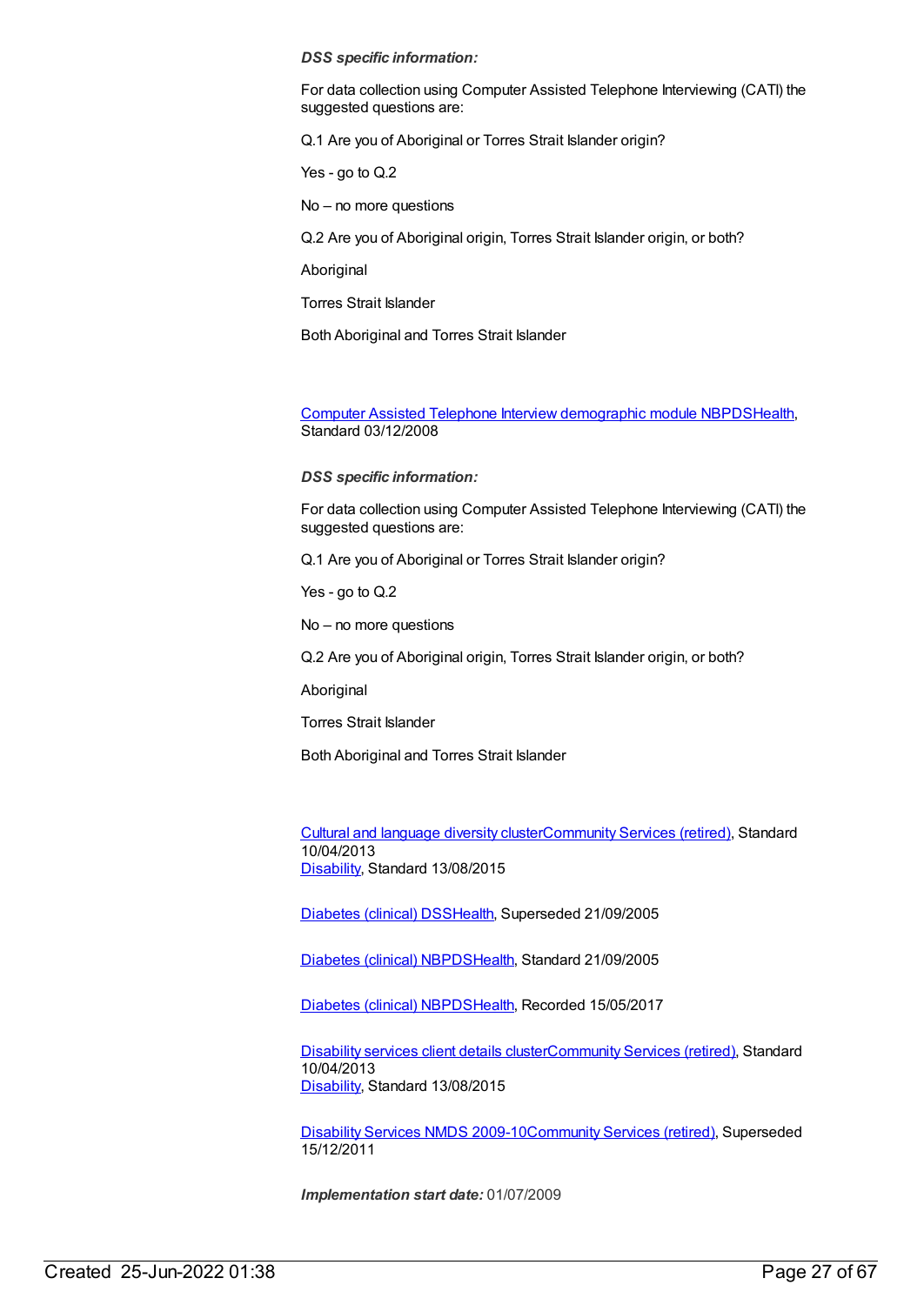# [Disability](https://meteor.aihw.gov.au/content/428708) Services NMDS 2010-11[Community](https://meteor.aihw.gov.au/RegistrationAuthority/1) Services (retired), Superseded 15/12/2011

*Implementation start date:* 01/07/2010

[Disability](https://meteor.aihw.gov.au/content/461636) Services NMDS 2011-12[Community](https://meteor.aihw.gov.au/RegistrationAuthority/1) Services (retired), Superseded 13/03/2013

*Implementation start date:* 01/07/2011

[Disability](https://meteor.aihw.gov.au/content/461640) Services NMDS 2012-14[Community](https://meteor.aihw.gov.au/RegistrationAuthority/1) Services (retired), Standard 13/03/2013

*Implementation start date:* 01/07/2012

*Implementation end date:* 30/06/2014

[Disability](https://meteor.aihw.gov.au/content/569749) Services NMDS 2014-15[Community](https://meteor.aihw.gov.au/RegistrationAuthority/1) Services (retired), Incomplete 23/04/2014 [Disability](https://meteor.aihw.gov.au/RegistrationAuthority/16), Superseded 29/02/2016

*Implementation start date:* 01/07/2014

*Implementation end date:* 30/06/2015

Early Childhood Education and Care: [Aggregate](https://meteor.aihw.gov.au/content/388507) NMDS 2010Early [Childhood](https://meteor.aihw.gov.au/RegistrationAuthority/13), Superseded 07/06/2011

*Implementation start date:* 01/07/2010

Early Childhood Education and Care: [Aggregate](https://meteor.aihw.gov.au/content/441229) NMDS 2011Early [Childhood](https://meteor.aihw.gov.au/RegistrationAuthority/13), Superseded 09/03/2012

*Implementation start date:* 01/07/2011

*DSS specific information:*

The parent or guardian should be asked to declare the child's Indigenous status on their behalf.

Early Childhood Education and Care: [Aggregate](https://meteor.aihw.gov.au/content/466521) NMDS 2012Early [Childhood](https://meteor.aihw.gov.au/RegistrationAuthority/13), Superseded 08/04/2013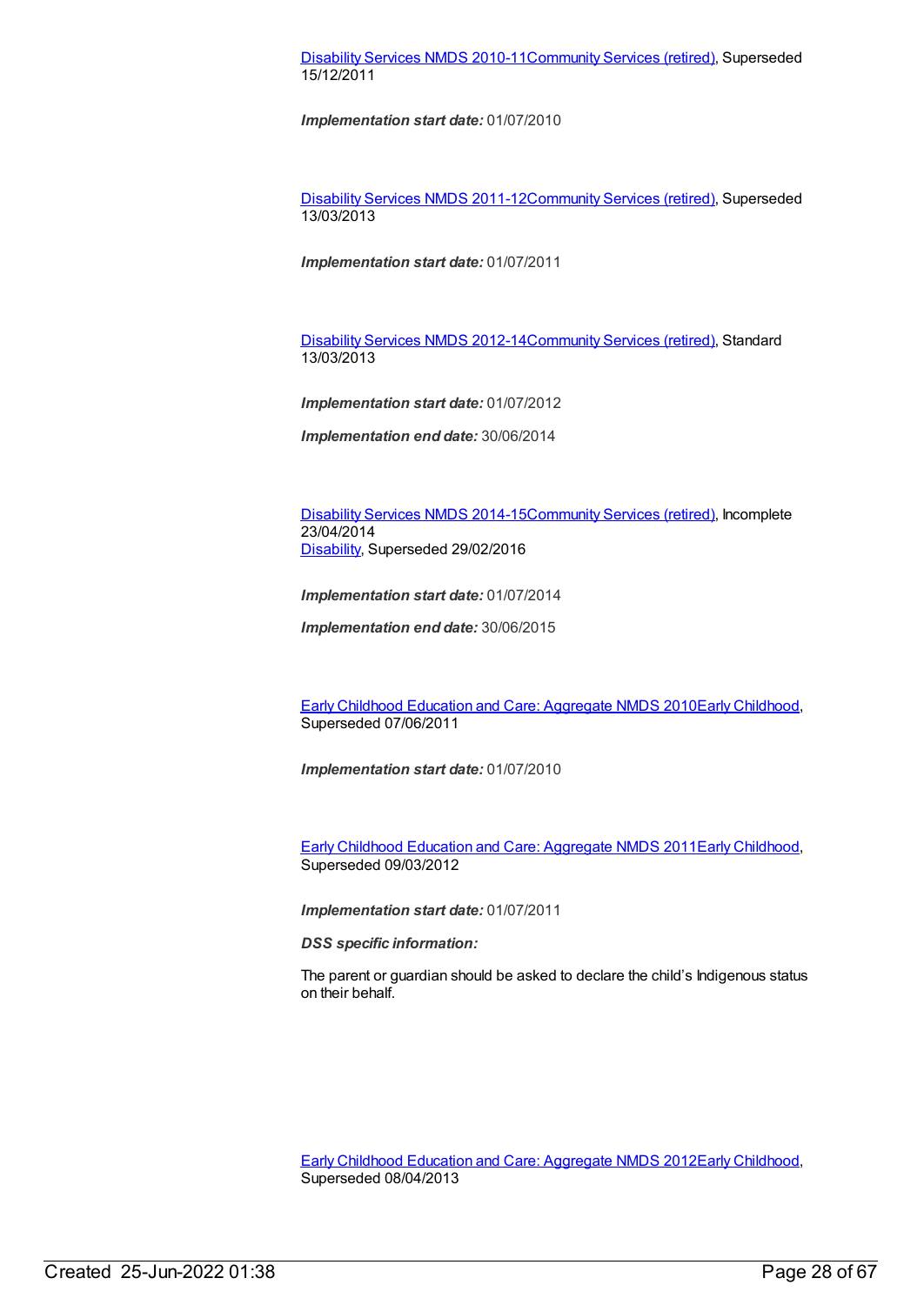#### *DSS specific information:*

The parent or guardian should be asked to declare the child's Indigenous status on their behalf.

Early Childhood Education and Care: [Aggregate](https://meteor.aihw.gov.au/content/494145) NMDS 2013Early [Childhood](https://meteor.aihw.gov.au/RegistrationAuthority/13), Superseded 28/05/2014

#### *Implementation start date:* 01/07/2013

#### *DSS specific information:*

The parent or guardian should be asked to declare the child's Indigenous status on their behalf.

Early Childhood Education and Care: [Aggregate](https://meteor.aihw.gov.au/content/555377) NMDS 2014Early [Childhood](https://meteor.aihw.gov.au/RegistrationAuthority/13), Superseded 01/06/2015

#### *Implementation start date:* 01/07/2014

#### *DSS specific information:*

The parent or guardian should be asked to declare the child's Indigenous status on their behalf.

Early Childhood Education and Care: [Aggregate](https://meteor.aihw.gov.au/content/602245) NMDS 2015Early [Childhood](https://meteor.aihw.gov.au/RegistrationAuthority/13), Standard 01/06/2015

#### *Implementation start date:* 01/07/2015

#### *DSS specific information:*

The parent or guardian should be asked to declare the child's Indigenous status on their behalf.

Early Childhood [Education](https://meteor.aihw.gov.au/content/396792) and Care: Unit Record Level NMDS 2010Early Childhood, [Superseded](https://meteor.aihw.gov.au/RegistrationAuthority/13) 07/06/2011

*Implementation start date:* 01/07/2010

Early Childhood [Education](https://meteor.aihw.gov.au/content/438006) and Care: Unit Record Level NMDS 2011Early Childhood, [Superseded](https://meteor.aihw.gov.au/RegistrationAuthority/13) 09/03/2012

*Implementation start date:* 01/07/2011

*DSS specific information:*

The parent or guardian should be asked to declare the child's Indigenous status on their behalf.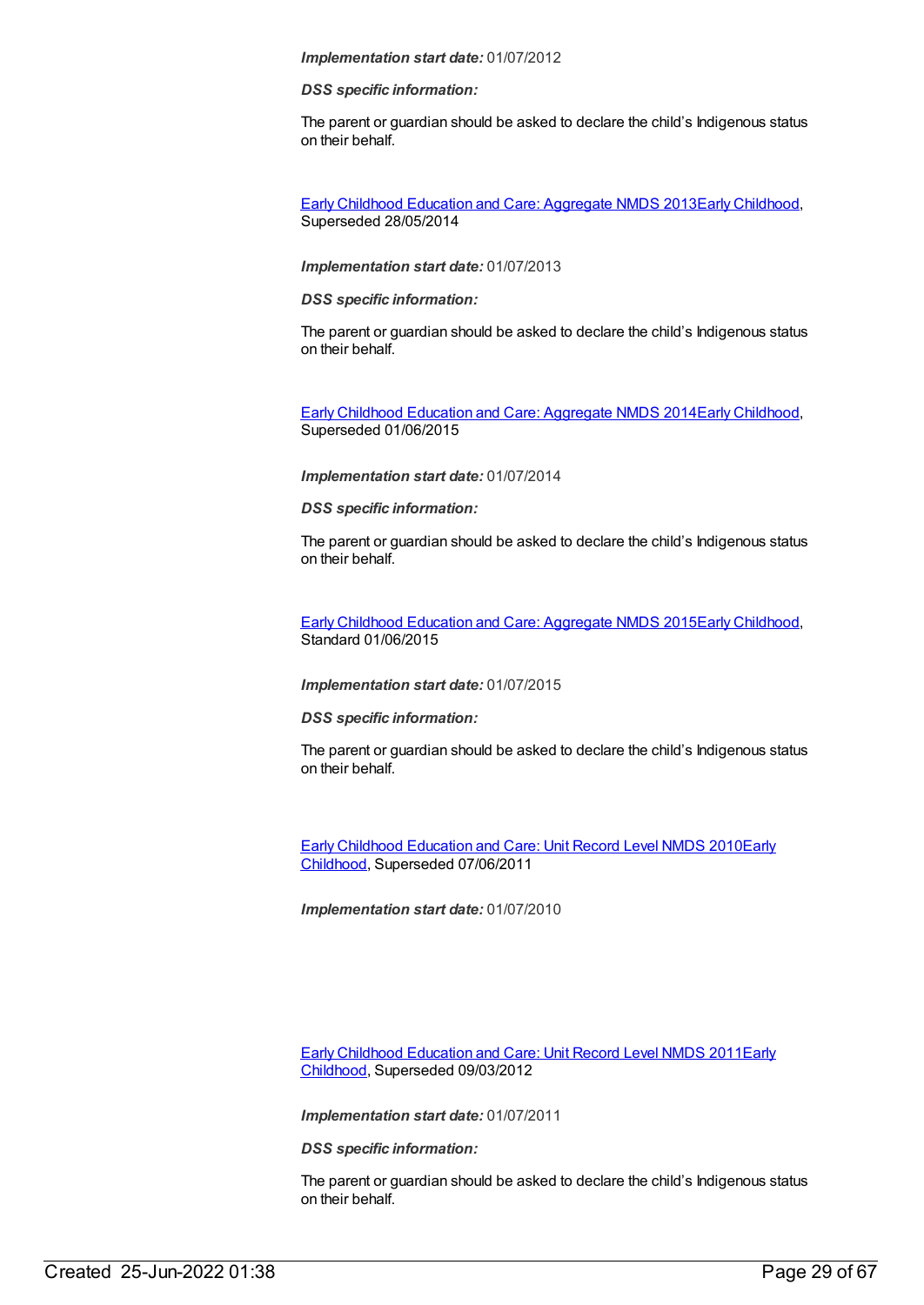# Early Childhood [Education](https://meteor.aihw.gov.au/content/466523) and Care: Unit Record Level NMDS 2012Early Childhood, [Superseded](https://meteor.aihw.gov.au/RegistrationAuthority/13) 08/04/2013

#### *Implementation start date:* 01/07/2012

*DSS specific information:*

The parent or guardian should be asked to declare the child's Indigenous status on their behalf.

Early Childhood [Education](https://meteor.aihw.gov.au/content/494147) and Care: Unit Record Level NMDS 2013Early Childhood, [Superseded](https://meteor.aihw.gov.au/RegistrationAuthority/13) 28/05/2014

*Implementation start date:* 01/07/2013

*DSS specific information:*

The parent or guardian should be asked to declare the child's Indigenous status on their behalf.

Early Childhood [Education](https://meteor.aihw.gov.au/content/555380) and Care: Unit Record Level NMDS 2014Early Childhood, [Superseded](https://meteor.aihw.gov.au/RegistrationAuthority/13) 01/06/2015

*Implementation start date:* 01/07/2014

*DSS specific information:*

The parent or guardian should be asked to declare the child's Indigenous status on their behalf.

Early Childhood [Education](https://meteor.aihw.gov.au/content/602247) and Care: Unit Record Level NMDS 2015Early Childhood, [Superseded](https://meteor.aihw.gov.au/RegistrationAuthority/13) 24/07/2018

*Implementation start date:* 01/07/2015

*DSS specific information:*

The parent or guardian should be asked to declare the child's Indigenous status on their behalf.

Elective surgery waiting times (census data) DSS 1 January 2012-30 June [2012Health,](https://meteor.aihw.gov.au/content/470080) Retired 13/12/2011

*Implementation start date:* 31/03/2012

*Implementation end date:* 30/06/2012

Elective surgery waiting times (census data) NMDS [2009-12Commonwealth](https://meteor.aihw.gov.au/RegistrationAuthority/10) Department of Health, Recorded 16/07/2015 [Health](https://meteor.aihw.gov.au/RegistrationAuthority/12), Superseded 13/12/2011

*Implementation start date:* 30/06/2009

*Implementation end date:* 30/06/2012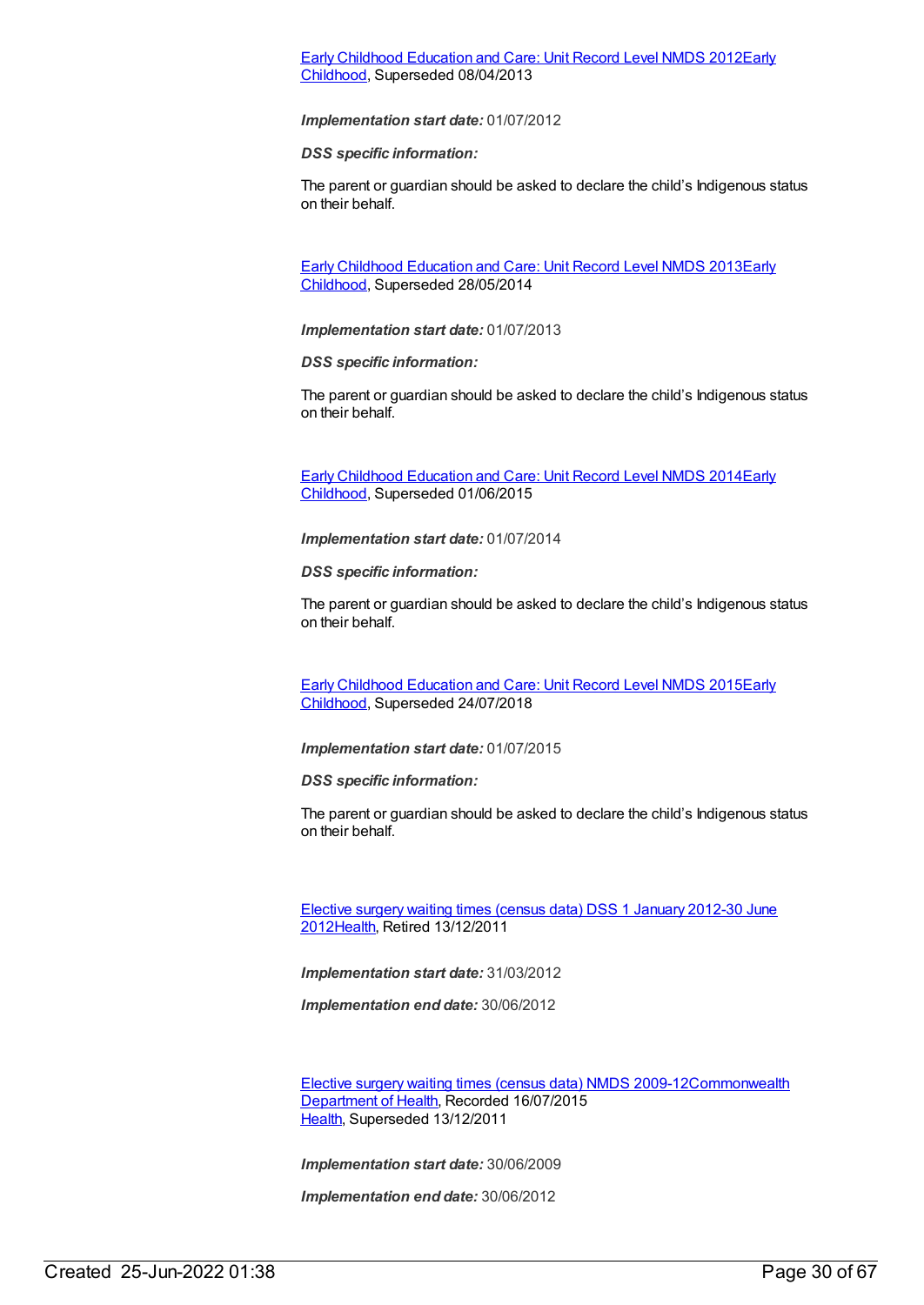### Elective surgery waiting times (census data) NMDS [2012-13](https://meteor.aihw.gov.au/content/472477)[Health](https://meteor.aihw.gov.au/RegistrationAuthority/12), Superseded 02/05/2013

*Implementation start date:* 30/09/2012

*Implementation end date:* 30/06/2013

Elective surgery waiting times (census data) NMDS [2013-15](https://meteor.aihw.gov.au/content/520140)[Health](https://meteor.aihw.gov.au/RegistrationAuthority/12), Superseded 12/06/2015

*Implementation start date:* 01/07/2013

*Implementation end date:* 30/06/2015

Elective surgery waiting times (census data) NMDS [2015-16](https://meteor.aihw.gov.au/content/600059)[Health](https://meteor.aihw.gov.au/RegistrationAuthority/12), Superseded 19/11/2015

*Implementation start date:* 01/07/2015

*Implementation end date:* 30/06/2016

Elective surgery waiting times (census data) NMDS [2016-17](https://meteor.aihw.gov.au/content/613687)[Health](https://meteor.aihw.gov.au/RegistrationAuthority/12), Superseded 29/06/2016

*Implementation start date:* 01/07/2016

Elective surgery waiting times (removals data) DSS 1 January 2012-30 June [2012Health,](https://meteor.aihw.gov.au/content/470097) Retired 13/12/2011

*Implementation start date:* 01/01/2012

*Implementation end date:* 30/06/2012

Elective surgery waiting times [\(removals](https://meteor.aihw.gov.au/content/375336) data) NMDS [2009-12Commonwealth](https://meteor.aihw.gov.au/RegistrationAuthority/10) Department of Health, Recorded 16/07/2015 [Health](https://meteor.aihw.gov.au/RegistrationAuthority/12), Superseded 13/12/2011

*Implementation start date:* 01/07/2009

*Implementation end date:* 30/06/2012

Elective surgery waiting times [\(removals](https://meteor.aihw.gov.au/content/472497) data) NMDS 2012-1[3Health](https://meteor.aihw.gov.au/RegistrationAuthority/12), Superseded 02/05/2013

*Implementation start date:* 01/07/2012

*Implementation end date:* 30/06/2013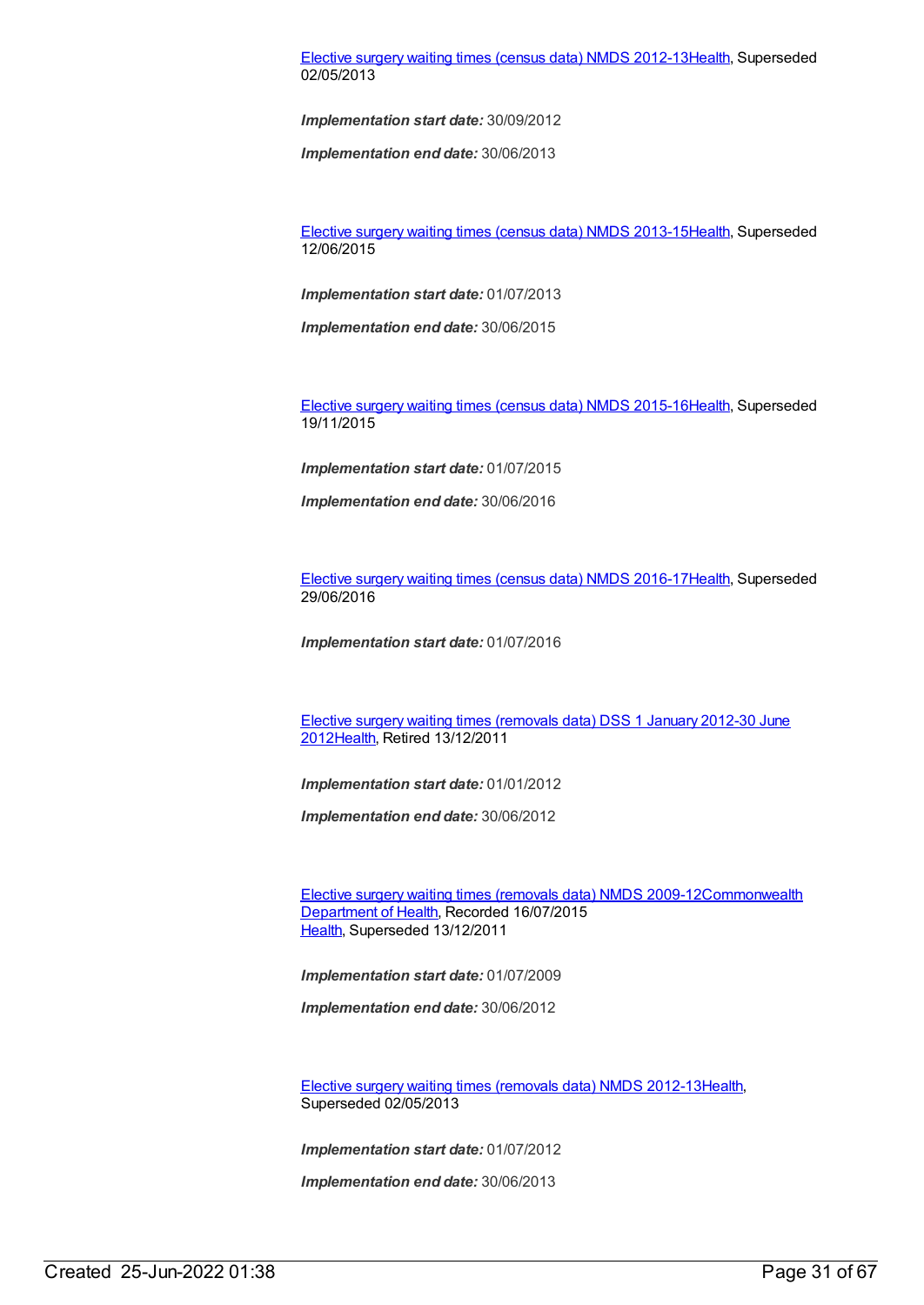Elective surgery waiting times [\(removals](https://meteor.aihw.gov.au/content/520154) data) NMDS 2013-1[5Health](https://meteor.aihw.gov.au/RegistrationAuthority/12), Superseded 12/06/2015

*Implementation start date:* 01/07/2013

*Implementation end date:* 30/06/2015

Elective surgery waiting times [\(removals](https://meteor.aihw.gov.au/content/600056) data) NMDS 2015-1[6Health](https://meteor.aihw.gov.au/RegistrationAuthority/12), Superseded 19/11/2015

*Implementation start date:* 01/07/2015

*Implementation end date:* 01/06/2016

Elective surgery waiting times [\(removals](https://meteor.aihw.gov.au/content/613685) data) NMDS 2016-1[7Health](https://meteor.aihw.gov.au/RegistrationAuthority/12), Superseded 29/06/2016

*Implementation start date:* 01/07/2016

[Emergency](https://meteor.aihw.gov.au/content/496522) department care activity based funding DSS [2012-2013Independent](https://meteor.aihw.gov.au/RegistrationAuthority/3) Hospital Pricing Authority, Superseded 31/10/2012

*Implementation start date:* 01/07/2012

*Implementation end date:* 30/06/2013

Estimated resident [population](https://meteor.aihw.gov.au/content/391940) (ERP) cluster (early childhood education and care)Early [Childhood](https://meteor.aihw.gov.au/RegistrationAuthority/13), Standard 21/05/2010

Health care client [identification](https://meteor.aihw.gov.au/content/288765) DSS[Health,](https://meteor.aihw.gov.au/RegistrationAuthority/12) Superseded 03/12/2008

Health care client [identification](https://meteor.aihw.gov.au/content/374201) DSS[Health,](https://meteor.aihw.gov.au/RegistrationAuthority/12) Retired 20/03/2013

[Indigenous](https://meteor.aihw.gov.au/content/430629) primary health care DSS 2012-1[4Health](https://meteor.aihw.gov.au/RegistrationAuthority/12), Superseded 21/11/2013 [Indigenous](https://meteor.aihw.gov.au/RegistrationAuthority/6), Superseded 21/11/2013

*Implementation start date:* 01/07/2012

*Implementation end date:* 30/06/2014

[Indigenous](https://meteor.aihw.gov.au/content/504325) primary health care DSS 2014-1[5Health](https://meteor.aihw.gov.au/RegistrationAuthority/12), Superseded 13/03/2015 [Indigenous](https://meteor.aihw.gov.au/RegistrationAuthority/6), Superseded 13/03/2015

*Implementation start date:* 01/07/2014

*Implementation end date:* 30/06/2015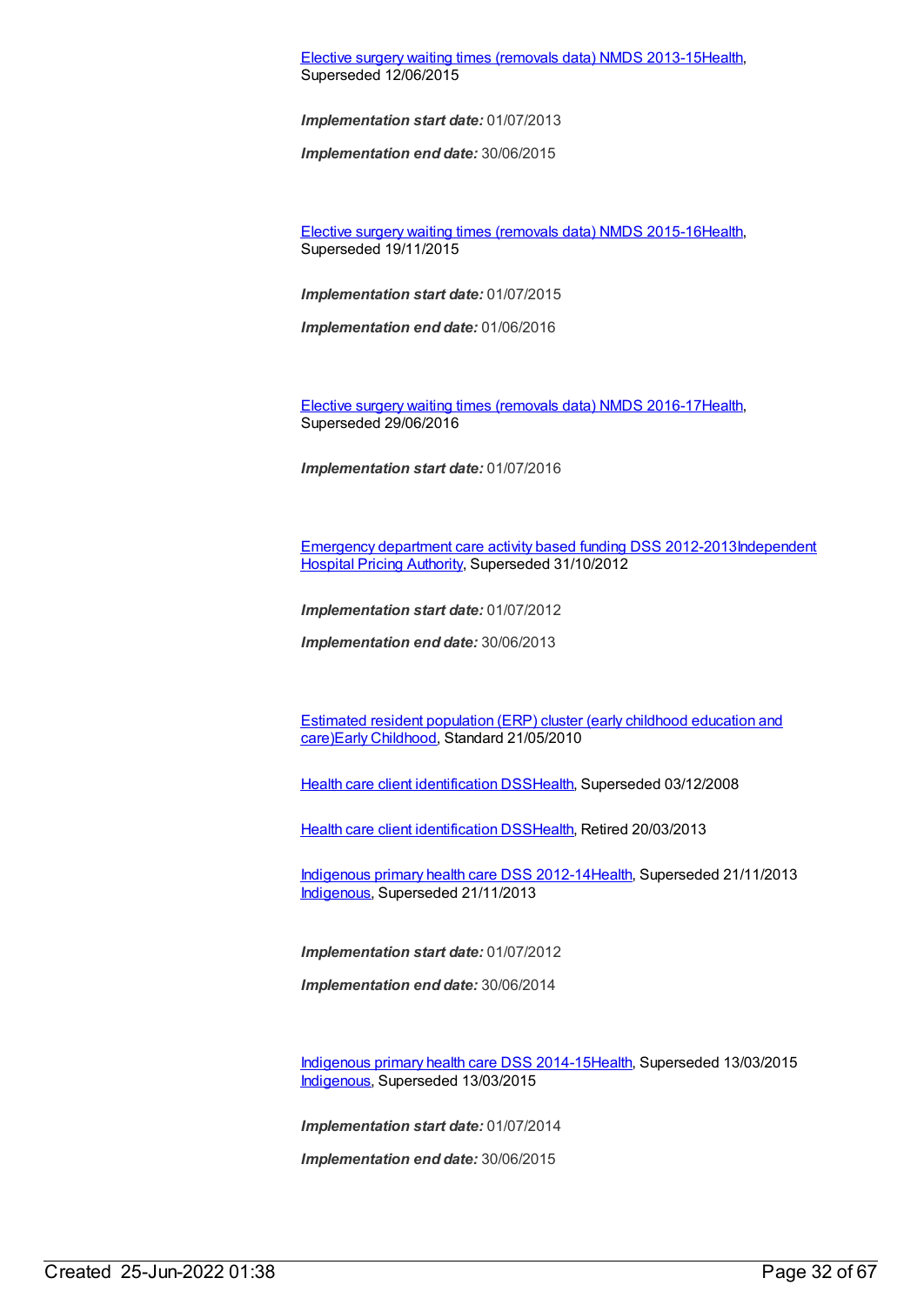# [Indigenous](https://meteor.aihw.gov.au/content/585036) primary health care DSS 2015-1[7Health](https://meteor.aihw.gov.au/RegistrationAuthority/12), Superseded 25/01/2018 [Indigenous](https://meteor.aihw.gov.au/RegistrationAuthority/6), Superseded 27/02/2018

*Implementation start date:* 01/07/2015

*Implementation end date:* 30/06/2017

[Juvenile](https://meteor.aihw.gov.au/content/386845) Justice Client file cluste[rCommunity](https://meteor.aihw.gov.au/RegistrationAuthority/1) Services (retired), Standard 14/09/2009 Youth [Justice](https://meteor.aihw.gov.au/RegistrationAuthority/4), Recorded 23/05/2022

*Implementation start date:* 24/09/2009

[Juvenile](https://meteor.aihw.gov.au/content/314122) Justice NMDS 200[7Community](https://meteor.aihw.gov.au/RegistrationAuthority/1) Services (retired), Superseded 19/05/2010

*Implementation start date:* 01/07/2005

Medical [indemnity](https://meteor.aihw.gov.au/content/329638) DSS 2012-1[4Health](https://meteor.aihw.gov.au/RegistrationAuthority/12), Superseded 21/11/2013

*Implementation start date:* 01/07/2012

*Implementation end date:* 30/06/2014

*DSS specific information:*

In this data set specification 'Person' refers to the patient.

[Non-admitted](https://meteor.aihw.gov.au/content/453284) patient activity based funding DSS [2012-2013Independent](https://meteor.aihw.gov.au/RegistrationAuthority/3) Hospital Pricing Authority, Superseded 30/10/2012

*Implementation start date:* 01/07/2012

*Implementation end date:* 30/06/2013

[Non-admitted](https://meteor.aihw.gov.au/content/399390) patient DSS 2011-1[2Health](https://meteor.aihw.gov.au/RegistrationAuthority/12), Superseded 07/12/2011

*Implementation start date:* 01/07/2011

*Implementation end date:* 30/06/2012

[Non-admitted](https://meteor.aihw.gov.au/content/471846) patient DSS 2012-1[3Health](https://meteor.aihw.gov.au/RegistrationAuthority/12), Superseded 02/05/2013

*Implementation start date:* 01/07/2012

*Implementation end date:* 30/06/2013

[Non-admitted](https://meteor.aihw.gov.au/content/509071) patient DSS 2013-1[4Health](https://meteor.aihw.gov.au/RegistrationAuthority/12), Superseded 07/03/2014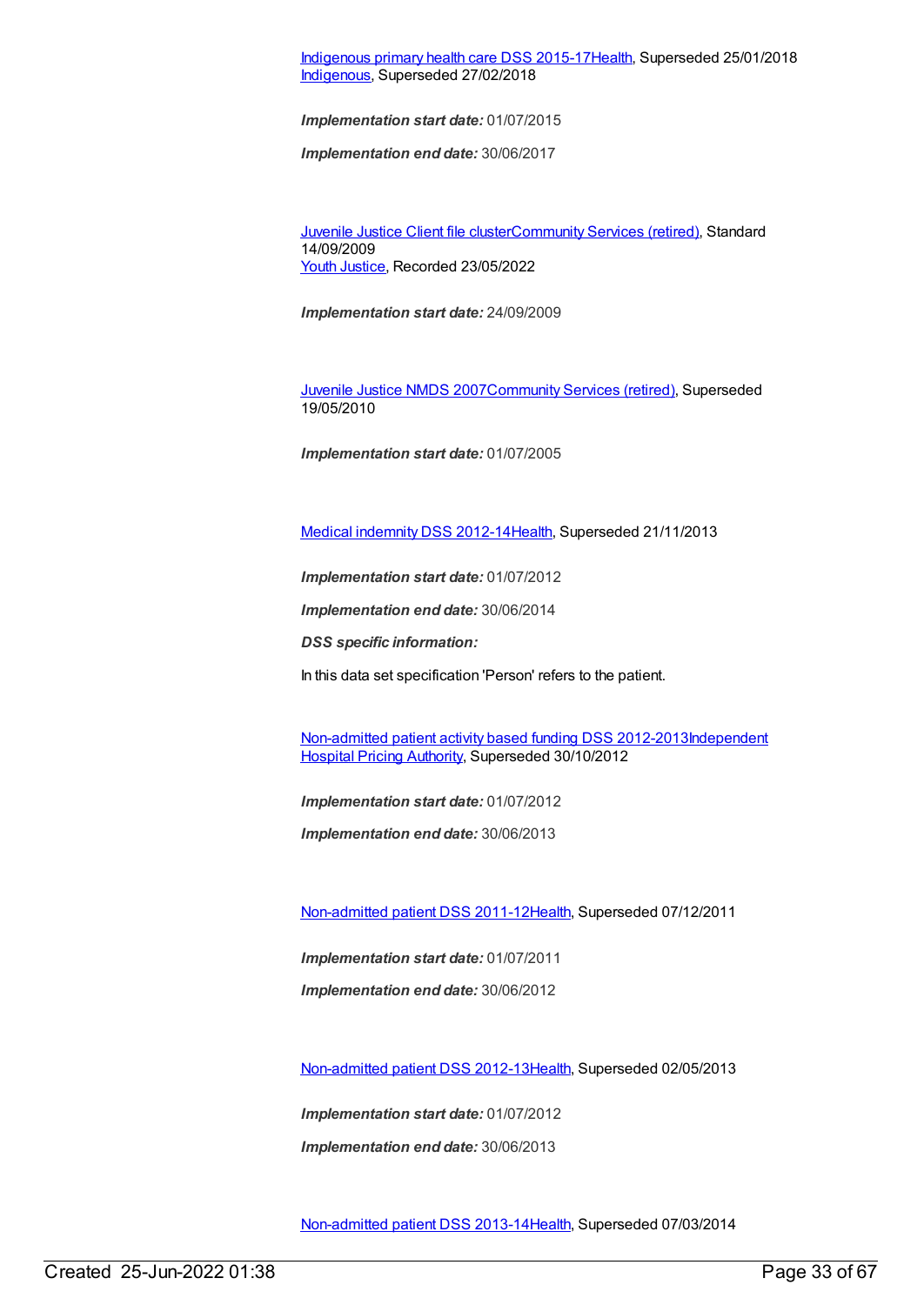*Implementation start date:* 01/07/2013 *Implementation end date:* 30/06/2014

[Non-admitted](https://meteor.aihw.gov.au/content/548176) patient DSS 2014-1[5Health](https://meteor.aihw.gov.au/RegistrationAuthority/12), Superseded 13/11/2014

*Implementation start date:* 01/07/2014 *Implementation end date:* 30/06/2015

[Non-admitted](https://meteor.aihw.gov.au/content/584108) patient DSS 2015-1[6Health](https://meteor.aihw.gov.au/RegistrationAuthority/12), Superseded 19/11/2015

*Implementation start date:* 01/07/2015 *Implementation end date:* 30/06/2016

[Non-admitted](https://meteor.aihw.gov.au/content/471595) patient emergency department care DSS 1 January 2012-30 June 201[2Health](https://meteor.aihw.gov.au/RegistrationAuthority/12), Retired 30/01/2012

*Implementation start date:* 01/01/2012

*Implementation end date:* 30/06/2012

[Non-admitted](https://meteor.aihw.gov.au/content/567462) patient emergency department care DSS 2014-1[5Health](https://meteor.aihw.gov.au/RegistrationAuthority/12), Superseded 04/02/2015

*Implementation start date:* 01/07/2014

*Implementation end date:* 30/06/2015

[Non-admitted](https://meteor.aihw.gov.au/content/617933) patient emergency department care NBEDS 2016-1[7Health](https://meteor.aihw.gov.au/RegistrationAuthority/12), Superseded 05/10/2016

*Implementation start date:* 01/07/2016

*Implementation end date:* 30/06/2017

[Non-admitted](https://meteor.aihw.gov.au/content/319769) patient emergency department care NMD[SHealth](https://meteor.aihw.gov.au/RegistrationAuthority/12), Superseded 24/03/2006

*Implementation start date:* 01/07/2005

*Implementation end date:* 30/06/2006

[Non-admitted](https://meteor.aihw.gov.au/content/322655) patient emergency department care NMD[SHealth](https://meteor.aihw.gov.au/RegistrationAuthority/12), Superseded 23/10/2006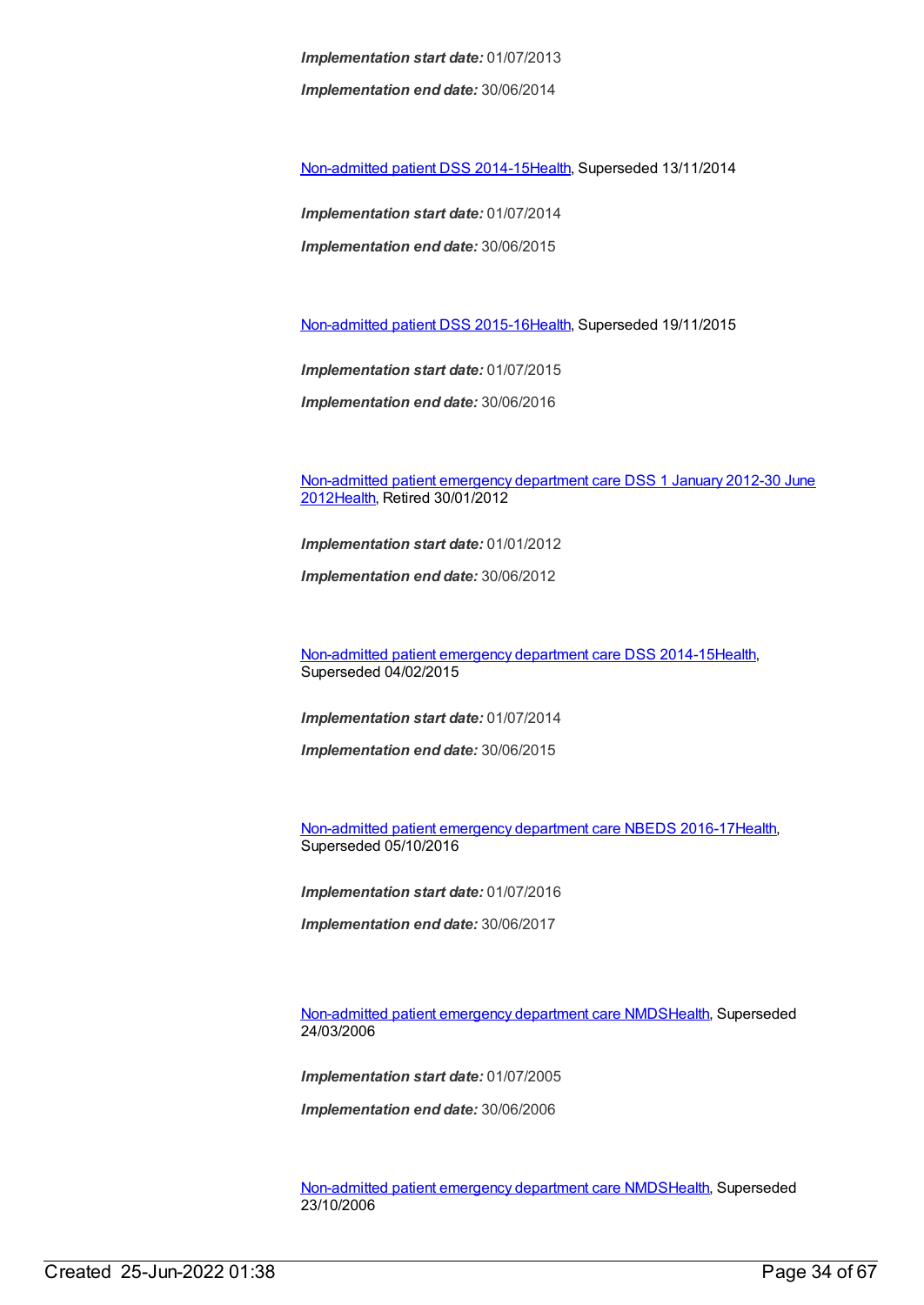*Implementation end date:* 30/06/2007

[Non-admitted](https://meteor.aihw.gov.au/content/273053) patient emergency department care NMD[SHealth](https://meteor.aihw.gov.au/RegistrationAuthority/12), Superseded 07/12/2005

[Non-admitted](https://meteor.aihw.gov.au/content/349836) patient emergency department care NMDS 2007-08[Health](https://meteor.aihw.gov.au/RegistrationAuthority/12), Superseded 05/02/2008

*Implementation start date:* 01/07/2007

*Implementation end date:* 30/06/2008

[Non-admitted](https://meteor.aihw.gov.au/content/363530) patient emergency department care NMDS 2008-10[Health](https://meteor.aihw.gov.au/RegistrationAuthority/12), Superseded 22/12/2009

*Implementation start date:* 01/07/2008

*Implementation end date:* 30/06/2010

[Non-admitted](https://meteor.aihw.gov.au/content/374220) patient emergency department care NMDS 2010-11[Health](https://meteor.aihw.gov.au/RegistrationAuthority/12), Superseded 18/01/2011

*Implementation start date:* 01/07/2010

*Implementation end date:* 30/06/2011

Non-admitted patient emergency department care NMDS 2011- [12Commonwealth](https://meteor.aihw.gov.au/content/426881) Department of Health, Recorded 16/07/2015 [Health](https://meteor.aihw.gov.au/RegistrationAuthority/12), Superseded 30/01/2012

*Implementation start date:* 01/07/2011

*Implementation end date:* 30/06/2012

[Non-admitted](https://meteor.aihw.gov.au/content/474371) patient emergency department care NMDS 2012-13[Health](https://meteor.aihw.gov.au/RegistrationAuthority/12), Superseded 07/02/2013

*Implementation start date:* 01/07/2012

*Implementation end date:* 30/06/2013

[Non-admitted](https://meteor.aihw.gov.au/content/509116) patient emergency department care NMDS 2013-14[Health](https://meteor.aihw.gov.au/RegistrationAuthority/12), Superseded 11/04/2014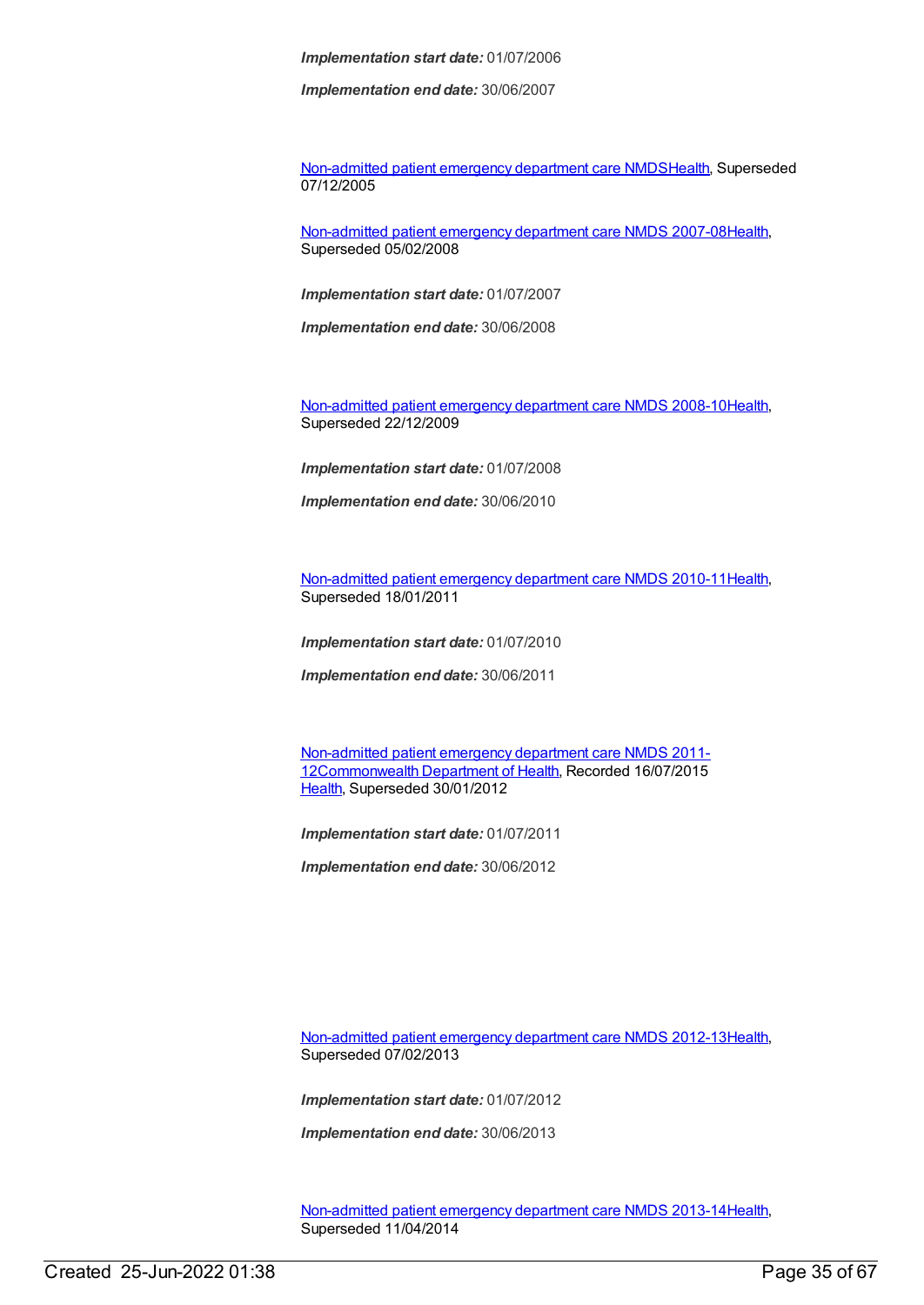*Implementation end date:* 30/06/2014

[Non-admitted](https://meteor.aihw.gov.au/content/566909) patient emergency department care NMDS 2014-15[Health](https://meteor.aihw.gov.au/RegistrationAuthority/12), Superseded 13/11/2014

*Implementation start date:* 01/07/2014 *Implementation end date:* 30/06/2015

[Non-admitted](https://meteor.aihw.gov.au/content/588932) patient emergency department care NMDS 2015-16[Health](https://meteor.aihw.gov.au/RegistrationAuthority/12), Superseded 19/11/2015

*Implementation start date:* 01/07/2015 *Implementation end date:* 30/06/2016

[Perinatal](https://meteor.aihw.gov.au/content/273043) NMDS[Health](https://meteor.aihw.gov.au/RegistrationAuthority/12), Superseded 07/12/2005

*Implementation start date:* 01/07/2005

*Implementation end date:* 30/06/2006

[Perinatal](https://meteor.aihw.gov.au/content/290828) NMDS[Health](https://meteor.aihw.gov.au/RegistrationAuthority/12), Superseded 06/09/2006

*Implementation start date:* 01/07/2006 *Implementation end date:* 30/06/2007

Perinatal NMDS [2007-2008](https://meteor.aihw.gov.au/content/340684)[Health,](https://meteor.aihw.gov.au/RegistrationAuthority/12) Superseded 05/02/2008

*Implementation start date:* 01/07/2007 *Implementation end date:* 30/06/2008

Perinatal NMDS [2008-2010](https://meteor.aihw.gov.au/content/362313)[Health,](https://meteor.aihw.gov.au/RegistrationAuthority/12) Superseded 02/12/2009

*Implementation start date:* 01/07/2008 *Implementation end date:* 30/06/2010

Perinatal NMDS [2010-2011](https://meteor.aihw.gov.au/content/363256)[Health,](https://meteor.aihw.gov.au/RegistrationAuthority/12) Superseded 21/12/2010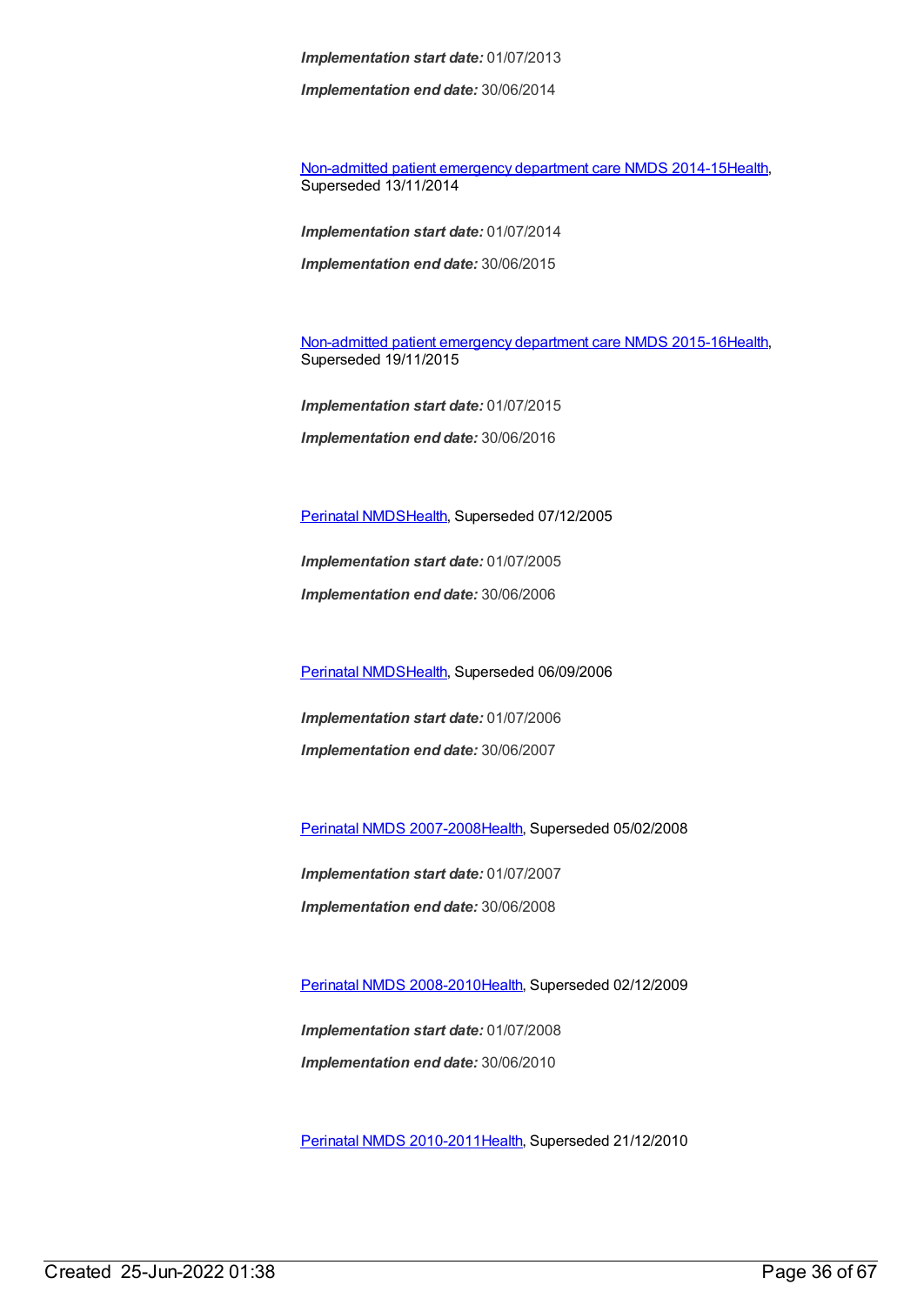*Implementation start date:* 01/07/2010 *Implementation end date:* 30/06/2011 *DSS specific information:* This item is collected for the mother only.

[Perinatal](https://meteor.aihw.gov.au/content/426735) NMDS 2011-1[2Health](https://meteor.aihw.gov.au/RegistrationAuthority/12), Superseded 07/03/2012

*Implementation start date:* 01/07/2011 *Implementation end date:* 30/06/2012 *DSS specific information:* This item is collected for the mother only.

[Perinatal](https://meteor.aihw.gov.au/content/461787) NMDS 2012-1[3Health](https://meteor.aihw.gov.au/RegistrationAuthority/12), Superseded 07/02/2013

*Implementation start date:* 01/07/2012 *Implementation end date:* 30/06/2013 *DSS specific information:* This item is collected once for the mother and once for the baby.

[Perinatal](https://meteor.aihw.gov.au/content/489433) NMDS 2013-1[4Health](https://meteor.aihw.gov.au/RegistrationAuthority/12), Superseded 07/03/2014

*Implementation start date:* 01/07/2013 *Implementation end date:* 30/06/2014 *DSS specific information:* This item is collected once for the mother and once for the baby.

Person (housing [assistance\)](https://meteor.aihw.gov.au/content/459133) clusterHousing [assistance](https://meteor.aihw.gov.au/RegistrationAuthority/11), Superseded 30/08/2017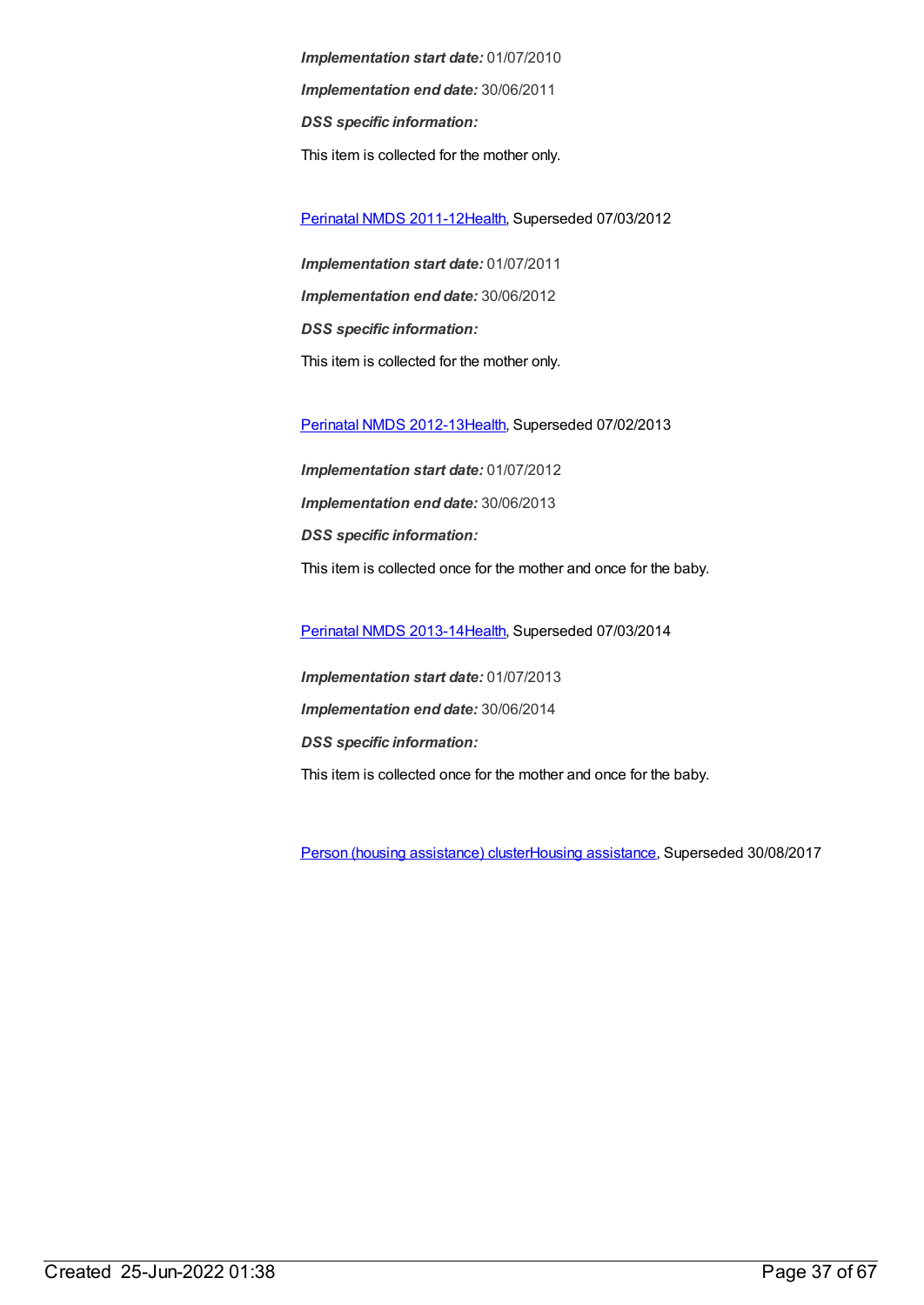The Public Housing and SOMIH collections do not collect Indigenous status according to the ABS standard. The values collected do not form a one-to-one relationship with the standard, as shown in the table below:

| <b>Standard</b><br><b>METeOR</b><br><b>Value</b> | <b>Standard METeOR</b><br>Label                         | <b>PH/SOMIH</b><br>Value | <b>PH/SOMIH Label</b>                                  |
|--------------------------------------------------|---------------------------------------------------------|--------------------------|--------------------------------------------------------|
|                                                  | Aboriginal but not Torres<br>Strait Islander            | 1                        | Indigenous (not further<br>defined)                    |
| $\mathbf{2}$                                     | Torres Strait Islander but<br>not Aboriginal            | 1                        | Indigenous (not further<br>defined)                    |
| 3                                                | Both Aboriginal and<br><b>Torres Strait Islander</b>    | 1                        | Indigenous (not further<br>defined)                    |
| 4                                                | Neither Aboriginal nor<br><b>Torres Strait Islander</b> | 2                        | Neither Aboriginal or<br><b>Torres Strait Islander</b> |
| 9                                                | Not stated/Inadequately<br>described                    | 9                        | <b>Not</b><br>stated/lnadequately<br>described         |

Person (housing [assistance\)](https://meteor.aihw.gov.au/content/605260) clusterHousing [assistance](https://meteor.aihw.gov.au/RegistrationAuthority/11), Superseded 30/08/2017

#### *DSS specific information:*

The Public Housing and SOMIH collections do not collect Indigenous status according to the ABS standard. The values collected do not form a one-to-one relationship with the standard, as shown in the table below:

| <b>Standard</b><br><b>METeOR</b><br><b>Value</b> | <b>Standard METeOR</b><br>Label                         | <b>PH/SOMIH</b><br>Value | <b>PH/SOMIH Label</b>                                  |
|--------------------------------------------------|---------------------------------------------------------|--------------------------|--------------------------------------------------------|
|                                                  | Aboriginal but not Torres<br>Strait Islander            | 1                        | Indigenous (not further<br>defined)                    |
| 2                                                | Torres Strait Islander but<br>not Aboriginal            | 1                        | Indigenous (not further<br>defined)                    |
| 3                                                | Both Aboriginal and<br><b>Torres Strait Islander</b>    | 1                        | Indigenous (not further<br>defined)                    |
| 4                                                | Neither Aboriginal nor<br><b>Torres Strait Islander</b> | $\mathfrak{p}$           | Neither Aboriginal or<br><b>Torres Strait Islander</b> |
| 9                                                | Not stated/Inadequately<br>described                    | 9                        | <b>Not</b><br>stated/lnadequately<br>described         |

Status is recorded as stands on the date the household tenancy is ended or at 30 June, whichever is earlier.

Prison clinic [contact](https://meteor.aihw.gov.au/content/396072) DS[SHealth](https://meteor.aihw.gov.au/RegistrationAuthority/12), Superseded 28/04/2016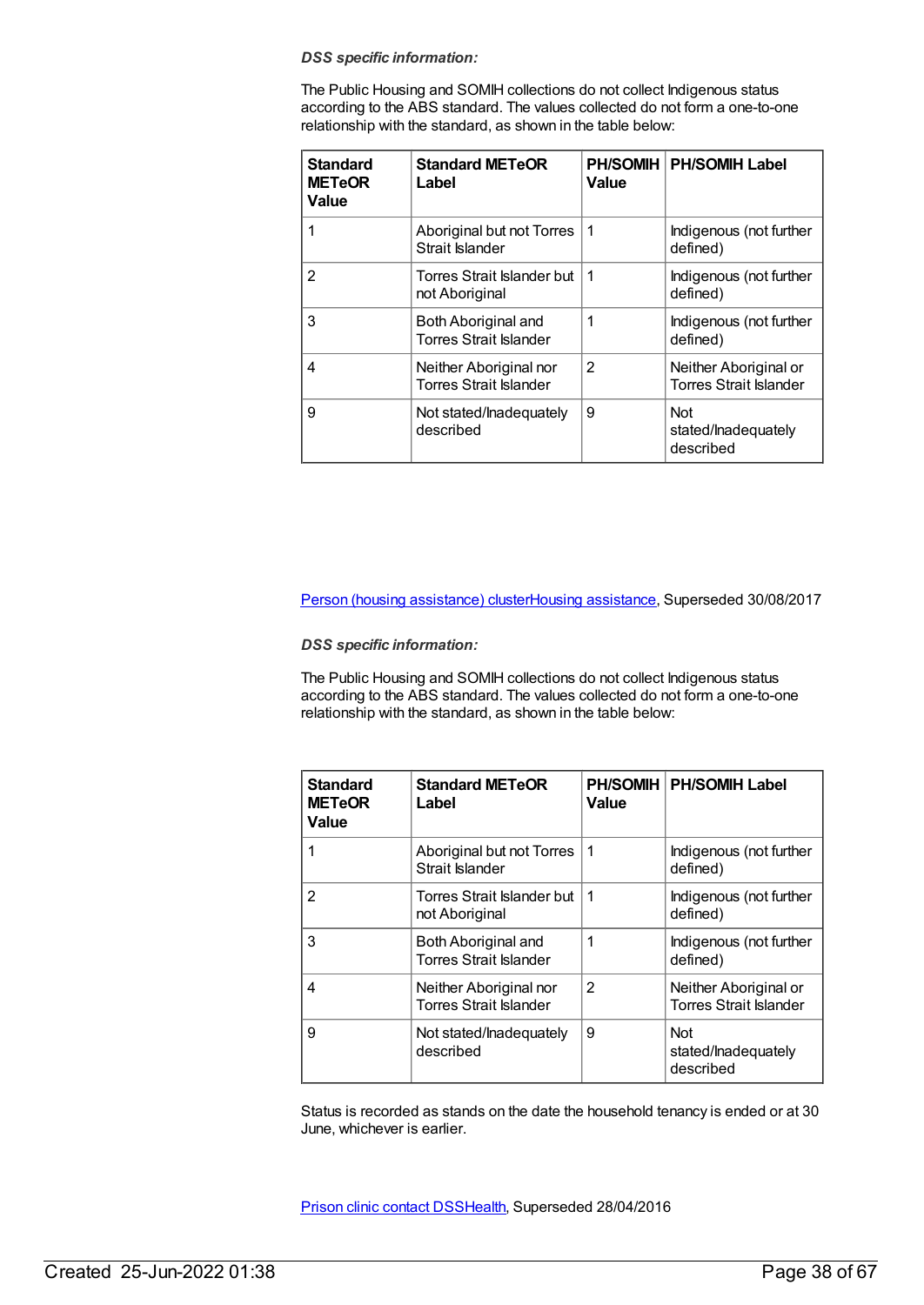Prison [dischargee](https://meteor.aihw.gov.au/content/482303) DS[SHealth](https://meteor.aihw.gov.au/RegistrationAuthority/12), Superseded 28/04/2016

Prison [entrants](https://meteor.aihw.gov.au/content/395955) DS[SHealth](https://meteor.aihw.gov.au/RegistrationAuthority/12), Superseded 28/04/2016

Prisoners in custody repeat [medications](https://meteor.aihw.gov.au/content/396074) DS[SHealth](https://meteor.aihw.gov.au/RegistrationAuthority/12), Superseded 28/04/2016

Public dental waiting times DSS [2012-13](https://meteor.aihw.gov.au/content/424019)[Health](https://meteor.aihw.gov.au/RegistrationAuthority/12), Superseded 09/11/2012

*Implementation start date:* 01/07/2012 *Implementation end date:* 30/06/2013

Public dental waiting times NMDS [2013-2018](https://meteor.aihw.gov.au/content/494562)[Health](https://meteor.aihw.gov.au/RegistrationAuthority/12), Superseded 25/01/2018

*Implementation start date:* 01/07/2013 *Implementation end date:* 30/06/2018

[Radiotherapy](https://meteor.aihw.gov.au/content/447921) waiting times DSS 2012-13[Health](https://meteor.aihw.gov.au/RegistrationAuthority/12), Superseded 13/11/2013

*Implementation start date:* 01/07/2012 *Implementation end date:* 30/06/2013

[Radiotherapy](https://meteor.aihw.gov.au/content/517220) waiting times DSS 2013-15[Health](https://meteor.aihw.gov.au/RegistrationAuthority/12), Superseded 13/11/2013

*Implementation start date:* 01/07/2013 *Implementation end date:* 30/06/2015

[Radiotherapy](https://meteor.aihw.gov.au/content/579304) waiting times NMDS 2015-201[8Health](https://meteor.aihw.gov.au/RegistrationAuthority/12), Superseded 25/01/2018

*Implementation start date:* 01/07/2015

*Implementation end date:* 30/06/2018

Registered [chiropractic](https://meteor.aihw.gov.au/content/384097) labour force DS[SHealth](https://meteor.aihw.gov.au/RegistrationAuthority/12), Standard 10/12/2009

Registered dental and allied dental health [professional](https://meteor.aihw.gov.au/content/384102) labour force DSS[Health](https://meteor.aihw.gov.au/RegistrationAuthority/12), Standard 10/12/2009

Registered medical [professional](https://meteor.aihw.gov.au/content/375422) labour force DSS[Health](https://meteor.aihw.gov.au/RegistrationAuthority/12), Standard 10/12/2009

[Registered](https://meteor.aihw.gov.au/content/384118) midwifery labour force DS[SHealth](https://meteor.aihw.gov.au/RegistrationAuthority/12), Standard 10/12/2009

Registered nursing [professional](https://meteor.aihw.gov.au/content/384109) labour force DS[SHealth](https://meteor.aihw.gov.au/RegistrationAuthority/12), Standard 10/12/2009

[Registered](https://meteor.aihw.gov.au/content/384124) optometry labour force DS[SHealth,](https://meteor.aihw.gov.au/RegistrationAuthority/12) Standard 10/12/2009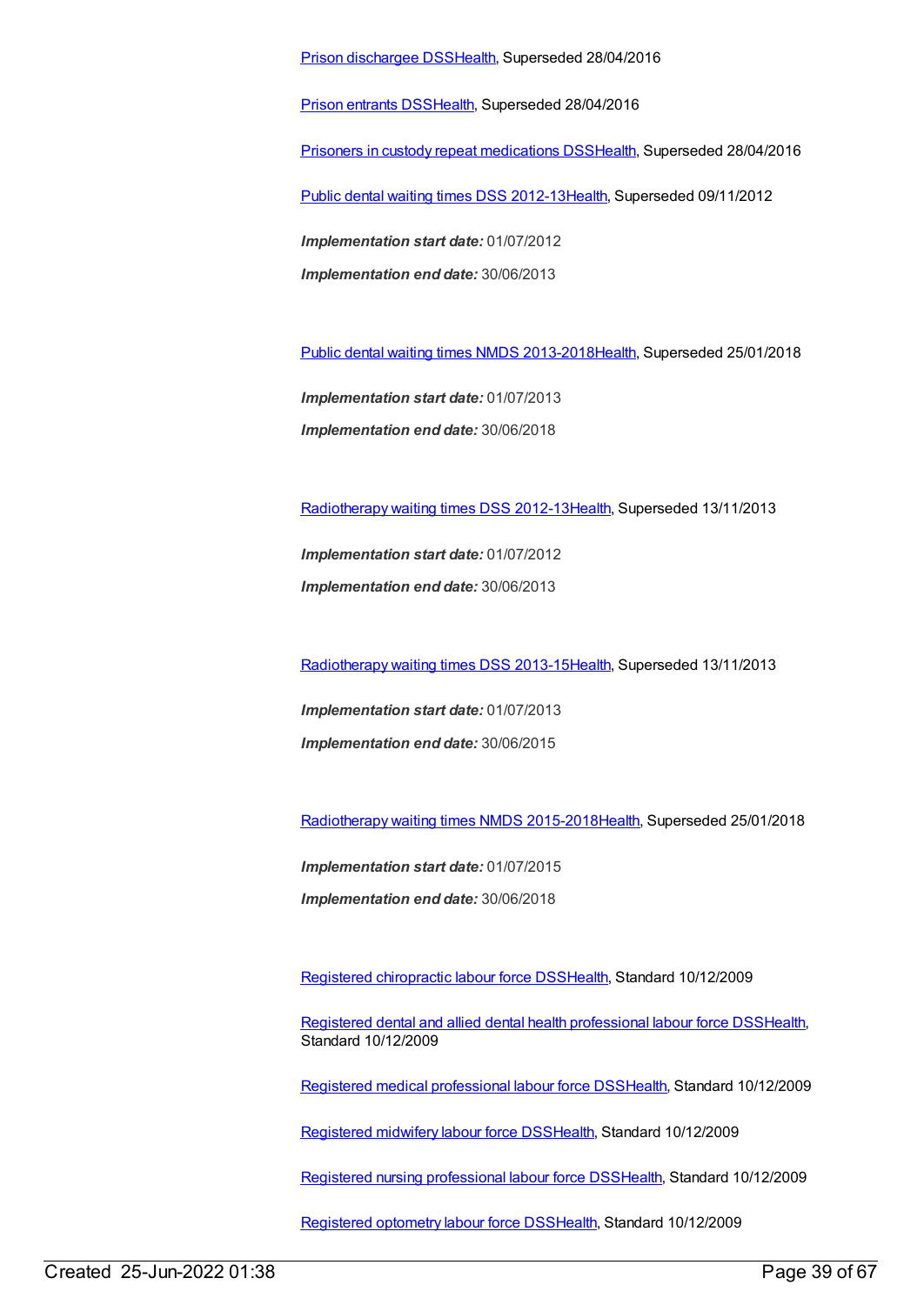Registered [osteopathy](https://meteor.aihw.gov.au/content/384128) labour force DS[SHealth](https://meteor.aihw.gov.au/RegistrationAuthority/12), Standard 10/12/2009 [Registered](https://meteor.aihw.gov.au/content/384152) pharmacy labour force DSS[Health](https://meteor.aihw.gov.au/RegistrationAuthority/12), Standard 10/12/2009 Registered [physiotherapy](https://meteor.aihw.gov.au/content/384162) labour force DS[SHealth](https://meteor.aihw.gov.au/RegistrationAuthority/12), Standard 10/12/2009 [Registered](https://meteor.aihw.gov.au/content/384166) podiatry labour force DS[SHealth](https://meteor.aihw.gov.au/RegistrationAuthority/12), Standard 10/12/2009 Registered [psychology](https://meteor.aihw.gov.au/content/384170) labour force DS[SHealth](https://meteor.aihw.gov.au/RegistrationAuthority/12), Standard 10/12/2009 [Residential](https://meteor.aihw.gov.au/content/273056) mental health care NMDS 2005-0[6Health](https://meteor.aihw.gov.au/RegistrationAuthority/12), Superseded 07/12/2005 *Implementation start date:* 01/07/2005 *Implementation end date:* 30/06/2006

[Residential](https://meteor.aihw.gov.au/content/334067) mental health care NMDS 2006-0[7Health](https://meteor.aihw.gov.au/RegistrationAuthority/12), Superseded 23/10/2006

*Implementation start date:* 01/07/2006 *Implementation end date:* 30/06/2007

[Residential](https://meteor.aihw.gov.au/content/345122) mental health care NMDS 2007-0[8Health](https://meteor.aihw.gov.au/RegistrationAuthority/12), Superseded 05/02/2008

*Implementation start date:* 01/07/2007 *Implementation end date:* 30/06/2008

[Residential](https://meteor.aihw.gov.au/content/362316) mental health care NMDS 2008-0[9Health](https://meteor.aihw.gov.au/RegistrationAuthority/12), Superseded 04/02/2009

*Implementation start date:* 01/07/2008 *Implementation end date:* 30/06/2009

[Residential](https://meteor.aihw.gov.au/content/374223) mental health care NMDS 2009-1[0Health](https://meteor.aihw.gov.au/RegistrationAuthority/12), Superseded 05/01/2010

*Implementation start date:* 01/07/2009 *Implementation end date:* 30/06/2010

[Residential](https://meteor.aihw.gov.au/content/386809) mental health care NMDS 2010-1[1Health](https://meteor.aihw.gov.au/RegistrationAuthority/12), Superseded 21/12/2010

*Implementation start date:* 01/07/2010 *Implementation end date:* 30/06/2011

[Residential](https://meteor.aihw.gov.au/content/426754) mental health care NMDS 2011-1[2Health](https://meteor.aihw.gov.au/RegistrationAuthority/12), Superseded 07/03/2012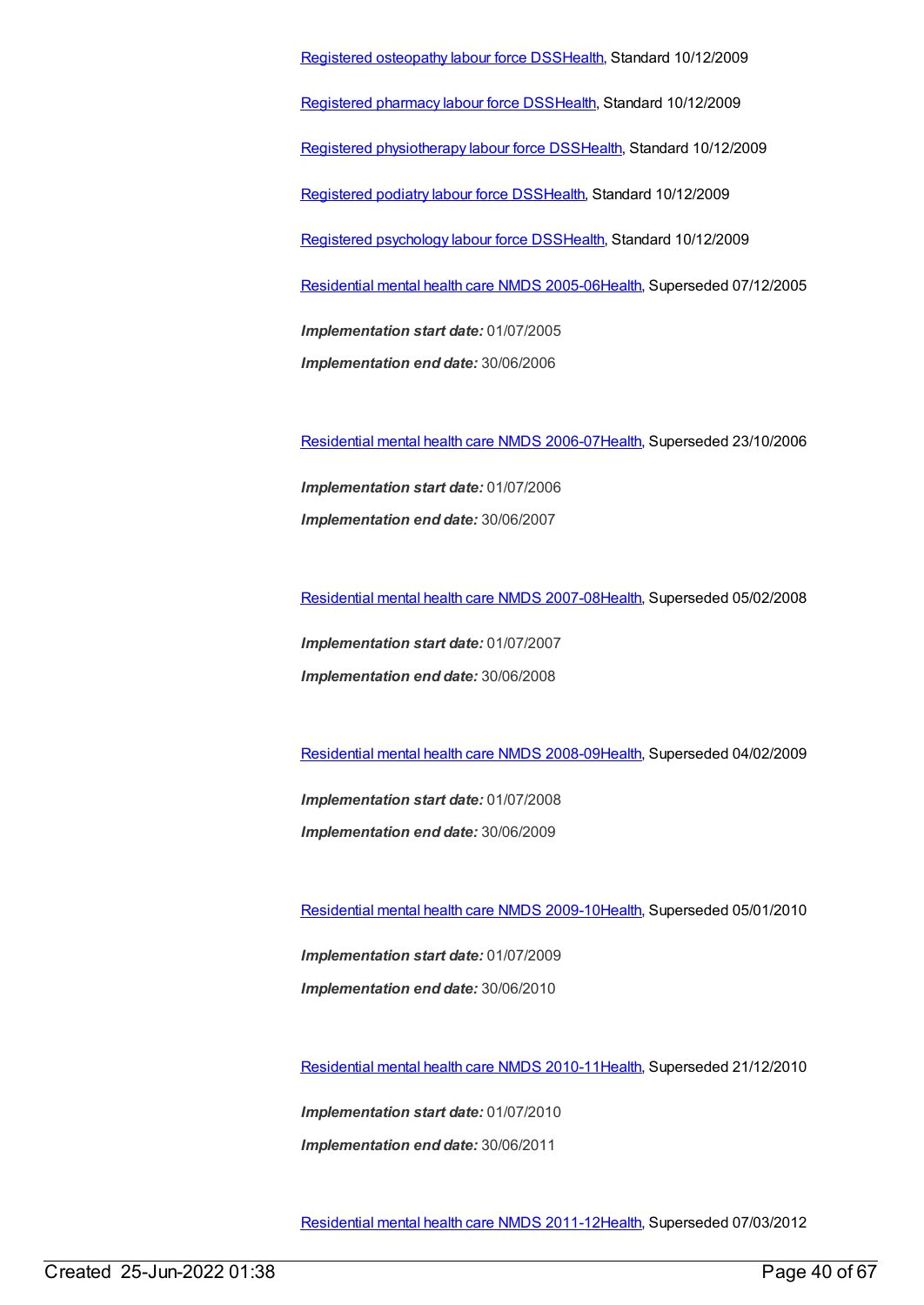*Implementation start date:* 01/07/2011 *Implementation end date:* 30/06/2012

[Residential](https://meteor.aihw.gov.au/content/468206) mental health care NMDS 2012-1[3Health](https://meteor.aihw.gov.au/RegistrationAuthority/12), Superseded 06/09/2013

*Implementation start date:* 01/07/2012 *Implementation end date:* 30/06/2013

[Residential](https://meteor.aihw.gov.au/content/539453) mental health care NMDS 2013-1[4Health](https://meteor.aihw.gov.au/RegistrationAuthority/12), Superseded 07/03/2014

*Implementation start date:* 01/07/2013

*Implementation end date:* 30/06/2014

[Residential](https://meteor.aihw.gov.au/content/525052) mental health care NMDS 2014-1[5Health](https://meteor.aihw.gov.au/RegistrationAuthority/12), Superseded 13/11/2014

*Implementation start date:* 01/07/2014

*Implementation end date:* 30/06/2015

[Residential](https://meteor.aihw.gov.au/content/565678) mental health care NMDS 2015-1[6Health](https://meteor.aihw.gov.au/RegistrationAuthority/12), Superseded 04/09/2015

*Implementation start date:* 01/07/2015

*Implementation end date:* 30/06/2016

SAAP Client [Collection](https://meteor.aihw.gov.au/content/339019) National Minimum Data Se[tCommunity](https://meteor.aihw.gov.au/RegistrationAuthority/1) Services (retired), Retired 01/07/2011

*DSS specific information:*

This data element should be collected for the client and for each accompanying child.

SAAP Demand for [Accommodation](https://meteor.aihw.gov.au/RegistrationAuthority/1) National Minimum Data SetCommunity Services (retired), Retired 01/07/2011

*Implementation start date:* 21/04/2006

*Implementation end date:* 01/08/2006

*DSS specific information:*

This data element should be collected as a number counted by the sex of the person for all members of the group seeking accommodation including all adults and children.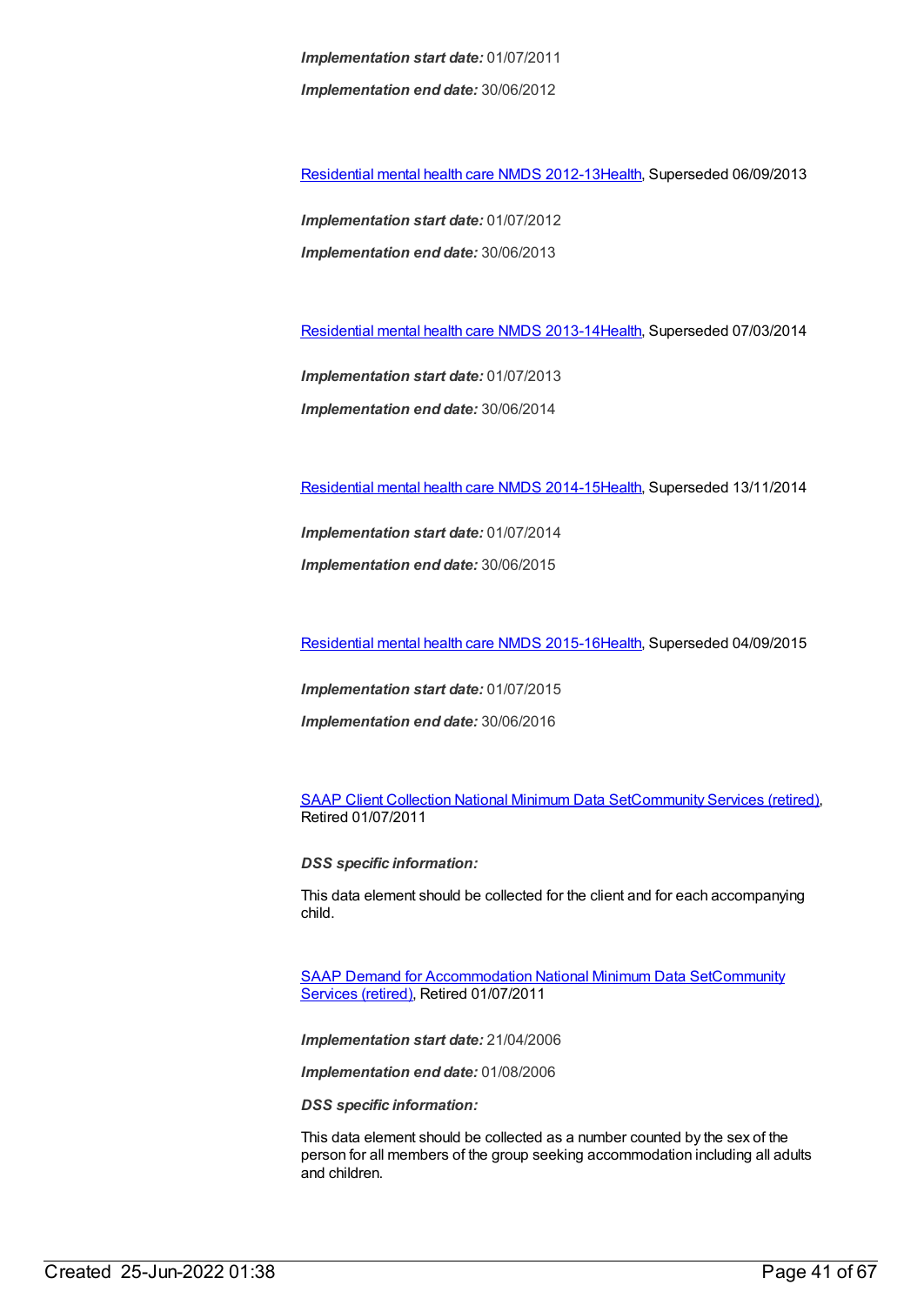Specialist [Homelessness](https://meteor.aihw.gov.au/content/508954) Services NMDS 2012-1[3Homelessness](https://meteor.aihw.gov.au/RegistrationAuthority/14), Superseded 01/05/2013 Housing [assistance](https://meteor.aihw.gov.au/RegistrationAuthority/11), Superseded 01/05/2013

*Implementation start date:* 01/07/2012

*Implementation end date:* 30/06/2013

Specialist [Homelessness](https://meteor.aihw.gov.au/content/505626) Services NMDS 2013-1[4Homelessness](https://meteor.aihw.gov.au/RegistrationAuthority/14), Superseded 26/08/2014 Housing [assistance](https://meteor.aihw.gov.au/RegistrationAuthority/11), Superseded 26/08/2014

*Implementation start date:* 01/07/2013

*Implementation end date:* 30/06/2014

*Conditional obligation:*

In the Specialist Homelessness Services NMDS, this data element is conditional on the client providing consent to release their personal data to the AIHW. The data element Client—consent obtained indicator, yes/no code N, must receive a response of Yes (CODE 1).

*DSS specific information:*

In the Specialist Homelessness Services NMDS, this data element is collected at the date of presentation.

Specialist [Homelessness](https://meteor.aihw.gov.au/content/581255) Services NMDS 2014-1[5Homelessness](https://meteor.aihw.gov.au/RegistrationAuthority/14), Superseded 24/11/2016 Housing [assistance](https://meteor.aihw.gov.au/RegistrationAuthority/11), Superseded 24/11/2016

*Implementation start date:* 01/07/2014

*Implementation end date:* 30/06/2015

*Conditional obligation:*

In the Specialist Homelessness Services NMDS, this data element is conditional on the client providing consent to release their personal data to the AIHW. The data element Client—consent obtained indicator, yes/no code N, must receive a response of Yes (CODE 1).

*DSS specific information:*

In the Specialist Homelessness Services NMDS, this data element is collected at the date of presentation.

Specialist [Homelessness](https://meteor.aihw.gov.au/content/658005) Services NMDS 2015-1[7Homelessness](https://meteor.aihw.gov.au/RegistrationAuthority/14), Superseded 24/11/2016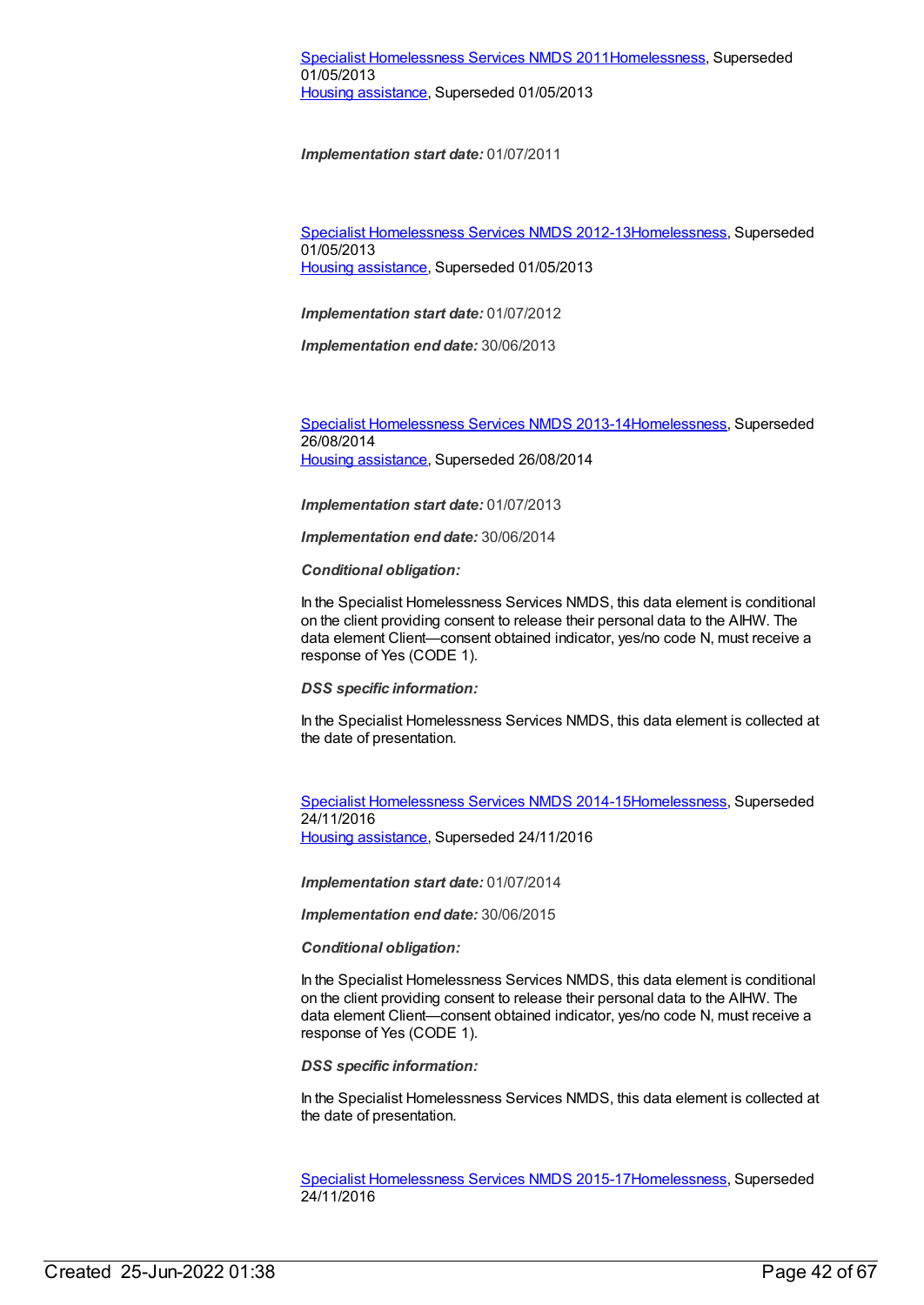*Implementation end date:* 30/06/2017

*Conditional obligation:*

In the Specialist Homelessness Services NMDS, this data element is conditional on the client providing consent to release their personal data to the AIHW. The data element Client—consent obtained indicator, yes/no code N, must receive a response of Yes (CODE 1).

*DSS specific information:*

**Implementation in Indicators:**

In the Specialist Homelessness Services NMDS, this data element is collected at the date of presentation. Indigenous primary health care: [PI14a-Number](https://meteor.aihw.gov.au/content/441429) of regular clients aged 50 years and over who are immunised against influenza, 201[3Health](https://meteor.aihw.gov.au/RegistrationAuthority/12), Superseded 21/11/2013 [Indigenous](https://meteor.aihw.gov.au/RegistrationAuthority/6), Superseded 21/11/2013

Specialist [Homelessness](https://meteor.aihw.gov.au/content/650006) Services NMDS [2017-19](https://meteor.aihw.gov.au/content/504735)[Homelessness](https://meteor.aihw.gov.au/RegistrationAuthority/14)[,](https://meteor.aihw.gov.au/content/504735) Superseded Indigenous primary health care: PI14a-Number of regular clients aged 50 years 10/08/2018<br>and over who are immunised against influenza, 201[4Health](https://meteor.aihw.gov.au/RegistrationAuthority/12), Superseded 13/03/2015

**Indigienne Starte stede d**ate<sup>1</sup>03/2012 017

*Implementation end date:* 30/06/2019 Indigenous primary health care: [PI14a-Number](https://meteor.aihw.gov.au/content/589051) of regular clients aged 50 years **@34 Alfabylan or Friday And and against influenza, 2015 Health, Superseded** 05/10/2016

Indigespucialist Homelessness Zervices NMDS, this data element is conditional on the client providing consent to release their personal data to the Australian Institute of Health and Welfare. The data element [Client—consent](file:///content/338737) obtained indigenous primary health care: [PI01a-Number](https://meteor.aihw.gov.au/content/431539) of Indigenous babies born within<br>Indicator, yes/no code N, must regeive a response of Yes (Code 1). *DSS specific information:* Superseded 22/02/2012 the previous 12 months whose birth weight has been recorded, 201[2Health](https://meteor.aihw.gov.au/RegistrationAuthority/12),

In the Specialist Homelessness Services NMDS, this data element is collected at the date of presentation. The contract of the previous contract of the previous contract the previous research Superseded 21/11/2013 [Indigenous](https://meteor.aihw.gov.au/RegistrationAuthority/6), Superseded 21/11/2013

WA Abortion [Notification](https://meteor.aihw.gov.au/content/510999) SystemWA [Health](https://meteor.aihw.gov.au/RegistrationAuthority/2), Standard 04/03/2014 Indigenous primary health care: [PI01a-Number](https://meteor.aihw.gov.au/content/504688) of Indigenous babies born within *<u>Buperseded ti3/03/2011 Bate: 01/01/2002</u> Implementation end date:* 31/07/2014 the previous 12 months whose birth weight has been recorded, 201[4Health](https://meteor.aihw.gov.au/RegistrationAuthority/12), [Indigenous](https://meteor.aihw.gov.au/RegistrationAuthority/6), Superseded 13/03/2015

**DSS** SPECIFIC *mathed to care:* [PI01a-Number](https://meteor.aihw.gov.au/content/587703) of Indigenous babies born within **WAANSIname:** Ethanic Corigin. the previous 12 months whose birth weight has been recorded, 201[5Health](https://meteor.aihw.gov.au/RegistrationAuthority/12),

For the WA ANS Form 1 (regulated 2001) the value of "Not stated" for Ethnic origin has a code of 5. This is considered equal to the code 9 described. [Indigenous](https://meteor.aihw.gov.au/RegistrationAuthority/6), Superseded 20/01/2017 Indigenous primary health care: [PI01a-Number](https://meteor.aihw.gov.au/content/663900) of Indigenous babies born within the previous 12 months whose birth weight has been recorded, 2015-201[7Health](https://meteor.aihw.gov.au/RegistrationAuthority/12), Superseded 25/01/2018 [Indigenous](https://meteor.aihw.gov.au/RegistrationAuthority/6), Superseded 27/02/2018

Indigenous primary health care: [PI01b-Proportion](https://meteor.aihw.gov.au/content/430640) of Indigenous babies born within the previous 12 months whose birth weight has been recorded, 201[2Health](https://meteor.aihw.gov.au/RegistrationAuthority/12), Superseded 23/02/2012

Indigenous primary health care: [PI01b-Proportion](https://meteor.aihw.gov.au/content/468089) of Indigenous babies born within the previous 12 months whose birth weight has been recorded, 201[3Health](https://meteor.aihw.gov.au/RegistrationAuthority/12), Superseded 21/11/2013 [Indigenous](https://meteor.aihw.gov.au/RegistrationAuthority/6), Superseded 21/11/2013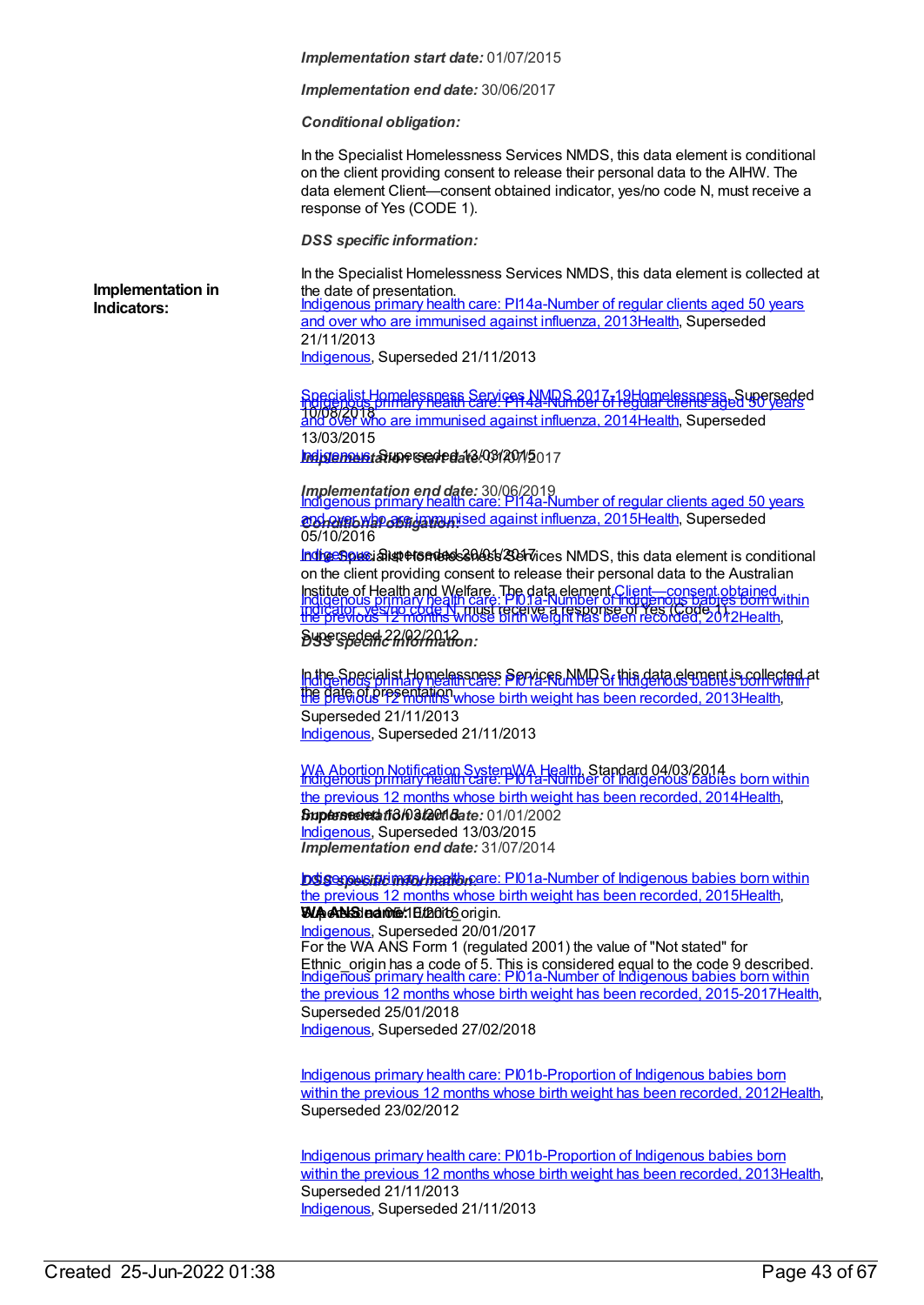Indigenous primary health care: [PI01b-Proportion](https://meteor.aihw.gov.au/content/504690) of Indigenous babies born within the previous 12 months whose birth weight has been recorded, 201[4Health](https://meteor.aihw.gov.au/RegistrationAuthority/12), Superseded 13/03/2015 [Indigenous](https://meteor.aihw.gov.au/RegistrationAuthority/6), Superseded 13/03/2015

Indigenous primary health care: [PI01b-Proportion](https://meteor.aihw.gov.au/content/588971) of Indigenous babies born within the previous 12 months whose birth weight has been recorded, 201[5Health](https://meteor.aihw.gov.au/RegistrationAuthority/12), Superseded 05/10/2016 [Indigenous](https://meteor.aihw.gov.au/RegistrationAuthority/6), Superseded 20/01/2017

Indigenous primary health care: [PI01b-Proportion](https://meteor.aihw.gov.au/content/663903) of Indigenous babies born within the previous 12 months whose birth weight has been recorded, 2015-201[7Health](https://meteor.aihw.gov.au/RegistrationAuthority/12), Superseded 25/01/2018 [Indigenous](https://meteor.aihw.gov.au/RegistrationAuthority/6), Superseded 27/02/2018

Indigenous primary health care: [PI02a-Number](https://meteor.aihw.gov.au/content/450659) of Indigenous babies born within the previous 12 months whose birth weight results were low, normal or high, 201[3Health](https://meteor.aihw.gov.au/RegistrationAuthority/12), Superseded 21/11/2013 [Indigenous](https://meteor.aihw.gov.au/RegistrationAuthority/6), Superseded 21/11/2013

Indigenous primary health care: [PI02a-Number](https://meteor.aihw.gov.au/content/504692) of Indigenous babies born within the previous 12 months whose birth weight results were low, normal or high, 201[4Health](https://meteor.aihw.gov.au/RegistrationAuthority/12), Superseded 13/03/2015 [Indigenous](https://meteor.aihw.gov.au/RegistrationAuthority/6), Superseded 13/03/2015

Indigenous primary health care: [PI02a-Number](https://meteor.aihw.gov.au/content/588973) of Indigenous babies born within the previous 12 months whose birth weight results were low, normal or high, 201[5Health](https://meteor.aihw.gov.au/RegistrationAuthority/12), Superseded 05/10/2016 [Indigenous](https://meteor.aihw.gov.au/RegistrationAuthority/6), Superseded 20/01/2017

Indigenous primary health care: [PI02a-Number](https://meteor.aihw.gov.au/content/663905) of Indigenous babies born within the previous 12 months whose birth weight results were low, normal or high, 2015- 201[7Health](https://meteor.aihw.gov.au/RegistrationAuthority/12), Superseded 25/01/2018 [Indigenous](https://meteor.aihw.gov.au/RegistrationAuthority/6), Superseded 27/02/2018

Indigenous primary health care: [PI02b-Proportion](https://meteor.aihw.gov.au/content/450666) of Indigenous babies born within the previous 12 months whose birth weight results were low, normal or high, 201[3Health](https://meteor.aihw.gov.au/RegistrationAuthority/12), Superseded 21/11/2013 [Indigenous](https://meteor.aihw.gov.au/RegistrationAuthority/6), Superseded 21/11/2013

Indigenous primary health care: [PI02b-Proportion](https://meteor.aihw.gov.au/content/504694) of Indigenous babies born within the previous 12 months whose birth weight results were low, normal or high, 201[4Health](https://meteor.aihw.gov.au/RegistrationAuthority/12), Superseded 13/03/2015 [Indigenous](https://meteor.aihw.gov.au/RegistrationAuthority/6), Superseded 13/03/2015

Indigenous primary health care: [PI02b-Proportion](https://meteor.aihw.gov.au/content/588977) of Indigenous babies born within the previous 12 months whose birth weight results were low, normal or high, 201[5Health](https://meteor.aihw.gov.au/RegistrationAuthority/12), Superseded 05/10/2016 [Indigenous](https://meteor.aihw.gov.au/RegistrationAuthority/6), Superseded 20/01/2017

Indigenous primary health care: [PI02b-Proportion](https://meteor.aihw.gov.au/content/663907) of Indigenous babies born within the previous 12 months whose birth weight results were low, normal or high, 2015-201[7Health](https://meteor.aihw.gov.au/RegistrationAuthority/12), Superseded 25/01/2018 [Indigenous](https://meteor.aihw.gov.au/RegistrationAuthority/6), Superseded 27/02/2018

Indigenous primary health care: [PI03a-Number](https://meteor.aihw.gov.au/content/504652) of regular clients for whom an MBS Health Assessment for Aboriginal and Torres Strait Islander People (MBS Item 715) was claimed, 201[4Health](https://meteor.aihw.gov.au/RegistrationAuthority/12), Superseded 13/03/2015 [Indigenous](https://meteor.aihw.gov.au/RegistrationAuthority/6), Superseded 13/03/2015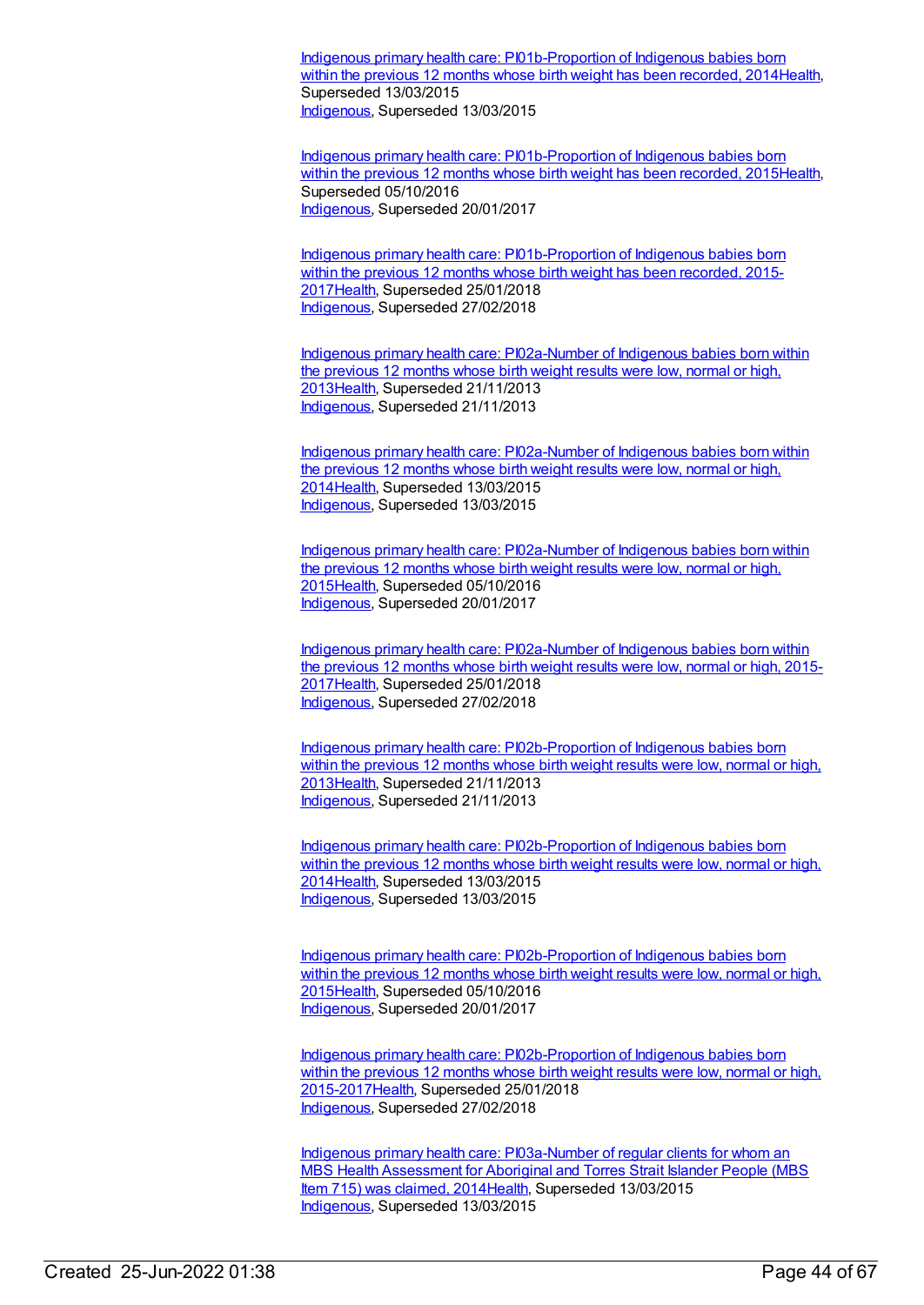Indigenous primary health care: [PI03a-Number](https://meteor.aihw.gov.au/content/588983) of regular clients for whom an MBS Health Assessment for Aboriginal and Torres Strait Islander People (MBS Item 715) was claimed, 201[5Health](https://meteor.aihw.gov.au/RegistrationAuthority/12), Superseded 05/10/2016 [Indigenous](https://meteor.aihw.gov.au/RegistrationAuthority/6), Superseded 20/01/2017

Indigenous primary health care: PI03a-Number of regular clients for whom an MBS Health Assessment for Aboriginal and Torres Strait Islander People (MBS Item 715) was claimed, [2015-2017Health,](https://meteor.aihw.gov.au/content/663909) Superseded 25/01/2018 [Indigenous](https://meteor.aihw.gov.au/RegistrationAuthority/6), Superseded 27/02/2018

Indigenous primary health care: [PI03a-Number](https://meteor.aihw.gov.au/content/431773) of regular clients who received an MBS Health Assessment for Aboriginal and Torres Strait Islander People (MBS Item 715), 2012[Health,](https://meteor.aihw.gov.au/RegistrationAuthority/12) Superseded 23/02/2012

Indigenous primary health care: [PI03a-Number](https://meteor.aihw.gov.au/content/468091) of regular clients who received an MBS Health Assessment for Aboriginal and Torres Strait Islander People (MBS Item 715), 2013 [Health,](https://meteor.aihw.gov.au/RegistrationAuthority/12) Superseded 21/11/2013 [Indigenous](https://meteor.aihw.gov.au/RegistrationAuthority/6), Superseded 21/11/2013

Indigenous primary health care: [PI03b-Proportion](https://meteor.aihw.gov.au/content/504659) of regular clients for whom an MBS Health Assessment for Aboriginal and Torres Strait Islander People (MBS Item 715) was claimed, 201[4Health](https://meteor.aihw.gov.au/RegistrationAuthority/12), Superseded 13/03/2015 [Indigenous](https://meteor.aihw.gov.au/RegistrationAuthority/6), Superseded 13/03/2015

Indigenous primary health care: [PI03b-Proportion](https://meteor.aihw.gov.au/content/588985) of regular clients for whom an MBS Health Assessment for Aboriginal and Torres Strait Islander People (MBS Item 715) was claimed, 201[5Health](https://meteor.aihw.gov.au/RegistrationAuthority/12), Superseded 05/10/2016 [Indigenous](https://meteor.aihw.gov.au/RegistrationAuthority/6), Superseded 20/01/2017

Indigenous primary health care: [PI03b-Proportion](https://meteor.aihw.gov.au/content/663913) of regular clients for whom an MBS Health Assessment for Aboriginal and Torres Strait Islander People (MBS Item 715) was claimed, 2015-2017 Health, Superseded 25/01/2018 [Indigenous](https://meteor.aihw.gov.au/RegistrationAuthority/6), Superseded 27/02/2018

Indigenous primary health care: [PI03b-Proportion](https://meteor.aihw.gov.au/content/431768) of regular clients who received an MBS Health Assessment for Aboriginal and Torres Strait Islander People (MBS Item 715), 2012[Health](https://meteor.aihw.gov.au/RegistrationAuthority/12), Superseded 23/02/2012

Indigenous primary health care: [PI03b-Proportion](https://meteor.aihw.gov.au/content/469858) of regular clients who received an MBS Health Assessment for Aboriginal and Torres Strait Islander People (MBS Item 715), 2013 [Health](https://meteor.aihw.gov.au/RegistrationAuthority/12), Superseded 21/11/2013 [Indigenous](https://meteor.aihw.gov.au/RegistrationAuthority/6), Superseded 21/11/2013

Indigenous primary health care: [PI04a-Number](https://meteor.aihw.gov.au/content/437976) of Indigenous children who are fully immunised, 201[3Health](https://meteor.aihw.gov.au/RegistrationAuthority/12), Superseded 21/11/2013 [Indigenous](https://meteor.aihw.gov.au/RegistrationAuthority/6), Superseded 21/11/2013

Indigenous primary health care: [PI04a-Number](https://meteor.aihw.gov.au/content/504696) of Indigenous children who are fully immunised, 2014 Health, Superseded 13/03/2015 [Indigenous](https://meteor.aihw.gov.au/RegistrationAuthority/6), Superseded 13/03/2015

Indigenous primary health care: [PI04a-Number](https://meteor.aihw.gov.au/content/588989) of Indigenous children who are fully immunised, 201[5Health](https://meteor.aihw.gov.au/RegistrationAuthority/12), Superseded 05/10/2016 [Indigenous](https://meteor.aihw.gov.au/RegistrationAuthority/6), Superseded 20/01/2017

Indigenous primary health care: PI04a-Number of Indigenous children who are fully immunised, [2015-2017](https://meteor.aihw.gov.au/content/663916)[Healt](https://meteor.aihw.gov.au/RegistrationAuthority/12)[h,](https://meteor.aihw.gov.au/content/663916) Superseded 25/01/2018 [Indigenous](https://meteor.aihw.gov.au/RegistrationAuthority/6), Superseded 27/02/2018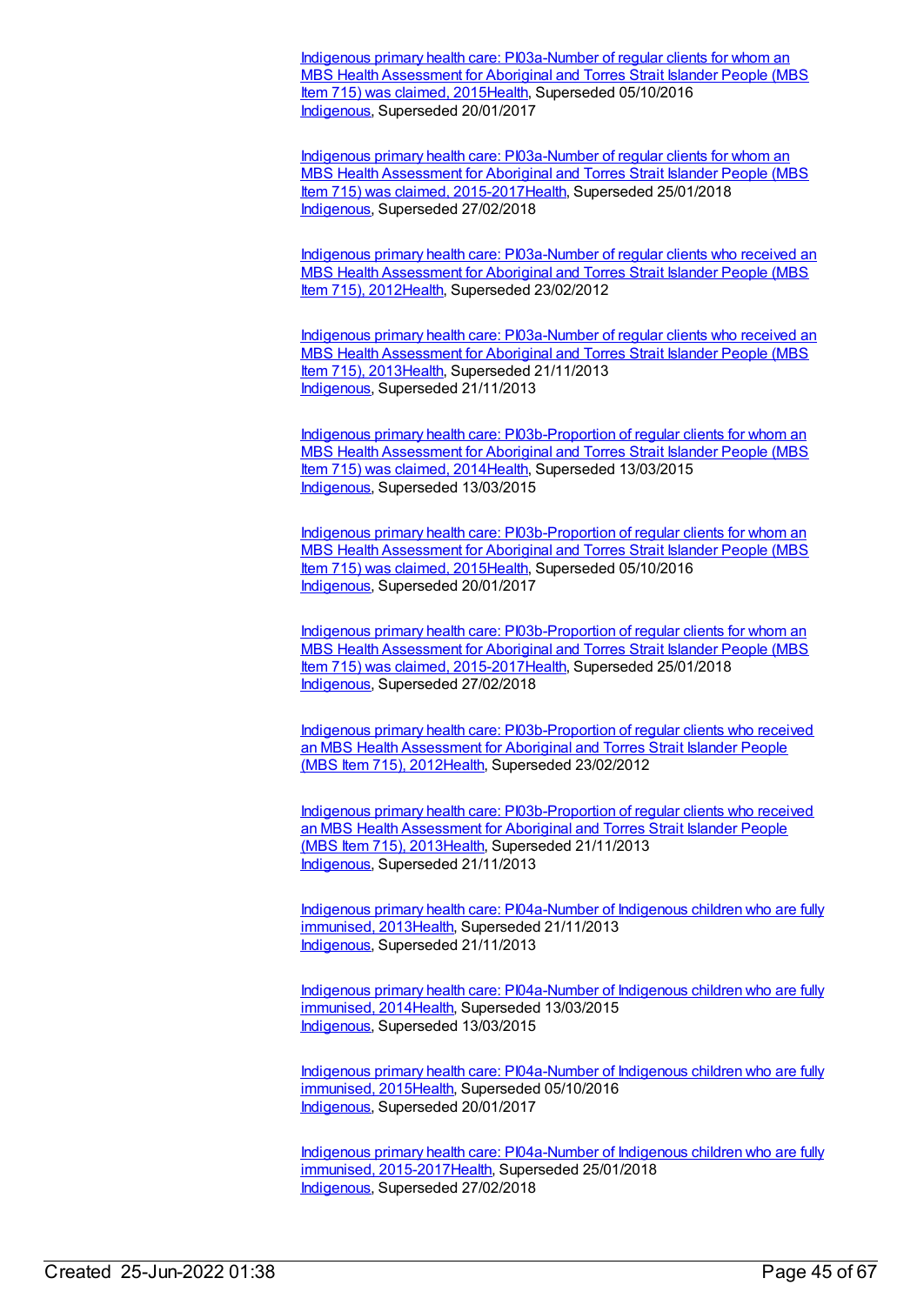Indigenous primary health care: [PI04b-Proportion](https://meteor.aihw.gov.au/content/438003) of Indigenous children who are fully immunised, 2013[Health,](https://meteor.aihw.gov.au/RegistrationAuthority/12) Superseded 21/11/2013 [Indigenous](https://meteor.aihw.gov.au/RegistrationAuthority/6), Superseded 21/11/2013

Indigenous primary health care: [PI04b-Proportion](https://meteor.aihw.gov.au/content/504698) of Indigenous children who are fully immunised, 2014[Health,](https://meteor.aihw.gov.au/RegistrationAuthority/12) Superseded 13/03/2015 [Indigenous](https://meteor.aihw.gov.au/RegistrationAuthority/6), Superseded 13/03/2015

Indigenous primary health care: [PI04b-Proportion](https://meteor.aihw.gov.au/content/588991) of Indigenous children who are fully immunised, 2015[Health,](https://meteor.aihw.gov.au/RegistrationAuthority/12) Superseded 05/10/2016 [Indigenous](https://meteor.aihw.gov.au/RegistrationAuthority/6), Superseded 20/01/2017

Indigenous primary health care: [PI04b-Proportion](https://meteor.aihw.gov.au/content/663921) of Indigenous children who are fully immunised, 2015-201[7Health](https://meteor.aihw.gov.au/RegistrationAuthority/12), Superseded 25/01/2018 [Indigenous](https://meteor.aihw.gov.au/RegistrationAuthority/6), Superseded 27/02/2018

Indigenous primary health care: [PI05a-Number](https://meteor.aihw.gov.au/content/432293) of regular clients with Type II diabetes who have had an HbA1c measurement result recorded, 201[2Health](https://meteor.aihw.gov.au/RegistrationAuthority/12), Superseded 23/02/2012

Indigenous primary health care: [PI05a-Number](https://meteor.aihw.gov.au/content/468094) of regular clients with Type II diabetes who have had an HbA1c measurement result recorded, 201[3Health](https://meteor.aihw.gov.au/RegistrationAuthority/12), Superseded 21/11/2013 [Indigenous](https://meteor.aihw.gov.au/RegistrationAuthority/6), Superseded 21/11/2013

Indigenous primary health care: [PI05a-Number](https://meteor.aihw.gov.au/content/504700) of regular clients with Type II diabetes who have had an HbA1c measurement result recorded, 201[4Health](https://meteor.aihw.gov.au/RegistrationAuthority/12), Superseded 13/03/2015 [Indigenous](https://meteor.aihw.gov.au/RegistrationAuthority/6), Superseded 13/03/2015

Indigenous primary health care: [PI05a-Number](https://meteor.aihw.gov.au/content/588993) of regular clients with Type II diabetes who have had an HbA1c measurement result recorded, 201[5Health](https://meteor.aihw.gov.au/RegistrationAuthority/12), Superseded 05/10/2016 [Indigenous](https://meteor.aihw.gov.au/RegistrationAuthority/6), Superseded 20/01/2017

Indigenous primary health care: [PI05a-Number](https://meteor.aihw.gov.au/content/663924) of regular clients with Type II diabetes who have had an HbA1c measurement result recorded, 2015- 201[7Health](https://meteor.aihw.gov.au/RegistrationAuthority/12), Superseded 25/01/2018 [Indigenous](https://meteor.aihw.gov.au/RegistrationAuthority/6), Superseded 27/02/2018

Indigenous primary health care: [PI05b-Proportion](https://meteor.aihw.gov.au/content/432280) of regular clients with Type II diabetes who have had an HbA1c measurement result recorded, 201[2Health](https://meteor.aihw.gov.au/RegistrationAuthority/12), Superseded 23/02/2012

Indigenous primary health care: [PI05b-Proportion](https://meteor.aihw.gov.au/content/468096) of regular clients with Type II diabetes who have had an HbA1c measurement result recorded, 201[3Health](https://meteor.aihw.gov.au/RegistrationAuthority/12), Superseded 21/11/2013 [Indigenous](https://meteor.aihw.gov.au/RegistrationAuthority/6), Superseded 21/11/2013

Indigenous primary health care: [PI05b-Proportion](https://meteor.aihw.gov.au/content/504702) of regular clients with Type II diabetes who have had an HbA1c measurement result recorded, 201[4Health](https://meteor.aihw.gov.au/RegistrationAuthority/12), Superseded 13/03/2015 [Indigenous](https://meteor.aihw.gov.au/RegistrationAuthority/6), Superseded 13/03/2015

Indigenous primary health care: [PI05b-Proportion](https://meteor.aihw.gov.au/content/588995) of regular clients with Type II diabetes who have had an HbA1c measurement result recorded, 201[5Health](https://meteor.aihw.gov.au/RegistrationAuthority/12), Superseded 05/10/2016 [Indigenous](https://meteor.aihw.gov.au/RegistrationAuthority/6), Superseded 20/01/2017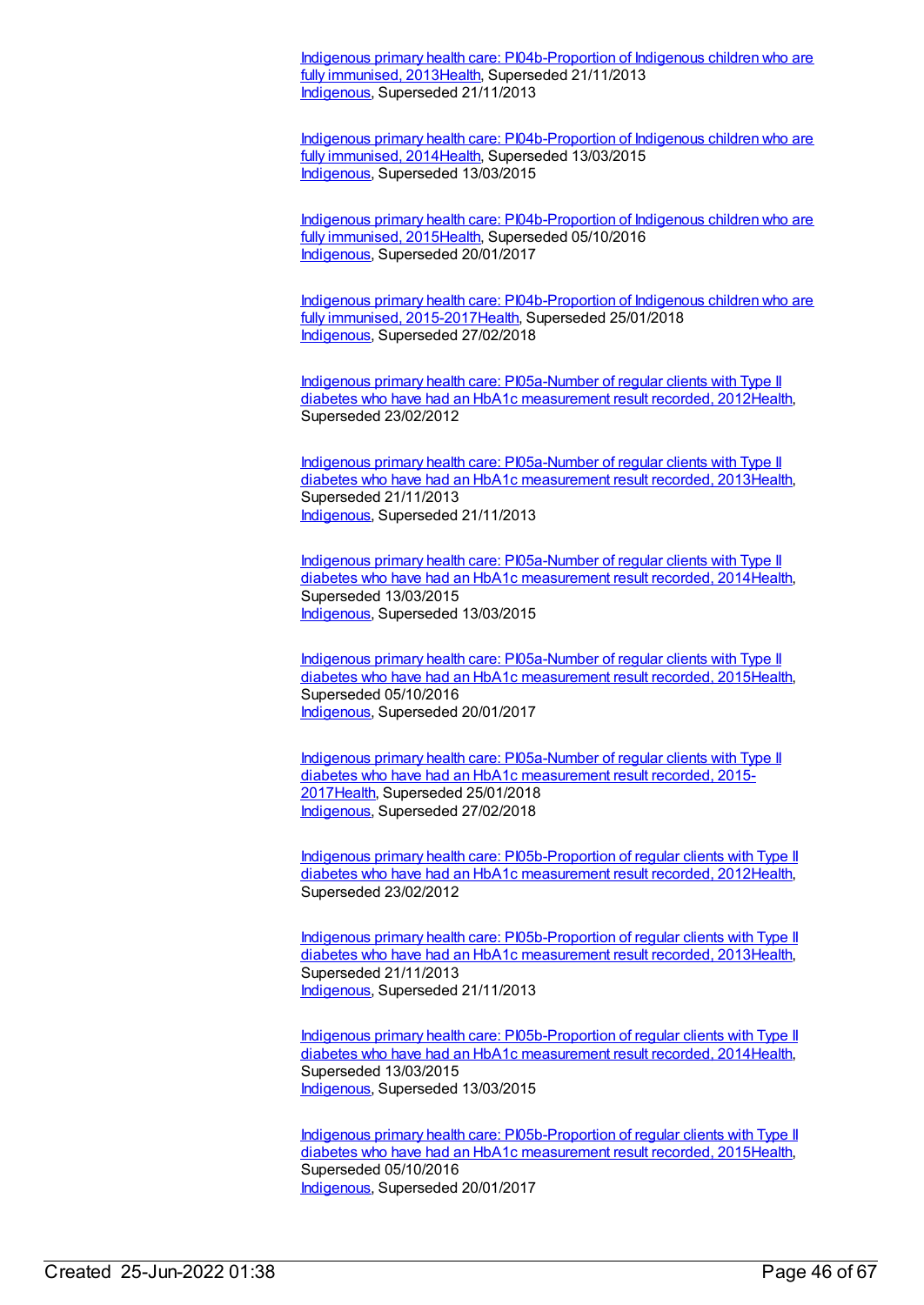Indigenous primary health care: [PI05b-Proportion](https://meteor.aihw.gov.au/content/663926) of regular clients with Type II diabetes who have had an HbA1c measurement result recorded, 2015- 201[7Health](https://meteor.aihw.gov.au/RegistrationAuthority/12), Superseded 25/01/2018 [Indigenous](https://meteor.aihw.gov.au/RegistrationAuthority/6), Superseded 27/02/2018

Indigenous primary health care: [PI06a-Number](https://meteor.aihw.gov.au/content/438245) of regular clients with Type II diabetes whose HbA1c measurement result was within a specified level, 201[2Health](https://meteor.aihw.gov.au/RegistrationAuthority/12), Superseded 23/02/2012

Indigenous primary health care: [PI06a-Number](https://meteor.aihw.gov.au/content/468098) of regular clients with Type II diabetes whose HbA1c measurement result was within a specified level, 201[3Health](https://meteor.aihw.gov.au/RegistrationAuthority/12), Superseded 21/11/2013 [Indigenous](https://meteor.aihw.gov.au/RegistrationAuthority/6), Superseded 21/11/2013

Indigenous primary health care: [PI06a-Number](https://meteor.aihw.gov.au/content/504704) of regular clients with Type II diabetes whose HbA1c measurement result was within a specified level, 201[4Health](https://meteor.aihw.gov.au/RegistrationAuthority/12), Superseded 13/03/2015 [Indigenous](https://meteor.aihw.gov.au/RegistrationAuthority/6), Superseded 13/03/2015

Indigenous primary health care: [PI06a-Number](https://meteor.aihw.gov.au/content/592153) of regular clients with Type II diabetes whose HbA1c measurement result was within a specified level, 201[5Health](https://meteor.aihw.gov.au/RegistrationAuthority/12), Superseded 05/10/2016 [Indigenous](https://meteor.aihw.gov.au/RegistrationAuthority/6), Superseded 20/01/2017

Indigenous primary health care: [PI06a-Number](https://meteor.aihw.gov.au/content/663928) of regular clients with Type II diabetes whose HbA1c measurement result was within a specified level, 2015- 201[7Health](https://meteor.aihw.gov.au/RegistrationAuthority/12), Superseded 25/01/2018 [Indigenous](https://meteor.aihw.gov.au/RegistrationAuthority/6), Superseded 27/02/2018

Indigenous primary health care: [PI06b-Proportion](https://meteor.aihw.gov.au/content/441158) of regular clients with Type II diabetes whose HbA1c measurement result was within a specified level, 201[2Health](https://meteor.aihw.gov.au/RegistrationAuthority/12), Superseded 23/02/2012

Indigenous primary health care: [PI06b-Proportion](https://meteor.aihw.gov.au/content/468100) of regular clients with Type II diabetes whose HbA1c measurement result was within a specified level, 201[3Health](https://meteor.aihw.gov.au/RegistrationAuthority/12), Superseded 21/11/2013 [Indigenous](https://meteor.aihw.gov.au/RegistrationAuthority/6), Superseded 21/11/2013

Indigenous primary health care: [PI06b-Proportion](https://meteor.aihw.gov.au/content/504706) of regular clients with Type II diabetes whose HbA1c measurement result was within a specified level, 201[4Health](https://meteor.aihw.gov.au/RegistrationAuthority/12), Superseded 13/03/2015 [Indigenous](https://meteor.aihw.gov.au/RegistrationAuthority/6), Superseded 13/03/2015

Indigenous primary health care: [PI06b-Proportion](https://meteor.aihw.gov.au/content/589004) of regular clients with Type II diabetes whose HbA1c measurement result was within a specified level, 201[5Health](https://meteor.aihw.gov.au/RegistrationAuthority/12), Superseded 05/10/2016 [Indigenous](https://meteor.aihw.gov.au/RegistrationAuthority/6), Superseded 20/01/2017

Indigenous primary health care: [PI06b-Proportion](https://meteor.aihw.gov.au/content/663930) of regular clients with Type II diabetes whose HbA1c measurement result was within a specified level, 2015- 201[7Health](https://meteor.aihw.gov.au/RegistrationAuthority/12), Superseded 25/01/2018 [Indigenous](https://meteor.aihw.gov.au/RegistrationAuthority/6), Superseded 27/02/2018

Indigenous primary health care: [PI07a-Number](https://meteor.aihw.gov.au/content/504675) of regular clients with a chronic disease for whom a GP Management Plan (MBS Item 721) was claimed, 201[4Health](https://meteor.aihw.gov.au/RegistrationAuthority/12), Superseded 13/03/2015 [Indigenous](https://meteor.aihw.gov.au/RegistrationAuthority/6), Superseded 13/03/2015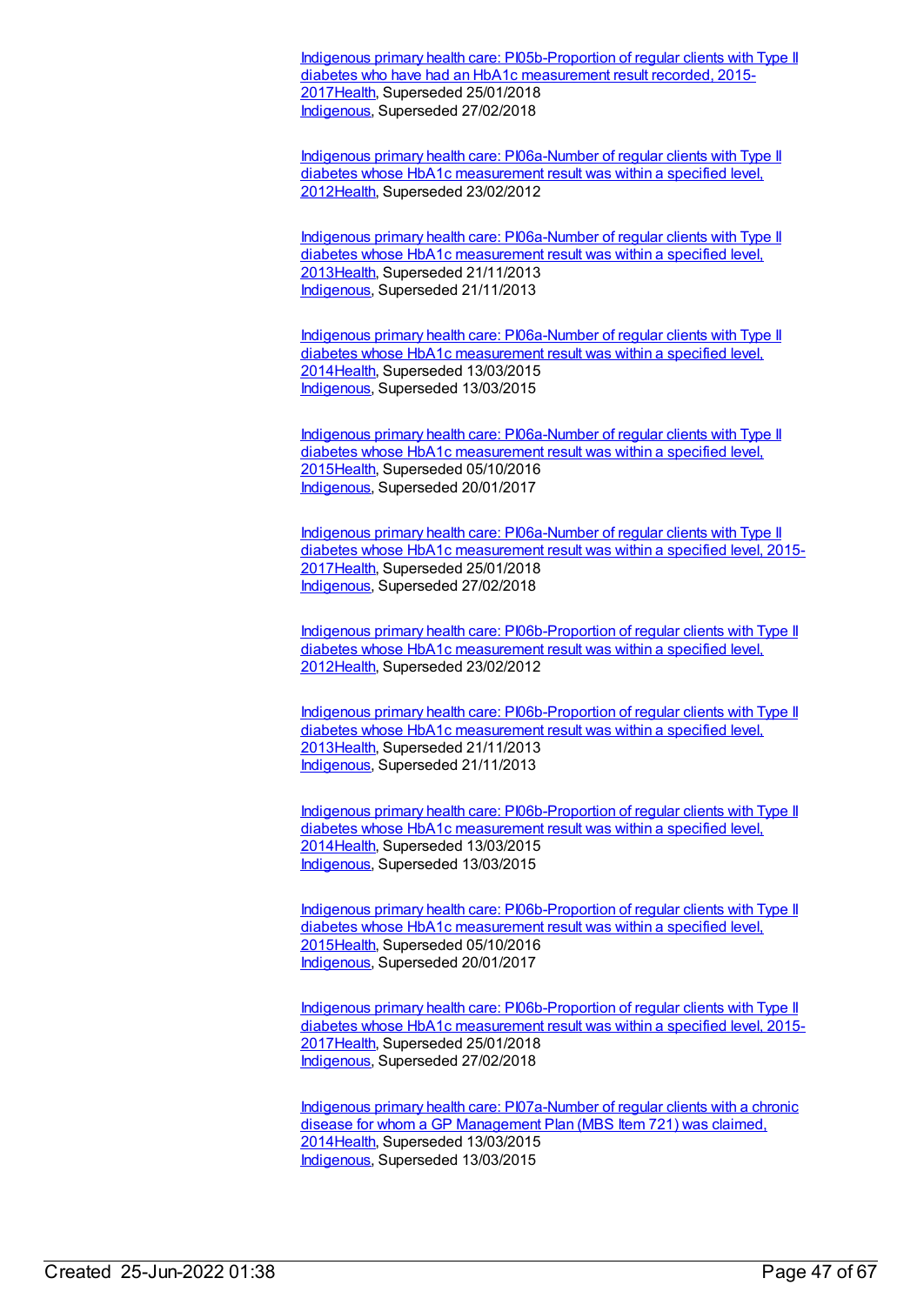Indigenous primary health care: [PI07a-Number](https://meteor.aihw.gov.au/content/589006) of regular clients with a chronic disease for whom a GP Management Plan (MBS Item 721) was claimed. 201[5Health](https://meteor.aihw.gov.au/RegistrationAuthority/12), Superseded 05/10/2016 [Indigenous](https://meteor.aihw.gov.au/RegistrationAuthority/6), Superseded 20/01/2017

Indigenous primary health care: [PI07a-Number](https://meteor.aihw.gov.au/content/663932) of regular clients with a chronic disease for whom a GP Management Plan (MBS Item 721) was claimed, 2015- 201[7Health](https://meteor.aihw.gov.au/RegistrationAuthority/12), Superseded 25/01/2018 [Indigenous](https://meteor.aihw.gov.au/RegistrationAuthority/6), Superseded 27/02/2018

Indigenous primary health care: [PI07a-Number](https://meteor.aihw.gov.au/content/432543) of regular clients with a chronic disease who have received a GP Management Plan (MBS Item 721), 201[2Health](https://meteor.aihw.gov.au/RegistrationAuthority/12), Superseded 23/02/2012

Indigenous primary health care: [PI07a-Number](https://meteor.aihw.gov.au/content/468102) of regular clients with a chronic disease who have received a GP Management Plan (MBS Item 721), 201[3Health](https://meteor.aihw.gov.au/RegistrationAuthority/12), Superseded 21/11/2013 [Indigenous](https://meteor.aihw.gov.au/RegistrationAuthority/6), Superseded 21/11/2013

Indigenous primary health care: [PI07b-Proportion](https://meteor.aihw.gov.au/content/504677) of regular clients with a chronic disease for whom a GP Management Plan (MBS Item 721) was claimed, 201[4Health](https://meteor.aihw.gov.au/RegistrationAuthority/12), Superseded 13/03/2015 [Indigenous](https://meteor.aihw.gov.au/RegistrationAuthority/6), Superseded 13/03/2015

Indigenous primary health care: [PI07b-Proportion](https://meteor.aihw.gov.au/content/589008) of regular clients with a chronic disease for whom a GP Management Plan (MBS Item 721) was claimed, 201[5Health](https://meteor.aihw.gov.au/RegistrationAuthority/12), Superseded 05/10/2016 [Indigenous](https://meteor.aihw.gov.au/RegistrationAuthority/6), Superseded 20/01/2017

Indigenous primary health care: [PI07b-Proportion](https://meteor.aihw.gov.au/content/663937) of regular clients with a chronic disease for whom a GP Management Plan (MBS Item 721) was claimed, 2015-201[7Health](https://meteor.aihw.gov.au/RegistrationAuthority/12), Superseded 25/01/2018 [Indigenous](https://meteor.aihw.gov.au/RegistrationAuthority/6), Superseded 27/02/2018

Indigenous primary health care: [PI07b-Proportion](https://meteor.aihw.gov.au/content/432523) of regular clients with a chronic disease who have received a GP Management Plan (MBS Item 721), 201[2Health](https://meteor.aihw.gov.au/RegistrationAuthority/12), Superseded 23/02/2012

Indigenous primary health care: [PI07b-Proportion](https://meteor.aihw.gov.au/content/468104) of regular clients with a chronic disease who have received a GP Management Plan (MBS Item 721), 201[3Health](https://meteor.aihw.gov.au/RegistrationAuthority/12), Superseded 21/11/2013 [Indigenous](https://meteor.aihw.gov.au/RegistrationAuthority/6), Superseded 21/11/2013

Indigenous primary health care: [PI08a-Number](https://meteor.aihw.gov.au/content/504679) of regular clients with a chronic disease for whom a Team Care Arrangement (MBS Item 723) was claimed, 201[4Health](https://meteor.aihw.gov.au/RegistrationAuthority/12), Superseded 13/03/2015 [Indigenous](https://meteor.aihw.gov.au/RegistrationAuthority/6), Superseded 13/03/2015

Indigenous primary health care: [PI08a-Number](https://meteor.aihw.gov.au/content/589012) of regular clients with a chronic disease for whom a Team Care Arrangement (MBS Item 723) was claimed, 201[5Health](https://meteor.aihw.gov.au/RegistrationAuthority/12), Superseded 05/10/2016 [Indigenous](https://meteor.aihw.gov.au/RegistrationAuthority/6), Superseded 20/01/2017

Indigenous primary health care: PI08a-Number of regular clients with a chronic disease for whom a Team Care Arrangement (MBS Item 723) was claimed, [2015-2017Health,](https://meteor.aihw.gov.au/content/663939) Superseded 25/01/2018 [Indigenous](https://meteor.aihw.gov.au/RegistrationAuthority/6), Superseded 27/02/2018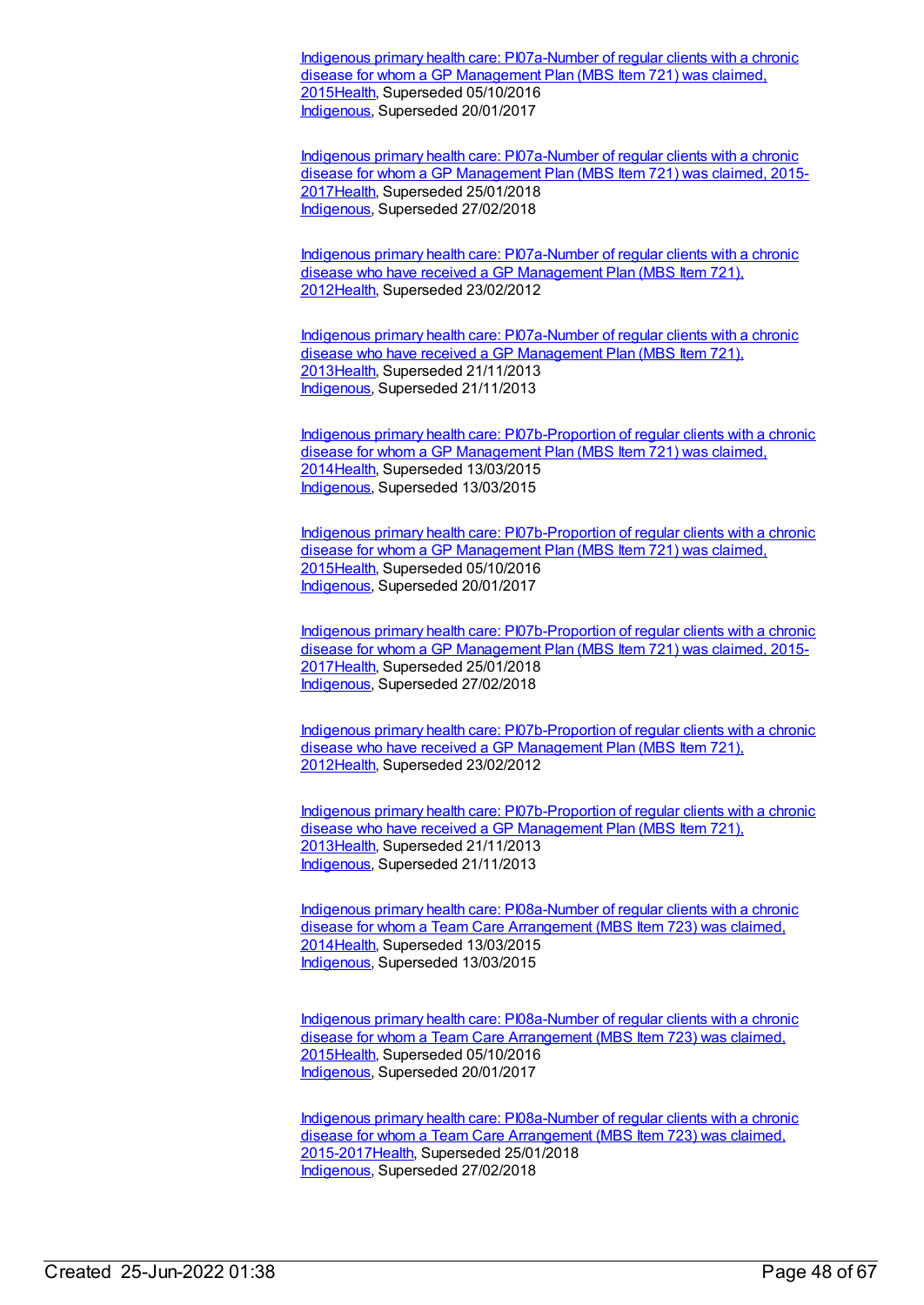Indigenous primary health care: [PI08a-Number](https://meteor.aihw.gov.au/content/432545) of regular clients with a chronic disease who have received a Team Care Arrangement (MBS Item 723), 201[2Health](https://meteor.aihw.gov.au/RegistrationAuthority/12), Superseded 23/02/2012

Indigenous primary health care: [PI08a-Number](https://meteor.aihw.gov.au/content/468106) of regular clients with a chronic disease who have received a Team Care Arrangement (MBS Item 723), 201[3Health](https://meteor.aihw.gov.au/RegistrationAuthority/12), Superseded 21/11/2013 [Indigenous](https://meteor.aihw.gov.au/RegistrationAuthority/6), Superseded 21/11/2013

Indigenous primary health care: [PI08b-Proportion](https://meteor.aihw.gov.au/content/504681) of regular clients with a chronic disease for whom a Team Care Arrangement (MBS Item 723) was claimed, 201[4Health](https://meteor.aihw.gov.au/RegistrationAuthority/12), Superseded 13/03/2015 [Indigenous](https://meteor.aihw.gov.au/RegistrationAuthority/6), Superseded 13/03/2015

Indigenous primary health care: [PI08b-Proportion](https://meteor.aihw.gov.au/content/589016) of regular clients with a chronic disease for whom a Team Care Arrangement (MBS Item 723) was claimed, 201[5Health](https://meteor.aihw.gov.au/RegistrationAuthority/12), Superseded 05/10/2016 [Indigenous](https://meteor.aihw.gov.au/RegistrationAuthority/6), Superseded 20/01/2017

Indigenous primary health care: [PI08b-Proportion](https://meteor.aihw.gov.au/content/663942) of regular clients with a chronic disease for whom a Team Care Arrangement (MBS Item 723) was claimed, 2015-201[7Health](https://meteor.aihw.gov.au/RegistrationAuthority/12), Superseded 25/01/2018 [Indigenous](https://meteor.aihw.gov.au/RegistrationAuthority/6), Superseded 27/02/2018

Indigenous primary health care: [PI08b-Proportion](https://meteor.aihw.gov.au/content/432533) of regular clients with a chronic disease who have received a Team Care Arrangement (MBS Item 723), 201[2Health](https://meteor.aihw.gov.au/RegistrationAuthority/12), Superseded 23/02/2012

Indigenous primary health care: [PI08b-Proportion](https://meteor.aihw.gov.au/content/468108) of regular clients with a chronic disease who have received a Team Care Arrangement (MBS Item 723), 201[3Health](https://meteor.aihw.gov.au/RegistrationAuthority/12), Superseded 21/11/2013 [Indigenous](https://meteor.aihw.gov.au/RegistrationAuthority/6), Superseded 21/11/2013

Indigenous primary health care: [PI09a-Number](https://meteor.aihw.gov.au/content/431125) of regular clients whose smoking status has been recorded, 201[2Health](https://meteor.aihw.gov.au/RegistrationAuthority/12), Superseded 23/02/2012

Indigenous primary health care: [PI09a-Number](https://meteor.aihw.gov.au/content/468111) of regular clients whose smoking status has been recorded, 201[3Health](https://meteor.aihw.gov.au/RegistrationAuthority/12), Superseded 21/11/2013 [Indigenous](https://meteor.aihw.gov.au/RegistrationAuthority/6), Superseded 21/11/2013

Indigenous primary health care: [PI09a-Number](https://meteor.aihw.gov.au/content/504710) of regular clients whose smoking status has been recorded, 201[4Health](https://meteor.aihw.gov.au/RegistrationAuthority/12), Superseded 13/03/2015 [Indigenous](https://meteor.aihw.gov.au/RegistrationAuthority/6), Superseded 13/03/2015

Indigenous primary health care: [PI09a-Number](https://meteor.aihw.gov.au/content/589019) of regular clients whose smoking status has been recorded, 201[5Health](https://meteor.aihw.gov.au/RegistrationAuthority/12), Superseded 05/10/2016 [Indigenous](https://meteor.aihw.gov.au/RegistrationAuthority/6), Superseded 20/01/2017

Indigenous primary health care: PI09a-Number of regular clients whose smoking status has been recorded, [2015-2017Health,](https://meteor.aihw.gov.au/content/663863) Superseded 25/01/2018 [Indigenous](https://meteor.aihw.gov.au/RegistrationAuthority/6), Superseded 27/02/2018

Indigenous primary health care: [PI09b-Proportion](https://meteor.aihw.gov.au/content/435799) of regular clients whose smoking status has been recorded, 2012[Health](https://meteor.aihw.gov.au/RegistrationAuthority/12), Superseded 23/02/2012

Indigenous primary health care: [PI09b-Proportion](https://meteor.aihw.gov.au/content/468114) of regular clients whose smoking status has been recorded, 2013[Health](https://meteor.aihw.gov.au/RegistrationAuthority/12), Superseded 21/11/2013 [Indigenous](https://meteor.aihw.gov.au/RegistrationAuthority/6), Superseded 21/11/2013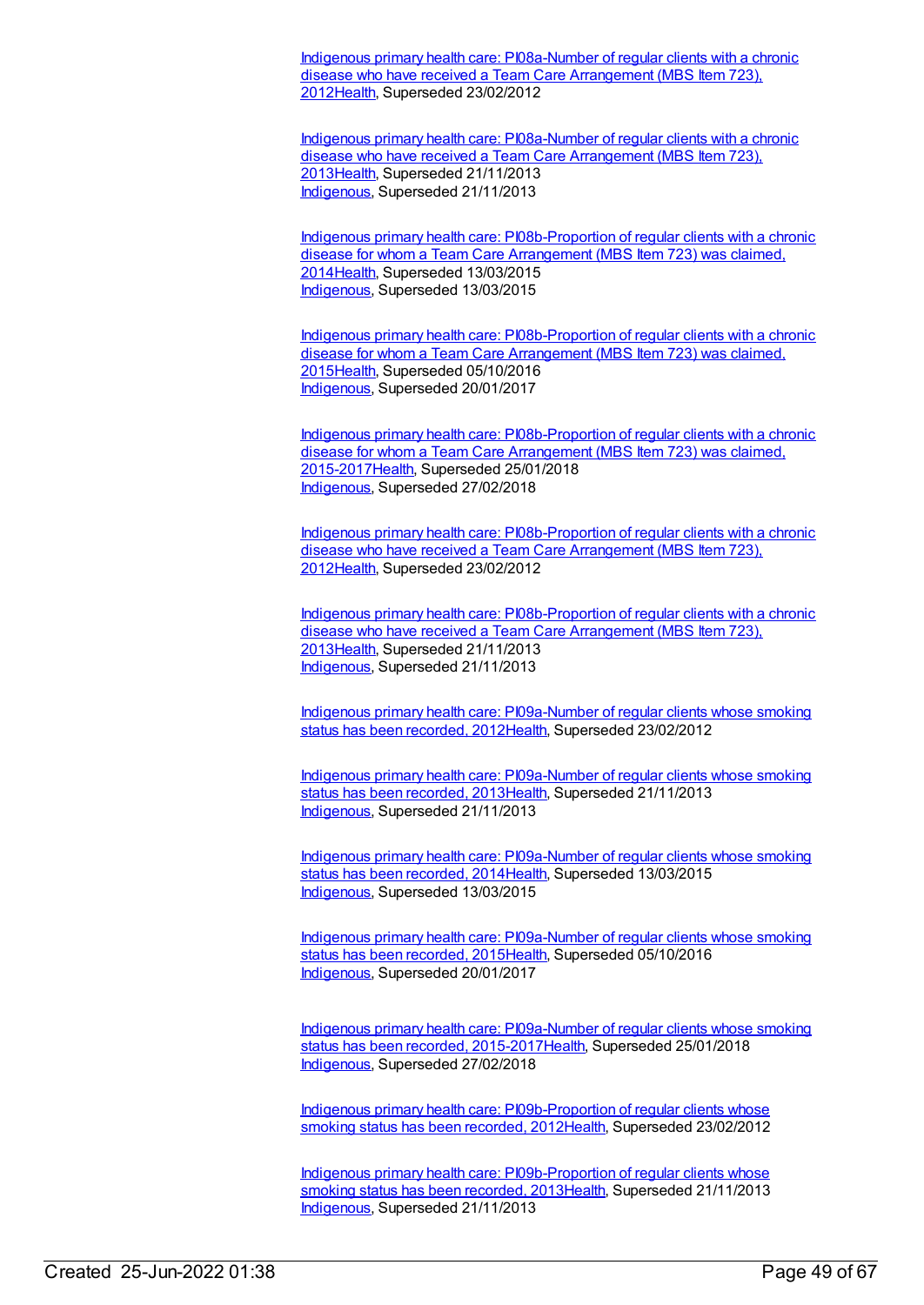Indigenous primary health care: [PI09b-Proportion](https://meteor.aihw.gov.au/content/504712) of regular clients whose smoking status has been recorded, 2014[Health](https://meteor.aihw.gov.au/RegistrationAuthority/12), Superseded 13/03/2015 [Indigenous](https://meteor.aihw.gov.au/RegistrationAuthority/6), Superseded 13/03/2015

Indigenous primary health care: [PI09b-Proportion](https://meteor.aihw.gov.au/content/589021) of regular clients whose smoking status has been recorded, 2015[Health](https://meteor.aihw.gov.au/RegistrationAuthority/12), Superseded 05/10/2016 [Indigenous](https://meteor.aihw.gov.au/RegistrationAuthority/6), Superseded 20/01/2017

Indigenous primary health care: [PI09b-Proportion](https://meteor.aihw.gov.au/content/663866) of regular clients whose smoking status has been recorded, 2015-2017 Health, Superseded 25/01/2018 [Indigenous](https://meteor.aihw.gov.au/RegistrationAuthority/6), Superseded 27/02/2018

Indigenous primary health care: [PI10a-Number](https://meteor.aihw.gov.au/content/431736) of regular clients with a smoking status result, 201[3Health](https://meteor.aihw.gov.au/RegistrationAuthority/12), Superseded 21/11/2013 [Indigenous](https://meteor.aihw.gov.au/RegistrationAuthority/6), Superseded 21/11/2013

Indigenous primary health care: [PI10a-Number](https://meteor.aihw.gov.au/content/504714) of regular clients with a smoking status result, 2014 Health, Superseded 13/03/2015 [Indigenous](https://meteor.aihw.gov.au/RegistrationAuthority/6), Superseded 13/03/2015

Indigenous primary health care: [PI10a-Number](https://meteor.aihw.gov.au/content/589026) of regular clients with a smoking status result, 201[5Health](https://meteor.aihw.gov.au/RegistrationAuthority/12), Superseded 05/10/2016 [Indigenous](https://meteor.aihw.gov.au/RegistrationAuthority/6), Superseded 20/01/2017

Indigenous primary health care: PI10a-Number of regular clients with a smoking status result, [2015-2017Health,](https://meteor.aihw.gov.au/content/663870) Superseded 25/01/2018 [Indigenous](https://meteor.aihw.gov.au/RegistrationAuthority/6), Superseded 27/02/2018

Indigenous primary health care: [PI10b-Proportion](https://meteor.aihw.gov.au/content/441560) of regular clients with a smoking status result, 201[3Health](https://meteor.aihw.gov.au/RegistrationAuthority/12), Superseded 21/11/2013 [Indigenous](https://meteor.aihw.gov.au/RegistrationAuthority/6), Superseded 21/11/2013

Indigenous primary health care: [PI10b-Proportion](https://meteor.aihw.gov.au/content/504716) of regular clients with a smoking status result, 201[4Health](https://meteor.aihw.gov.au/RegistrationAuthority/12), Superseded 13/03/2015 [Indigenous](https://meteor.aihw.gov.au/RegistrationAuthority/6), Superseded 13/03/2015

Indigenous primary health care: [PI10b-Proportion](https://meteor.aihw.gov.au/content/589030) of regular clients with a smoking status result, 201[5Health](https://meteor.aihw.gov.au/RegistrationAuthority/12), Superseded 05/10/2016 [Indigenous](https://meteor.aihw.gov.au/RegistrationAuthority/6), Superseded 20/01/2017

Indigenous primary health care: [PI10b-Proportion](https://meteor.aihw.gov.au/content/663872) of regular clients with a smoking status result, 2015-2017 Health, Superseded 25/01/2018 [Indigenous](https://meteor.aihw.gov.au/RegistrationAuthority/6), Superseded 27/02/2018

Indigenous primary health care: [PI11a-Number](https://meteor.aihw.gov.au/content/481489) of regular clients who gave birth within the previous 12 months with a smoking status of 'current smoker', 'exsmoker' or 'never smoked', 201[4Health](https://meteor.aihw.gov.au/RegistrationAuthority/12), Superseded 13/03/2015 [Indigenous](https://meteor.aihw.gov.au/RegistrationAuthority/6), Superseded 13/03/2015

Indigenous primary health care: [PI11a-Number](https://meteor.aihw.gov.au/content/589035) of regular clients who gave birth within the previous 12 months with a smoking status of 'current smoker', 'exsmoker' or 'never smoked', 201[5Health](https://meteor.aihw.gov.au/RegistrationAuthority/12), Superseded 05/10/2016 [Indigenous](https://meteor.aihw.gov.au/RegistrationAuthority/6), Superseded 20/01/2017

Indigenous primary health care: PI11a-Number of regular clients who gave birth within the previous 12 months with a smoking status of 'current smoker', 'exsmoker' or 'never smoked', [2015-2017Health,](https://meteor.aihw.gov.au/content/663874) Superseded 25/01/2018 [Indigenous](https://meteor.aihw.gov.au/RegistrationAuthority/6), Superseded 27/02/2018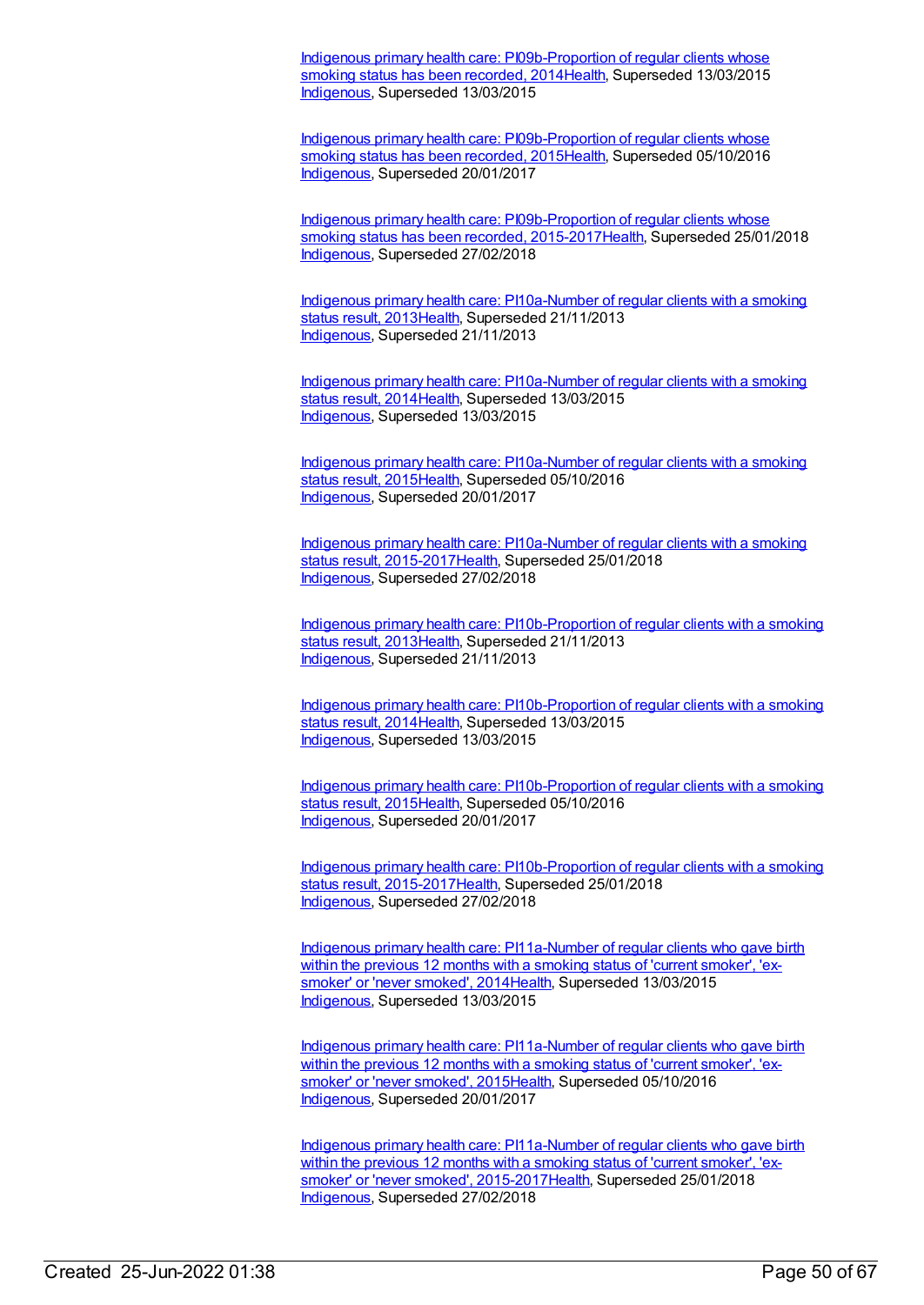Indigenous primary health care: [PI11b-Proportion](https://meteor.aihw.gov.au/content/481494) of regular clients who gave birth within the previous 12 months with a smoking status of 'current smoker', 'exsmoker' or 'never smoked', 201[4Health](https://meteor.aihw.gov.au/RegistrationAuthority/12), Superseded 13/03/2015 [Indigenous](https://meteor.aihw.gov.au/RegistrationAuthority/6), Superseded 13/03/2015

Indigenous primary health care: [PI11b-Proportion](https://meteor.aihw.gov.au/content/589037) of regular clients who gave birth within the previous 12 months with a smoking status of 'current smoker', 'exsmoker' or 'never smoked', 201[5Health](https://meteor.aihw.gov.au/RegistrationAuthority/12), Superseded 05/10/2016 [Indigenous](https://meteor.aihw.gov.au/RegistrationAuthority/6), Superseded 20/01/2017

Indigenous primary health care: [PI11b-Proportion](https://meteor.aihw.gov.au/content/663876) of regular clients who gave birth within the previous 12 months with a smoking status of 'current smoker', 'exsmoker' or 'never smoked', 2015-201[7Health](https://meteor.aihw.gov.au/RegistrationAuthority/12), Superseded 25/01/2018 [Indigenous](https://meteor.aihw.gov.au/RegistrationAuthority/6), Superseded 27/02/2018

Indigenous primary health care: [PI12a-Number](https://meteor.aihw.gov.au/content/432455) of regular clients who are classified as overweight or obese, 201[2Health](https://meteor.aihw.gov.au/RegistrationAuthority/12), Superseded 23/02/2012

Indigenous primary health care: [PI12a-Number](https://meteor.aihw.gov.au/content/468117) of regular clients who are classified as overweight or obese, 201[3Health](https://meteor.aihw.gov.au/RegistrationAuthority/12), Superseded 21/11/2013 [Indigenous](https://meteor.aihw.gov.au/RegistrationAuthority/6), Superseded 21/11/2013

Indigenous primary health care: [PI12a-Number](https://meteor.aihw.gov.au/content/504718) of regular clients who are classified as overweight or obese, 201[4Health](https://meteor.aihw.gov.au/RegistrationAuthority/12), Superseded 13/03/2015 [Indigenous](https://meteor.aihw.gov.au/RegistrationAuthority/6), Superseded 13/03/2015

Indigenous primary health care: [PI12a-Number](https://meteor.aihw.gov.au/content/589039) of regular clients who are classified as overweight or obese, 201[5Health](https://meteor.aihw.gov.au/RegistrationAuthority/12), Superseded 05/10/2016 [Indigenous](https://meteor.aihw.gov.au/RegistrationAuthority/6), Superseded 20/01/2017

Indigenous primary health care: PI12a-Number of regular clients who are classified as overweight or obese, [2015-2017Health,](https://meteor.aihw.gov.au/content/663944) Superseded 25/01/2018 [Indigenous](https://meteor.aihw.gov.au/RegistrationAuthority/6), Superseded 27/02/2018

Indigenous primary health care: [PI12b-Proportion](https://meteor.aihw.gov.au/content/430733) of regular clients who are classified as overweight or obese, 201[2Health](https://meteor.aihw.gov.au/RegistrationAuthority/12), Superseded 23/02/2012

Indigenous primary health care: [PI12b-Proportion](https://meteor.aihw.gov.au/content/468119) of regular clients who are classified as overweight or obese, 201[3Health](https://meteor.aihw.gov.au/RegistrationAuthority/12), Superseded 21/11/2013 [Indigenous](https://meteor.aihw.gov.au/RegistrationAuthority/6), Superseded 21/11/2013

Indigenous primary health care: [PI12b-Proportion](https://meteor.aihw.gov.au/content/504729) of regular clients who are classified as overweight or obese, 201[4Health](https://meteor.aihw.gov.au/RegistrationAuthority/12), Superseded 13/03/2015 [Indigenous](https://meteor.aihw.gov.au/RegistrationAuthority/6), Superseded 13/03/2015

Indigenous primary health care: [PI12b-Proportion](https://meteor.aihw.gov.au/content/589041) of regular clients who are classified as overweight or obese, 201[5Health](https://meteor.aihw.gov.au/RegistrationAuthority/12), Superseded 05/10/2016 [Indigenous](https://meteor.aihw.gov.au/RegistrationAuthority/6), Superseded 20/01/2017

Indigenous primary health care: [PI12b-Proportion](https://meteor.aihw.gov.au/content/663934) of regular clients who are classified as overweight or obese, 2015-2017 Health, Superseded 25/01/2018 [Indigenous](https://meteor.aihw.gov.au/RegistrationAuthority/6), Superseded 27/02/2018

Indigenous primary health care: [PI13a-Number](https://meteor.aihw.gov.au/content/438086) of regular clients who had their first antenatal care visit within specified periods, 201[3Health](https://meteor.aihw.gov.au/RegistrationAuthority/12), Superseded 21/11/2013 [Indigenous](https://meteor.aihw.gov.au/RegistrationAuthority/6), Superseded 21/11/2013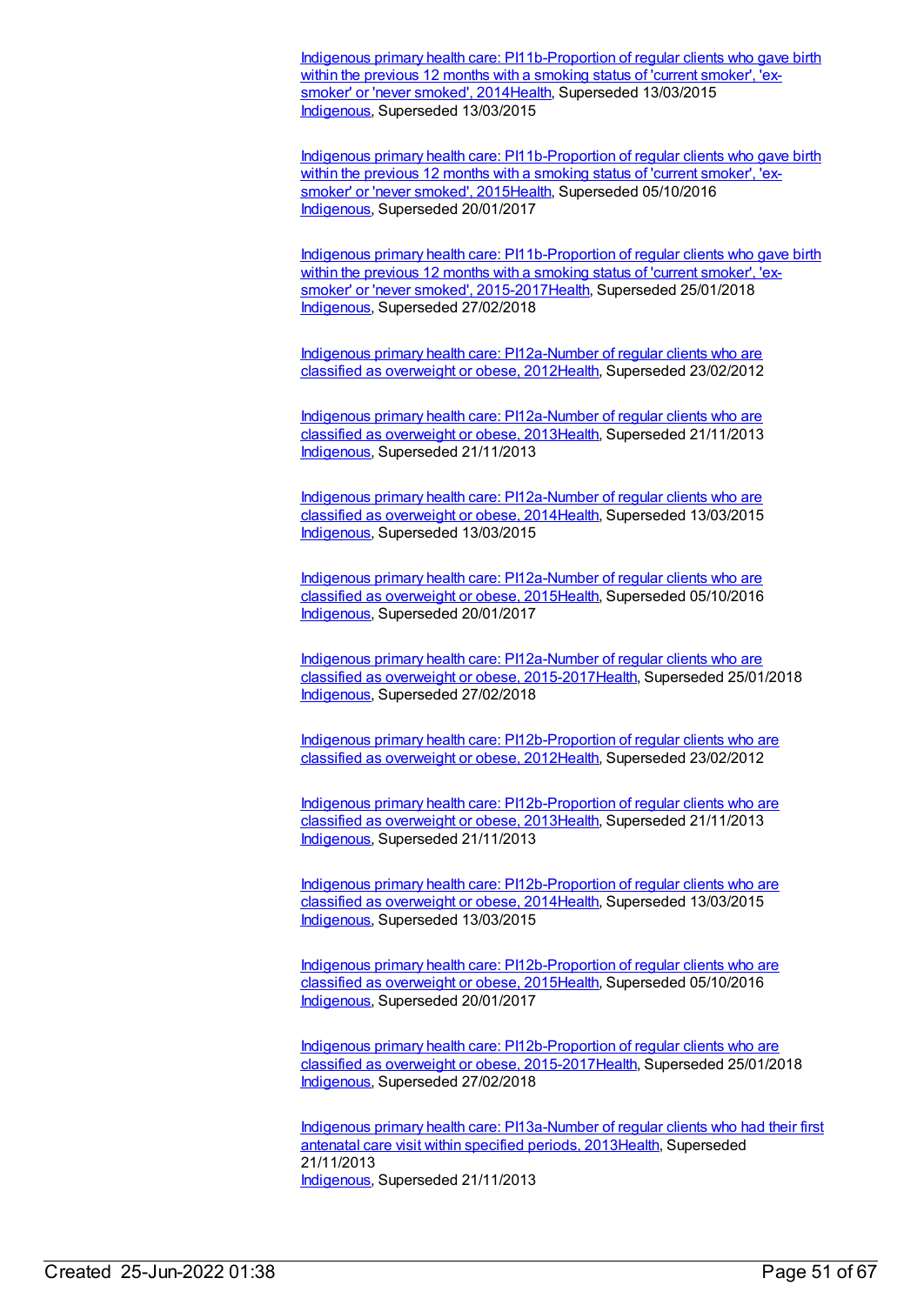Indigenous primary health care: [PI13a-Number](https://meteor.aihw.gov.au/content/504731) of regular clients who had their first antenatal care visit within specified periods, 201[4Health](https://meteor.aihw.gov.au/RegistrationAuthority/12), Superseded 13/03/2015 [Indigenous](https://meteor.aihw.gov.au/RegistrationAuthority/6), Superseded 13/03/2015

Indigenous primary health care: [PI13a-Number](https://meteor.aihw.gov.au/content/589047) of regular clients who had their first antenatal care visit within specified periods, 201[5Health](https://meteor.aihw.gov.au/RegistrationAuthority/12), Superseded 05/10/2016 [Indigenous](https://meteor.aihw.gov.au/RegistrationAuthority/6), Superseded 20/01/2017

Indigenous primary health care: PI13a-Number of regular clients who had their first antenatal care visit within specified periods, [2015-2017Health,](https://meteor.aihw.gov.au/content/663947) Superseded 25/01/2018 [Indigenous](https://meteor.aihw.gov.au/RegistrationAuthority/6), Superseded 27/02/2018

Indigenous primary health care: [PI13b-Proportion](https://meteor.aihw.gov.au/content/438089) of regular clients who had their first antenatal care visit within specified periods, 201[3Health](https://meteor.aihw.gov.au/RegistrationAuthority/12), Superseded 21/11/2013 [Indigenous](https://meteor.aihw.gov.au/RegistrationAuthority/6), Superseded 21/11/2013

Indigenous primary health care: [PI13b-Proportion](https://meteor.aihw.gov.au/content/504733) of regular clients who had their first antenatal care visit within specified periods, 201[4Health](https://meteor.aihw.gov.au/RegistrationAuthority/12), Superseded 13/03/2015 [Indigenous](https://meteor.aihw.gov.au/RegistrationAuthority/6), Superseded 13/03/2015

Indigenous primary health care: [PI13b-Proportion](https://meteor.aihw.gov.au/content/589049) of regular clients who had their first antenatal care visit within specified periods, 2015 Health, Superseded 05/10/2016 [Indigenous](https://meteor.aihw.gov.au/RegistrationAuthority/6), Superseded 20/01/2017

Indigenous primary health care: [PI13b-Proportion](https://meteor.aihw.gov.au/content/663951) of regular clients who had their first antenatal care visit within specified periods, 2015-2017 Health, Superseded 25/01/2018 [Indigenous](https://meteor.aihw.gov.au/RegistrationAuthority/6), Superseded 27/02/2018

Indigenous primary health care: PI14a-Number of regular clients aged 50 years and over who are immunised against influenza, [2015-2017Health,](https://meteor.aihw.gov.au/content/663954) Superseded 25/01/2018 [Indigenous](https://meteor.aihw.gov.au/RegistrationAuthority/6), Superseded 27/02/2018

Indigenous primary health care: [PI14b-Proportion](https://meteor.aihw.gov.au/content/441433) of regular clients aged 50 years and over who are immunised against influenza, 201[3Health](https://meteor.aihw.gov.au/RegistrationAuthority/12), Superseded 21/11/2013 [Indigenous](https://meteor.aihw.gov.au/RegistrationAuthority/6), Superseded 21/11/2013

Indigenous primary health care: [PI14b-Proportion](https://meteor.aihw.gov.au/content/504737) of regular clients aged 50 years and over who are immunised against influenza, 201[4Health](https://meteor.aihw.gov.au/RegistrationAuthority/12), Superseded 13/03/2015 [Indigenous](https://meteor.aihw.gov.au/RegistrationAuthority/6), Superseded 13/03/2015

Indigenous primary health care: [PI14b-Proportion](https://meteor.aihw.gov.au/content/589053) of regular clients aged 50 years and over who are immunised against influenza, 201[5Health](https://meteor.aihw.gov.au/RegistrationAuthority/12), Superseded 05/10/2016 [Indigenous](https://meteor.aihw.gov.au/RegistrationAuthority/6), Superseded 20/01/2017

Indigenous primary health care: [PI14b-Proportion](https://meteor.aihw.gov.au/content/663956) of regular clients aged 50 years and over who are immunised against influenza, 2015-2017[Health](https://meteor.aihw.gov.au/RegistrationAuthority/12), Superseded 25/01/2018 [Indigenous](https://meteor.aihw.gov.au/RegistrationAuthority/6), Superseded 27/02/2018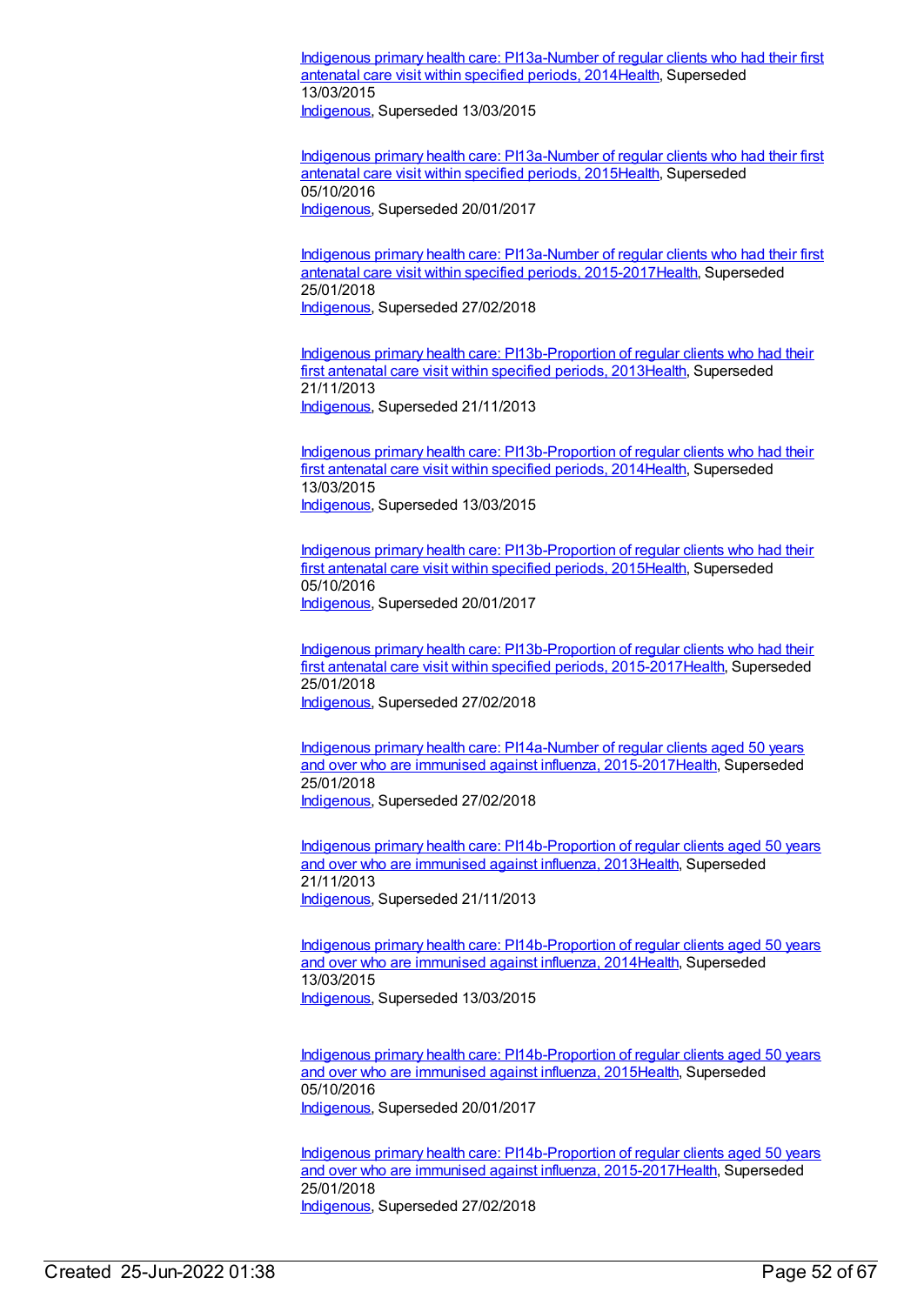Indigenous primary health care: [PI15a-Number](https://meteor.aihw.gov.au/content/438117) of regular clients with Type II diabetes or COPD who are immunised against influenza, 201[3Health](https://meteor.aihw.gov.au/RegistrationAuthority/12), Superseded 21/11/2013 [Indigenous](https://meteor.aihw.gov.au/RegistrationAuthority/6), Superseded 21/11/2013

Indigenous primary health care: [PI15a-Number](https://meteor.aihw.gov.au/content/504739) of regular clients with Type II diabetes or COPD who are immunised against influenza, 201[4Health](https://meteor.aihw.gov.au/RegistrationAuthority/12), Superseded 13/03/2015 [Indigenous](https://meteor.aihw.gov.au/RegistrationAuthority/6), Superseded 13/03/2015

Indigenous primary health care: [PI15a-Number](https://meteor.aihw.gov.au/content/589056) of regular clients with Type II diabetes or COPD who are immunised against influenza, 201[5Health](https://meteor.aihw.gov.au/RegistrationAuthority/12), Superseded 05/10/2016 [Indigenous](https://meteor.aihw.gov.au/RegistrationAuthority/6), Superseded 20/01/2017

Indigenous primary health care: PI15a-Number of regular clients with Type II diabetes or COPD who are immunised against influenza, [2015-2017Healt](https://meteor.aihw.gov.au/content/663959)[h](https://meteor.aihw.gov.au/RegistrationAuthority/12), Superseded 25/01/2018 [Indigenous](https://meteor.aihw.gov.au/RegistrationAuthority/6), Superseded 27/02/2018

Indigenous primary health care: [PI15b-Proportion](https://meteor.aihw.gov.au/content/438127) of regular clients with Type II diabetes or COPD who are immunised against influenza, 201[3Health](https://meteor.aihw.gov.au/RegistrationAuthority/12), Superseded 21/11/2013 [Indigenous](https://meteor.aihw.gov.au/RegistrationAuthority/6), Superseded 21/11/2013

Indigenous primary health care: [PI15b-Proportion](https://meteor.aihw.gov.au/content/504741) of regular clients with Type II diabetes or COPD who are immunised against influenza, 201[4Health](https://meteor.aihw.gov.au/RegistrationAuthority/12), Superseded 13/03/2015 [Indigenous](https://meteor.aihw.gov.au/RegistrationAuthority/6), Superseded 13/03/2015

Indigenous primary health care: [PI15b-Proportion](https://meteor.aihw.gov.au/content/589059) of regular clients with Type II diabetes or COPD who are immunised against influenza, 201[5Health](https://meteor.aihw.gov.au/RegistrationAuthority/12), Superseded 05/10/2016 [Indigenous](https://meteor.aihw.gov.au/RegistrationAuthority/6), Superseded 20/01/2017

Indigenous primary health care: [PI15b-Proportion](https://meteor.aihw.gov.au/content/663961) of regular clients with Type II diabetes or COPD who are immunised against influenza, 2015-2017[Health](https://meteor.aihw.gov.au/RegistrationAuthority/12), Superseded 25/01/2018 [Indigenous](https://meteor.aihw.gov.au/RegistrationAuthority/6), Superseded 27/02/2018

Indigenous primary health care: [PI16a-Number](https://meteor.aihw.gov.au/content/438220) of regular clients whose alcohol consumption status has been recorded, 201[2Health](https://meteor.aihw.gov.au/RegistrationAuthority/12), Superseded 23/02/2012

Indigenous primary health care: [PI16a-Number](https://meteor.aihw.gov.au/content/468121) of regular clients whose alcohol consumption status has been recorded, 201[3Health](https://meteor.aihw.gov.au/RegistrationAuthority/12), Superseded 21/11/2013 [Indigenous](https://meteor.aihw.gov.au/RegistrationAuthority/6), Superseded 21/11/2013

Indigenous primary health care: [PI16a-Number](https://meteor.aihw.gov.au/content/504743) of regular clients whose alcohol consumption status has been recorded, 201[4Health](https://meteor.aihw.gov.au/RegistrationAuthority/12), Superseded 13/03/2015 [Indigenous](https://meteor.aihw.gov.au/RegistrationAuthority/6), Superseded 13/03/2015

Indigenous primary health care: [PI16a-Number](https://meteor.aihw.gov.au/content/589061) of regular clients whose alcohol consumption status has been recorded, 201[5Health](https://meteor.aihw.gov.au/RegistrationAuthority/12), Superseded 05/10/2016 [Indigenous](https://meteor.aihw.gov.au/RegistrationAuthority/6), Superseded 20/01/2017

Indigenous primary health care: PI16a-Number of regular clients whose alcohol consumption status has been recorded, [2015-2017](https://meteor.aihw.gov.au/content/663878)[Healt](https://meteor.aihw.gov.au/RegistrationAuthority/12)[h,](https://meteor.aihw.gov.au/content/663878) Superseded 25/01/2018 [Indigenous](https://meteor.aihw.gov.au/RegistrationAuthority/6), Superseded 27/02/2018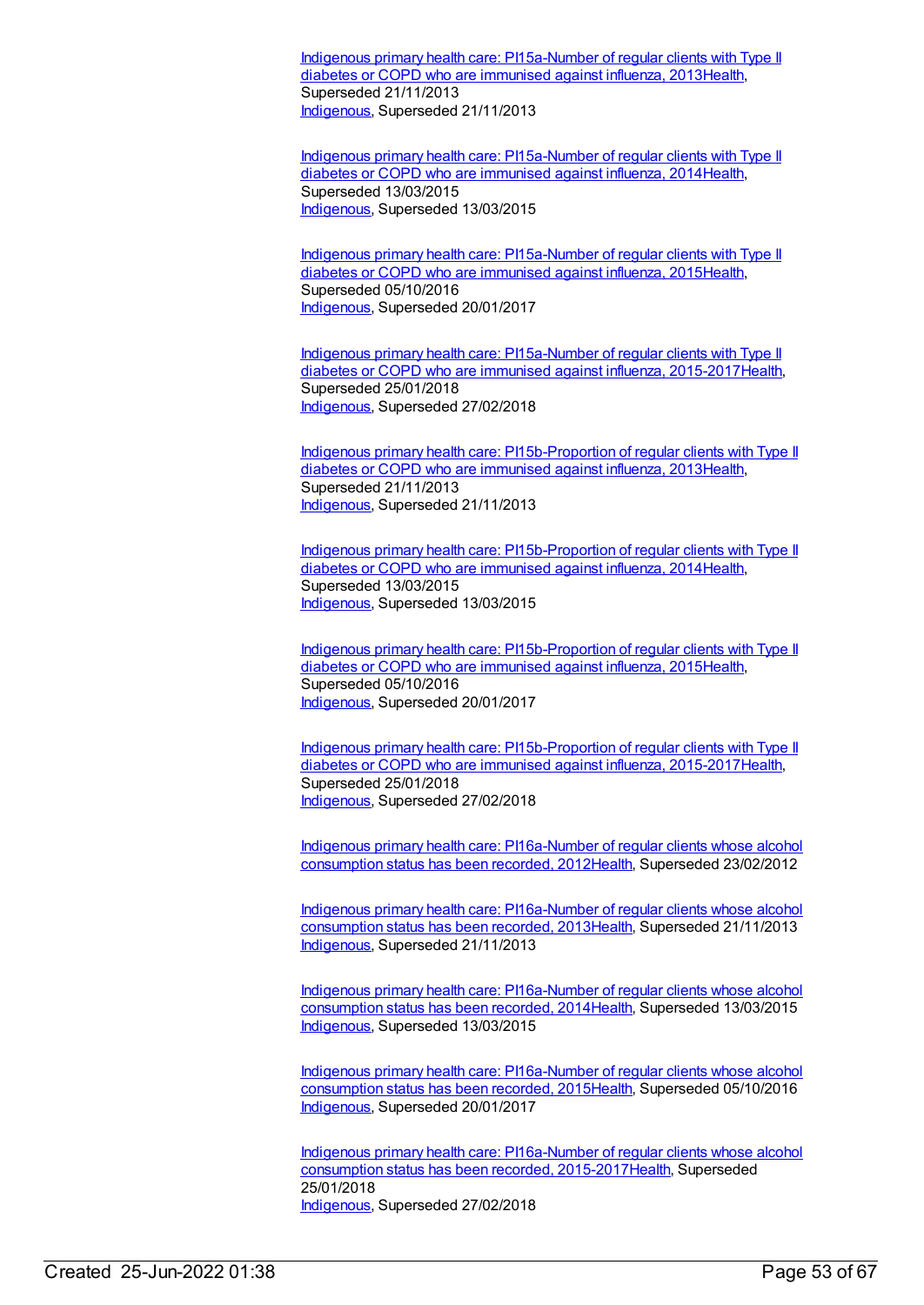Indigenous primary health care: [PI16b-Proportion](https://meteor.aihw.gov.au/content/438224) of regular clients whose alcohol consumption status has been recorded, 201[2Health](https://meteor.aihw.gov.au/RegistrationAuthority/12), Superseded 23/02/2012

Indigenous primary health care: [PI16b-Proportion](https://meteor.aihw.gov.au/content/468123) of regular clients whose alcohol consumption status has been recorded, 201[3Health](https://meteor.aihw.gov.au/RegistrationAuthority/12), Superseded 21/11/2013 [Indigenous](https://meteor.aihw.gov.au/RegistrationAuthority/6), Superseded 21/11/2013

Indigenous primary health care: [PI16b-Proportion](https://meteor.aihw.gov.au/content/504745) of regular clients whose alcohol consumption status has been recorded, 201[4Health](https://meteor.aihw.gov.au/RegistrationAuthority/12), Superseded 13/03/2015 [Indigenous](https://meteor.aihw.gov.au/RegistrationAuthority/6), Superseded 13/03/2015

Indigenous primary health care: [PI16b-Proportion](https://meteor.aihw.gov.au/content/589064) of regular clients whose alcohol consumption status has been recorded, 201[5Health](https://meteor.aihw.gov.au/RegistrationAuthority/12), Superseded 05/10/2016 [Indigenous](https://meteor.aihw.gov.au/RegistrationAuthority/6), Superseded 20/01/2017

Indigenous primary health care: [PI16b-Proportion](https://meteor.aihw.gov.au/content/663880) of regular clients whose alcohol consumption status has been recorded, 2015-2017[Health](https://meteor.aihw.gov.au/RegistrationAuthority/12), Superseded 25/01/2018 [Indigenous](https://meteor.aihw.gov.au/RegistrationAuthority/6), Superseded 27/02/2018

Indigenous primary health care: [PI17a-Number](https://meteor.aihw.gov.au/content/591952) of regular clients who had an AUDIT-C with result within specified levels, 2015 [Health](https://meteor.aihw.gov.au/RegistrationAuthority/12), Superseded 05/10/2016 [Indigenous](https://meteor.aihw.gov.au/RegistrationAuthority/6), Superseded 20/01/2017

Indigenous primary health care: PI17a-Number of regular clients who had an AUDIT-C with result within specified levels, [2015-2017Health,](https://meteor.aihw.gov.au/content/663963) Superseded 25/01/2018 [Indigenous](https://meteor.aihw.gov.au/RegistrationAuthority/6), Superseded 27/02/2018

Indigenous primary health care: [PI17b-Proportion](https://meteor.aihw.gov.au/content/585006) of regular clients who had an AUDIT-C with result within specified levels, 2015 [Health](https://meteor.aihw.gov.au/RegistrationAuthority/12), Superseded 05/10/2016 [Indigenous](https://meteor.aihw.gov.au/RegistrationAuthority/6), Superseded 20/01/2017

Indigenous primary health care: [PI17b-Proportion](https://meteor.aihw.gov.au/content/663965) of regular clients who had an AUDIT-C with result within specified levels, 2015-201[7Health](https://meteor.aihw.gov.au/RegistrationAuthority/12), Superseded 25/01/2018 [Indigenous](https://meteor.aihw.gov.au/RegistrationAuthority/6), Superseded 27/02/2018

Indigenous primary health care: [PI18a-Number](https://meteor.aihw.gov.au/content/438141) of regular clients with a selected chronic disease who have had a kidney function test, 201[3Health](https://meteor.aihw.gov.au/RegistrationAuthority/12), Superseded 21/11/2013 [Indigenous](https://meteor.aihw.gov.au/RegistrationAuthority/6), Superseded 21/11/2013

Indigenous primary health care: [PI18a-Number](https://meteor.aihw.gov.au/content/504785) of regular clients with a selected chronic disease who have had a kidney function test, 201[4Health](https://meteor.aihw.gov.au/RegistrationAuthority/12), Superseded 13/03/2015 [Indigenous](https://meteor.aihw.gov.au/RegistrationAuthority/6), Superseded 13/03/2015

Indigenous primary health care: [PI18a-Number](https://meteor.aihw.gov.au/content/589067) of regular clients with a selected chronic disease who have had a kidney function test, 201[5Health](https://meteor.aihw.gov.au/RegistrationAuthority/12), Superseded 05/10/2016 [Indigenous](https://meteor.aihw.gov.au/RegistrationAuthority/6), Superseded 20/01/2017

Indigenous primary health care: PI18a-Number of regular clients with a selected chronic disease who have had a kidney function test, [2015-2017Health,](https://meteor.aihw.gov.au/content/663967) Superseded 25/01/2018 [Indigenous](https://meteor.aihw.gov.au/RegistrationAuthority/6), Superseded 27/02/2018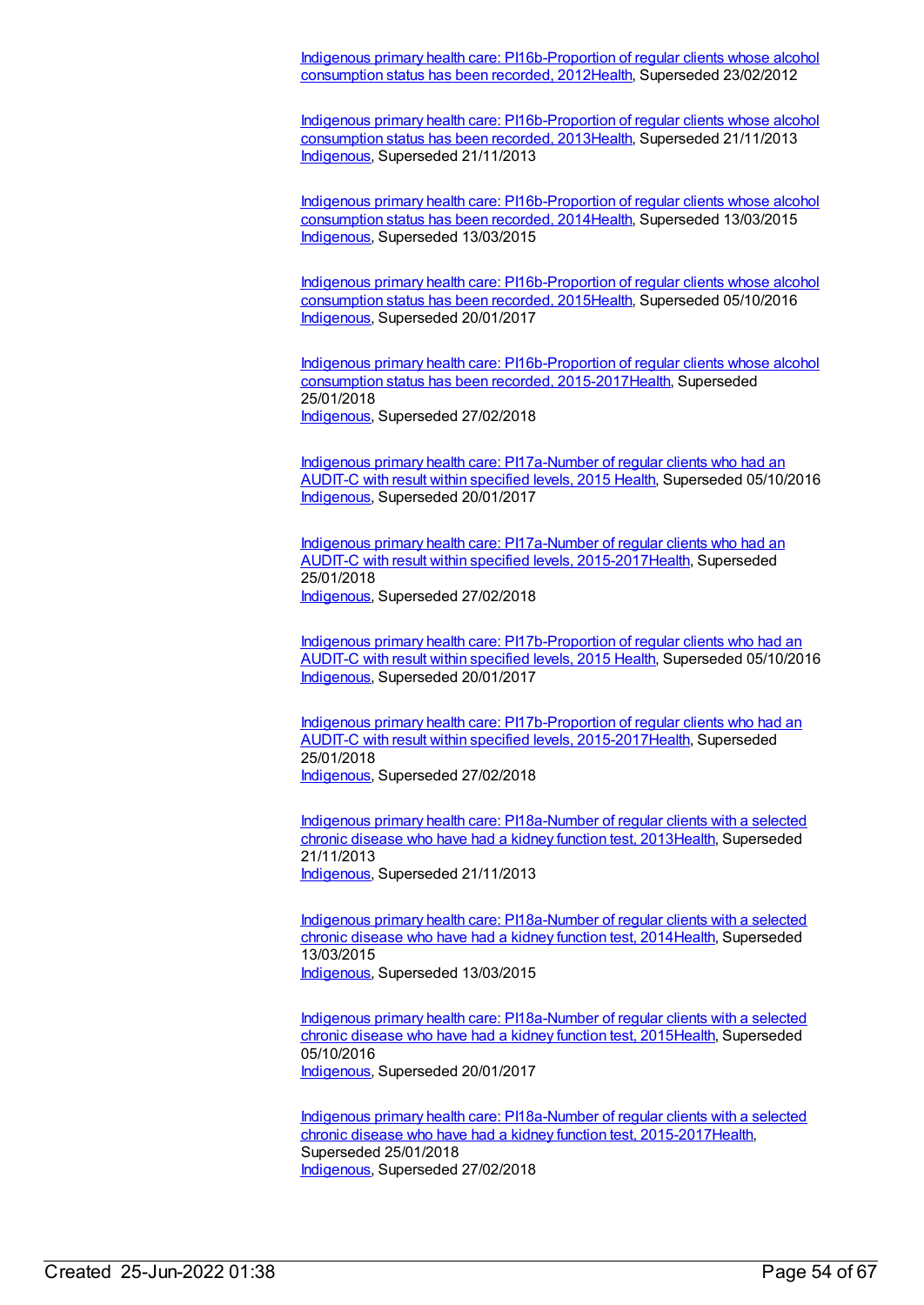Indigenous primary health care: [PI18b-Proportion](https://meteor.aihw.gov.au/content/438145) of regular clients with a selected chronic disease who have had a kidney function test, 201[3Health](https://meteor.aihw.gov.au/RegistrationAuthority/12), Superseded 21/11/2013

[Indigenous](https://meteor.aihw.gov.au/RegistrationAuthority/6), Superseded 21/11/2013

Indigenous primary health care: [PI18b-Proportion](https://meteor.aihw.gov.au/content/504788) of regular clients with a selected chronic disease who have had a kidney function test, 201[4Health](https://meteor.aihw.gov.au/RegistrationAuthority/12), Superseded 13/03/2015 [Indigenous](https://meteor.aihw.gov.au/RegistrationAuthority/6), Superseded 13/03/2015

Indigenous primary health care: [PI18b-Proportion](https://meteor.aihw.gov.au/content/589069) of regular clients with a selected chronic disease who have had a kidney function test, 201[5Health](https://meteor.aihw.gov.au/RegistrationAuthority/12), Superseded 05/10/2016 [Indigenous](https://meteor.aihw.gov.au/RegistrationAuthority/6), Superseded 20/01/2017

Indigenous primary health care: [PI18b-Proportion](https://meteor.aihw.gov.au/content/663969) of regular clients with a selected chronic disease who have had a kidney function test, 2015-201[7Health](https://meteor.aihw.gov.au/RegistrationAuthority/12), Superseded 25/01/2018 [Indigenous](https://meteor.aihw.gov.au/RegistrationAuthority/6), Superseded 27/02/2018

Indigenous primary health care: [PI19a-Number](https://meteor.aihw.gov.au/content/594135) of regular clients with a selected chronic disease who have had a kidney function test with results within specified levels, 2015[Health](https://meteor.aihw.gov.au/RegistrationAuthority/12), Superseded 05/10/2016 [Indigenous](https://meteor.aihw.gov.au/RegistrationAuthority/6), Superseded 20/01/2017

Indigenous primary health care: PI19a-Number of regular clients with a selected chronic disease who have had a kidney function test with results within specified levels, [2015-2017Health,](https://meteor.aihw.gov.au/content/663973) Superseded 25/01/2018 [Indigenous](https://meteor.aihw.gov.au/RegistrationAuthority/6), Superseded 27/02/2018

Indigenous primary health care: [PI19a-Number](https://meteor.aihw.gov.au/content/481523) of regular clients with a selected chronic disease who have had an eGFR recorded with results within specified levels, 2014[Health](https://meteor.aihw.gov.au/RegistrationAuthority/12), Superseded 13/03/2015 [Indigenous](https://meteor.aihw.gov.au/RegistrationAuthority/6), Superseded 13/03/2015

Indigenous primary health care: [PI19b-Proportion](https://meteor.aihw.gov.au/content/594108) of regular clients with a selected chronic disease who have had a kidney function test with results within specified levels, 2015[Health](https://meteor.aihw.gov.au/RegistrationAuthority/12), Superseded 05/10/2016 [Indigenous](https://meteor.aihw.gov.au/RegistrationAuthority/6), Superseded 20/01/2017

Indigenous primary health care: [PI19b-Proportion](https://meteor.aihw.gov.au/content/663976) of regular clients with a selected chronic disease who have had a kidney function test with results within specified levels, 2015-201[7Health,](https://meteor.aihw.gov.au/RegistrationAuthority/12) Superseded 25/01/2018 [Indigenous](https://meteor.aihw.gov.au/RegistrationAuthority/6), Superseded 27/02/2018

Indigenous primary health care: [PI19b-Proportion](https://meteor.aihw.gov.au/content/481525) of regular clients with a selected chronic disease who have had an eGFR recorded with results within specified levels, 2014[Health](https://meteor.aihw.gov.au/RegistrationAuthority/12), Superseded 13/03/2015 [Indigenous](https://meteor.aihw.gov.au/RegistrationAuthority/6), Superseded 13/03/2015

Indigenous primary health care: [PI20a-Number](https://meteor.aihw.gov.au/content/481574) of regular clients aged 35 years and over who have had an absolute cardiovascular disease risk assessment recorded, 201[4Health](https://meteor.aihw.gov.au/RegistrationAuthority/12), Retired 13/03/2015 [Indigenous](https://meteor.aihw.gov.au/RegistrationAuthority/6), Superseded 13/03/2015

Indigenous primary health care: [PI20a-Number](https://meteor.aihw.gov.au/content/591955) of regular clients who have had the necessary risk factors assessed to enable CVD assessment, 201[5Health](https://meteor.aihw.gov.au/RegistrationAuthority/12), Superseded 05/10/2016 [Indigenous](https://meteor.aihw.gov.au/RegistrationAuthority/6), Superseded 20/01/2017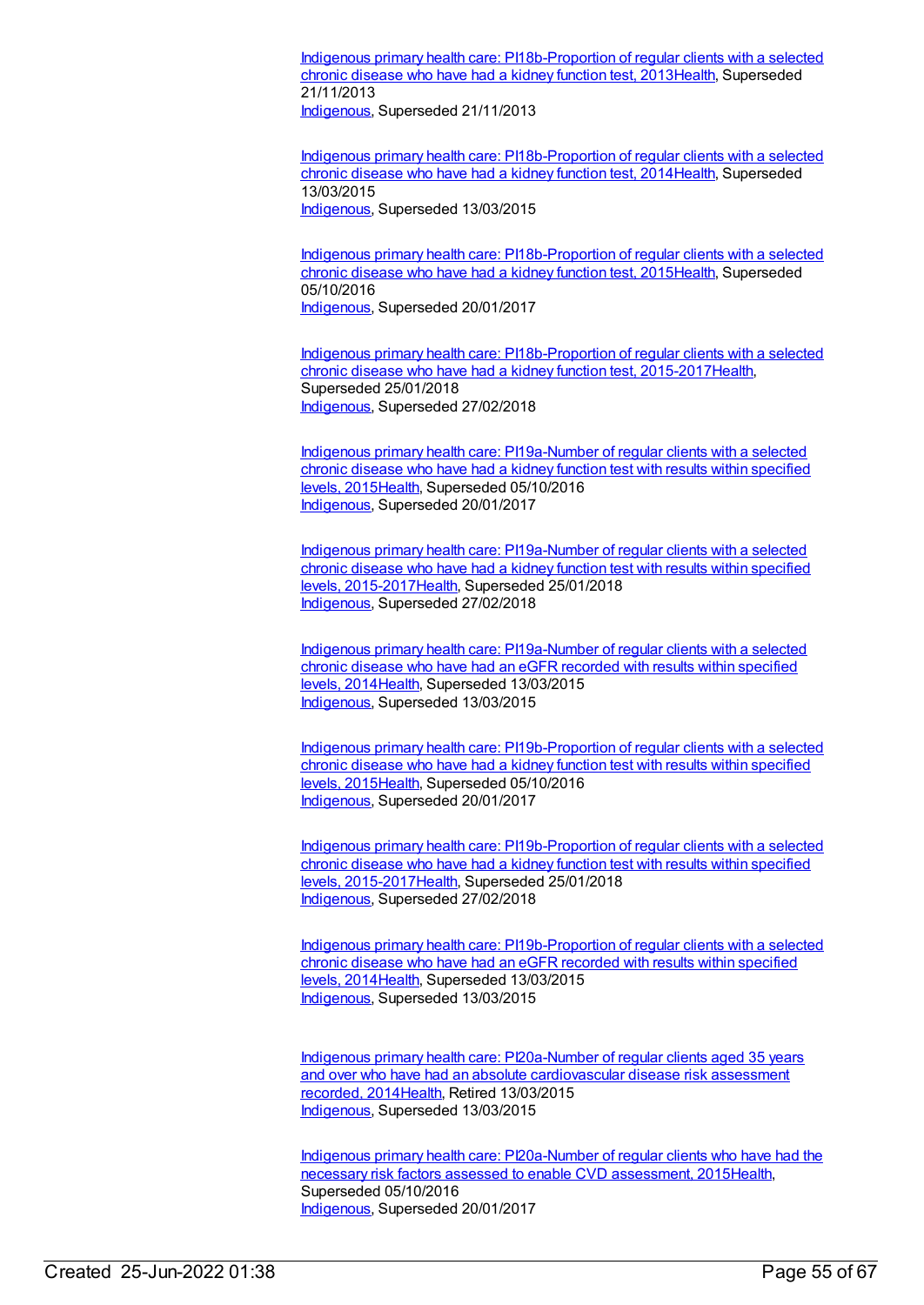Indigenous primary health care: PI20a-Number of regular clients who have had the necessary risk factors assessed to enable CVD assessment, [2015-2017Health,](https://meteor.aihw.gov.au/content/663882) Superseded 25/01/2018 [Indigenous](https://meteor.aihw.gov.au/RegistrationAuthority/6), Superseded 27/02/2018

Indigenous primary health care: [PI20b-Proportion](https://meteor.aihw.gov.au/content/481576) of regular clients aged 35 years and over who have had an absolute cardiovascular disease risk assessment recorded, 201[4Health](https://meteor.aihw.gov.au/RegistrationAuthority/12), Retired 13/03/2015 [Indigenous](https://meteor.aihw.gov.au/RegistrationAuthority/6), Superseded 13/03/2015

Indigenous primary health care: [PI20b-Proportion](https://meteor.aihw.gov.au/content/588801) of regular clients who have had the necessary risk factors assessed to enable CVD assessment, 201[5Health](https://meteor.aihw.gov.au/RegistrationAuthority/12), Superseded 05/10/2016 [Indigenous](https://meteor.aihw.gov.au/RegistrationAuthority/6), Superseded 20/01/2017

Indigenous primary health care: [PI20b-Proportion](https://meteor.aihw.gov.au/content/663884) of regular clients who have had the necessary risk factors assessed to enable CVD assessment, 2015- 201[7Health](https://meteor.aihw.gov.au/RegistrationAuthority/12), Superseded 25/01/2018 [Indigenous](https://meteor.aihw.gov.au/RegistrationAuthority/6), Superseded 27/02/2018

Indigenous primary health care: [PI21a-Number](https://meteor.aihw.gov.au/content/591202) of regular clients aged 35 to 74 years who have had an absolute cardiovascular disease risk assessment with results within specified levels, 2015[Health](https://meteor.aihw.gov.au/RegistrationAuthority/12), Superseded 05/10/2016 [Indigenous](https://meteor.aihw.gov.au/RegistrationAuthority/6), Superseded 20/01/2017

Indigenous primary health care: PI21a-Number of regular clients aged 35 to 74 years who have had an absolute cardiovascular disease risk assessment with results within specified levels, [2015-2017Health,](https://meteor.aihw.gov.au/content/663978) Superseded 25/01/2018 [Indigenous](https://meteor.aihw.gov.au/RegistrationAuthority/6), Superseded 27/02/2018

Indigenous primary health care: [PI21b-Proportion](https://meteor.aihw.gov.au/content/585230) of regular clients aged 35 to 74 years who have had an absolute cardiovascular disease risk assessment with results within specified levels, 2015[Health](https://meteor.aihw.gov.au/RegistrationAuthority/12), Superseded 05/10/2016 [Indigenous](https://meteor.aihw.gov.au/RegistrationAuthority/6), Superseded 20/01/2017

Indigenous primary health care: [PI21b-Proportion](https://meteor.aihw.gov.au/content/663980) of regular clients aged 35 to 74 years who have had an absolute cardiovascular disease risk assessment with results within specified levels, 2015-201[7Health](https://meteor.aihw.gov.au/RegistrationAuthority/12), Superseded 25/01/2018 [Indigenous](https://meteor.aihw.gov.au/RegistrationAuthority/6), Superseded 27/02/2018

Indigenous primary health care: [PI22a-Number](https://meteor.aihw.gov.au/content/438211) of female regular clients who have had a cervical screening, 201[3Health](https://meteor.aihw.gov.au/RegistrationAuthority/12), Superseded 21/11/2013 [Indigenous](https://meteor.aihw.gov.au/RegistrationAuthority/6), Superseded 21/11/2013

Indigenous primary health care: [PI22a-Number](https://meteor.aihw.gov.au/content/504790) of regular clients who have had a cervical screening, 2014[Health,](https://meteor.aihw.gov.au/RegistrationAuthority/12) Superseded 13/03/2015 [Indigenous](https://meteor.aihw.gov.au/RegistrationAuthority/6), Superseded 13/03/2015

Indigenous primary health care: [PI22a-Number](https://meteor.aihw.gov.au/content/589075) of regular clients who have had a cervical screening, 2015[Health,](https://meteor.aihw.gov.au/RegistrationAuthority/12) Superseded 05/10/2016 [Indigenous](https://meteor.aihw.gov.au/RegistrationAuthority/6), Superseded 20/01/2017

Indigenous primary health care: PI22a-Number of regular clients who have had a cervical screening, [2015-2017Health,](https://meteor.aihw.gov.au/content/663982) Superseded 25/01/2018 [Indigenous](https://meteor.aihw.gov.au/RegistrationAuthority/6), Superseded 27/02/2018

Indigenous primary health care: [PI22b-Proportion](https://meteor.aihw.gov.au/content/438215) of female regular clients who have had a cervical screening, 2013[Health,](https://meteor.aihw.gov.au/RegistrationAuthority/12) Superseded 21/11/2013 [Indigenous](https://meteor.aihw.gov.au/RegistrationAuthority/6), Superseded 21/11/2013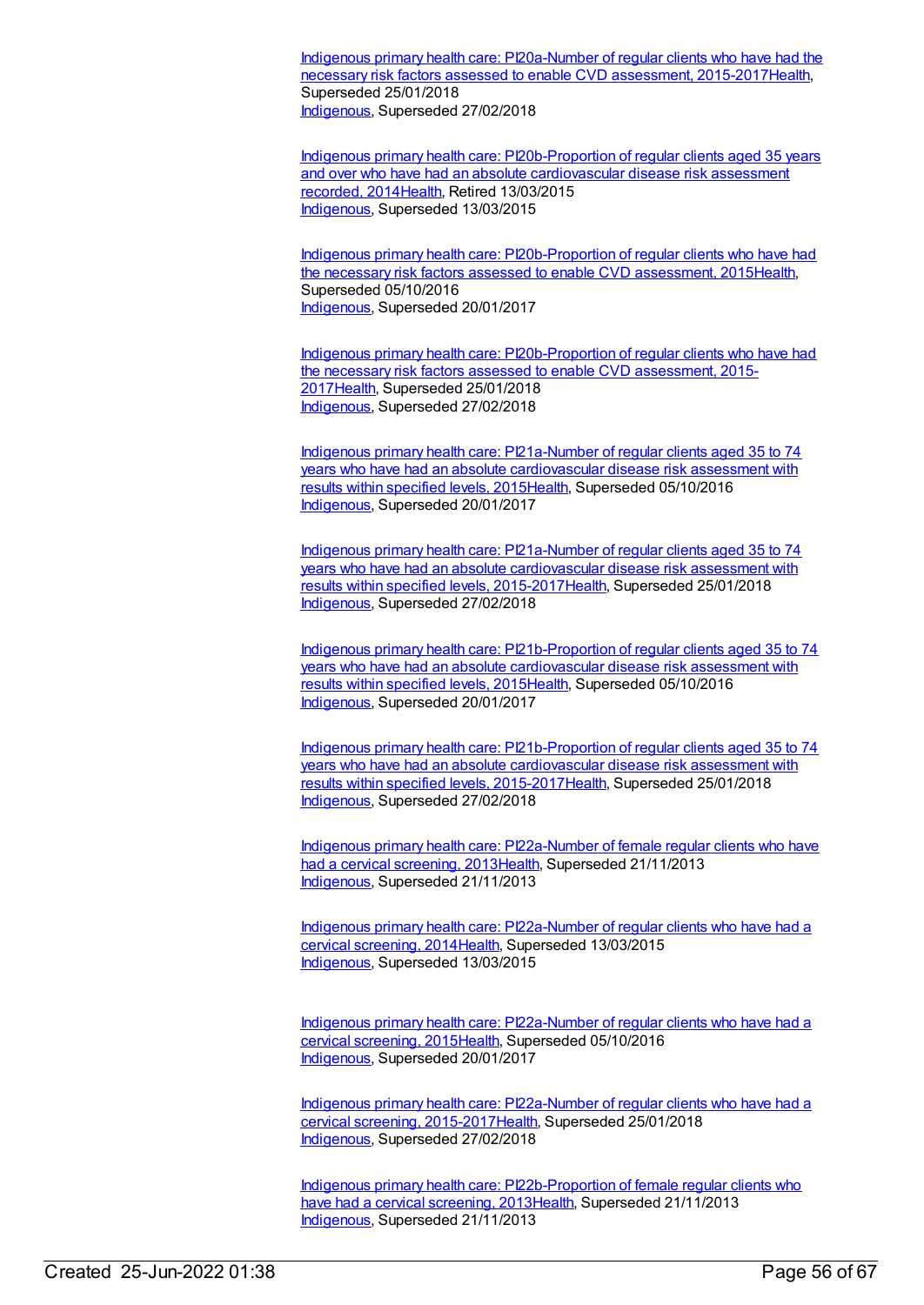Indigenous primary health care: [PI22b-Proportion](https://meteor.aihw.gov.au/content/504793) of regular clients who have had a cervical screening, 201[4Health](https://meteor.aihw.gov.au/RegistrationAuthority/12), Superseded 13/03/2015 [Indigenous](https://meteor.aihw.gov.au/RegistrationAuthority/6), Superseded 13/03/2015

Indigenous primary health care: [PI22b-Proportion](https://meteor.aihw.gov.au/content/589077) of regular clients who have had a cervical screening, 201[5Health](https://meteor.aihw.gov.au/RegistrationAuthority/12), Superseded 05/10/2016 [Indigenous](https://meteor.aihw.gov.au/RegistrationAuthority/6), Superseded 20/01/2017

Indigenous primary health care: [PI22b-Proportion](https://meteor.aihw.gov.au/content/663984) of regular clients who have had a cervical screening, 2015-2017[Health](https://meteor.aihw.gov.au/RegistrationAuthority/12), Superseded 25/01/2018 [Indigenous](https://meteor.aihw.gov.au/RegistrationAuthority/6), Superseded 27/02/2018

Indigenous primary health care: [PI23a-Number](https://meteor.aihw.gov.au/content/589079) of regular clients with Type II diabetes who have had a blood pressure measurement result recorded, 201[5Health](https://meteor.aihw.gov.au/RegistrationAuthority/12), Superseded 05/10/2016 [Indigenous](https://meteor.aihw.gov.au/RegistrationAuthority/6), Superseded 20/01/2017

Indigenous primary health care: [PI23a-Number](https://meteor.aihw.gov.au/content/663986) of regular clients with Type II diabetes who have had a blood pressure measurement result recorded, 2015- 201[7Health](https://meteor.aihw.gov.au/RegistrationAuthority/12), Superseded 25/01/2018 [Indigenous](https://meteor.aihw.gov.au/RegistrationAuthority/6), Superseded 27/02/2018

Indigenous primary health care: [PI23b-Proportion](https://meteor.aihw.gov.au/content/589081) of regular clients with Type II diabetes who have had a blood pressure measurement result recorded, 201[5Health](https://meteor.aihw.gov.au/RegistrationAuthority/12), Superseded 05/10/2016 [Indigenous](https://meteor.aihw.gov.au/RegistrationAuthority/6), Superseded 20/01/2017

Indigenous primary health care: [PI23b-Proportion](https://meteor.aihw.gov.au/content/663988) of regular clients with Type II diabetes who have had a blood pressure measurement result recorded, 2015- 201[7Health](https://meteor.aihw.gov.au/RegistrationAuthority/12), Superseded 25/01/2018 [Indigenous](https://meteor.aihw.gov.au/RegistrationAuthority/6), Superseded 27/02/2018

Indigenous primary health care: [PI24a-Number](https://meteor.aihw.gov.au/content/589083) of regular clients with Type II diabetes whose blood pressure measurement result was less than or equal to 130/80 mmHg, 2015[Health](https://meteor.aihw.gov.au/RegistrationAuthority/12), Superseded 05/10/2016 [Indigenous](https://meteor.aihw.gov.au/RegistrationAuthority/6), Superseded 20/01/2017

Indigenous primary health care: [PI24a-Number](https://meteor.aihw.gov.au/content/663990) of regular clients with Type II diabetes whose blood pressure measurement result was less than or equal to 130/80 mmHg, 2015-201[7Health,](https://meteor.aihw.gov.au/RegistrationAuthority/12) Superseded 25/01/2018 [Indigenous](https://meteor.aihw.gov.au/RegistrationAuthority/6), Superseded 27/02/2018

Indigenous primary health care: [PI24b-Proportion](https://meteor.aihw.gov.au/content/589085) of regular clients with Type II diabetes whose blood pressure measurement result was less than or equal to 130/80 mmHg, 2015[Health](https://meteor.aihw.gov.au/RegistrationAuthority/12), Superseded 05/10/2016 [Indigenous](https://meteor.aihw.gov.au/RegistrationAuthority/6), Superseded 20/01/2017

Indigenous primary health care: [PI24b-Proportion](https://meteor.aihw.gov.au/content/663992) of regular clients with Type II diabetes whose blood pressure measurement result was less than or equal to 130/80 mmHg, 2015-201[7Health,](https://meteor.aihw.gov.au/RegistrationAuthority/12) Superseded 25/01/2018 [Indigenous](https://meteor.aihw.gov.au/RegistrationAuthority/6), Superseded 27/02/2018

National Disability Agreement: f(1)-Number of Indigenous people with disability receiving disability services as a proportion of the Indigenous potential population requiring services, [2011](https://meteor.aihw.gov.au/content/428753)[Community](https://meteor.aihw.gov.au/RegistrationAuthority/1) Services (retired), Superseded 05/03/2012

National Disability Agreement: f(1)-Number of Indigenous people with disability receiving disability services as a proportion of the Indigenous potential population requiring services, [2012Community](https://meteor.aihw.gov.au/content/467943) Services (retired), Superseded 23/05/2013 [Indigenous](https://meteor.aihw.gov.au/RegistrationAuthority/6), Standard 11/09/2012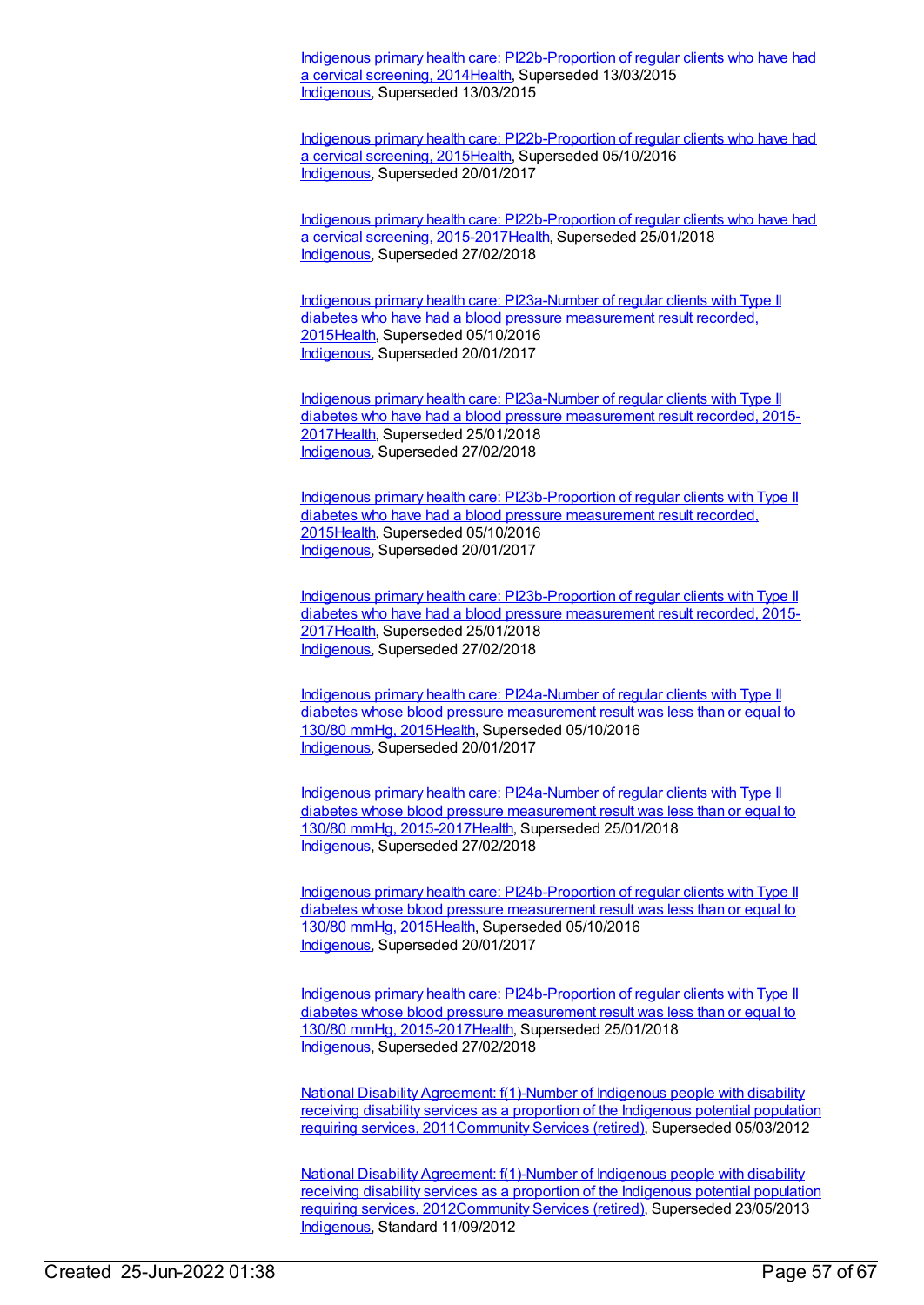National Disability Agreement: f(2)-Number of Indigenous people with disability receiving disability services as a proportion of the Indigenous potential population requiring services, [2011Community](https://meteor.aihw.gov.au/content/447040) Services (retired), Superseded 05/03/2012

National Disability Agreement: f(2)-Number of Indigenous people with disability receiving disability services as a proportion of the Indigenous potential population requiring services, [2012](https://meteor.aihw.gov.au/content/467946)[Community](https://meteor.aihw.gov.au/RegistrationAuthority/1) Services (retired), Superseded 23/05/2013 [Indigenous](https://meteor.aihw.gov.au/RegistrationAuthority/6), Standard 11/09/2012

National Disability Agreement: f(3)-Number of [non-Indigenous](https://meteor.aihw.gov.au/content/518794) persons and Indigenous persons who separated from permanent residential aged care to return home/family, 201[3Community](https://meteor.aihw.gov.au/RegistrationAuthority/1) Services (retired), Standard 23/05/2013 [Disability](https://meteor.aihw.gov.au/RegistrationAuthority/16), Standard 13/08/2015

National Disability Agreement: f-Number of Indigenous people with disability receiving disability services as a proportion of the Indigenous potential population requiring services, [2010Community](https://meteor.aihw.gov.au/content/393990) Services (retired), Superseded 15/12/2011

National Healthcare Agreement: [P64a-Indigenous](https://meteor.aihw.gov.au/content/395129) Australians in the health workforce, 201[0Health](https://meteor.aihw.gov.au/RegistrationAuthority/12), Superseded 08/06/2011 [Indigenous](https://meteor.aihw.gov.au/RegistrationAuthority/6), Superseded 08/06/2011

National Healthcare Agreement: [P64b-Indigenous](https://meteor.aihw.gov.au/content/395132) Australians in the health workforce, 201[0Health](https://meteor.aihw.gov.au/RegistrationAuthority/12), Superseded 08/06/2011

National Healthcare Agreement: PI [09-Incidence](https://meteor.aihw.gov.au/content/559050) of heart attacks (acute coronary events), 201[5Health,](https://meteor.aihw.gov.au/RegistrationAuthority/12) Superseded 08/07/2016

National Healthcare Agreement: PI [09-Incidence](https://meteor.aihw.gov.au/content/497512) of heart attacks, 201[3Health](https://meteor.aihw.gov.au/RegistrationAuthority/12), Superseded 30/04/2014

National Healthcare Agreement: PI [09-Incidence](https://meteor.aihw.gov.au/content/517669) of heart attacks, 201[4Health](https://meteor.aihw.gov.au/RegistrationAuthority/12), Superseded 14/01/2015

National Healthcare Agreement: PI [64a-Indigenous](https://meteor.aihw.gov.au/content/421583) Australians in the health workforce, 201[1Health](https://meteor.aihw.gov.au/RegistrationAuthority/12), Superseded 31/10/2011 [Indigenous](https://meteor.aihw.gov.au/RegistrationAuthority/6), Superseded 31/10/2011

National Healthcare Agreement: PI [64a-Indigenous](https://meteor.aihw.gov.au/content/435914) Australians in the health workforce, 201[2Health](https://meteor.aihw.gov.au/RegistrationAuthority/12), Retired 25/06/2013 [Indigenous](https://meteor.aihw.gov.au/RegistrationAuthority/6), Standard 11/09/2012

National Healthcare Agreement: PI [64b-Indigenous](https://meteor.aihw.gov.au/content/421581) Australians in the health workforce, 201[1Health](https://meteor.aihw.gov.au/RegistrationAuthority/12), Superseded 31/10/2011

National Healthcare Agreement: PI [64b-Indigenous](https://meteor.aihw.gov.au/content/435906) Australians in the health workforce, 201[2Health](https://meteor.aihw.gov.au/RegistrationAuthority/12), Retired 25/06/2013 [Indigenous](https://meteor.aihw.gov.au/RegistrationAuthority/6), Standard 11/09/2012

National Indigenous Reform [Agreement:](https://meteor.aihw.gov.au/content/484327) PI 10-The proportion of Indigenous children aged 4 and 5 years who are enrolled in, and attending, a preschool program in the year before full-time schooling, by remoteness, 201[3Indigenous,](https://meteor.aihw.gov.au/RegistrationAuthority/6) Superseded 13/12/2013

National Indigenous Reform [Agreement:](https://meteor.aihw.gov.au/content/525829) PI 10-The proportion of Indigenous children aged 4 and 5 years who are enrolled in, and attending, a preschool program in the year before full-time schooling, by remoteness, 201[4Indigenous,](https://meteor.aihw.gov.au/RegistrationAuthority/6) Superseded 24/11/2014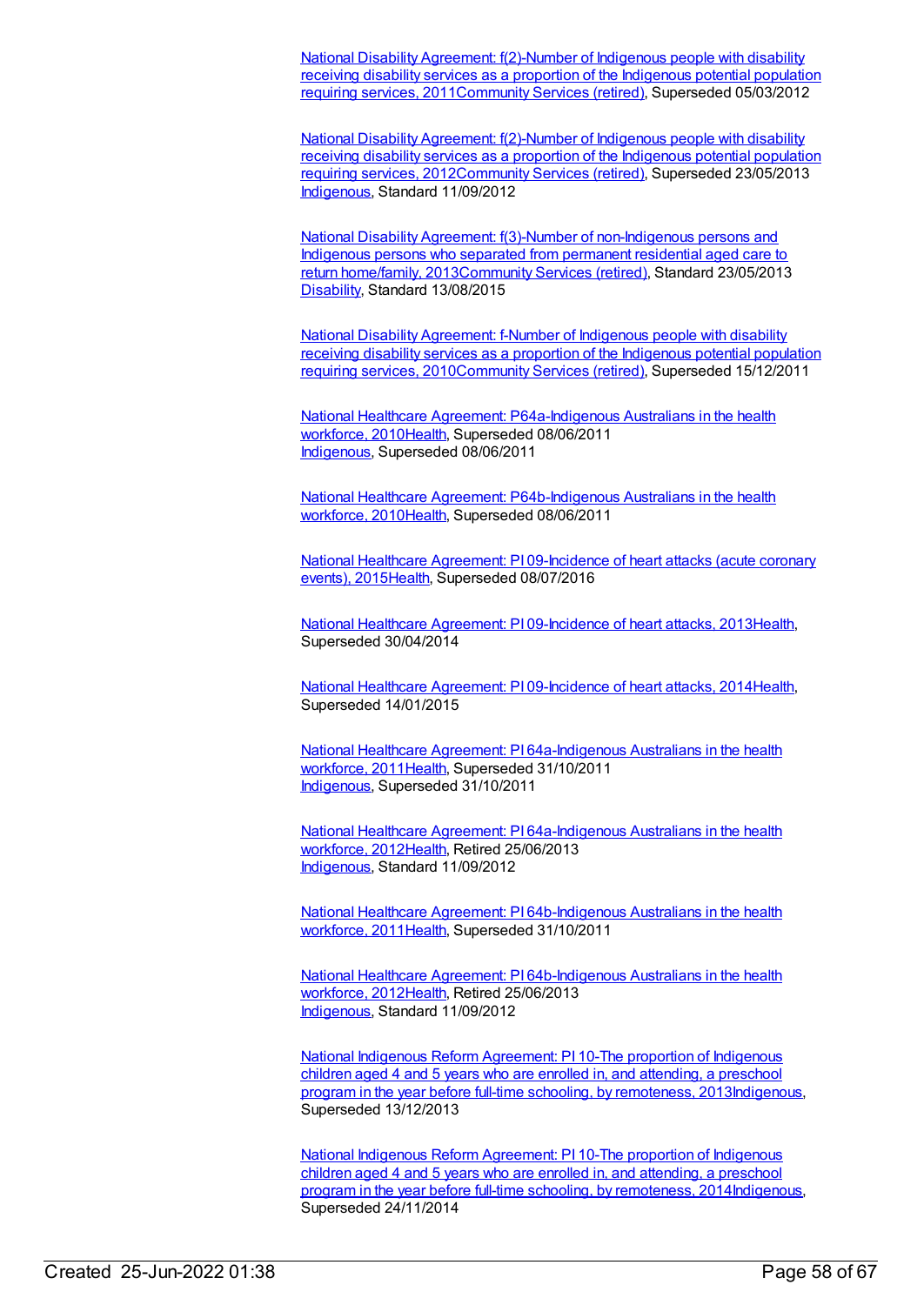National Indigenous Reform Agreement: PI 17-The proportion of Indigenous children (by geographic location as identified by the ASGC), who are enrolled in (and attending, where possible to measure) a preschool program, [2012Indigenous,](https://meteor.aihw.gov.au/content/438664) Superseded 13/06/2013

Indigenous primary health care: [PI01b-Proportion](https://meteor.aihw.gov.au/content/430640) of Indigenous babies born within the previous 12 months whose birth weight has been recorded, 201[2Health](https://meteor.aihw.gov.au/RegistrationAuthority/12), Superseded 23/02/2012

Indigenous primary health care: [PI01b-Proportion](https://meteor.aihw.gov.au/content/468089) of Indigenous babies born within the previous 12 months whose birth weight has been recorded, 201[3Health](https://meteor.aihw.gov.au/RegistrationAuthority/12), Superseded 21/11/2013 [Indigenous](https://meteor.aihw.gov.au/RegistrationAuthority/6), Superseded 21/11/2013

Indigenous primary health care: [PI01b-Proportion](https://meteor.aihw.gov.au/content/504690) of Indigenous babies born within the previous 12 months whose birth weight has been recorded, 2014 Health, Superseded 13/03/2015 [Indigenous](https://meteor.aihw.gov.au/RegistrationAuthority/6), Superseded 13/03/2015

Indigenous primary health care: [PI01b-Proportion](https://meteor.aihw.gov.au/content/588971) of Indigenous babies born within the previous 12 months whose birth weight has been recorded, 2015 Health, Superseded 05/10/2016 [Indigenous](https://meteor.aihw.gov.au/RegistrationAuthority/6), Superseded 20/01/2017

Indigenous primary health care: [PI01b-Proportion](https://meteor.aihw.gov.au/content/663903) of Indigenous babies born within the previous 12 months whose birth weight has been recorded, 2015-201[7Health](https://meteor.aihw.gov.au/RegistrationAuthority/12), Superseded 25/01/2018 [Indigenous](https://meteor.aihw.gov.au/RegistrationAuthority/6), Superseded 27/02/2018

Indigenous primary health care: [PI02b-Proportion](https://meteor.aihw.gov.au/content/450666) of Indigenous babies born within the previous 12 months whose birth weight results were low, normal or high, 201[3Health](https://meteor.aihw.gov.au/RegistrationAuthority/12), Superseded 21/11/2013 [Indigenous](https://meteor.aihw.gov.au/RegistrationAuthority/6), Superseded 21/11/2013

Indigenous primary health care: [PI02b-Proportion](https://meteor.aihw.gov.au/content/504694) of Indigenous babies born within the previous 12 months whose birth weight results were low, normal or high, 201[4Health](https://meteor.aihw.gov.au/RegistrationAuthority/12), Superseded 13/03/2015 [Indigenous](https://meteor.aihw.gov.au/RegistrationAuthority/6), Superseded 13/03/2015

Indigenous primary health care: [PI02b-Proportion](https://meteor.aihw.gov.au/content/588977) of Indigenous babies born within the previous 12 months whose birth weight results were low, normal or high, 201[5Health](https://meteor.aihw.gov.au/RegistrationAuthority/12), Superseded 05/10/2016 [Indigenous](https://meteor.aihw.gov.au/RegistrationAuthority/6), Superseded 20/01/2017

Indigenous primary health care: [PI02b-Proportion](https://meteor.aihw.gov.au/content/663907) of Indigenous babies born within the previous 12 months whose birth weight results were low, normal or high, 2015-201[7Health](https://meteor.aihw.gov.au/RegistrationAuthority/12), Superseded 25/01/2018 [Indigenous](https://meteor.aihw.gov.au/RegistrationAuthority/6), Superseded 27/02/2018

Indigenous primary health care: [PI03b-Proportion](https://meteor.aihw.gov.au/content/504659) of regular clients for whom an MBS Health Assessment for Aboriginal and Torres Strait Islander People (MBS Item 715) was claimed, 201[4Health](https://meteor.aihw.gov.au/RegistrationAuthority/12), Superseded 13/03/2015 [Indigenous](https://meteor.aihw.gov.au/RegistrationAuthority/6), Superseded 13/03/2015

Indigenous primary health care: [PI03b-Proportion](https://meteor.aihw.gov.au/content/588985) of regular clients for whom an MBS Health Assessment for Aboriginal and Torres Strait Islander People (MBS Item 715) was claimed, 201[5Health](https://meteor.aihw.gov.au/RegistrationAuthority/12), Superseded 05/10/2016 [Indigenous](https://meteor.aihw.gov.au/RegistrationAuthority/6), Superseded 20/01/2017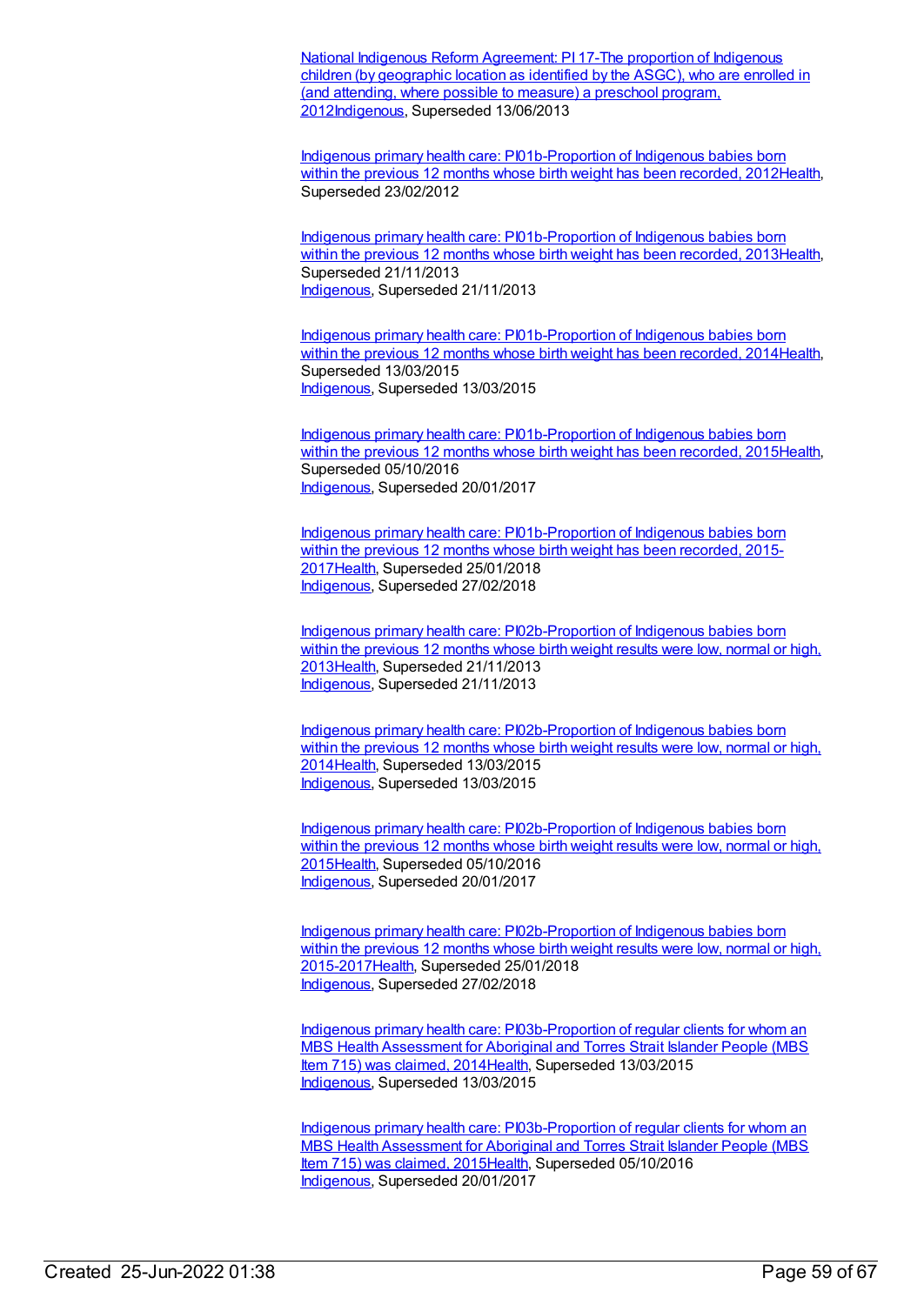Indigenous primary health care: [PI03b-Proportion](https://meteor.aihw.gov.au/content/663913) of regular clients for whom an MBS Health Assessment for Aboriginal and Torres Strait Islander People (MBS Item 715) was claimed, 2015-2017 Health, Superseded 25/01/2018 [Indigenous](https://meteor.aihw.gov.au/RegistrationAuthority/6), Superseded 27/02/2018

Indigenous primary health care: [PI03b-Proportion](https://meteor.aihw.gov.au/content/431768) of regular clients who received an MBS Health Assessment for Aboriginal and Torres Strait Islander People (MBS Item 715), 2012[Health](https://meteor.aihw.gov.au/RegistrationAuthority/12), Superseded 23/02/2012

Indigenous primary health care: [PI03b-Proportion](https://meteor.aihw.gov.au/content/469858) of regular clients who received an MBS Health Assessment for Aboriginal and Torres Strait Islander People (MBS Item 715), 2013[Health](https://meteor.aihw.gov.au/RegistrationAuthority/12), Superseded 21/11/2013 [Indigenous](https://meteor.aihw.gov.au/RegistrationAuthority/6), Superseded 21/11/2013

Indigenous primary health care: [PI04b-Proportion](https://meteor.aihw.gov.au/content/438003) of Indigenous children who are fully immunised, 2013[Health,](https://meteor.aihw.gov.au/RegistrationAuthority/12) Superseded 21/11/2013 [Indigenous](https://meteor.aihw.gov.au/RegistrationAuthority/6), Superseded 21/11/2013

Indigenous primary health care: [PI04b-Proportion](https://meteor.aihw.gov.au/content/504698) of Indigenous children who are fully immunised, 2014[Health,](https://meteor.aihw.gov.au/RegistrationAuthority/12) Superseded 13/03/2015 [Indigenous](https://meteor.aihw.gov.au/RegistrationAuthority/6), Superseded 13/03/2015

Indigenous primary health care: [PI04b-Proportion](https://meteor.aihw.gov.au/content/588991) of Indigenous children who are fully immunised, 2015[Health,](https://meteor.aihw.gov.au/RegistrationAuthority/12) Superseded 05/10/2016 [Indigenous](https://meteor.aihw.gov.au/RegistrationAuthority/6), Superseded 20/01/2017

Indigenous primary health care: [PI04b-Proportion](https://meteor.aihw.gov.au/content/663921) of Indigenous children who are fully immunised, 2015-201[7Health](https://meteor.aihw.gov.au/RegistrationAuthority/12), Superseded 25/01/2018 [Indigenous](https://meteor.aihw.gov.au/RegistrationAuthority/6), Superseded 27/02/2018

Indigenous primary health care: [PI05b-Proportion](https://meteor.aihw.gov.au/content/432280) of regular clients with Type II diabetes who have had an HbA1c measurement result recorded, 201[2Health](https://meteor.aihw.gov.au/RegistrationAuthority/12), Superseded 23/02/2012

Indigenous primary health care: [PI05b-Proportion](https://meteor.aihw.gov.au/content/468096) of regular clients with Type II diabetes who have had an HbA1c measurement result recorded, 201[3Health](https://meteor.aihw.gov.au/RegistrationAuthority/12), Superseded 21/11/2013 [Indigenous](https://meteor.aihw.gov.au/RegistrationAuthority/6), Superseded 21/11/2013

Indigenous primary health care: [PI05b-Proportion](https://meteor.aihw.gov.au/content/504702) of regular clients with Type II diabetes who have had an HbA1c measurement result recorded, 201[4Health](https://meteor.aihw.gov.au/RegistrationAuthority/12), Superseded 13/03/2015 [Indigenous](https://meteor.aihw.gov.au/RegistrationAuthority/6), Superseded 13/03/2015

Indigenous primary health care: [PI05b-Proportion](https://meteor.aihw.gov.au/content/588995) of regular clients with Type II diabetes who have had an HbA1c measurement result recorded, 201[5Health](https://meteor.aihw.gov.au/RegistrationAuthority/12), Superseded 05/10/2016 [Indigenous](https://meteor.aihw.gov.au/RegistrationAuthority/6), Superseded 20/01/2017

Indigenous primary health care: [PI05b-Proportion](https://meteor.aihw.gov.au/content/663926) of regular clients with Type II diabetes who have had an HbA1c measurement result recorded, 2015- 201[7Health](https://meteor.aihw.gov.au/RegistrationAuthority/12), Superseded 25/01/2018 [Indigenous](https://meteor.aihw.gov.au/RegistrationAuthority/6), Superseded 27/02/2018

Indigenous primary health care: [PI06b-Proportion](https://meteor.aihw.gov.au/content/441158) of regular clients with Type II diabetes whose HbA1c measurement result was within a specified level, 201[2Health](https://meteor.aihw.gov.au/RegistrationAuthority/12), Superseded 23/02/2012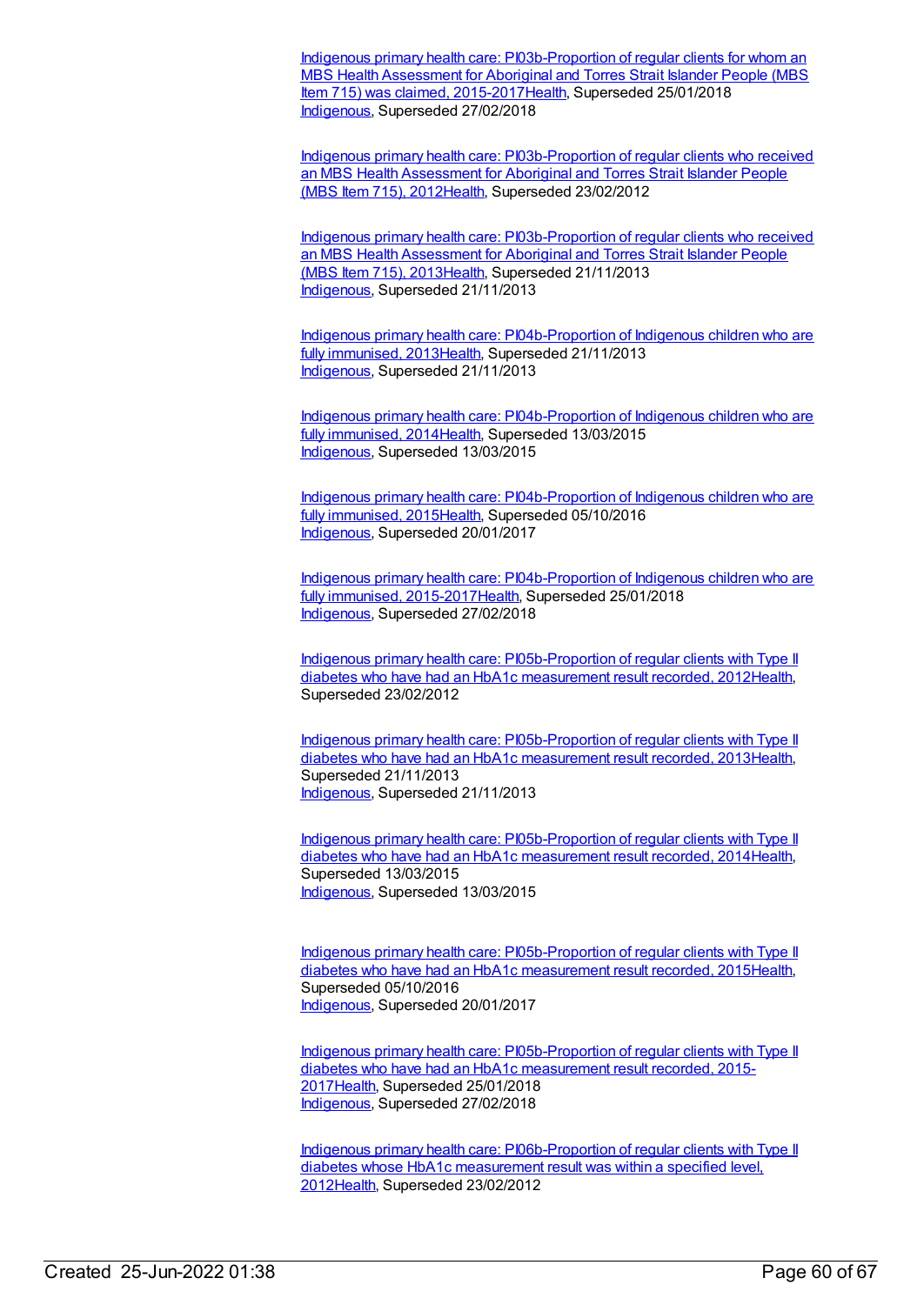Indigenous primary health care: [PI06b-Proportion](https://meteor.aihw.gov.au/content/468100) of regular clients with Type II diabetes whose HbA1c measurement result was within a specified level, 201[3Health](https://meteor.aihw.gov.au/RegistrationAuthority/12), Superseded 21/11/2013 [Indigenous](https://meteor.aihw.gov.au/RegistrationAuthority/6), Superseded 21/11/2013

Indigenous primary health care: [PI06b-Proportion](https://meteor.aihw.gov.au/content/504706) of regular clients with Type II diabetes whose HbA1c measurement result was within a specified level, 201[4Health](https://meteor.aihw.gov.au/RegistrationAuthority/12), Superseded 13/03/2015 [Indigenous](https://meteor.aihw.gov.au/RegistrationAuthority/6), Superseded 13/03/2015

Indigenous primary health care: [PI06b-Proportion](https://meteor.aihw.gov.au/content/589004) of regular clients with Type II diabetes whose HbA1c measurement result was within a specified level, 201[5Health](https://meteor.aihw.gov.au/RegistrationAuthority/12), Superseded 05/10/2016 [Indigenous](https://meteor.aihw.gov.au/RegistrationAuthority/6), Superseded 20/01/2017

Indigenous primary health care: [PI06b-Proportion](https://meteor.aihw.gov.au/content/663930) of regular clients with Type II diabetes whose HbA1c measurement result was within a specified level, 2015- 201[7Health](https://meteor.aihw.gov.au/RegistrationAuthority/12), Superseded 25/01/2018 [Indigenous](https://meteor.aihw.gov.au/RegistrationAuthority/6), Superseded 27/02/2018

Indigenous primary health care: [PI07b-Proportion](https://meteor.aihw.gov.au/content/504677) of regular clients with a chronic disease for whom a GP Management Plan (MBS Item 721) was claimed, 201[4Health](https://meteor.aihw.gov.au/RegistrationAuthority/12), Superseded 13/03/2015 [Indigenous](https://meteor.aihw.gov.au/RegistrationAuthority/6), Superseded 13/03/2015

Indigenous primary health care: [PI07b-Proportion](https://meteor.aihw.gov.au/content/589008) of regular clients with a chronic disease for whom a GP Management Plan (MBS Item 721) was claimed, 201[5Health](https://meteor.aihw.gov.au/RegistrationAuthority/12), Superseded 05/10/2016 [Indigenous](https://meteor.aihw.gov.au/RegistrationAuthority/6), Superseded 20/01/2017

Indigenous primary health care: [PI07b-Proportion](https://meteor.aihw.gov.au/content/663937) of regular clients with a chronic disease for whom a GP Management Plan (MBS Item 721) was claimed, 2015- 201[7Health](https://meteor.aihw.gov.au/RegistrationAuthority/12), Superseded 25/01/2018 [Indigenous](https://meteor.aihw.gov.au/RegistrationAuthority/6), Superseded 27/02/2018

Indigenous primary health care: [PI07b-Proportion](https://meteor.aihw.gov.au/content/432523) of regular clients with a chronic disease who have received a GP Management Plan (MBS Item 721), 201[2Health](https://meteor.aihw.gov.au/RegistrationAuthority/12), Superseded 23/02/2012

Indigenous primary health care: [PI07b-Proportion](https://meteor.aihw.gov.au/content/468104) of regular clients with a chronic disease who have received a GP Management Plan (MBS Item 721), 201[3Health](https://meteor.aihw.gov.au/RegistrationAuthority/12), Superseded 21/11/2013 [Indigenous](https://meteor.aihw.gov.au/RegistrationAuthority/6), Superseded 21/11/2013

Indigenous primary health care: [PI09b-Proportion](https://meteor.aihw.gov.au/content/435799) of regular clients whose smoking status has been recorded, 2012[Health](https://meteor.aihw.gov.au/RegistrationAuthority/12), Superseded 23/02/2012

Indigenous primary health care: [PI09b-Proportion](https://meteor.aihw.gov.au/content/468114) of regular clients whose smoking status has been recorded, 2013[Health](https://meteor.aihw.gov.au/RegistrationAuthority/12), Superseded 21/11/2013 [Indigenous](https://meteor.aihw.gov.au/RegistrationAuthority/6), Superseded 21/11/2013

Indigenous primary health care: [PI09b-Proportion](https://meteor.aihw.gov.au/content/504712) of regular clients whose smoking status has been recorded, 2014[Health](https://meteor.aihw.gov.au/RegistrationAuthority/12), Superseded 13/03/2015 [Indigenous](https://meteor.aihw.gov.au/RegistrationAuthority/6), Superseded 13/03/2015

Indigenous primary health care: [PI09b-Proportion](https://meteor.aihw.gov.au/content/589021) of regular clients whose smoking status has been recorded, 2015[Health](https://meteor.aihw.gov.au/RegistrationAuthority/12), Superseded 05/10/2016 [Indigenous](https://meteor.aihw.gov.au/RegistrationAuthority/6), Superseded 20/01/2017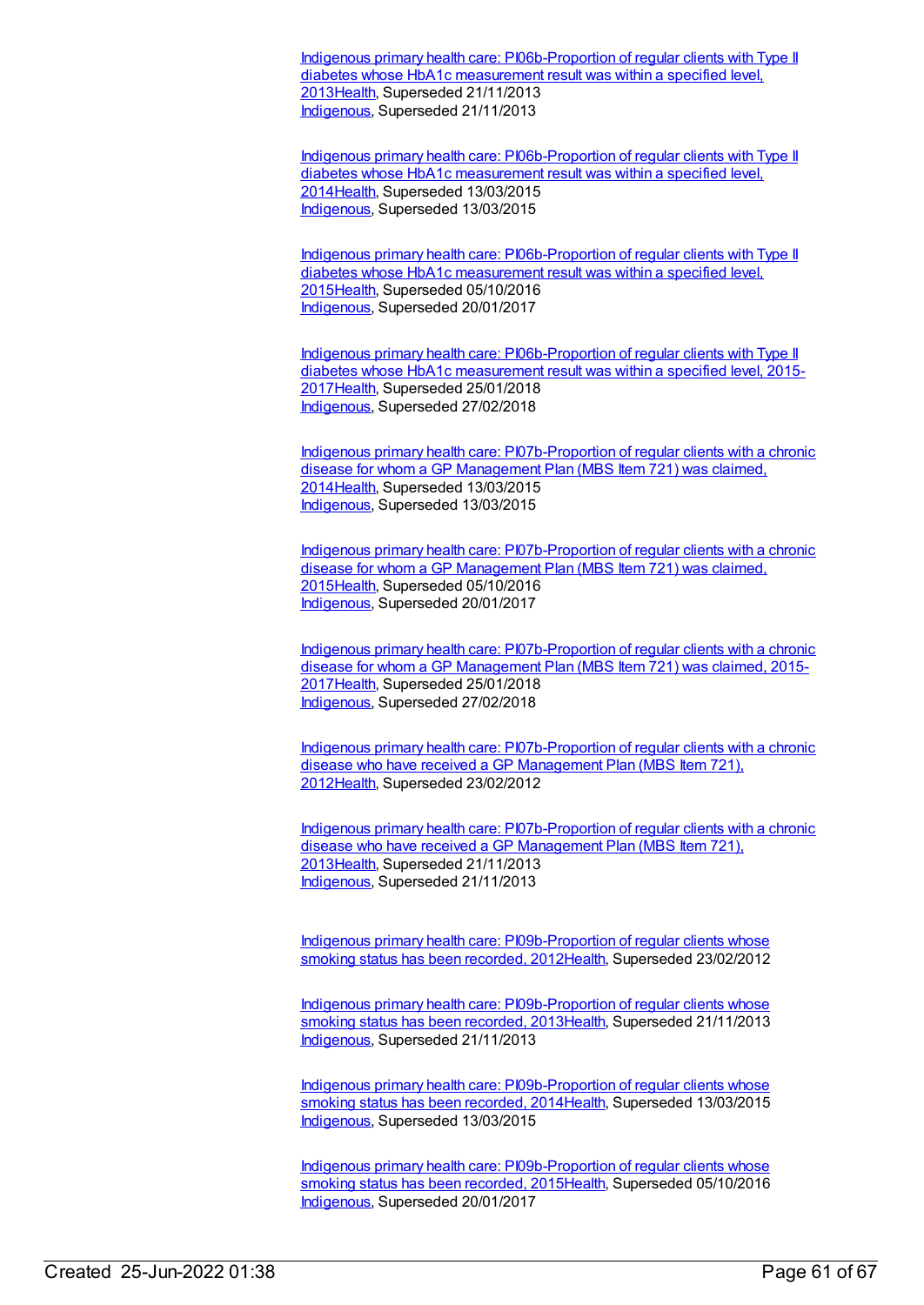Indigenous primary health care: [PI09b-Proportion](https://meteor.aihw.gov.au/content/663866) of regular clients whose smoking status has been recorded, 2015-2017 Health, Superseded 25/01/2018 [Indigenous](https://meteor.aihw.gov.au/RegistrationAuthority/6), Superseded 27/02/2018

Indigenous primary health care: [PI10b-Proportion](https://meteor.aihw.gov.au/content/441560) of regular clients with a smoking status result, 201[3Health](https://meteor.aihw.gov.au/RegistrationAuthority/12), Superseded 21/11/2013 [Indigenous](https://meteor.aihw.gov.au/RegistrationAuthority/6), Superseded 21/11/2013

Indigenous primary health care: [PI10b-Proportion](https://meteor.aihw.gov.au/content/504716) of regular clients with a smoking status result, 201[4Health](https://meteor.aihw.gov.au/RegistrationAuthority/12), Superseded 13/03/2015 [Indigenous](https://meteor.aihw.gov.au/RegistrationAuthority/6), Superseded 13/03/2015

Indigenous primary health care: [PI10b-Proportion](https://meteor.aihw.gov.au/content/589030) of regular clients with a smoking status result, 201[5Health](https://meteor.aihw.gov.au/RegistrationAuthority/12), Superseded 05/10/2016 [Indigenous](https://meteor.aihw.gov.au/RegistrationAuthority/6), Superseded 20/01/2017

Indigenous primary health care: [PI10b-Proportion](https://meteor.aihw.gov.au/content/663872) of regular clients with a smoking status result, 2015-201[7Health](https://meteor.aihw.gov.au/RegistrationAuthority/12), Superseded 25/01/2018 [Indigenous](https://meteor.aihw.gov.au/RegistrationAuthority/6), Superseded 27/02/2018

Indigenous primary health care: [PI11b-Proportion](https://meteor.aihw.gov.au/content/481494) of regular clients who gave birth within the previous 12 months with a smoking status of 'current smoker', 'ex-smoker' or 'never smoked', 201[4Health](https://meteor.aihw.gov.au/RegistrationAuthority/12), Superseded 13/03/2015 [Indigenous](https://meteor.aihw.gov.au/RegistrationAuthority/6), Superseded 13/03/2015

Indigenous primary health care: [PI11b-Proportion](https://meteor.aihw.gov.au/content/589037) of regular clients who gave birth within the previous 12 months with a smoking status of 'current smoker', 'exsmoker' or 'never smoked', 201[5Health](https://meteor.aihw.gov.au/RegistrationAuthority/12), Superseded 05/10/2016 [Indigenous](https://meteor.aihw.gov.au/RegistrationAuthority/6), Superseded 20/01/2017

Indigenous primary health care: [PI11b-Proportion](https://meteor.aihw.gov.au/content/663876) of regular clients who gave birth within the previous 12 months with a smoking status of 'current smoker', 'exsmoker' or 'never smoked', 2015-201[7Health](https://meteor.aihw.gov.au/RegistrationAuthority/12), Superseded 25/01/2018 [Indigenous](https://meteor.aihw.gov.au/RegistrationAuthority/6), Superseded 27/02/2018

Indigenous primary health care: [PI12b-Proportion](https://meteor.aihw.gov.au/content/430733) of regular clients who are classified as overweight or obese, 201[2Health](https://meteor.aihw.gov.au/RegistrationAuthority/12), Superseded 23/02/2012

Indigenous primary health care: [PI12b-Proportion](https://meteor.aihw.gov.au/content/468119) of regular clients who are classified as overweight or obese, 201[3Health](https://meteor.aihw.gov.au/RegistrationAuthority/12), Superseded 21/11/2013 [Indigenous](https://meteor.aihw.gov.au/RegistrationAuthority/6), Superseded 21/11/2013

Indigenous primary health care: [PI12b-Proportion](https://meteor.aihw.gov.au/content/504729) of regular clients who are classified as overweight or obese, 201[4Health](https://meteor.aihw.gov.au/RegistrationAuthority/12), Superseded 13/03/2015 [Indigenous](https://meteor.aihw.gov.au/RegistrationAuthority/6), Superseded 13/03/2015

Indigenous primary health care: [PI12b-Proportion](https://meteor.aihw.gov.au/content/589041) of regular clients who are classified as overweight or obese, 201[5Health](https://meteor.aihw.gov.au/RegistrationAuthority/12), Superseded 05/10/2016 [Indigenous](https://meteor.aihw.gov.au/RegistrationAuthority/6), Superseded 20/01/2017

Indigenous primary health care: [PI12b-Proportion](https://meteor.aihw.gov.au/content/663934) of regular clients who are classified as overweight or obese, 2015-201[7Health](https://meteor.aihw.gov.au/RegistrationAuthority/12), Superseded 25/01/2018 [Indigenous](https://meteor.aihw.gov.au/RegistrationAuthority/6), Superseded 27/02/2018

Indigenous primary health care: [PI13b-Proportion](https://meteor.aihw.gov.au/content/438089) of regular clients who had their first antenatal care visit within specified periods, 201[3Health](https://meteor.aihw.gov.au/RegistrationAuthority/12), Superseded 21/11/2013 [Indigenous](https://meteor.aihw.gov.au/RegistrationAuthority/6), Superseded 21/11/2013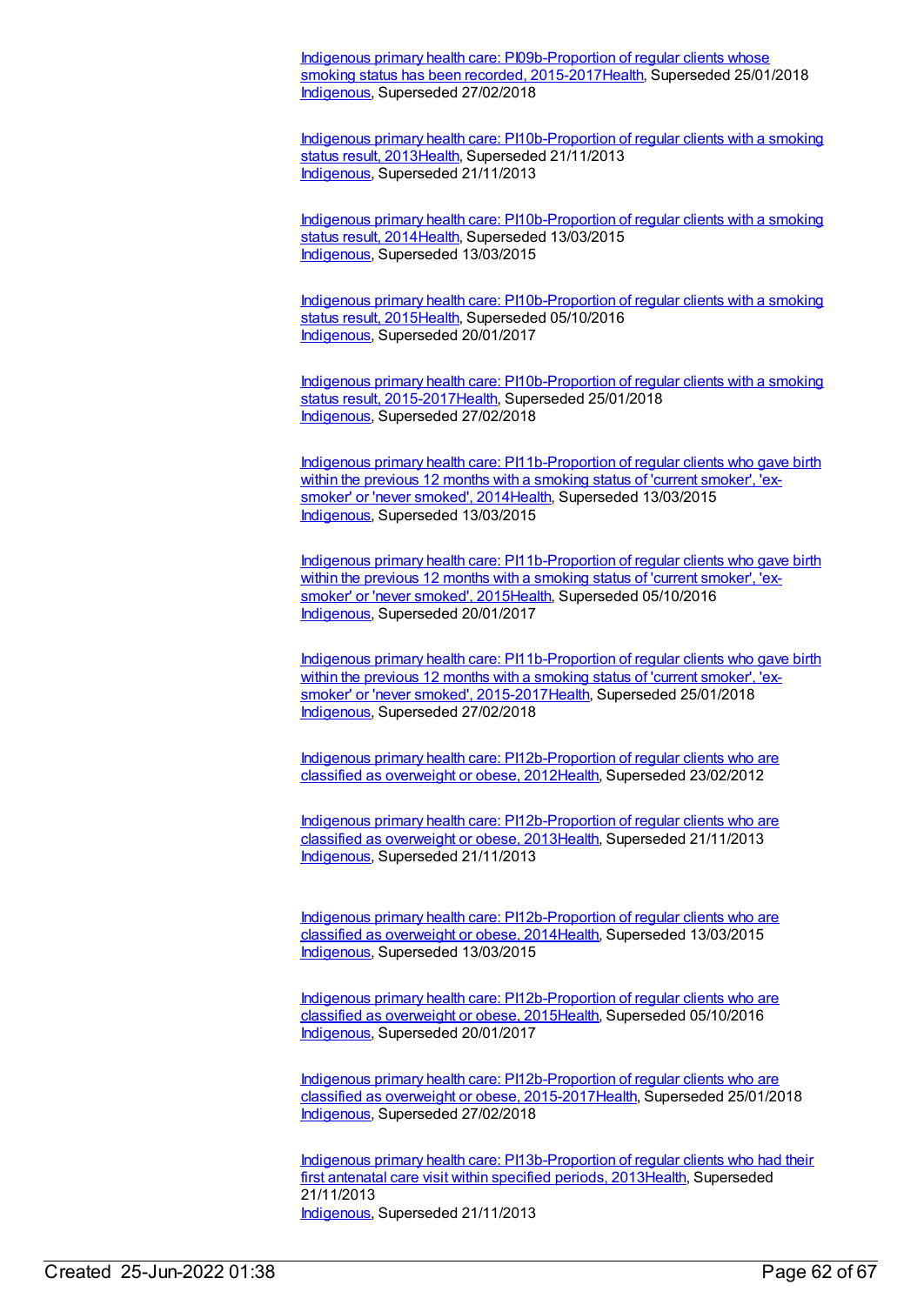Indigenous primary health care: [PI13b-Proportion](https://meteor.aihw.gov.au/content/504733) of regular clients who had their first antenatal care visit within specified periods, 2014 Health, Superseded 13/03/2015

[Indigenous](https://meteor.aihw.gov.au/RegistrationAuthority/6), Superseded 13/03/2015

Indigenous primary health care: [PI13b-Proportion](https://meteor.aihw.gov.au/content/589049) of regular clients who had their first antenatal care visit within specified periods, 201[5Health](https://meteor.aihw.gov.au/RegistrationAuthority/12), Superseded 05/10/2016 [Indigenous](https://meteor.aihw.gov.au/RegistrationAuthority/6), Superseded 20/01/2017

Indigenous primary health care: [PI13b-Proportion](https://meteor.aihw.gov.au/content/663951) of regular clients who had their first antenatal care visit within specified periods, 2015-2017 Health, Superseded 25/01/2018 [Indigenous](https://meteor.aihw.gov.au/RegistrationAuthority/6), Superseded 27/02/2018

Indigenous primary health care: [PI14b-Proportion](https://meteor.aihw.gov.au/content/441433) of regular clients aged 50 years and over who are immunised against influenza, 201[3Health](https://meteor.aihw.gov.au/RegistrationAuthority/12), Superseded 21/11/2013 [Indigenous](https://meteor.aihw.gov.au/RegistrationAuthority/6), Superseded 21/11/2013

Indigenous primary health care: [PI14b-Proportion](https://meteor.aihw.gov.au/content/504737) of regular clients aged 50 years and over who are immunised against influenza, 201[4Health](https://meteor.aihw.gov.au/RegistrationAuthority/12), Superseded 13/03/2015 [Indigenous](https://meteor.aihw.gov.au/RegistrationAuthority/6), Superseded 13/03/2015

Indigenous primary health care: [PI14b-Proportion](https://meteor.aihw.gov.au/content/589053) of regular clients aged 50 years and over who are immunised against influenza, 201[5Health](https://meteor.aihw.gov.au/RegistrationAuthority/12), Superseded 05/10/2016 [Indigenous](https://meteor.aihw.gov.au/RegistrationAuthority/6), Superseded 20/01/2017

Indigenous primary health care: [PI14b-Proportion](https://meteor.aihw.gov.au/content/663956) of regular clients aged 50 years and over who are immunised against influenza, 2015-2017[Health](https://meteor.aihw.gov.au/RegistrationAuthority/12), Superseded 25/01/2018 [Indigenous](https://meteor.aihw.gov.au/RegistrationAuthority/6), Superseded 27/02/2018

Indigenous primary health care: [PI15b-Proportion](https://meteor.aihw.gov.au/content/438127) of regular clients with Type II diabetes or COPD who are immunised against influenza, 201[3Health](https://meteor.aihw.gov.au/RegistrationAuthority/12), Superseded 21/11/2013 [Indigenous](https://meteor.aihw.gov.au/RegistrationAuthority/6), Superseded 21/11/2013

Indigenous primary health care: [PI15b-Proportion](https://meteor.aihw.gov.au/content/504741) of regular clients with Type II diabetes or COPD who are immunised against influenza, 201[4Health](https://meteor.aihw.gov.au/RegistrationAuthority/12), Superseded 13/03/2015 [Indigenous](https://meteor.aihw.gov.au/RegistrationAuthority/6), Superseded 13/03/2015

Indigenous primary health care: [PI15b-Proportion](https://meteor.aihw.gov.au/content/589059) of regular clients with Type II diabetes or COPD who are immunised against influenza, 201[5Health](https://meteor.aihw.gov.au/RegistrationAuthority/12), Superseded 05/10/2016 [Indigenous](https://meteor.aihw.gov.au/RegistrationAuthority/6), Superseded 20/01/2017

Indigenous primary health care: [PI15b-Proportion](https://meteor.aihw.gov.au/content/663961) of regular clients with Type II diabetes or COPD who are immunised against influenza, 2015-2017[Health](https://meteor.aihw.gov.au/RegistrationAuthority/12), Superseded 25/01/2018 [Indigenous](https://meteor.aihw.gov.au/RegistrationAuthority/6), Superseded 27/02/2018

Indigenous primary health care: [PI16b-Proportion](https://meteor.aihw.gov.au/content/438224) of regular clients whose alcohol consumption status has been recorded, 201[2Health](https://meteor.aihw.gov.au/RegistrationAuthority/12), Superseded 23/02/2012

Indigenous primary health care: [PI16b-Proportion](https://meteor.aihw.gov.au/content/468123) of regular clients whose alcohol consumption status has been recorded, 201[3Health](https://meteor.aihw.gov.au/RegistrationAuthority/12), Superseded 21/11/2013 [Indigenous](https://meteor.aihw.gov.au/RegistrationAuthority/6), Superseded 21/11/2013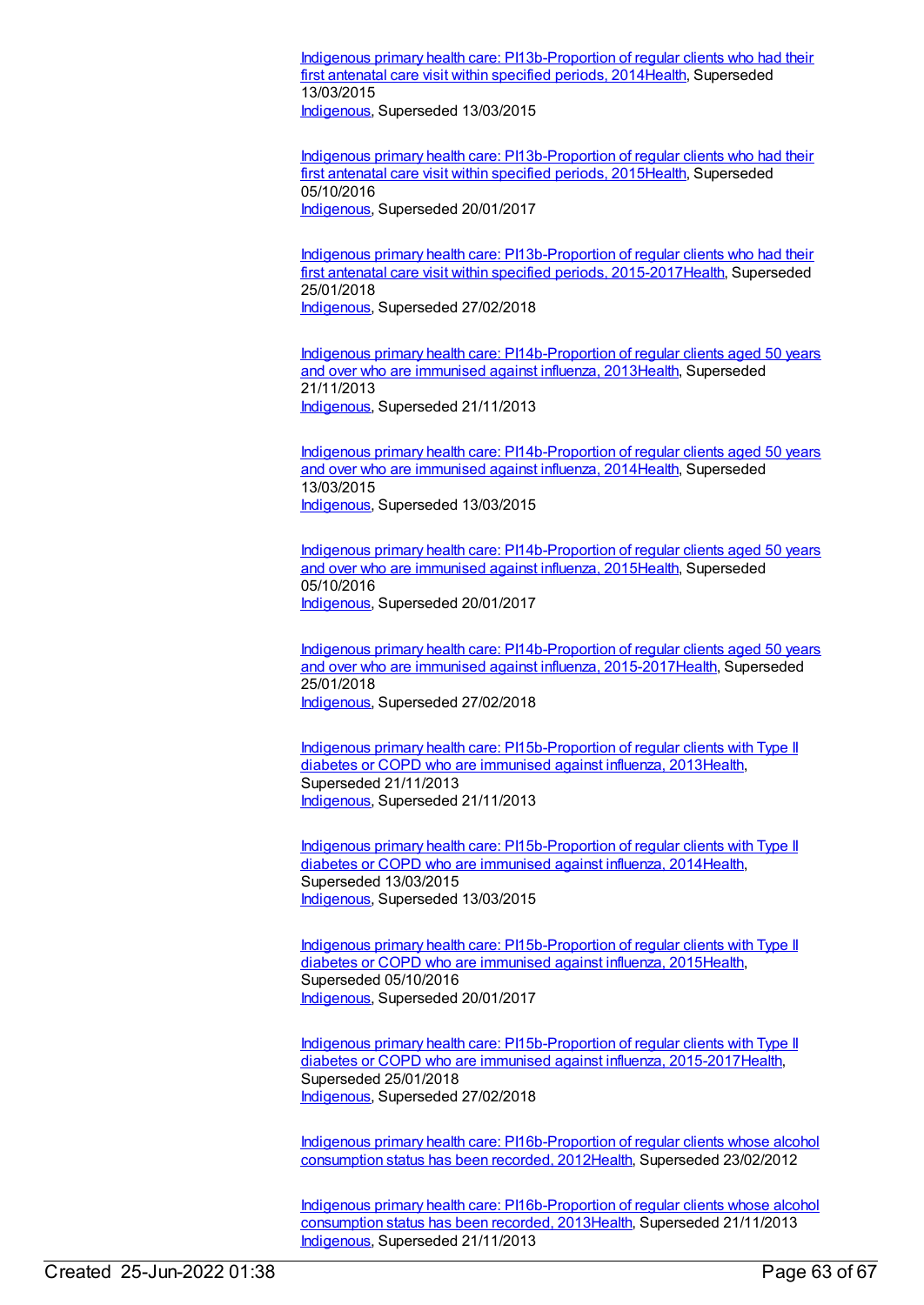Indigenous primary health care: [PI16b-Proportion](https://meteor.aihw.gov.au/content/504745) of regular clients whose alcohol consumption status has been recorded, 201[4Health](https://meteor.aihw.gov.au/RegistrationAuthority/12), Superseded 13/03/2015 [Indigenous](https://meteor.aihw.gov.au/RegistrationAuthority/6), Superseded 13/03/2015

Indigenous primary health care: [PI16b-Proportion](https://meteor.aihw.gov.au/content/589064) of regular clients whose alcohol consumption status has been recorded, 201[5Health](https://meteor.aihw.gov.au/RegistrationAuthority/12), Superseded 05/10/2016 [Indigenous](https://meteor.aihw.gov.au/RegistrationAuthority/6), Superseded 20/01/2017

Indigenous primary health care: [PI16b-Proportion](https://meteor.aihw.gov.au/content/663880) of regular clients whose alcohol consumption status has been recorded, 2015-2017[Health](https://meteor.aihw.gov.au/RegistrationAuthority/12), Superseded 25/01/2018 [Indigenous](https://meteor.aihw.gov.au/RegistrationAuthority/6), Superseded 27/02/2018

Indigenous primary health care: [PI17b-Proportion](https://meteor.aihw.gov.au/content/585006) of regular clients who had an AUDIT-C with result within specified levels, 2015 [Health](https://meteor.aihw.gov.au/RegistrationAuthority/12), Superseded 05/10/2016 [Indigenous](https://meteor.aihw.gov.au/RegistrationAuthority/6), Superseded 20/01/2017

Indigenous primary health care: [PI17b-Proportion](https://meteor.aihw.gov.au/content/663965) of regular clients who had an AUDIT-C with result within specified levels, 2015-201[7Health](https://meteor.aihw.gov.au/RegistrationAuthority/12), Superseded 25/01/2018 [Indigenous](https://meteor.aihw.gov.au/RegistrationAuthority/6), Superseded 27/02/2018

Indigenous primary health care: [PI18b-Proportion](https://meteor.aihw.gov.au/content/438145) of regular clients with a selected chronic disease who have had a kidney function test, 201[3Health](https://meteor.aihw.gov.au/RegistrationAuthority/12), Superseded 21/11/2013 [Indigenous](https://meteor.aihw.gov.au/RegistrationAuthority/6), Superseded 21/11/2013

Indigenous primary health care: [PI18b-Proportion](https://meteor.aihw.gov.au/content/504788) of regular clients with a selected chronic disease who have had a kidney function test, 201[4Health](https://meteor.aihw.gov.au/RegistrationAuthority/12), Superseded 13/03/2015 [Indigenous](https://meteor.aihw.gov.au/RegistrationAuthority/6), Superseded 13/03/2015

Indigenous primary health care: [PI18b-Proportion](https://meteor.aihw.gov.au/content/589069) of regular clients with a selected chronic disease who have had a kidney function test, 201[5Health](https://meteor.aihw.gov.au/RegistrationAuthority/12), Superseded 05/10/2016 [Indigenous](https://meteor.aihw.gov.au/RegistrationAuthority/6), Superseded 20/01/2017

Indigenous primary health care: [PI18b-Proportion](https://meteor.aihw.gov.au/content/663969) of regular clients with a selected chronic disease who have had a kidney function test, 2015-201[7Health](https://meteor.aihw.gov.au/RegistrationAuthority/12), Superseded 25/01/2018 [Indigenous](https://meteor.aihw.gov.au/RegistrationAuthority/6), Superseded 27/02/2018

Indigenous primary health care: [PI19b-Proportion](https://meteor.aihw.gov.au/content/594108) of regular clients with a selected chronic disease who have had a kidney function test with results within specified levels, 2015[Health](https://meteor.aihw.gov.au/RegistrationAuthority/12), Superseded 05/10/2016 [Indigenous](https://meteor.aihw.gov.au/RegistrationAuthority/6), Superseded 20/01/2017

Indigenous primary health care: [PI19b-Proportion](https://meteor.aihw.gov.au/content/663976) of regular clients with a selected chronic disease who have had a kidney function test with results within specified levels, 2015-201[7Health,](https://meteor.aihw.gov.au/RegistrationAuthority/12) Superseded 25/01/2018 [Indigenous](https://meteor.aihw.gov.au/RegistrationAuthority/6), Superseded 27/02/2018

Indigenous primary health care: [PI19b-Proportion](https://meteor.aihw.gov.au/content/481525) of regular clients with a selected chronic disease who have had an eGFR recorded with results within specified levels, 2014[Health](https://meteor.aihw.gov.au/RegistrationAuthority/12), Superseded 13/03/2015 [Indigenous](https://meteor.aihw.gov.au/RegistrationAuthority/6), Superseded 13/03/2015

Indigenous primary health care: [PI20b-Proportion](https://meteor.aihw.gov.au/content/481576) of regular clients aged 35 years and over who have had an absolute cardiovascular disease risk assessment recorded, 201[4Health](https://meteor.aihw.gov.au/RegistrationAuthority/12), Retired 13/03/2015 [Indigenous](https://meteor.aihw.gov.au/RegistrationAuthority/6), Superseded 13/03/2015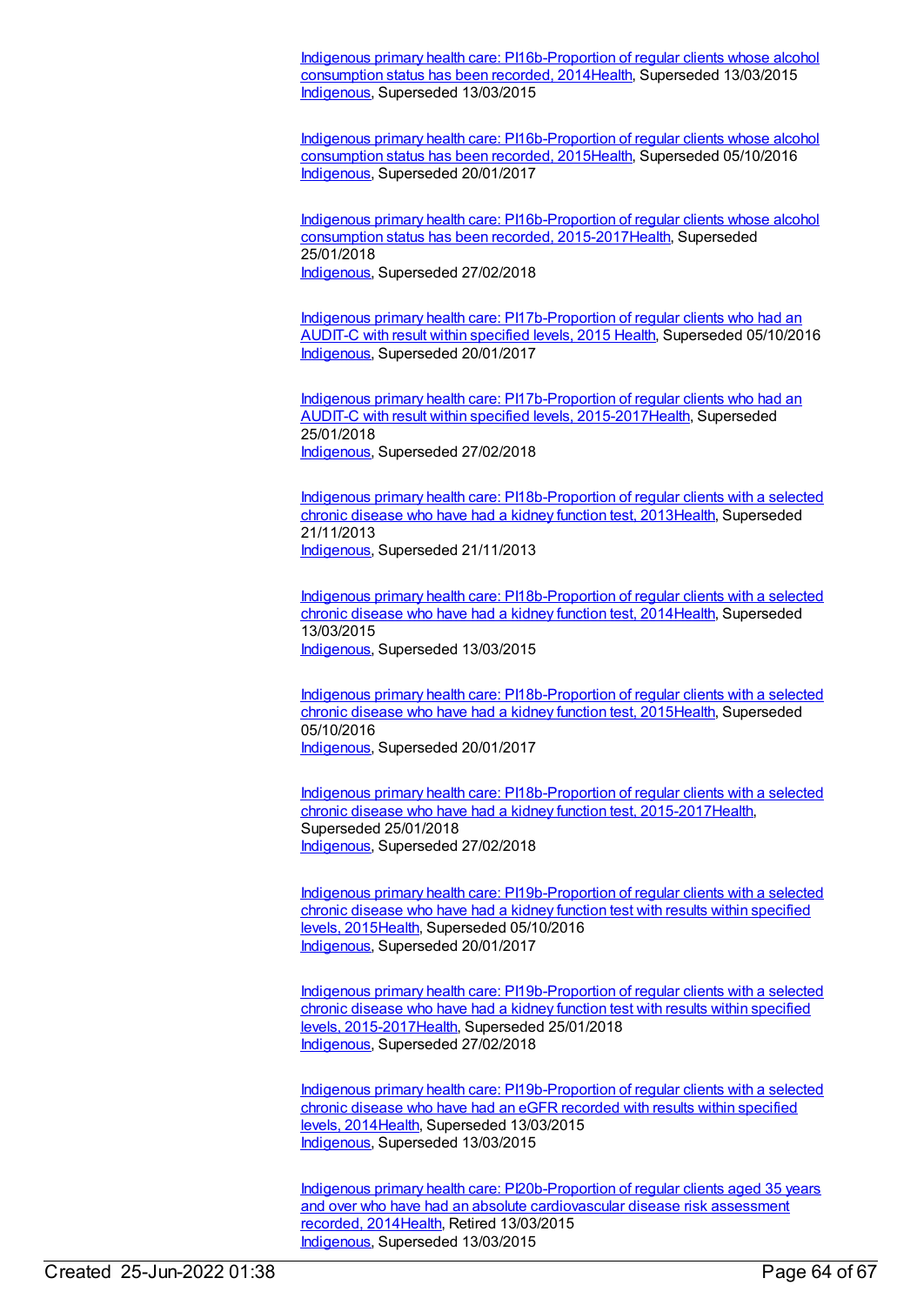Indigenous primary health care: [PI20b-Proportion](https://meteor.aihw.gov.au/content/588801) of regular clients who have had the necessary risk factors assessed to enable CVD assessment, 201[5Health](https://meteor.aihw.gov.au/RegistrationAuthority/12), Superseded 05/10/2016 [Indigenous](https://meteor.aihw.gov.au/RegistrationAuthority/6), Superseded 20/01/2017

Indigenous primary health care: [PI20b-Proportion](https://meteor.aihw.gov.au/content/663884) of regular clients who have had the necessary risk factors assessed to enable CVD assessment, 2015- 201[7Health](https://meteor.aihw.gov.au/RegistrationAuthority/12), Superseded 25/01/2018 [Indigenous](https://meteor.aihw.gov.au/RegistrationAuthority/6), Superseded 27/02/2018

Indigenous primary health care: [PI21b-Proportion](https://meteor.aihw.gov.au/content/585230) of regular clients aged 35 to 74 years who have had an absolute cardiovascular disease risk assessment with results within specified levels, 2015[Health](https://meteor.aihw.gov.au/RegistrationAuthority/12), Superseded 05/10/2016 [Indigenous](https://meteor.aihw.gov.au/RegistrationAuthority/6), Superseded 20/01/2017

Indigenous primary health care: [PI21b-Proportion](https://meteor.aihw.gov.au/content/663980) of regular clients aged 35 to 74 years who have had an absolute cardiovascular disease risk assessment with results within specified levels, 2015-201[7Health](https://meteor.aihw.gov.au/RegistrationAuthority/12), Superseded 25/01/2018 [Indigenous](https://meteor.aihw.gov.au/RegistrationAuthority/6), Superseded 27/02/2018

Indigenous primary health care: [PI22b-Proportion](https://meteor.aihw.gov.au/content/438215) of female regular clients who have had a cervical screening, 2013[Health,](https://meteor.aihw.gov.au/RegistrationAuthority/12) Superseded 21/11/2013 [Indigenous](https://meteor.aihw.gov.au/RegistrationAuthority/6), Superseded 21/11/2013

Indigenous primary health care: [PI22b-Proportion](https://meteor.aihw.gov.au/content/504793) of regular clients who have had a cervical screening, 201[4Health](https://meteor.aihw.gov.au/RegistrationAuthority/12), Superseded 13/03/2015 [Indigenous](https://meteor.aihw.gov.au/RegistrationAuthority/6), Superseded 13/03/2015

Indigenous primary health care: [PI22b-Proportion](https://meteor.aihw.gov.au/content/589077) of regular clients who have had a cervical screening, 201[5Health](https://meteor.aihw.gov.au/RegistrationAuthority/12), Superseded 05/10/2016 [Indigenous](https://meteor.aihw.gov.au/RegistrationAuthority/6), Superseded 20/01/2017

Indigenous primary health care: [PI22b-Proportion](https://meteor.aihw.gov.au/content/663984) of regular clients who have had a cervical screening, 2015-2017[Health](https://meteor.aihw.gov.au/RegistrationAuthority/12), Superseded 25/01/2018 [Indigenous](https://meteor.aihw.gov.au/RegistrationAuthority/6), Superseded 27/02/2018

Indigenous primary health care: [PI23b-Proportion](https://meteor.aihw.gov.au/content/441417) of regular clients with Type II diabetes who have had a blood pressure measurement result recorded, 201[2Health](https://meteor.aihw.gov.au/RegistrationAuthority/12), Superseded 23/02/2012

Indigenous primary health care: [PI23b-Proportion](https://meteor.aihw.gov.au/content/468128) of regular clients with Type II diabetes who have had a blood pressure measurement result recorded, 201[3Health](https://meteor.aihw.gov.au/RegistrationAuthority/12), Superseded 21/11/2013 [Indigenous](https://meteor.aihw.gov.au/RegistrationAuthority/6), Superseded 21/11/2013

Indigenous primary health care: [PI23b-Proportion](https://meteor.aihw.gov.au/content/504798) of regular clients with Type II diabetes who have had a blood pressure measurement result recorded, 201[4Health](https://meteor.aihw.gov.au/RegistrationAuthority/12), Superseded 13/03/2015 [Indigenous](https://meteor.aihw.gov.au/RegistrationAuthority/6), Superseded 13/03/2015

Indigenous primary health care: [PI23b-Proportion](https://meteor.aihw.gov.au/content/589081) of regular clients with Type II diabetes who have had a blood pressure measurement result recorded, 201[5Health](https://meteor.aihw.gov.au/RegistrationAuthority/12), Superseded 05/10/2016 [Indigenous](https://meteor.aihw.gov.au/RegistrationAuthority/6), Superseded 20/01/2017

Indigenous primary health care: [PI23b-Proportion](https://meteor.aihw.gov.au/content/663988) of regular clients with Type II diabetes who have had a blood pressure measurement result recorded, 2015- 201[7Health](https://meteor.aihw.gov.au/RegistrationAuthority/12), Superseded 25/01/2018 [Indigenous](https://meteor.aihw.gov.au/RegistrationAuthority/6), Superseded 27/02/2018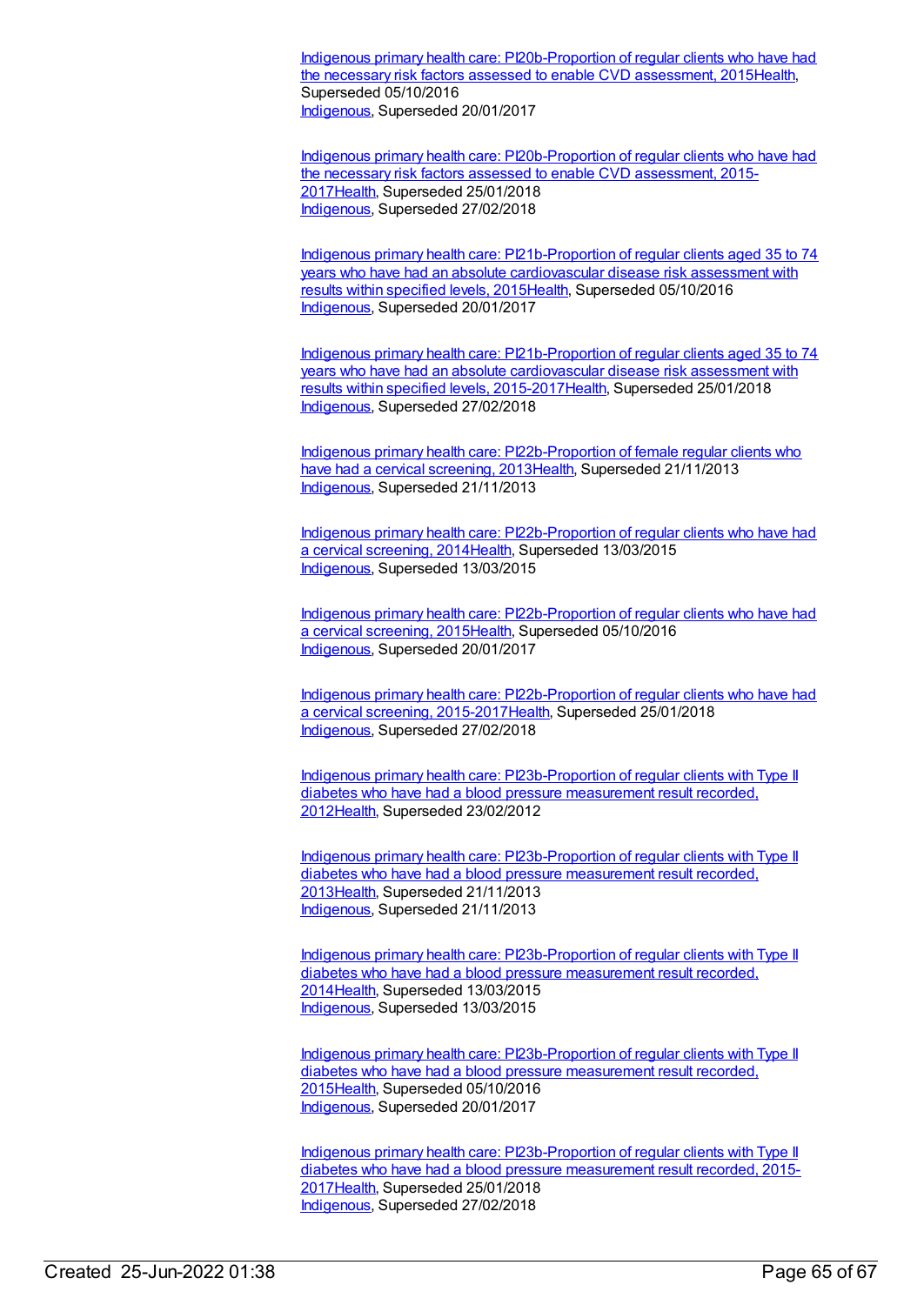Indigenous primary health care: [PI24b-Proportion](https://meteor.aihw.gov.au/content/441449) of regular clients with Type II diabetes whose blood pressure measurement result was less than or equal to 130/80 mmHg, 2012[Health](https://meteor.aihw.gov.au/RegistrationAuthority/12), Superseded 23/02/2012

Indigenous primary health care: [PI24b-Proportion](https://meteor.aihw.gov.au/content/468134) of regular clients with Type II diabetes whose blood pressure measurement result was less than or equal to 130/80 mmHg, 2013[Health](https://meteor.aihw.gov.au/RegistrationAuthority/12), Superseded 21/11/2013 [Indigenous](https://meteor.aihw.gov.au/RegistrationAuthority/6), Superseded 21/11/2013

Indigenous primary health care: [PI24b-Proportion](https://meteor.aihw.gov.au/content/504803) of regular clients with Type II diabetes whose blood pressure measurement result was less than or equal to 130/80 mmHg, 2014[Health](https://meteor.aihw.gov.au/RegistrationAuthority/12), Superseded 13/03/2015 [Indigenous](https://meteor.aihw.gov.au/RegistrationAuthority/6), Superseded 13/03/2015

Indigenous primary health care: [PI24b-Proportion](https://meteor.aihw.gov.au/content/589085) of regular clients with Type II diabetes whose blood pressure measurement result was less than or equal to 130/80 mmHg, 2015[Health](https://meteor.aihw.gov.au/RegistrationAuthority/12), Superseded 05/10/2016 [Indigenous](https://meteor.aihw.gov.au/RegistrationAuthority/6), Superseded 20/01/2017

Indigenous primary health care: [PI24b-Proportion](https://meteor.aihw.gov.au/content/663992) of regular clients with Type II diabetes whose blood pressure measurement result was less than or equal to 130/80 mmHg, 2015-201[7Health,](https://meteor.aihw.gov.au/RegistrationAuthority/12) Superseded 25/01/2018 [Indigenous](https://meteor.aihw.gov.au/RegistrationAuthority/6), Superseded 27/02/2018

National Disability Agreement:  $d(1)$ -Proportion of the potential population who used State/Territory delivered disability support services, [2013Community](https://meteor.aihw.gov.au/RegistrationAuthority/1) Services (retired), Standard 23/05/2013 [Disability](https://meteor.aihw.gov.au/RegistrationAuthority/16), Standard 13/08/2015

National Disability Agreement: [d\(2\)-Proportion](https://meteor.aihw.gov.au/content/515199) of people with a disability with an employment restriction who used Disability Employment Services (Open Employment), 201[3Community](https://meteor.aihw.gov.au/RegistrationAuthority/1) Services (retired), Standard 23/05/2013 [Disability](https://meteor.aihw.gov.au/RegistrationAuthority/16), Standard 13/08/2015

National Disability Agreement: [d\(3\)-Proportion](https://meteor.aihw.gov.au/content/517326) of the potential population who used Australian Disability Enterprises (Supported Employment), [2013Community](https://meteor.aihw.gov.au/RegistrationAuthority/1) Services (retired), Standard 23/05/2013 [Disability](https://meteor.aihw.gov.au/RegistrationAuthority/16), Standard 13/08/2015

National Disability Agreement: f(1)-Number of Indigenous people with disability receiving disability services as a proportion of the Indigenous potential population requiring services, [2011](https://meteor.aihw.gov.au/content/428753)[Community](https://meteor.aihw.gov.au/RegistrationAuthority/1) Services (retired), Superseded 05/03/2012

National Disability Agreement: f(1)-Number of Indigenous people with disability receiving disability services as a proportion of the Indigenous potential population requiring services, [2012](https://meteor.aihw.gov.au/content/467943)[Community](https://meteor.aihw.gov.au/RegistrationAuthority/1) Services (retired), Superseded 23/05/2013 [Indigenous](https://meteor.aihw.gov.au/RegistrationAuthority/6), Standard 11/09/2012

National Disability Agreement: f(1)-Rate of [non-Indigenous](https://meteor.aihw.gov.au/content/491949) persons and Indigenous persons admitted to permanent residential aged care, 201[3Community](https://meteor.aihw.gov.au/RegistrationAuthority/1) Services (retired), Standard 23/05/2013 [Disability](https://meteor.aihw.gov.au/RegistrationAuthority/16), Standard 13/08/2015

National Disability Agreement: f(2)-Number of Indigenous people with disability receiving disability services as a proportion of the Indigenous potential population requiring services, [2011Community](https://meteor.aihw.gov.au/content/447040) Services (retired), Superseded 05/03/2012